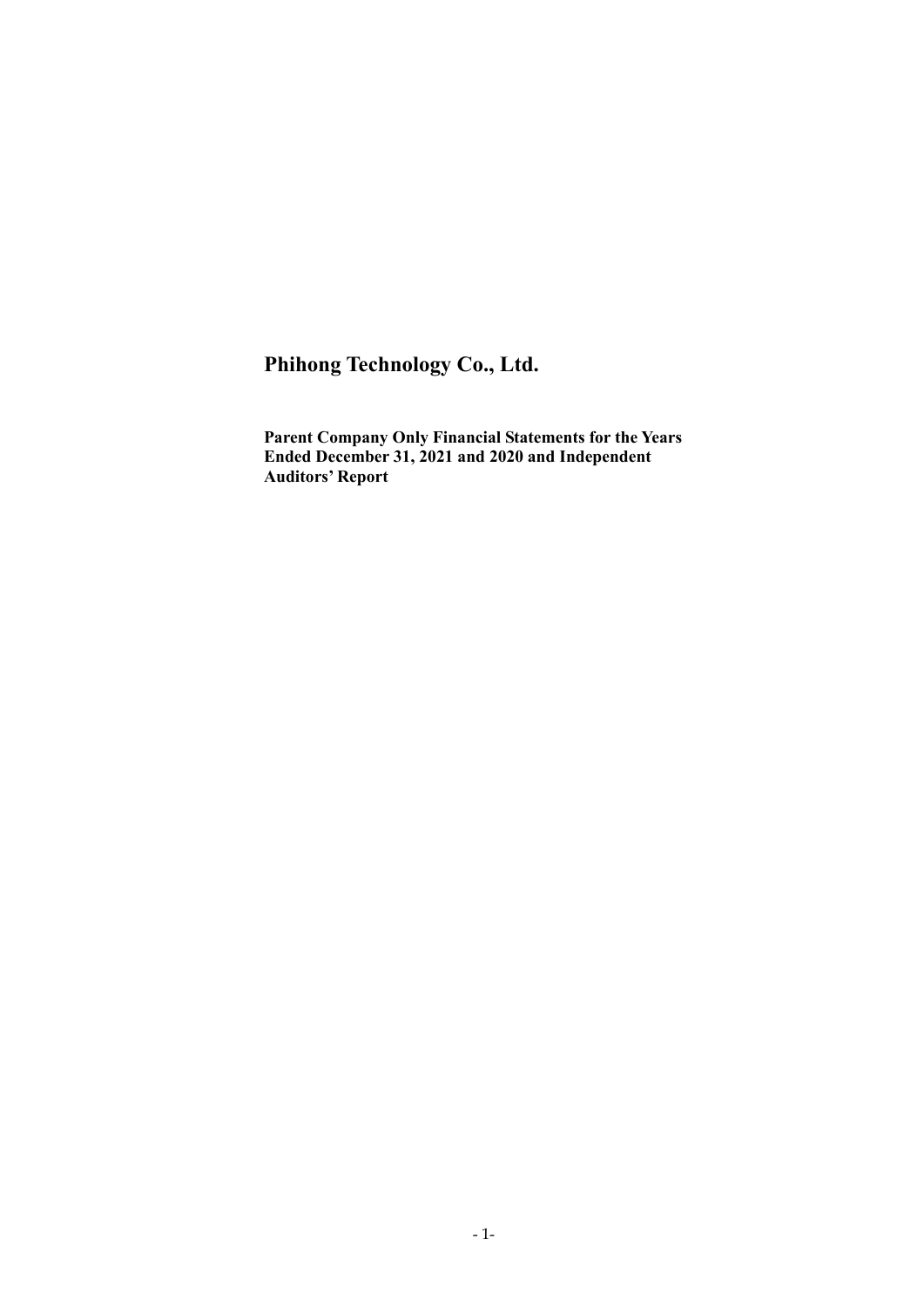# **INDEPENDENT AUDITORS' REPORT**

The Board of Directors and Shareholders Phihong Technology Co., Ltd.

### **Opinion**

We have audited the accompanying financial statements of Phihong Technology Co., Ltd. (the "Company") which comprise the balance sheets as of December 31, 2021 and 2020 and the statements of comprehensive income, changes in equity and cash flows for the years then ended, and the notes to the financial statements, including a summary of significant accounting policies

In our opinion, the accompanying financial statements present fairly, in all material respects, the financial position of the Company as of December 31, 2021 and 2020, and its financial performance and its cash flows for the years then ended in accordance with the Regulations Governing the Preparation of Financial Reports by Securities Issuers

### **Basis for Opinion**

We conducted our audits in accordance with the Regulations Governing Auditing and Attestation of Financial Statements by Certified Public Accountants, Rule No. 1090360805 issued by the Financial Supervisory Commission of the Republic of China on February 25, 2020, and auditing standards generally accepted in the Republic of China. Our responsibilities under those standards are further described in the Auditors' Responsibilities for the Audit of the Financial Statements section of our report. We are independent of Company in accordance with The Norm of Professional Ethics for Certified Public Accountant of the Republic of China, and we have fulfilled our other ethical responsibilities in accordance with these requirements. We believe that the audit evidence we have obtained is sufficient and appropriate to provide a basis for our opinion.

### **Key Audit Matters**

Key audit matters are those matters that, in our professional judgment, were of most significance in our audit of the financial statements for the year ended December 31, 2021. These matters were addressed in the context of our audit of the financial statements as a whole, and in forming our opinion thereon, and we do not provide a separate opinion on these matters.

The key audit matter identified in the audit of Company's financial statements as of and for the year ended December 31, 2021 is as follows.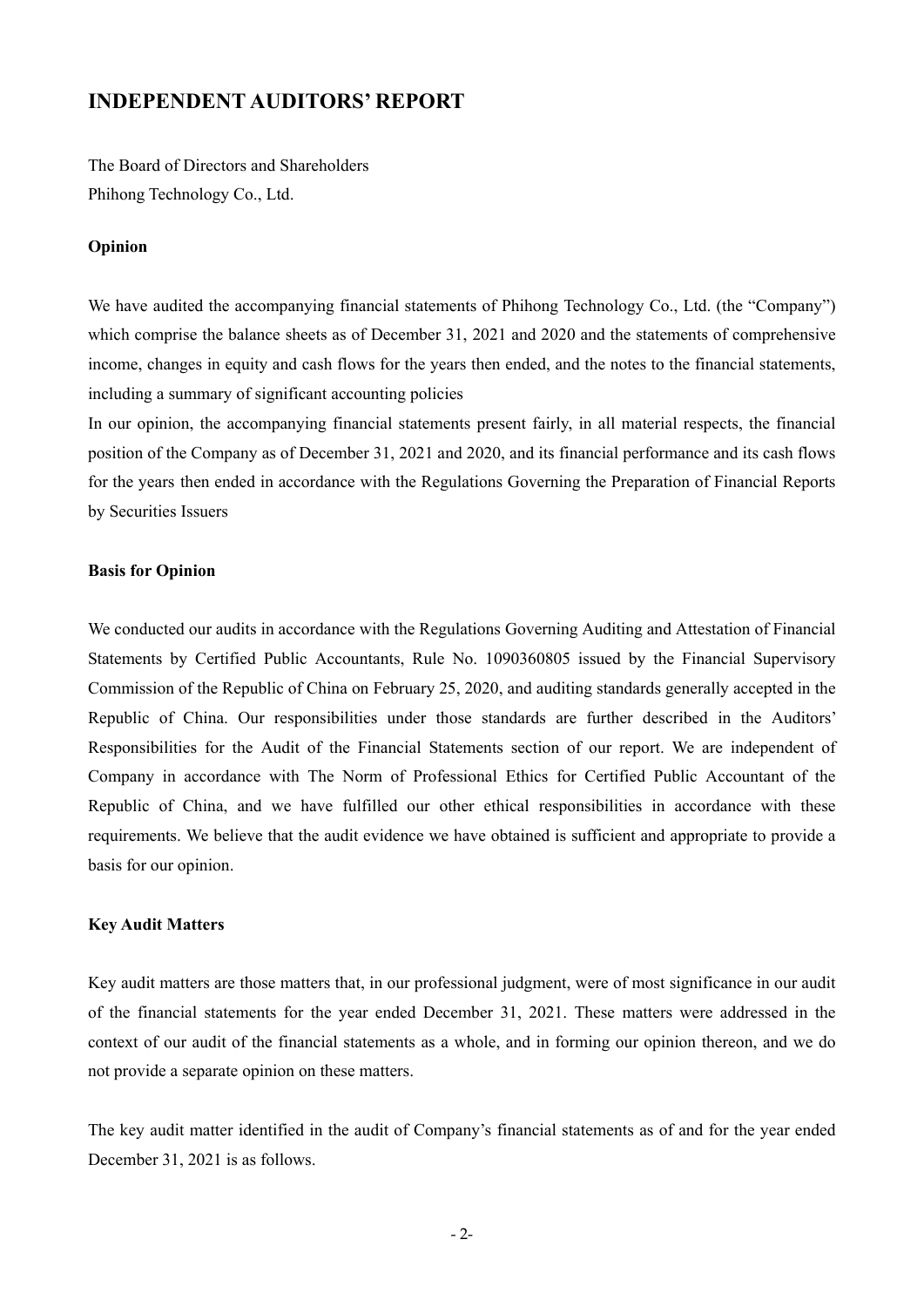#### The Accuracy of Sales Revenue from Telecom Brand Operation

Description of the key audit matter:

The turbulent fluctuation regarding the sales of customers of our telecom brand operation resulted in impacts on the sales of Company for the year; therefore, we identified the authenticity of sales revenue from the telecom brand operation as a key audit matter. Refer to Note 4 to the accompanying financial statements for the related disclosures.

Our audit procedures performed in respect of the key audit matter include the following:

We understood the internal control related to the Company's recognition of sales revenue and evaluated the design of key control. We determined whether the key control has been implemented and tested the operating effectiveness of key control. We sample tested transactions, reviewed the records of correspondence and reviewed significant subsequent sales returns and allowances of sales revenue from the telecom brand operation to confirm its existence.

## **Responsibilities of Management and Those Charged with Governance for the Financial Statements**

Management is responsible for the preparation and fair presentation of the financial statements in accordance with the Regulations Governing the Preparation of Financial Reports by Securities Issuers, and for such internal control as management determines is necessary to enable the preparation of financial statements that are free from material misstatement, whether due to fraud or error.

In preparing the financial statements, management is responsible for assessing Company's ability to continue as a going concern, disclosing, as applicable, matters related to going concern, and using the going concern basis of accounting, unless the management either intends to liquidate Company or to cease operations, or has no realistic alternative but to do so.

Those charged with governance, including the audit committee, are responsible for overseeing Company's financial reporting process.

## **Auditors' Responsibilities for the Audit of the Financial Statements**

Our objectives are to obtain reasonable assurance about whether the financial statements as a whole are free from material misstatement, whether due to fraud or error, and to issue an auditors' report that includes our opinion. Reasonable assurance is a high level of assurance, but is not a guarantee that an audit conducted in accordance with the auditing standards generally accepted in the Republic of China will always detect a material misstatement when it exists. Misstatements can arise from fraud or error and are considered material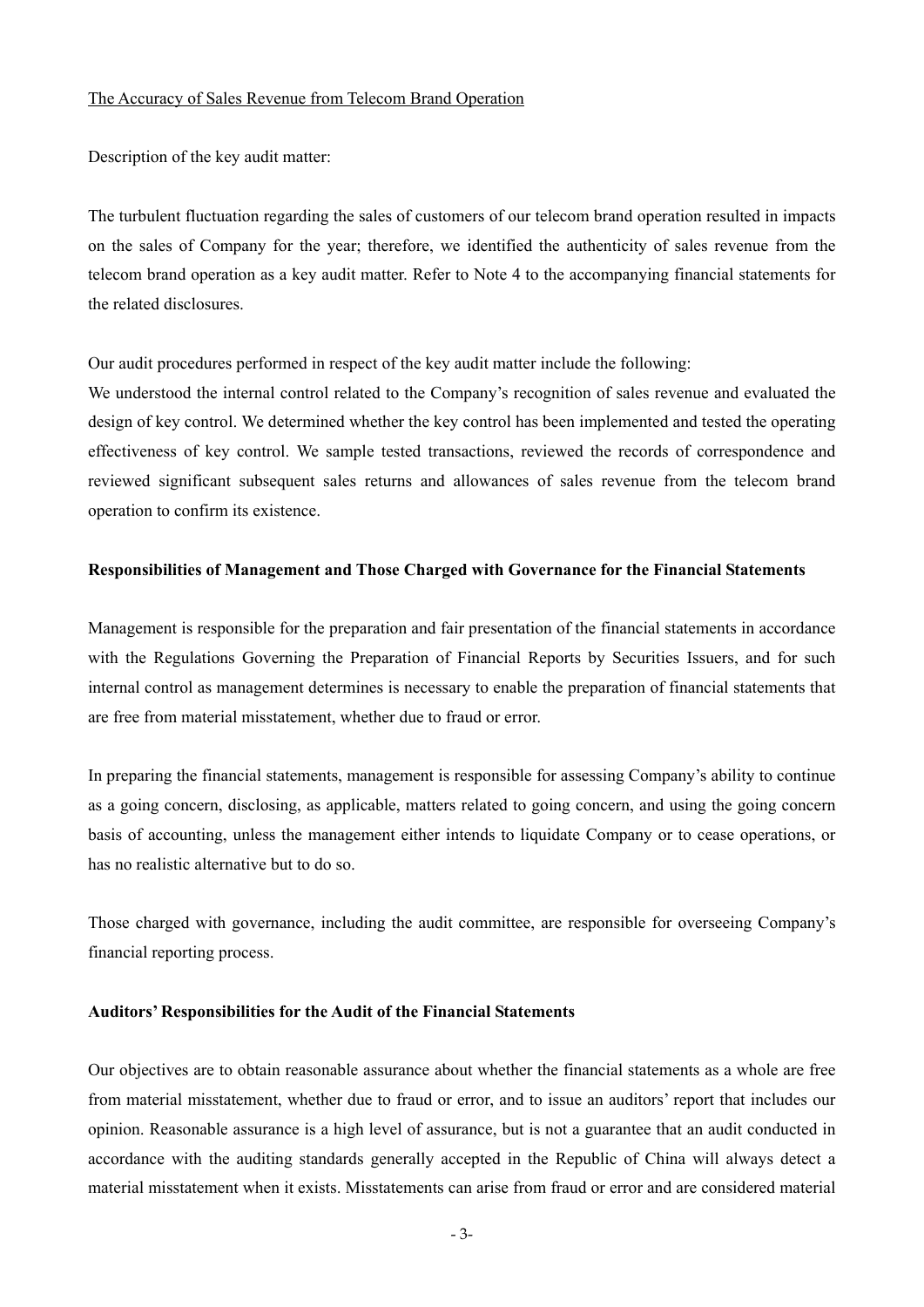if, individually or in aggregate, they could reasonably be expected to influence the economic decisions of users taken on the basis of these financial statements.

As part of an audit in accordance with the auditing standards generally accepted in the Republic of China, we exercise professional judgment and maintain professional skepticism throughout the audit. We also:

- 1. Identify and assess the risks of material misstatement of the financial statements, whether due to fraud or error, design and perform audit procedures responsive to those risks, and obtain audit evidence that is sufficient and appropriate to provide a basis for our opinion. The risk of not detecting a material misstatement resulting from fraud is higher than for one resulting from error, as fraud may involve collusion, forgery, intentional omissions, misrepresentations, or the override of internal control.
- 2. Obtain an understanding of internal control relevant to the audit in order to design audit procedures that are appropriate in the circumstances, but not for the purpose of expressing an opinion on the effectiveness of the Company's internal control.
- 3. Evaluate the appropriateness of accounting policies used and the reasonableness of accounting estimates and related disclosures made by management.
- 4. Conclude on the appropriateness of management's use of the going concern basis of accounting and, based on the audit evidence obtained, whether a material uncertainty exists related to events or conditions that may cast significant doubt on the Company's ability to continue as a going concern. If we conclude that a material uncertainty exists, we are required to draw attention in our auditors' report to the related disclosures in the financial statements or, if such disclosures are inadequate, to modify our opinion. Our conclusions are based on the audit evidence obtained up to the date of our auditors' report. However, future events or conditions may cause the Company to cease to continue as a going concern.
- 5. Evaluate the overall presentation, structure and content of the financial statements, including the disclosures, and whether the financial statements represent the underlying transactions and events in a manner that achieves fair presentation.
- 6. Obtain sufficient and appropriate audit evidence regarding the financial information of entities or business activities within the Company to express an opinion on the financial statements. We are responsible for the direction, supervision and performance of the audit. We remain solely responsible for our audit opinion.

We communicate with those charged with governance regarding, among other matters, the planned scope and timing of the audit and significant audit findings, including any significant deficiencies in internal control that we identify during our audit.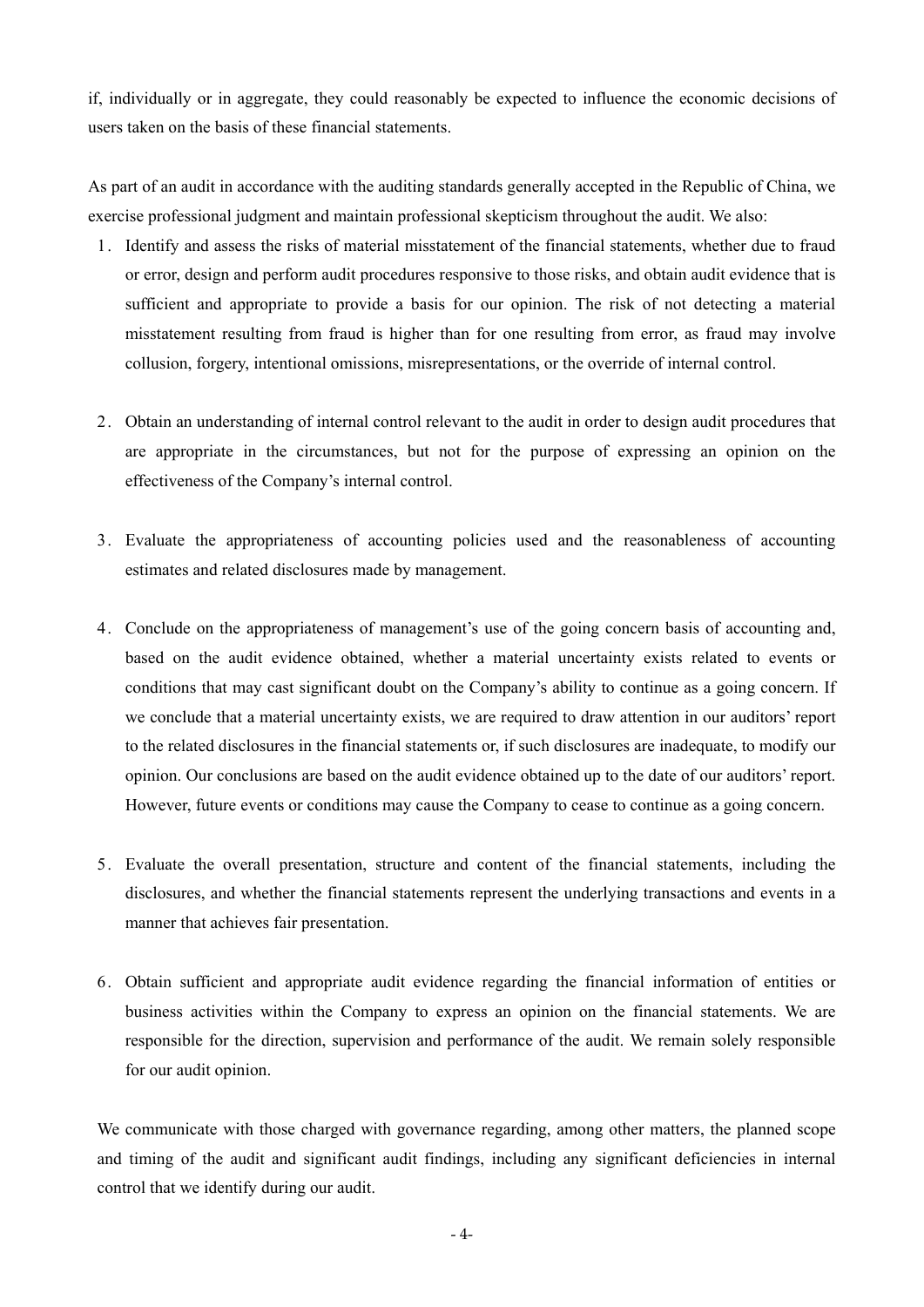We also provide those charged with governance with a statement that we have complied with relevant ethical requirements regarding independence, and to communicate with them all relationships and other matters that may reasonably be thought to bear on our independence, and where applicable, related safeguards.

From the matters communicated with those charged with governance, we determine those matters that were of most significance in the audit of the financial statements for the year ended December 31, 2021 and are therefore the key audit matters. We describe these matters in our auditors' report unless law or regulation precludes public disclosure about the matter or when, in extremely rare circumstances, we determine that a matter should not be communicated in our report because the adverse consequences of doing so would reasonably be expected to outweigh the public interest benefits of such communication.

The engagement partners on the audit resulting in this independent auditors' report are Ker-Chang Wu and Kuo-Tien Hung.

Deloitte & Touche Taipei, Taiwan Republic of China

March 10, 2022

## *Notice to Readers*

*The accompanying financial statements are intended only to present the financial position, financial performance and cash flows in accordance with accounting principles and practices generally accepted in the Republic of China and not those of any other jurisdictions. The standards, procedures and practices to audit such financial statements are those generally applied in the Republic of China.* 

*For the convenience of readers, the independent auditors' report and the accompanying financial statements have been translated into English from the original Chinese version prepared and used in the Republic of China. If there is any conflict between the English version and the original Chinese version or any difference in the interpretation of the two versions, the Chinese-language independent auditors' report and financial statements shall prevail.*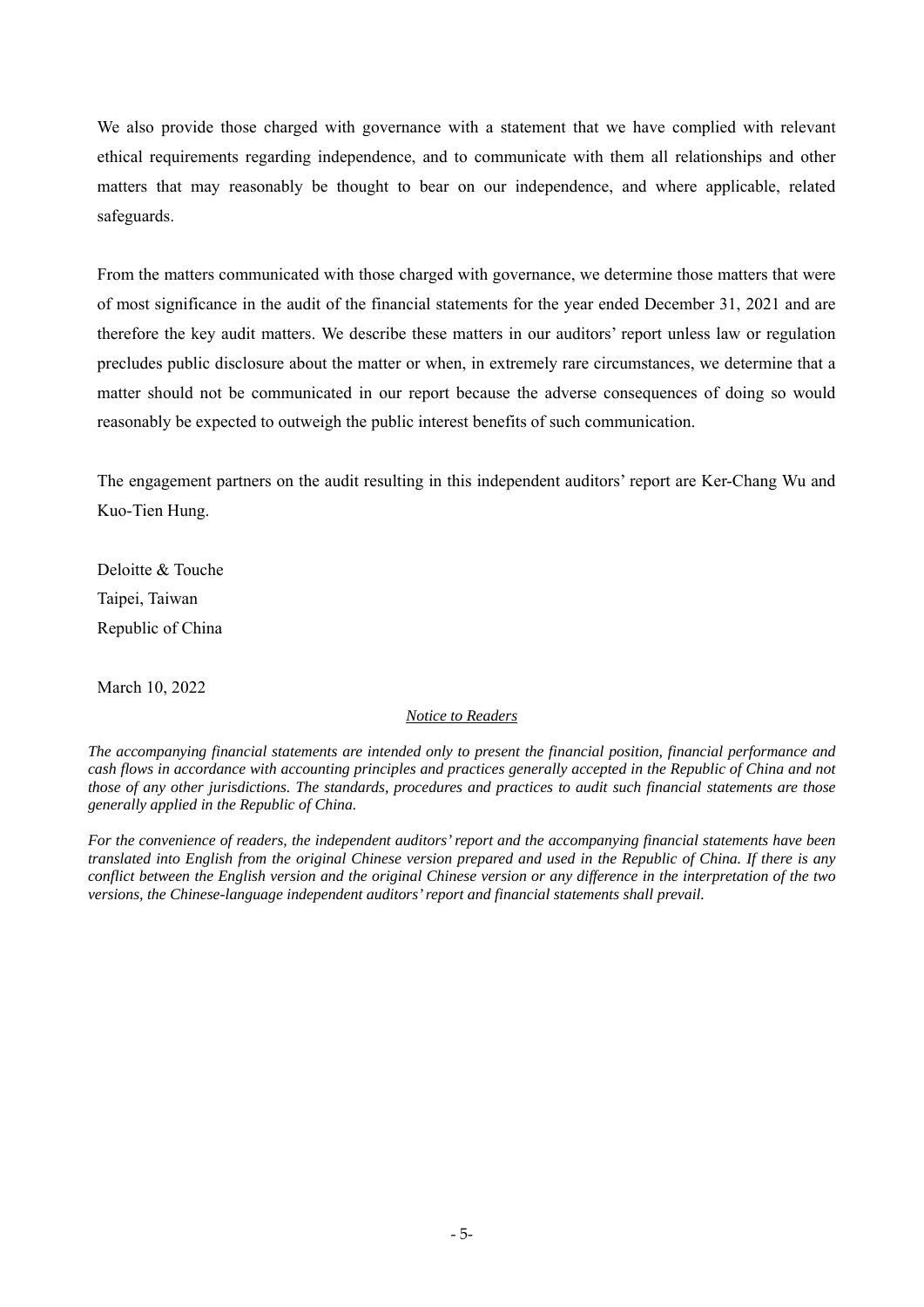# **PHIHONG TECHNOLOGY CO., LTD.**

## **Parent Company Only BALANCE SHEETS**

# **(In Thousands of New Taiwan Dollars)**

|                                                                                                                                        | December 31, 2021   |                 | <b>December 31, 2020</b> |                 |
|----------------------------------------------------------------------------------------------------------------------------------------|---------------------|-----------------|--------------------------|-----------------|
| <b>ASSETS</b>                                                                                                                          | <b>Amount</b>       | $\frac{0}{0}$   | <b>Amount</b>            | $\frac{0}{0}$   |
| <b>CURRENT ASSETS</b>                                                                                                                  |                     |                 |                          |                 |
| Cash and cash equivalents (Notes 4 and 6)                                                                                              | \$2,359,514         | 20              | \$1,109,016              | 13              |
| Notes receivables (Notes 4 and 9)                                                                                                      | 3,056               |                 |                          |                 |
| Trade receivables (Notes 4 and 9)                                                                                                      | 1,075,605           | 9               | 834,166                  | 10              |
| Trade receivables from related parties (Notes 4, 9 and 26)                                                                             | 391,256             | 4               | 356,686                  | 4               |
| Other receivables                                                                                                                      | 3,958               |                 | 12,847                   |                 |
| Other receivables from related parties (Note 26)                                                                                       | 1,042,894           | 9               | 571,224                  | 6               |
| Inventories (Notes 4 and 10)                                                                                                           | 112,813             |                 | 52,363                   |                 |
| Other current assets                                                                                                                   | 70,257              |                 | 43,780                   |                 |
| Total current assets                                                                                                                   | 5,059,353           | 44              | 2,980,082                | 34              |
|                                                                                                                                        |                     |                 |                          |                 |
| NON-CURRENT ASSETS                                                                                                                     |                     |                 |                          |                 |
| Financial assets at fair value through other comprehensive income -                                                                    |                     |                 |                          |                 |
| non-current (Notes 4 and 7)                                                                                                            | 82,231              |                 | 63,671                   |                 |
| Financial assets at amortized cost - non-current (Notes 4, 8 and 27)<br>Investments accounted for using equity method (Notes 4 and 11) | 20,458<br>5,412,514 | 47              | 37,100<br>4,813,797      | 55              |
| Property, plant and equipment (Notes 4 and 12)                                                                                         | 912,712             | 8               | 671,666                  | 8               |
| Right-of-use assets (Notes 4 and 13)                                                                                                   | 3,348               |                 | 6,987                    |                 |
| Intangible assets (Notes 4 and 14)                                                                                                     | 18,641              |                 | 12,361                   |                 |
| Deferred tax assets (Notes 4 and 21)                                                                                                   | 53,114              |                 | 57,043                   |                 |
| Other non-current assets                                                                                                               | 25,232              |                 | 104,097                  |                 |
| Total non-current assets                                                                                                               | 6,528,250           | 56              | 5,766,722                | 66              |
|                                                                                                                                        |                     |                 |                          |                 |
| <b>TOTAL</b>                                                                                                                           | \$11,587,603        | 100             | \$8,746,804              | 100             |
|                                                                                                                                        |                     |                 |                          |                 |
| <b>LIABILITIES AND EQUITY</b>                                                                                                          |                     |                 |                          |                 |
| <b>CURRENT LIABILITIES</b>                                                                                                             |                     |                 |                          |                 |
| Short-term borrowings (Note 15)                                                                                                        | \$636,180           | 6               | \$256,320                | 3               |
| Trade payables                                                                                                                         | 35,255              |                 | 11,780                   |                 |
| Trade payables to related parties (Note 26)                                                                                            | 498                 | $\blacksquare$  | 1,198                    |                 |
| Other payables (Notes 17 and 26)                                                                                                       | 2,062,906           | 18              | 1,857,037                | 22              |
| Lease liabilities - current (Notes 4 and 13)                                                                                           | 2,387               | $\blacksquare$  | 3,632                    |                 |
| Current portion of long-term borrowings (Notes 15 and 16)                                                                              | 832,930             | $\overline{7}$  | 1,064,620                | 12              |
| Other current liabilities                                                                                                              | 168,586             |                 | 85,494                   |                 |
| Total current liabilities                                                                                                              | 3,738,742           | $\overline{32}$ | 3,280,081                | 38              |
|                                                                                                                                        |                     |                 |                          |                 |
| NON-CURRENT LIABILITIES                                                                                                                |                     |                 |                          |                 |
| Bonds payable (Note 16)                                                                                                                | 698,283             | 6               |                          |                 |
| Long-term borrowings (Note 15)                                                                                                         | 766,108             |                 | 303,944                  | $\mathfrak{Z}$  |
| Deferred tax liabilities (Notes 4 and 21)                                                                                              | 56,520              |                 | 67,820                   |                 |
| Lease liabilities - non-current (Notes 4 and 13)                                                                                       | 1,001               |                 | 3,388                    |                 |
| Net defined benefit liability - non-current (Notes 4 and 18)                                                                           | 87,092              |                 | 94,068                   |                 |
| Other non-current liabilities (Notes 4 and 11)                                                                                         | 393,828             | 3               | 243,713                  | $\mathfrak{Z}$  |
| Total non-current liabilities                                                                                                          | 2,002,832           | 18              | 712,933                  | $\overline{8}$  |
|                                                                                                                                        |                     |                 |                          |                 |
| <b>Total liabilities</b>                                                                                                               | 5,741,574           | 50              | 3,993,014                | 46              |
|                                                                                                                                        |                     |                 |                          |                 |
| EQUITY (Notes 4 and 19)                                                                                                                |                     |                 |                          |                 |
| Ordinary shares                                                                                                                        | 3,752,084           | 32              | 3,376,884                | 39              |
| Capital surplus                                                                                                                        | 2,179,372           | 19              | 1,044,017                | $\overline{12}$ |
| Retained earnings                                                                                                                      |                     |                 |                          |                 |
| Legal reserve                                                                                                                          | 612,916             | 5               | 767,660                  | 9               |
| Special reserve                                                                                                                        | 230,859             | $\overline{2}$  | 230,859                  | $\overline{2}$  |
| Accumulated deficits                                                                                                                   | (316, 924)          | (3)             | (154, 744)               | (2)             |
| Total retained earnings                                                                                                                | 526,851             | Δ               | 843,775                  | 9               |
| Other equity                                                                                                                           |                     |                 |                          |                 |

Exchange differences on translating the financial statements of

| foreign operations                                              | (523, 866)   | (4) | (448, 879)  | (5) |
|-----------------------------------------------------------------|--------------|-----|-------------|-----|
| Unrealized loss on financial assets at fair value through other |              |     |             |     |
| comprehensive income                                            | (88, 412)    |     | (62,007)    |     |
| Total other equity                                              | (612, 278)   |     | (510, 886)  | (6) |
| Total equity                                                    | 5,846,029    | 50  | 4,753,790   | 54  |
| <b>TOTAL</b>                                                    | \$11,587,603 | 100 | \$8,746,804 | 100 |

The accompanying notes are an integral part of the parent company only financial statements.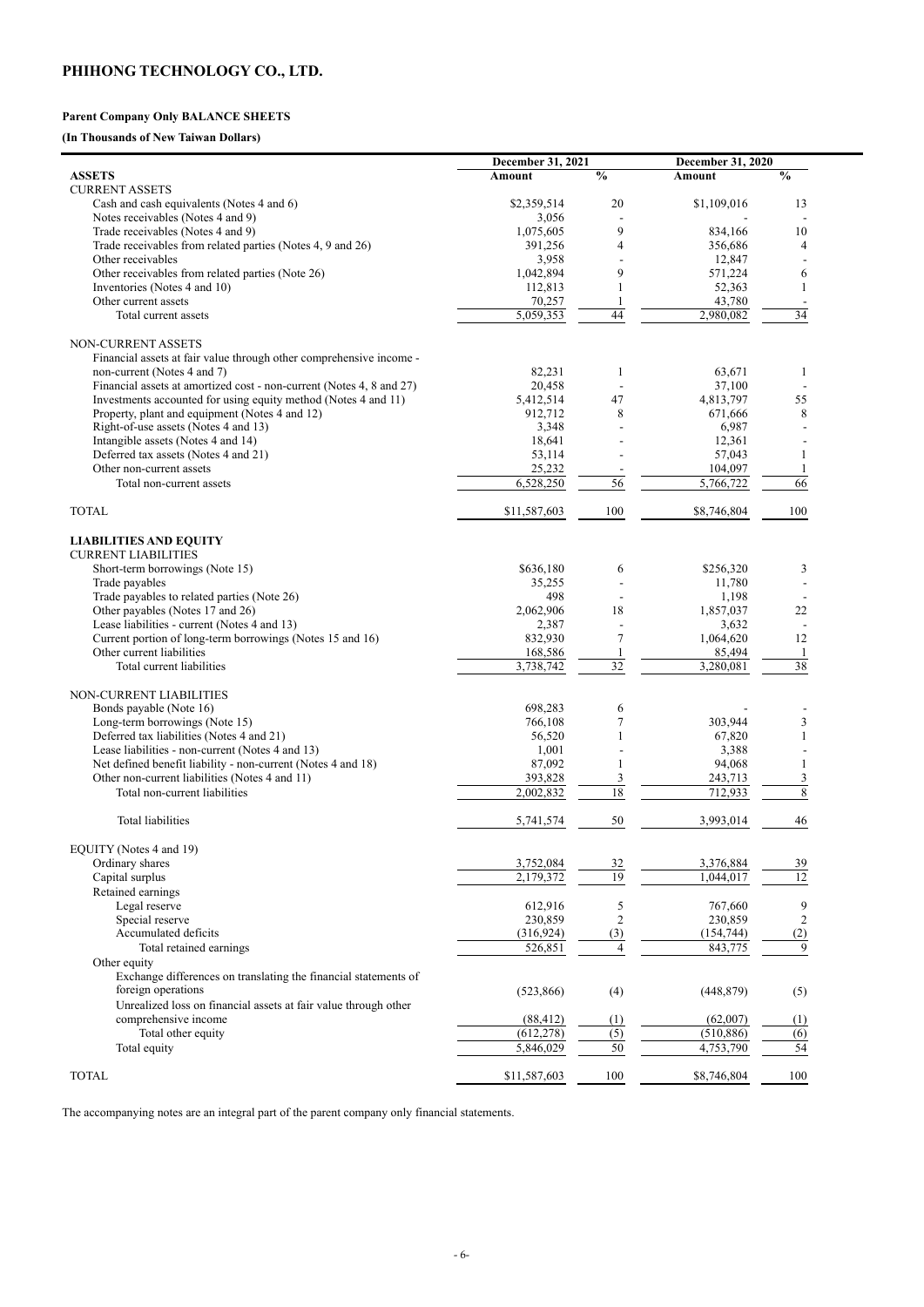# **PHIHONG TECHNOLOGY CO., LTD.**

## **Parent Company Only STATEMENTS OF COMPREHENSIVE INCOME**

## **(In Thousands of New Taiwan Dollars, Except Loss Per Share)**

|                                                                                                             | 2021          |                 | 2020          |                |
|-------------------------------------------------------------------------------------------------------------|---------------|-----------------|---------------|----------------|
|                                                                                                             | <b>Amount</b> | $\frac{0}{0}$   | <b>Amount</b> | $\frac{0}{0}$  |
| <b>OPERATING REVENUE (Notes 4 and</b><br>26)                                                                | \$9,450,799   | 100             | \$6,805,700   | 100            |
| OPERATING COST (Notes 4, 10 and 26)                                                                         | 8,490,981     | 90              | 6,025,528     | 88             |
| OPERATING GROSS PROFIT                                                                                      | 959,818       | 10              | 780,172       | 12             |
| REALIZED (UNREALIZED) GAIN ON<br><b>TRANSACTIONS WITH</b><br><b>SUBSIDIARIES AND ASSOCIATES</b><br>(Note 4) | 2,587         |                 | (37, 645)     | (1)            |
| <b>GROSS PROFIT AND REALIZED GAIN</b><br><b>FORM SUBSIDIARIES AND</b><br><b>ASSOCIATES</b>                  | 962,405       | 10              | 742,527       | 11             |
| <b>OPERATING EXPENSES</b>                                                                                   |               |                 |               |                |
| Sales and marketing expenses                                                                                | 341,248       | 3               | 245,997       | $\overline{4}$ |
| General and administration expenses                                                                         | 168,189       | $\overline{c}$  | 172,571       | $\overline{2}$ |
| Research and development expenses<br>Expected credit loss recognized                                        | 548,916       | 6               | 453,762       | $\overline{7}$ |
| (reversed) (Note 9)                                                                                         | (13)          |                 | 947           |                |
| Total operating expenses                                                                                    | 1,058,340     | $\overline{11}$ | 873,277       | 13             |
| <b>LOSS FROM OPERATIONS</b>                                                                                 | (95, 935)     | (1)             | (130,750)     | (2)            |
| NON-OPERATING INCOME AND<br><b>EXPENSES</b>                                                                 |               |                 |               |                |
| Interest income (Note 20)                                                                                   | 1,241         |                 | 7,813         |                |
| Other income (Note 20)                                                                                      | 123,152       | $\mathbf{1}$    | 201,738       | 3              |
| Other gains and losses (Note 20)                                                                            | (21, 836)     |                 | (41, 773)     | (1)            |
| Finance costs (Note 20)                                                                                     | (35, 124)     |                 | (21, 459)     |                |
| Share of loss of subsidiaries and                                                                           |               |                 |               |                |
| associates (Notes 4 and 11)                                                                                 | (290, 378)    | (3)             | (201, 237)    | (3)            |
| Total non-operating income and<br>expenses                                                                  | (222, 945)    | (2)             | (54, 918)     | (1)            |
|                                                                                                             |               |                 |               |                |

(Continued on next page)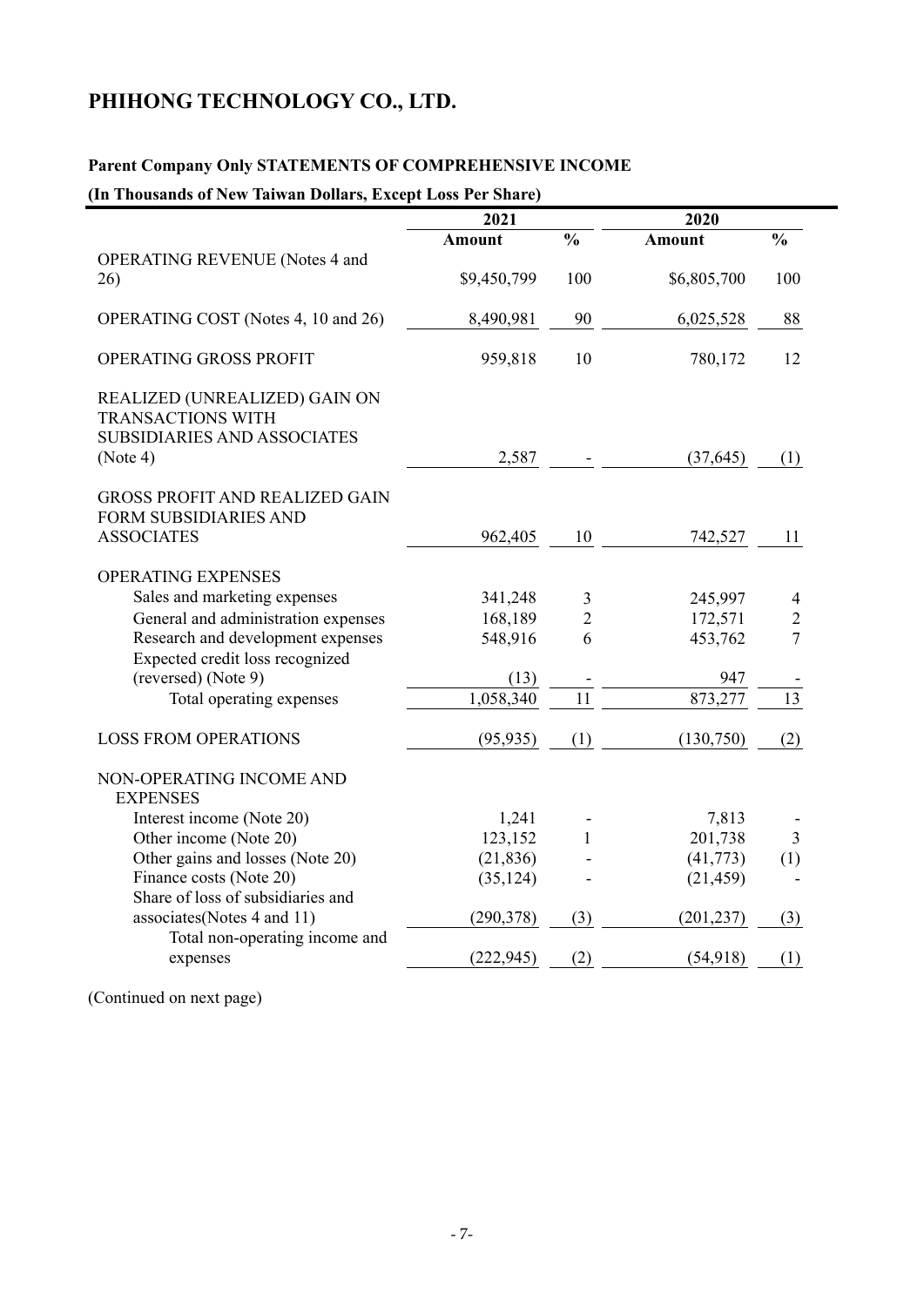(Continued from previous page)

| 2021          |                          | 2020          |                          |  |
|---------------|--------------------------|---------------|--------------------------|--|
| <b>Amount</b> | $\frac{0}{0}$            | <b>Amount</b> | $\frac{0}{0}$            |  |
| (\$318,880)   | (3)                      | (\$185,668)   | (3)                      |  |
| 6,280         |                          | 31,074        |                          |  |
| (312,600)     | (3)                      | (154, 594)    | (2)                      |  |
|               |                          |               |                          |  |
| (5,405)       |                          | (188)         |                          |  |
|               |                          |               |                          |  |
|               |                          |               |                          |  |
|               |                          |               |                          |  |
|               |                          |               |                          |  |
| (74, 987)     | (1)                      | (32,693)      |                          |  |
| (105, 716)    | (1)                      | (15,289)      |                          |  |
| $(\$418,316)$ | (4)                      | (\$169,883)   | (2)                      |  |
| $(\$0.92)$    |                          | $(\$0.46)$    |                          |  |
|               | 966<br>(27,371)<br>1,081 |               | (3, 842)<br>21,396<br>38 |  |

The accompanying notes are an integral part of the parent company only financial statements.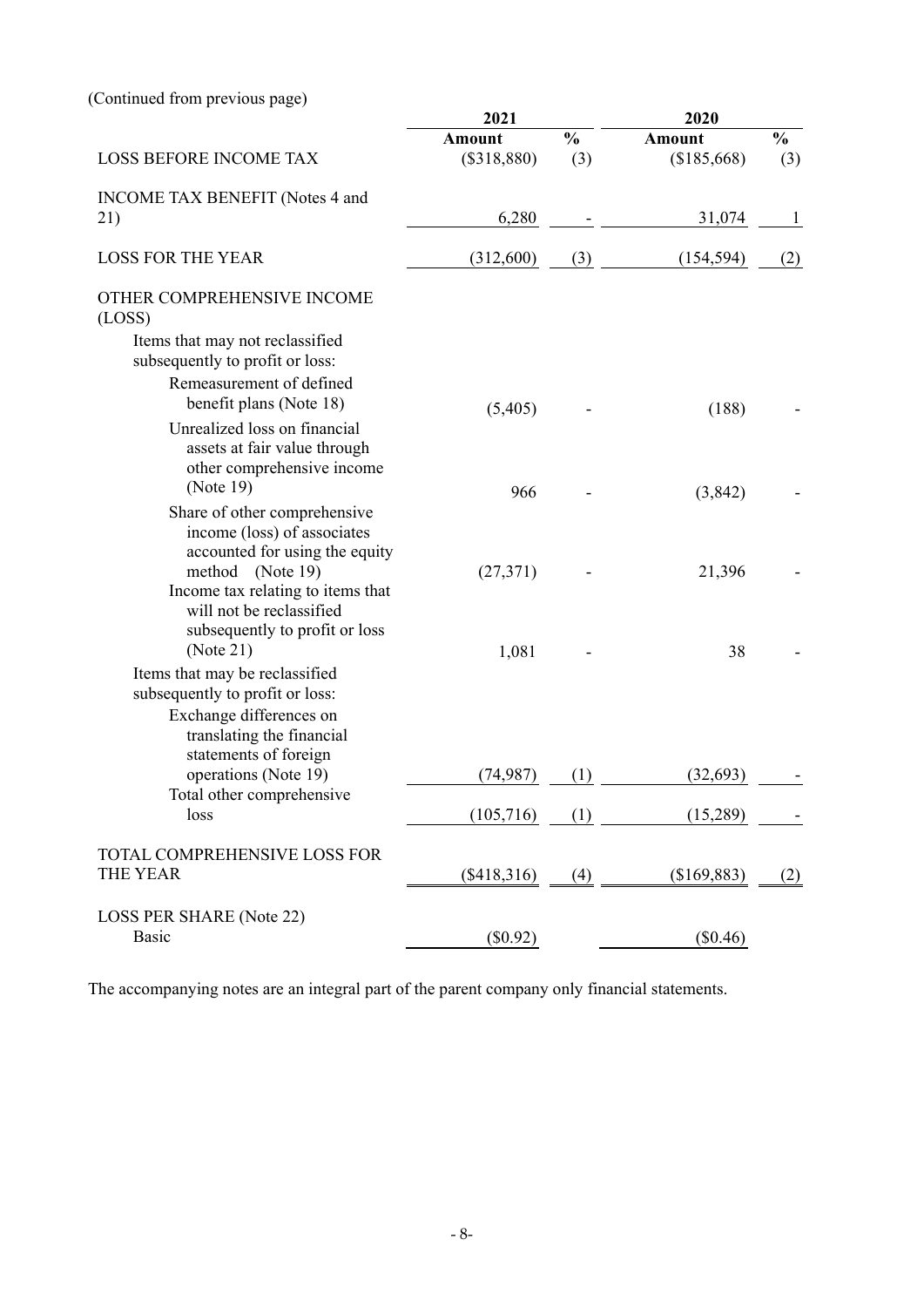# **PHIHONG TECHNOLOGY CO., LTD.**

# **Parent Company Only STATEMENTS OF CHANGES IN EQUITY**

# **FOR THE YEARS ENDED DECEMBER 31, 2021 AND 2020**

# **(In Thousands of New Taiwan Dollars)**

|                                                                                                 |                        |                 |                      |                          |                                | Other equity                                         |                                                                       |                     |
|-------------------------------------------------------------------------------------------------|------------------------|-----------------|----------------------|--------------------------|--------------------------------|------------------------------------------------------|-----------------------------------------------------------------------|---------------------|
|                                                                                                 |                        |                 |                      | <b>Retained earnings</b> |                                | <b>Exchange</b><br>differences on<br>translating the | <b>Unrealized gain</b><br>(loss) on financial<br>assets at fair value |                     |
|                                                                                                 | <b>Ordinary shares</b> | Capital surplus | <b>Legal reserve</b> | <b>Special reserve</b>   | <b>Accumulated</b><br>deficits | financial statements<br>of foreign<br>operations     | through other<br>comprehensive<br>income                              | <b>Total Equity</b> |
| Balance at January 1, 2020                                                                      | \$3,376,884            | \$1,044,017     | \$808,806            | \$230,859                | (\$41,146)                     | (\$416,186)                                          | $(\$79,561)$                                                          | \$4,923,673         |
| Legal reserve used to offset<br>accumulated deficits                                            |                        |                 | (41, 146)            |                          | 41,146                         |                                                      |                                                                       |                     |
| Loss for the year ended December<br>31, 2020                                                    |                        |                 |                      |                          | (154, 594)                     |                                                      |                                                                       | (154, 594)          |
| Other comprehensive income (loss)<br>for the year ended December 31,<br>2020, net of income tax |                        |                 |                      |                          | (150)                          | (32, 693)                                            | 17,554                                                                | (15,289)            |
| Total comprehensive income (loss)<br>for the year ended December 31,<br>2020                    |                        |                 |                      |                          | (154, 744)                     | (32, 693)                                            | 17,554                                                                | (169, 883)          |
| Balance at December 31, 2020                                                                    | 3,376,884              | 1,044,017       | 767,660              | 230,859                  | (154, 744)                     | (448, 879)                                           | (62,007)                                                              | 4,753,790           |
| Capital increase (Note 19)                                                                      | 375,200                | 1,135,355       |                      | $\overline{\phantom{a}}$ | $\overline{\phantom{a}}$       |                                                      |                                                                       | 1,510,555           |
| Legal reserve used to offset<br>accumulated deficits (Note 19)                                  |                        |                 | (154, 744)           |                          | 154,744                        |                                                      |                                                                       |                     |
| Loss for the year ended December<br>31, 2021                                                    |                        |                 |                      |                          | (312,600)                      |                                                      |                                                                       | (312,600)           |
| Other comprehensive income (loss)<br>for the year ended December 31,<br>2021, net of income tax |                        |                 |                      |                          | (4, 324)                       | (74, 987)                                            | (26, 405)                                                             | (105, 716)          |
| Total comprehensive income (loss)<br>for the year ended December 31,<br>2021                    |                        |                 |                      |                          | (316, 924)                     | (74, 987)                                            | (26, 405)                                                             | (418,316)           |
| Balance at December 31, 2021                                                                    | \$3,752,084            | \$2,179,372     | \$612,916            | \$230,859                | (\$316,924)                    | $(\$523,866)$                                        | (\$88,412)                                                            | \$5,846,029         |

The accompanying notes are an integral part of the parent company only financial statements.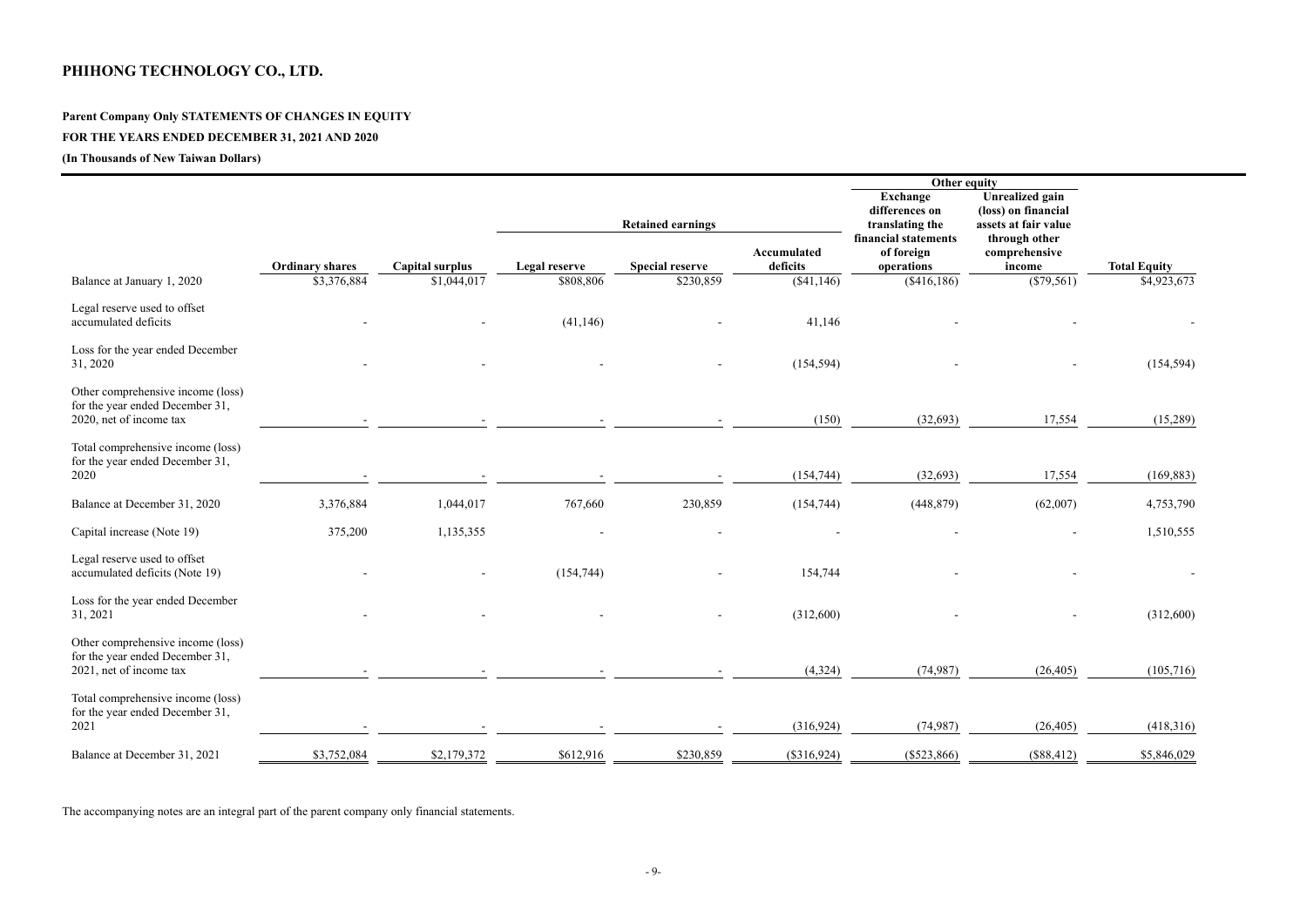# **PHIHONG TECHNOLOGY CO., LTD.**

## **Parent Company Only STATEMENTS OF CASH FLOWS**

## **FOR THE YEARS ENDED DECEMBER 31, 2021 AND 2020**

**(In Thousands of New Taiwan Dollars)** 

|                                                 | 2021          | 2020        |
|-------------------------------------------------|---------------|-------------|
| CASH FLOWS FROM OPERATING ACTIVITIES            |               |             |
| Loss before income tax<br>Adjustments for:      | $(\$318,880)$ | (\$185,668) |
| Depreciation expense                            | 68,303        | 81,047      |
| Amortization expense                            | 7,860         | 7,403       |
| Expected credit (reversed) loss recognized      | (13)          | 947         |
| Finance costs                                   | 35,124        | 21,459      |
| Interest income                                 | (1,232)       | (7, 813)    |
| Share of loss from associates accounted         |               |             |
| for using the equity method                     | 290,378       | 201,237     |
| Gain on disposal of property, plant and         |               |             |
| equipment                                       |               | (206)       |
| Allowance for inventory valuation and           |               |             |
| obsolescence loss                               | 11,039        | 2,556       |
| (Realized) unrealized gain on transactions      |               |             |
| with subsidiaries                               | (2,587)       | 37,645      |
| Net changes in operating assets and liabilities |               |             |
| Notes receivables                               | (3,056)       | 2,022       |
| Trade receivables                               | (241, 426)    | (299, 987)  |
| Trade receivables from related parties          | (34,570)      | (261, 655)  |
| Other receivables                               | 8,898         | 15,626      |
| Other receivables from related parties          | (471, 670)    | (9,172)     |
| Inventories                                     | (71, 489)     | (16, 566)   |
| Other current assets                            | (24, 228)     | (21, 499)   |
| Trade payables                                  | 23,475        | 764         |
| Trade payables to related parties               | (700)         | 659         |
| Other payables                                  | 208,650       | 499,669     |
| Other current liabilities                       | 83,091        | 25,613      |
| Net defined benefit liability                   | (12, 381)     | (8, 346)    |
| Cash (used in) generated from operations        | (445, 414)    | 85,735      |
| Interest received                               | 1,223         | 7,812       |
| Interest paid                                   | (35,768)      | (18, 834)   |
| Income tax (paid) received                      | (530)         | 1,276       |
| Net cash (used in) generated from               |               |             |
| operating activities                            | (480, 489)    | 75,989      |

(Continued on next page)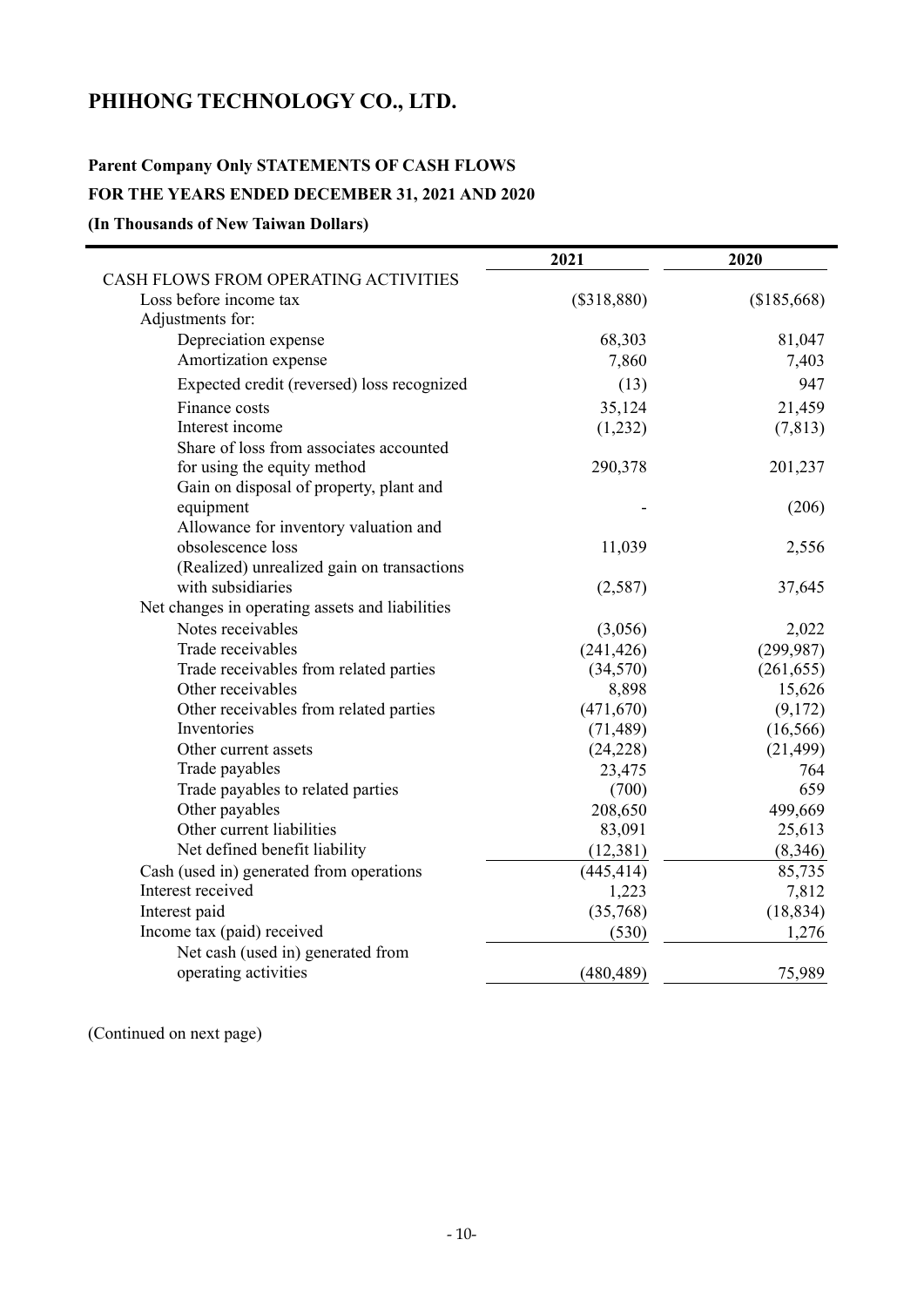| CASH FLOWS FROM INVESTING ACTIVITIES<br>Financial assets at fair value through other<br>(\$18,000)<br>comprehensive income<br>(\$18,000)<br>Purchase of financial assets at amortized cost<br>(8, 808)<br>(10,000)<br>Proceeds from disposal of financial assets at<br>amortized cost<br>25,450<br>(841, 430)<br>Net cash outflow on acquisition of subsidiaries<br>(298, 726)<br>Proceeds from capital reduction of investments<br>accounted for using equity method<br>406<br>63,868<br>Payments for property, plant and equipment<br>(216, 255)<br>(11,067)<br>Proceeds from disposal of property, plant and<br>equipment<br>586<br>Payments for intangible assets<br>(13,665)<br>(2,073)<br>Increase in refundable deposits<br>(785)<br>Decrease in refundable deposits<br>314<br>Increase in prepayments for equipment<br>(12, 942)<br>(7,578)<br>Increase in prepayments for land<br>(84,075)<br>Dividends received<br>2,097<br>2,679<br>(1,082,251)<br>(365, 753)<br>Net cash used in investing activities<br>CASH FLOWS FROM FINANCING ACTIVITIES<br>Proceeds from short-term borrowings<br>379,860<br>256,320<br>Issuance of corporate bonds<br>700,000<br>(1,000,000)<br>Repayment of corporate bonds<br>Proceeds from ordinary long-term borrowings<br>2,251,960<br>566,040<br>(495,000)<br>(1,023,399)<br>Repayment of long-term borrowings<br>Repayment of the principal portion of lease<br>liabilities<br>(2,801)<br>(3,710)<br>1,510,555<br>Capital increase<br>Payment for the cost of ordinary corporate<br>bonds issuance<br>(2,028)<br>Net cash generated from financing<br>activities<br>2,813,238<br>324,559<br>NET INCREASE IN CASH AND CASH<br><b>EQUIVALENTS</b><br>1,250,498<br>34,795<br>CASH AND CASH EQUIVALENTS AT THE<br><b>BEGINNING OF THE PERIOD</b><br>1,109,016<br>1,074,221<br>CASH AND CASH EQUIVALENTS AT THE END<br>OF THE PERIOD<br>\$1,109,016<br>\$2,359,514 | 2021 | 2020 |
|---------------------------------------------------------------------------------------------------------------------------------------------------------------------------------------------------------------------------------------------------------------------------------------------------------------------------------------------------------------------------------------------------------------------------------------------------------------------------------------------------------------------------------------------------------------------------------------------------------------------------------------------------------------------------------------------------------------------------------------------------------------------------------------------------------------------------------------------------------------------------------------------------------------------------------------------------------------------------------------------------------------------------------------------------------------------------------------------------------------------------------------------------------------------------------------------------------------------------------------------------------------------------------------------------------------------------------------------------------------------------------------------------------------------------------------------------------------------------------------------------------------------------------------------------------------------------------------------------------------------------------------------------------------------------------------------------------------------------------------------------------------------------------------------------------------------------------------------------------------------------------------------------------|------|------|
|                                                                                                                                                                                                                                                                                                                                                                                                                                                                                                                                                                                                                                                                                                                                                                                                                                                                                                                                                                                                                                                                                                                                                                                                                                                                                                                                                                                                                                                                                                                                                                                                                                                                                                                                                                                                                                                                                                         |      |      |
|                                                                                                                                                                                                                                                                                                                                                                                                                                                                                                                                                                                                                                                                                                                                                                                                                                                                                                                                                                                                                                                                                                                                                                                                                                                                                                                                                                                                                                                                                                                                                                                                                                                                                                                                                                                                                                                                                                         |      |      |
|                                                                                                                                                                                                                                                                                                                                                                                                                                                                                                                                                                                                                                                                                                                                                                                                                                                                                                                                                                                                                                                                                                                                                                                                                                                                                                                                                                                                                                                                                                                                                                                                                                                                                                                                                                                                                                                                                                         |      |      |
|                                                                                                                                                                                                                                                                                                                                                                                                                                                                                                                                                                                                                                                                                                                                                                                                                                                                                                                                                                                                                                                                                                                                                                                                                                                                                                                                                                                                                                                                                                                                                                                                                                                                                                                                                                                                                                                                                                         |      |      |
|                                                                                                                                                                                                                                                                                                                                                                                                                                                                                                                                                                                                                                                                                                                                                                                                                                                                                                                                                                                                                                                                                                                                                                                                                                                                                                                                                                                                                                                                                                                                                                                                                                                                                                                                                                                                                                                                                                         |      |      |
|                                                                                                                                                                                                                                                                                                                                                                                                                                                                                                                                                                                                                                                                                                                                                                                                                                                                                                                                                                                                                                                                                                                                                                                                                                                                                                                                                                                                                                                                                                                                                                                                                                                                                                                                                                                                                                                                                                         |      |      |
|                                                                                                                                                                                                                                                                                                                                                                                                                                                                                                                                                                                                                                                                                                                                                                                                                                                                                                                                                                                                                                                                                                                                                                                                                                                                                                                                                                                                                                                                                                                                                                                                                                                                                                                                                                                                                                                                                                         |      |      |
|                                                                                                                                                                                                                                                                                                                                                                                                                                                                                                                                                                                                                                                                                                                                                                                                                                                                                                                                                                                                                                                                                                                                                                                                                                                                                                                                                                                                                                                                                                                                                                                                                                                                                                                                                                                                                                                                                                         |      |      |
|                                                                                                                                                                                                                                                                                                                                                                                                                                                                                                                                                                                                                                                                                                                                                                                                                                                                                                                                                                                                                                                                                                                                                                                                                                                                                                                                                                                                                                                                                                                                                                                                                                                                                                                                                                                                                                                                                                         |      |      |
|                                                                                                                                                                                                                                                                                                                                                                                                                                                                                                                                                                                                                                                                                                                                                                                                                                                                                                                                                                                                                                                                                                                                                                                                                                                                                                                                                                                                                                                                                                                                                                                                                                                                                                                                                                                                                                                                                                         |      |      |
|                                                                                                                                                                                                                                                                                                                                                                                                                                                                                                                                                                                                                                                                                                                                                                                                                                                                                                                                                                                                                                                                                                                                                                                                                                                                                                                                                                                                                                                                                                                                                                                                                                                                                                                                                                                                                                                                                                         |      |      |
|                                                                                                                                                                                                                                                                                                                                                                                                                                                                                                                                                                                                                                                                                                                                                                                                                                                                                                                                                                                                                                                                                                                                                                                                                                                                                                                                                                                                                                                                                                                                                                                                                                                                                                                                                                                                                                                                                                         |      |      |
|                                                                                                                                                                                                                                                                                                                                                                                                                                                                                                                                                                                                                                                                                                                                                                                                                                                                                                                                                                                                                                                                                                                                                                                                                                                                                                                                                                                                                                                                                                                                                                                                                                                                                                                                                                                                                                                                                                         |      |      |
|                                                                                                                                                                                                                                                                                                                                                                                                                                                                                                                                                                                                                                                                                                                                                                                                                                                                                                                                                                                                                                                                                                                                                                                                                                                                                                                                                                                                                                                                                                                                                                                                                                                                                                                                                                                                                                                                                                         |      |      |
|                                                                                                                                                                                                                                                                                                                                                                                                                                                                                                                                                                                                                                                                                                                                                                                                                                                                                                                                                                                                                                                                                                                                                                                                                                                                                                                                                                                                                                                                                                                                                                                                                                                                                                                                                                                                                                                                                                         |      |      |
|                                                                                                                                                                                                                                                                                                                                                                                                                                                                                                                                                                                                                                                                                                                                                                                                                                                                                                                                                                                                                                                                                                                                                                                                                                                                                                                                                                                                                                                                                                                                                                                                                                                                                                                                                                                                                                                                                                         |      |      |
|                                                                                                                                                                                                                                                                                                                                                                                                                                                                                                                                                                                                                                                                                                                                                                                                                                                                                                                                                                                                                                                                                                                                                                                                                                                                                                                                                                                                                                                                                                                                                                                                                                                                                                                                                                                                                                                                                                         |      |      |
|                                                                                                                                                                                                                                                                                                                                                                                                                                                                                                                                                                                                                                                                                                                                                                                                                                                                                                                                                                                                                                                                                                                                                                                                                                                                                                                                                                                                                                                                                                                                                                                                                                                                                                                                                                                                                                                                                                         |      |      |
|                                                                                                                                                                                                                                                                                                                                                                                                                                                                                                                                                                                                                                                                                                                                                                                                                                                                                                                                                                                                                                                                                                                                                                                                                                                                                                                                                                                                                                                                                                                                                                                                                                                                                                                                                                                                                                                                                                         |      |      |
|                                                                                                                                                                                                                                                                                                                                                                                                                                                                                                                                                                                                                                                                                                                                                                                                                                                                                                                                                                                                                                                                                                                                                                                                                                                                                                                                                                                                                                                                                                                                                                                                                                                                                                                                                                                                                                                                                                         |      |      |
|                                                                                                                                                                                                                                                                                                                                                                                                                                                                                                                                                                                                                                                                                                                                                                                                                                                                                                                                                                                                                                                                                                                                                                                                                                                                                                                                                                                                                                                                                                                                                                                                                                                                                                                                                                                                                                                                                                         |      |      |
|                                                                                                                                                                                                                                                                                                                                                                                                                                                                                                                                                                                                                                                                                                                                                                                                                                                                                                                                                                                                                                                                                                                                                                                                                                                                                                                                                                                                                                                                                                                                                                                                                                                                                                                                                                                                                                                                                                         |      |      |
|                                                                                                                                                                                                                                                                                                                                                                                                                                                                                                                                                                                                                                                                                                                                                                                                                                                                                                                                                                                                                                                                                                                                                                                                                                                                                                                                                                                                                                                                                                                                                                                                                                                                                                                                                                                                                                                                                                         |      |      |
|                                                                                                                                                                                                                                                                                                                                                                                                                                                                                                                                                                                                                                                                                                                                                                                                                                                                                                                                                                                                                                                                                                                                                                                                                                                                                                                                                                                                                                                                                                                                                                                                                                                                                                                                                                                                                                                                                                         |      |      |
|                                                                                                                                                                                                                                                                                                                                                                                                                                                                                                                                                                                                                                                                                                                                                                                                                                                                                                                                                                                                                                                                                                                                                                                                                                                                                                                                                                                                                                                                                                                                                                                                                                                                                                                                                                                                                                                                                                         |      |      |
|                                                                                                                                                                                                                                                                                                                                                                                                                                                                                                                                                                                                                                                                                                                                                                                                                                                                                                                                                                                                                                                                                                                                                                                                                                                                                                                                                                                                                                                                                                                                                                                                                                                                                                                                                                                                                                                                                                         |      |      |
|                                                                                                                                                                                                                                                                                                                                                                                                                                                                                                                                                                                                                                                                                                                                                                                                                                                                                                                                                                                                                                                                                                                                                                                                                                                                                                                                                                                                                                                                                                                                                                                                                                                                                                                                                                                                                                                                                                         |      |      |
|                                                                                                                                                                                                                                                                                                                                                                                                                                                                                                                                                                                                                                                                                                                                                                                                                                                                                                                                                                                                                                                                                                                                                                                                                                                                                                                                                                                                                                                                                                                                                                                                                                                                                                                                                                                                                                                                                                         |      |      |
|                                                                                                                                                                                                                                                                                                                                                                                                                                                                                                                                                                                                                                                                                                                                                                                                                                                                                                                                                                                                                                                                                                                                                                                                                                                                                                                                                                                                                                                                                                                                                                                                                                                                                                                                                                                                                                                                                                         |      |      |
|                                                                                                                                                                                                                                                                                                                                                                                                                                                                                                                                                                                                                                                                                                                                                                                                                                                                                                                                                                                                                                                                                                                                                                                                                                                                                                                                                                                                                                                                                                                                                                                                                                                                                                                                                                                                                                                                                                         |      |      |
|                                                                                                                                                                                                                                                                                                                                                                                                                                                                                                                                                                                                                                                                                                                                                                                                                                                                                                                                                                                                                                                                                                                                                                                                                                                                                                                                                                                                                                                                                                                                                                                                                                                                                                                                                                                                                                                                                                         |      |      |
|                                                                                                                                                                                                                                                                                                                                                                                                                                                                                                                                                                                                                                                                                                                                                                                                                                                                                                                                                                                                                                                                                                                                                                                                                                                                                                                                                                                                                                                                                                                                                                                                                                                                                                                                                                                                                                                                                                         |      |      |
|                                                                                                                                                                                                                                                                                                                                                                                                                                                                                                                                                                                                                                                                                                                                                                                                                                                                                                                                                                                                                                                                                                                                                                                                                                                                                                                                                                                                                                                                                                                                                                                                                                                                                                                                                                                                                                                                                                         |      |      |
|                                                                                                                                                                                                                                                                                                                                                                                                                                                                                                                                                                                                                                                                                                                                                                                                                                                                                                                                                                                                                                                                                                                                                                                                                                                                                                                                                                                                                                                                                                                                                                                                                                                                                                                                                                                                                                                                                                         |      |      |
|                                                                                                                                                                                                                                                                                                                                                                                                                                                                                                                                                                                                                                                                                                                                                                                                                                                                                                                                                                                                                                                                                                                                                                                                                                                                                                                                                                                                                                                                                                                                                                                                                                                                                                                                                                                                                                                                                                         |      |      |
|                                                                                                                                                                                                                                                                                                                                                                                                                                                                                                                                                                                                                                                                                                                                                                                                                                                                                                                                                                                                                                                                                                                                                                                                                                                                                                                                                                                                                                                                                                                                                                                                                                                                                                                                                                                                                                                                                                         |      |      |
|                                                                                                                                                                                                                                                                                                                                                                                                                                                                                                                                                                                                                                                                                                                                                                                                                                                                                                                                                                                                                                                                                                                                                                                                                                                                                                                                                                                                                                                                                                                                                                                                                                                                                                                                                                                                                                                                                                         |      |      |
|                                                                                                                                                                                                                                                                                                                                                                                                                                                                                                                                                                                                                                                                                                                                                                                                                                                                                                                                                                                                                                                                                                                                                                                                                                                                                                                                                                                                                                                                                                                                                                                                                                                                                                                                                                                                                                                                                                         |      |      |
|                                                                                                                                                                                                                                                                                                                                                                                                                                                                                                                                                                                                                                                                                                                                                                                                                                                                                                                                                                                                                                                                                                                                                                                                                                                                                                                                                                                                                                                                                                                                                                                                                                                                                                                                                                                                                                                                                                         |      |      |

The accompanying notes are an integral part of the parent company only financial statements.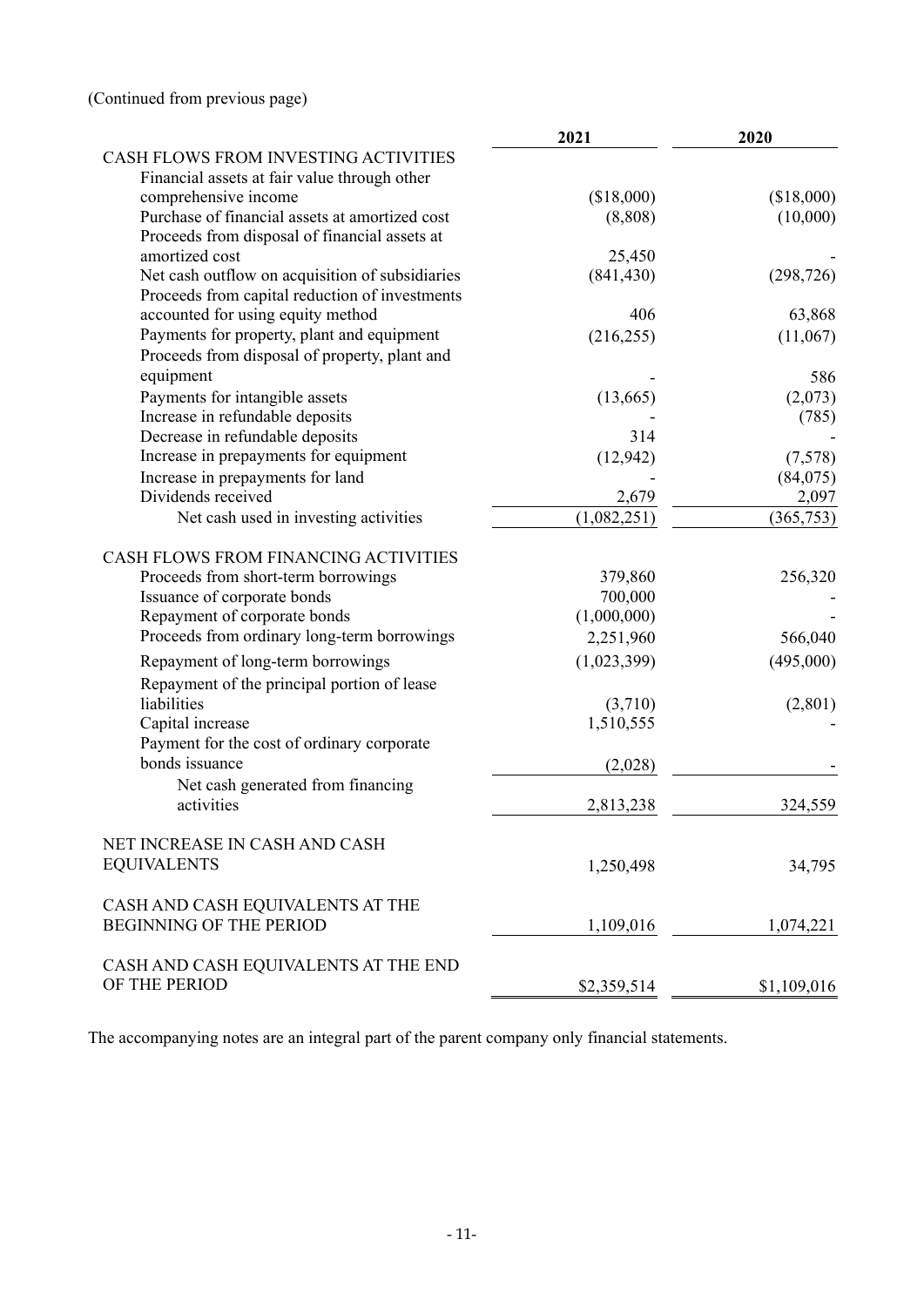# **PHIHONG TECHNOLOGY CO., LTD.**

# **NOTES TO PARENT COMPANY ONLY FINANCIAL STATEMENTS FOR THE YEARS ENDED DECEMBER 31, 2021 AND 2020 (In Thousands of New Taiwan Dollars, Except Per Share Data and Unless Stated Otherwise)**

#### **1. GENERAL INFORMATION**

Phihong Technology Co., Ltd. ("Phihong" or "the Company"), which was formerly known as Phihong Enterprise Co., Ltd. was incorporated on December 12, 1972 under the laws of the Republic of China (R.O.C.). Under a resolution approved at the stockholders' meeting in June 2003, Phihong changed its name to Phihong Technology Co., Ltd. Phihong primarily manufactures and sells AC/DC power adapters, charger bases, power supply modules, UPS (uninterruptible power supply) for computers, ballasts, etc.

In February 2000, Phihong was authorized to trade its stocks on the Taipei Exchange (TPEx) in Taiwan. In September 2001, Phihong's stocks ceased to be traded on the TPEx, and Phihong later obtained authorization to list its stocks on the Taiwan Stock Exchange.

The financial statements are presented in the Company's functional currency, New Taiwan dollars.

## **2. APPROVAL OF FINANCIAL STATEMENTS**

The financial statements were approved by the Company's board of directors on March 10, 2022.

# **3. APPLICATION OF NEWLY ISSUED AND AMENDED STANDARDS AND INTERPRETATIONS**

a. Initial application of the International Financial Reporting Standards (IFRSs), International Accounting Standards (IAS), Interpretations of IFRS (IFRIC), and Interpretations of IAS (SIC) endorsed and issued into effect by Financial Supervisory Commission (hereinafter referred to as the "FSC").

Except for the following, whenever applied, the initial application of the amendments to the IFRSs endorsed and issued into effect by the FSC would not have any material impact on the Company's accounting policies.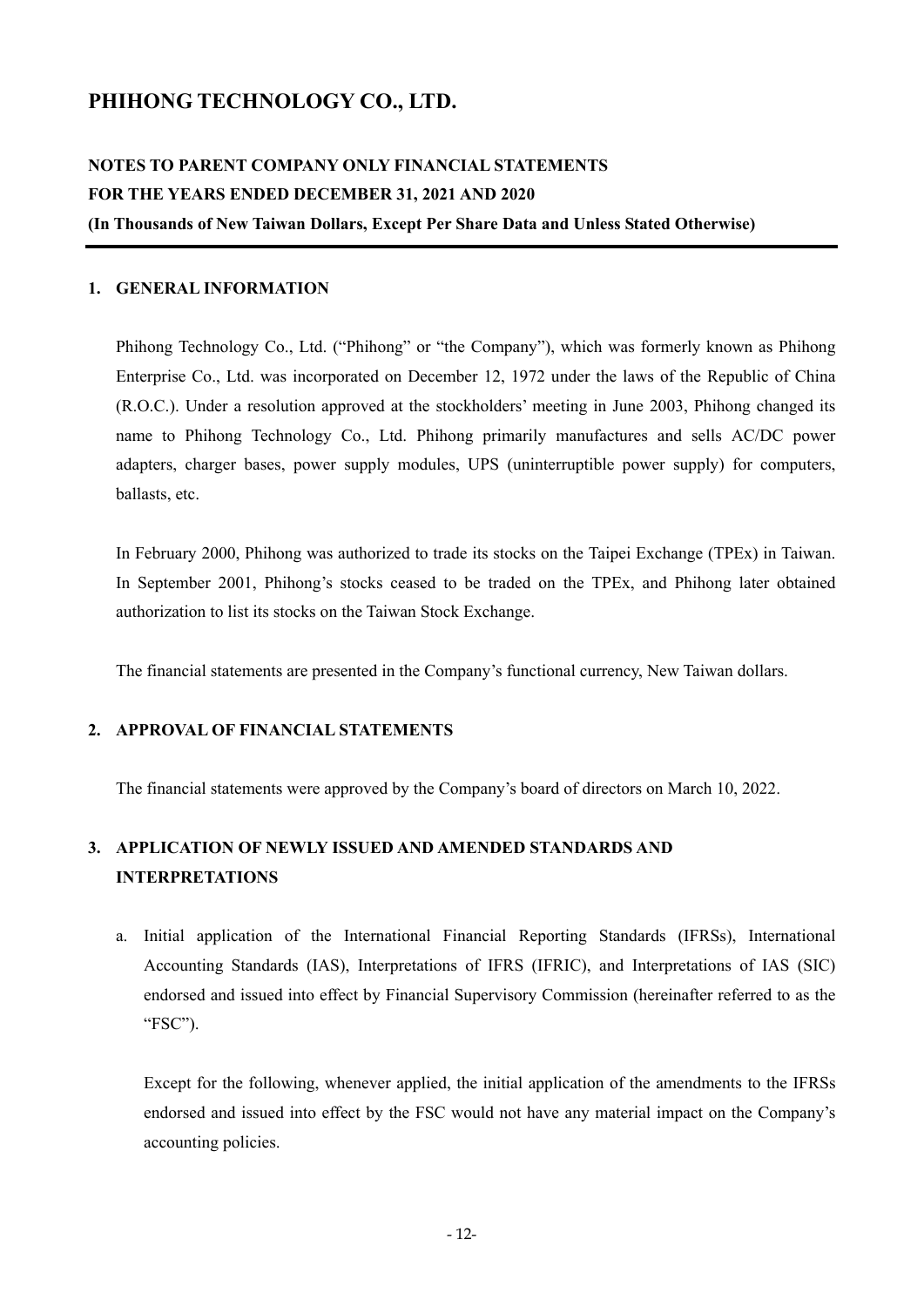b. IFRSs endorsed and issued into effect in 2022 by the FSC

|                                                     | <b>Effective Date Announced</b> |
|-----------------------------------------------------|---------------------------------|
| <b>New IFRSs</b>                                    | by IASB                         |
| "Annual Improvement of IFRSs 2018-2020"             | January 1, 2022 (Note 1)        |
| Amendment to IFRS 3 "Reference to the Conceptual    |                                 |
| Framework"                                          | January 1, 2022 (Note 2)        |
| Amendment to IAS 16 "Property, Plant and Equipment: | January 1, 2022 (Note 3)        |
| Proceeds before Intended Use"                       |                                 |
| Amendment to IAS 37 "Onerous Contract - Cost of     | January 1, 2022 (Note 4)        |
| Fulfilling a Contract"                              |                                 |

- Note 1: The amendments to IFRS 9 are applicable to the exchange or modification of terms of financial liabilities during the annual reporting period beginning January 1, 2022; the amendment to IAS 41 "Agriculture" is applicable to the fair value measurement of the annual reporting period beginning January 1, 2022; the amendment to IFRS 1 "First Adoption of IFRSs" is retroactively applied to the annual reporting period beginning January 1, 2022.
- Note 2: The Company shall apply these amendments to business combinations for which the acquisition date is on or after the beginning of the first annual reporting period beginning on or after January 1, 2022.
- Note 3: Plants, property and equipment that will reach the necessary locations and conditions for management's expected operation mode after January 1, 2022 are applicable to this amendment.
- Note 4: The Company shall apply these amendments to contracts that have not fulfilled all obligations as of January 1, 2022.
- c. The New IFRSs in issued by IASB but not yet endorsed and issued into effect by the FSC

|                                                        | <b>Effective Date Issued by</b> |
|--------------------------------------------------------|---------------------------------|
| <b>New IFRSs</b>                                       | <b>IASB</b> (Note 1)            |
| Amendments to IFRS 10 and IAS 28 "Sale or              | To be determined by IASB        |
| Contribution of Assets between an Investor and its     |                                 |
| Associate or Joint Venture"                            |                                 |
| <b>IFRS 17 "Insurance Contracts"</b>                   | January 1, 2023                 |
| Amendment to IFRS 17 "Insurance Contracts"             | January 1, 2023                 |
| Amendment to IFRS 17 "Comparative Information of the   | January 1, 2023                 |
| Initial Application of IFRS 17 and IFRS 9"             |                                 |
| Amendment to IAS 1 "Classification of Liabilities as   | January 1, 2023                 |
| Current or Non-current"                                |                                 |
| Amendment to IAS 1 "Disclosure of Accounting Policies" | January 1, 2023 (Note 2)        |
| Amendment to IAS 8 "Definition of Accounting           | January 1, 2023 (Note 3)        |
| Estimates"                                             |                                 |
| Amendment to IAS 12 "Deferred Tax Related to Assets    | January 1, 2023 (Note 4)        |
| and Liabilities Arising from a Single Transaction"     |                                 |
|                                                        |                                 |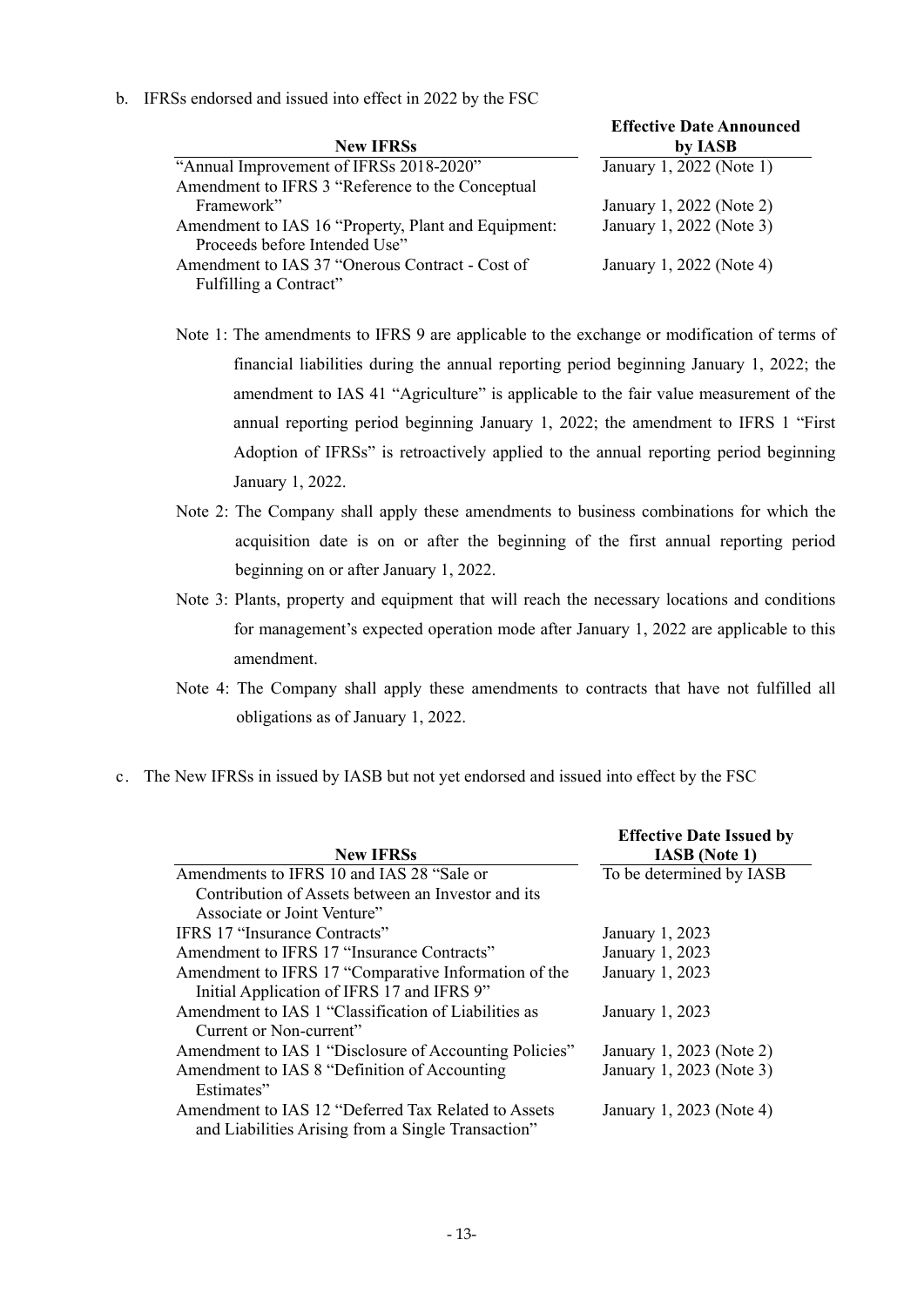- Note 1: Unless stated otherwise, the above New IFRSs are effective for annual periods beginning on or after their respective effective dates.
- Note 2: The Company shall apply these amendments prospectively for annual reporting periods beginning on or after January 1, 2023.
- Note 3: The Company shall apply these amendments prospectively to the changes of accounting estimates and accounting policies for annual reporting periods beginning after January 1, 2023.
- Note 4: Except for temporary differences of the deferred income tax recognized for lease and decommissioning obligations on January 1, 2022, the amendments also apply to transactions incurring after January 1, 2022.

As of the date the financial statements were authorized for issue, the Company is continuously assessing the possible impact that the application of other standards and interpretations will have on the Company's financial position and financial performance, and will disclose the relevant impact when the assessment is completed.

## **4. SUMMARY OF SIGNIFICANT ACCOUNTING POLICIES**

a. Statement of compliance

These financial statements have been prepared in accordance with the Regulations Governing the Preparation of Financial Reports by Securities Issuers.

## b. Basis of preparation

The financial statements have been prepared on the historical cost basis except for financial instruments which are measured at fair value and net defined benefit liabilities which are measured at the present value of the defined benefit obligation less the fair value of plan assets.

The fair value measurements, which are grouped into Levels 1 to 3 based on the degree to which the fair value measurement inputs are observable and based on the significance of the inputs to the fair value measurement in its entirety, are described as follows:

- 1) Level 1 inputs are quoted prices (unadjusted) in active markets for identical assets or liabilities;
- 2) Level 2 inputs are inputs other than quoted prices included within Level 1 that are observable for an asset or liability, either directly (i.e. as prices) or indirectly (i.e. derived from prices); and
- 3) Level 3 inputs are unobservable inputs for an asset or liability.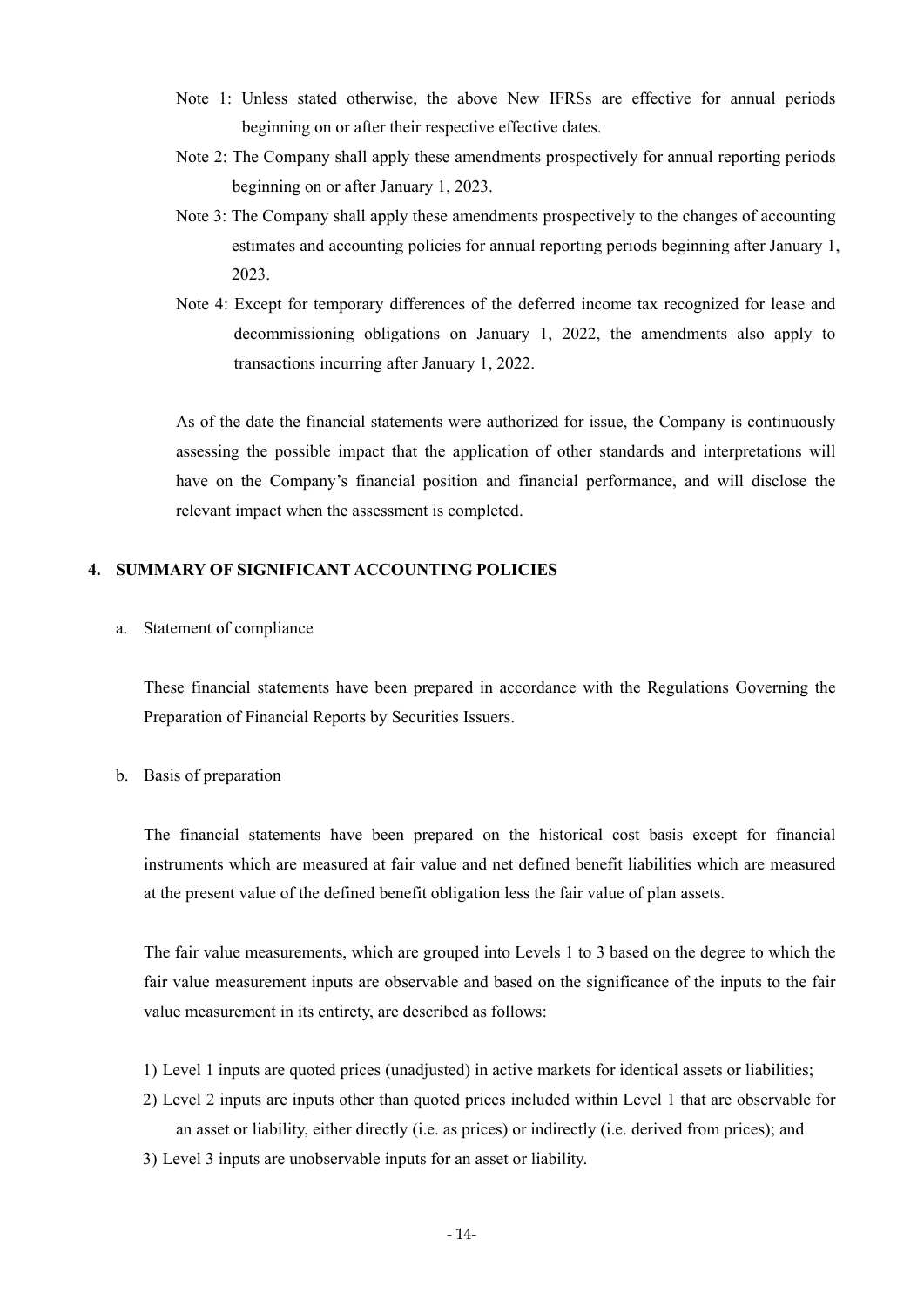When preparing the financial statements, the Company adopted the equity method to account for its investments in subsidiaries and associates. In order to enable the amounts of the net profit for the year, other comprehensive income for the year, and total equity in the financial statements to be the same as the ones attributable to the owners of the Company in its consolidated financial statements, regarding the differences arising from accounting treatments between the parent company only basis and the consolidation basis, adjustments were made to the investments accounted for using the equity method, the share of profit or loss of equity-accounted subsidiaries and associates, the share of other comprehensive income of equity-accounted subsidiaries and associates, as well as relevant equity items, as appropriate, in the financial statements.

c. Classification of current and non-current assets and liabilities

Current assets include:

- 1) Assets held primarily for the purpose of trading;
- 2) Assets realized within 12 months after the balance sheet date; and
- 3) Cash or cash equivalents (excluding assets restricted from being exchanged or used to settle a liability for at least 12 months after the balance sheet date).

Current liabilities include:

- 1) Liabilities held primarily for the purpose of trading;
- 2) Liabilities due to be settled within 12 months after the balance sheet date (liabilities with long-term refinancing or rearrangement of payment terms completed after the balance sheet date and before the release of the financial statements); and
- 3) Liabilities with a repayment deadline that cannot be unconditionally deferred for at least 12 months after the balance sheet date. However, the terms of a liability that could, at the option of the counterparty, result in its settlement by issue of equity instruments do not affect its classification.

Assets and liabilities that are not classified as current are classified as non-current.

#### d. Foreign currencies

In preparing the Company's financial statements, transactions in currencies other than the Company's functional currency (i.e. foreign currencies) are recognized at the rates of exchange prevailing on the transaction dates.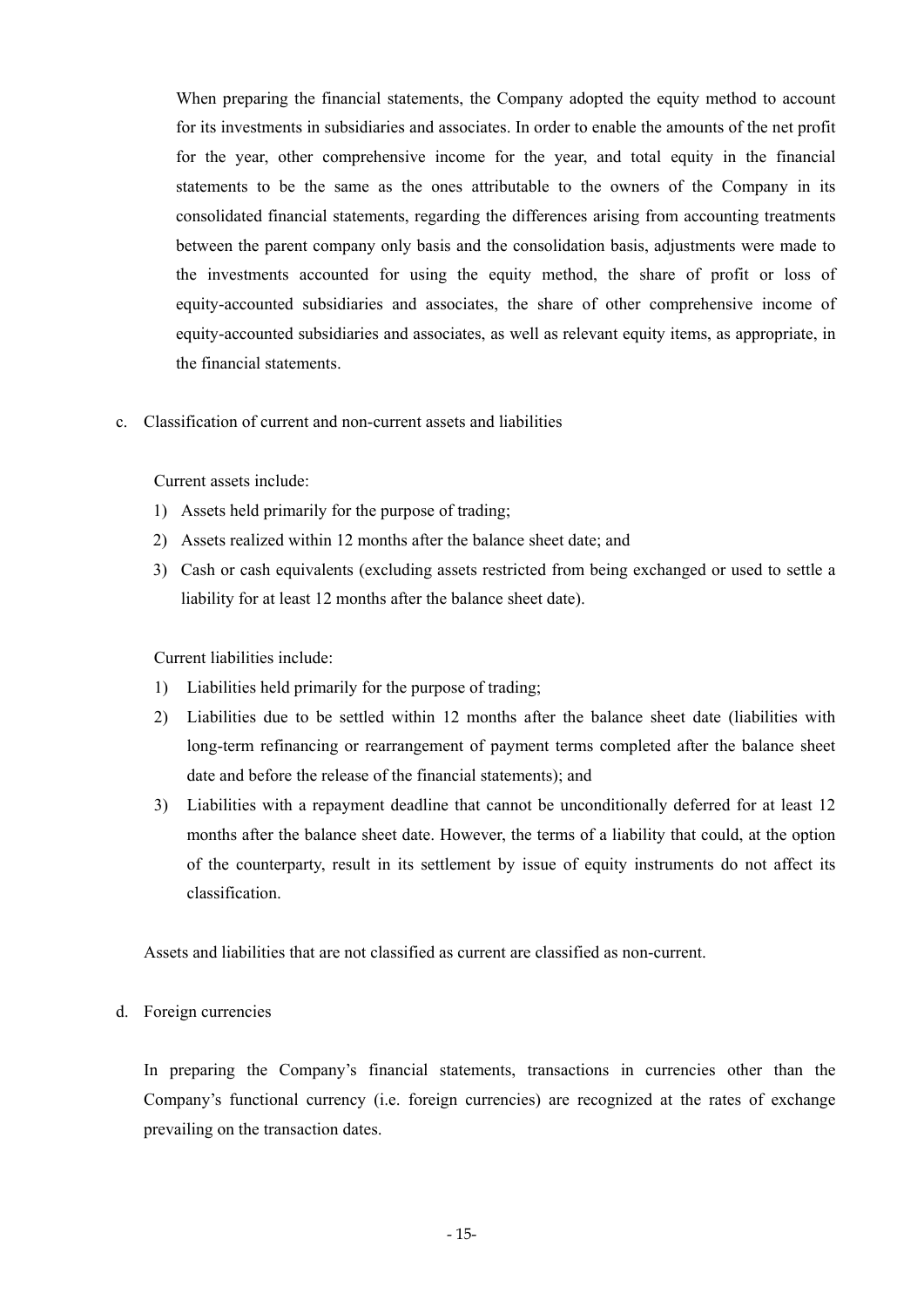On each balance sheet date, monetary items denominated in foreign currencies are translated at the rates prevailing on that date. Exchange differences on monetary items arising from settlement or translation are recognized in profit or loss in the period in which they arise.

Non-monetary items measured at fair value that are denominated in foreign currencies are translated at the rates prevailing on the date when the fair value was determined. The resulting exchange difference is recognized in profit or loss. For items whose changes in fair value are recognized in other comprehensive income, the resulting exchange difference is recognized in other comprehensive income.

Non-monetary items measured at historical cost that are denominated in foreign currencies are translated at the rates of exchange prevailing on the transaction dates and are not retranslated.

When preparing the financial statements, the assets and liabilities of the Company's foreign operations (including subsidiaries and associates that operate in countries or adopt functional currencies different from the Company) are translated into New Taiwan dollars. Income and expense items are translated at the average exchange rates for the period. The resulting currency exchange differences are recognized in other comprehensive income.

#### e. Inventories

Inventories consist of raw materials, supplies, finished goods and work in process and are stated at the lower of cost or net realizable value. Inventory write-downs are made by item, except where it may be appropriate to group similar or related items. The net realizable value is the estimated selling price of inventories less all estimated costs of completion and costs necessary to make the sale. Inventories are recorded at the weighted-average cost on the balance sheet date. The cost calculation is generally accounted for based on the standard cost, and the differences incurred at the end of the period are allocated to inventories and cost of sales.

f. Investment in subsidiaries

The Company adopts the equity method to account for its investments in subsidiaries.

A subsidiary is an entity that is controlled by the Company.

Under the equity method, investments are initially recognized at cost and adjusted thereafter to recognize the Company's share of the profit or loss and other comprehensive income of its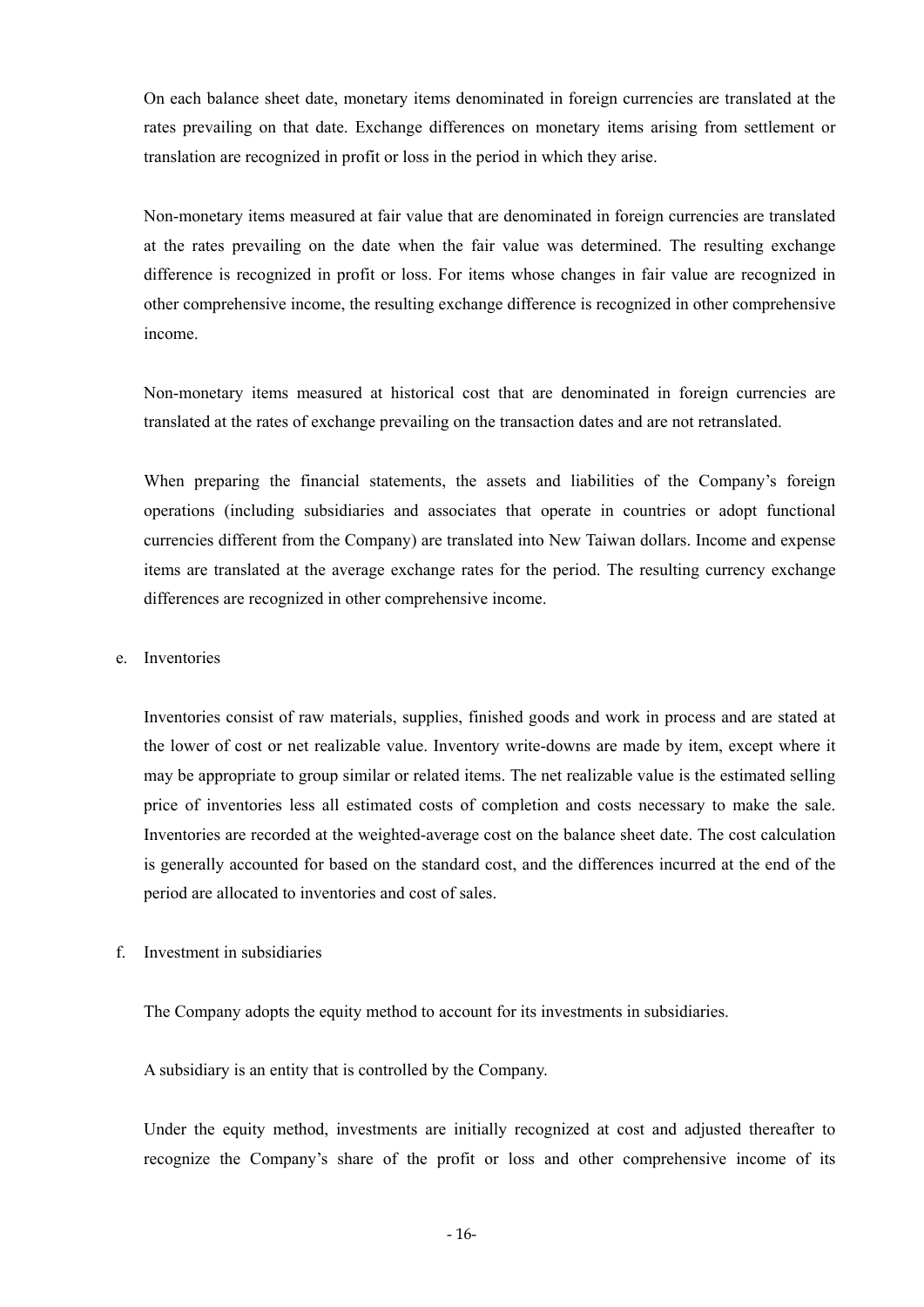subsidiaries. In addition, changes in the Company's other equity of its subsidiaries are recognized based on its ownership percentage.

Changes in the Company's ownership interests in subsidiaries that do not result in the Company losing control over the subsidiaries are accounted for as equity transactions. Any difference between the carrying amount of an investment and the fair value of the consideration paid or received is recognized directly in equity.

When the Company's share of losses of a subsidiary exceeds its equity in said subsidiary (which includes any carrying amount of the investment accounted for by the equity method and long-term equity that, in substance, forms part of the Company's net investment in said subsidiary), the Company continues recognizing its share of further losses.

When the Company assesses the impairment, it considers the cash-generating unit as a whole in the financial statements and compares its recoverable amount with the carrying amount. If the recoverable amount of an asset increases subsequently, the reversal of the impairment loss shall be recognized in gains, but the carrying amount of the asset after the reversal of the impairment loss shall not exceed the carrying amount of the asset less amortization without impairment loss recognized.

When the Company loses control over a subsidiary, it measures its remaining investment in said subsidiary based on the fair value on the day when control is lost. The fair value of the remaining investment and the difference between any disposal price and the carrying amount of the investment on the day when control is lost are recognized in profit or loss for the period. In addition, all amounts recognized in other comprehensive income related to said subsidiary are accounted for on the same basis as the one adopted for the Company's direct disposal of the relevant assets or liabilities.

The unrealized profit or loss on downstream transactions between the Company and its subsidiaries are eliminated in the financial statements. Profit or loss on downstream and lateral transactions between the Company and its subsidiaries is recognized in the financial statements only to the extent that it does not affect the Company's interests in the subsidiaries.

#### g. Investments in associates

An associate is an entity on which the Company has significant influence and is not a subsidiary.

The Company adopts the equity method to account for its investments in associates.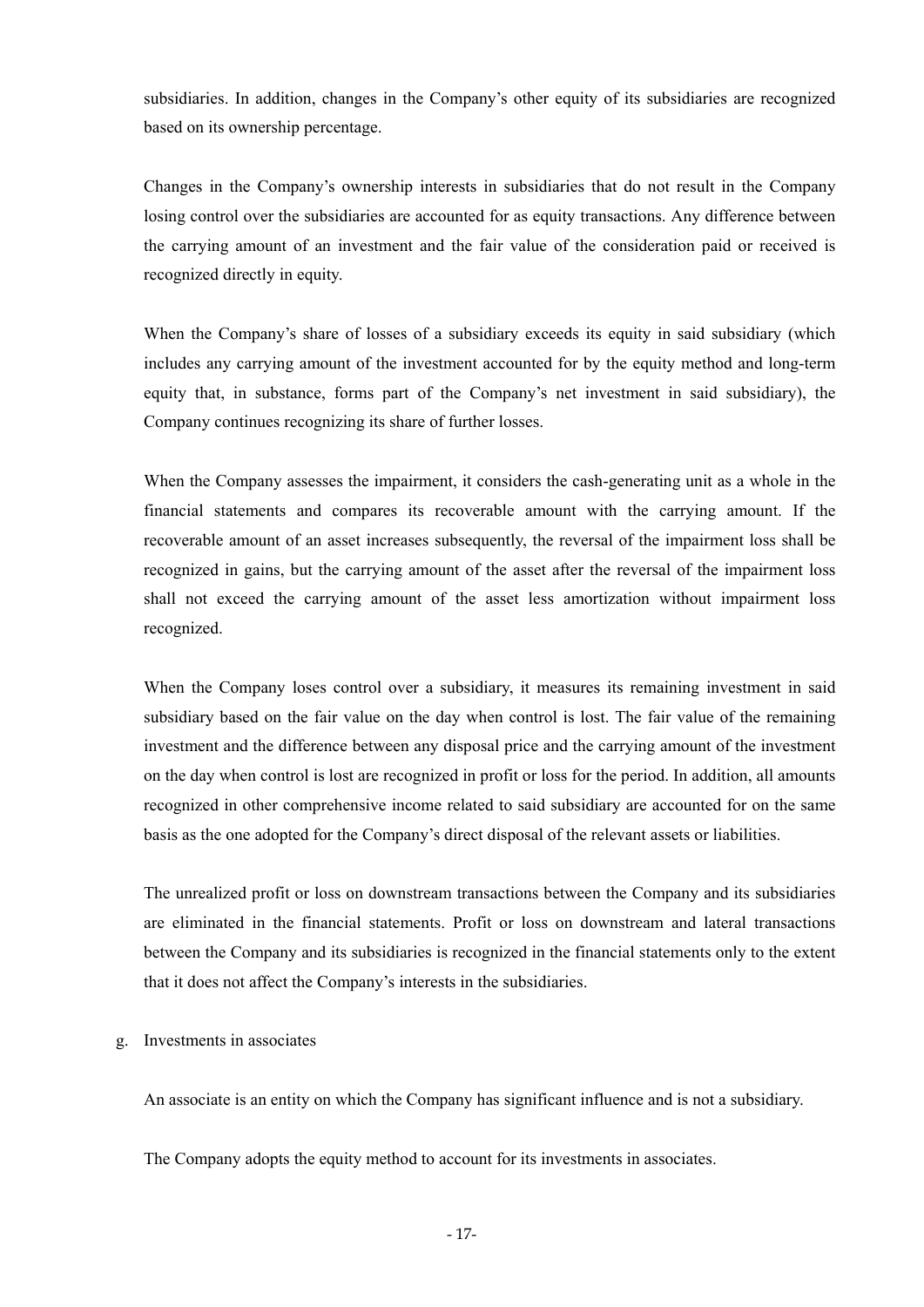Under the equity method, investments in an associate are initially recognized at cost and adjusted thereafter to recognize the Company's share of the profit or loss and other comprehensive income of the associate. The Company also recognizes the changes in the Company's share of the equity of associates based on the percentage of ownership.

When the Company's share of losses on an associate equals or exceeds its interest in the associate (including any carrying amount of the investment accounted for using the equity method and other long-term interests that, in substance, form part of the Company's net investment in the associate), the Company discontinues recognizing its share of further losses. Additional losses and liabilities are recognized only to the extent that the Company has incurred legal obligations, or constructive obligations, or made payments on behalf of said associate.

The entire carrying amount of an investment (including goodwill) is tested for impairment as a single asset by comparing its recoverable amount with its carrying amount. Any impairment loss recognized is not allocated to any asset, including goodwill that forms part of the carrying amount of the investment. Any reversal of that impairment loss is recognized only to the extent that the recoverable amount of the investment subsequently increases.

When an entity transacts with its associate, profits and losses resulting from the transactions with the associate is recognized in the Company's financial statements only to the extent of interests in the associate of parties that are not related to the Company.

h. Property, plant and equipment

Property, plant and equipment are recognized at cost less accumulated depreciation and accumulated impairment loss.

Property, plant and equipment in the course of construction are measured at cost less any recognized impairment loss. Cost includes professional fees and borrowing costs eligible for capitalization. Such assets are depreciated and classified to the appropriate categories of property, plant and equipment when completed and ready for their intended use.

Depreciation of property, plant and equipment is recognized using the straight-line method. Each significant part is depreciated separately. The Company at least estimates the useful lives, residual values, and depreciation methods at the end of each reporting period, with the effects of any changes in the estimates accounted for on a prospective basis.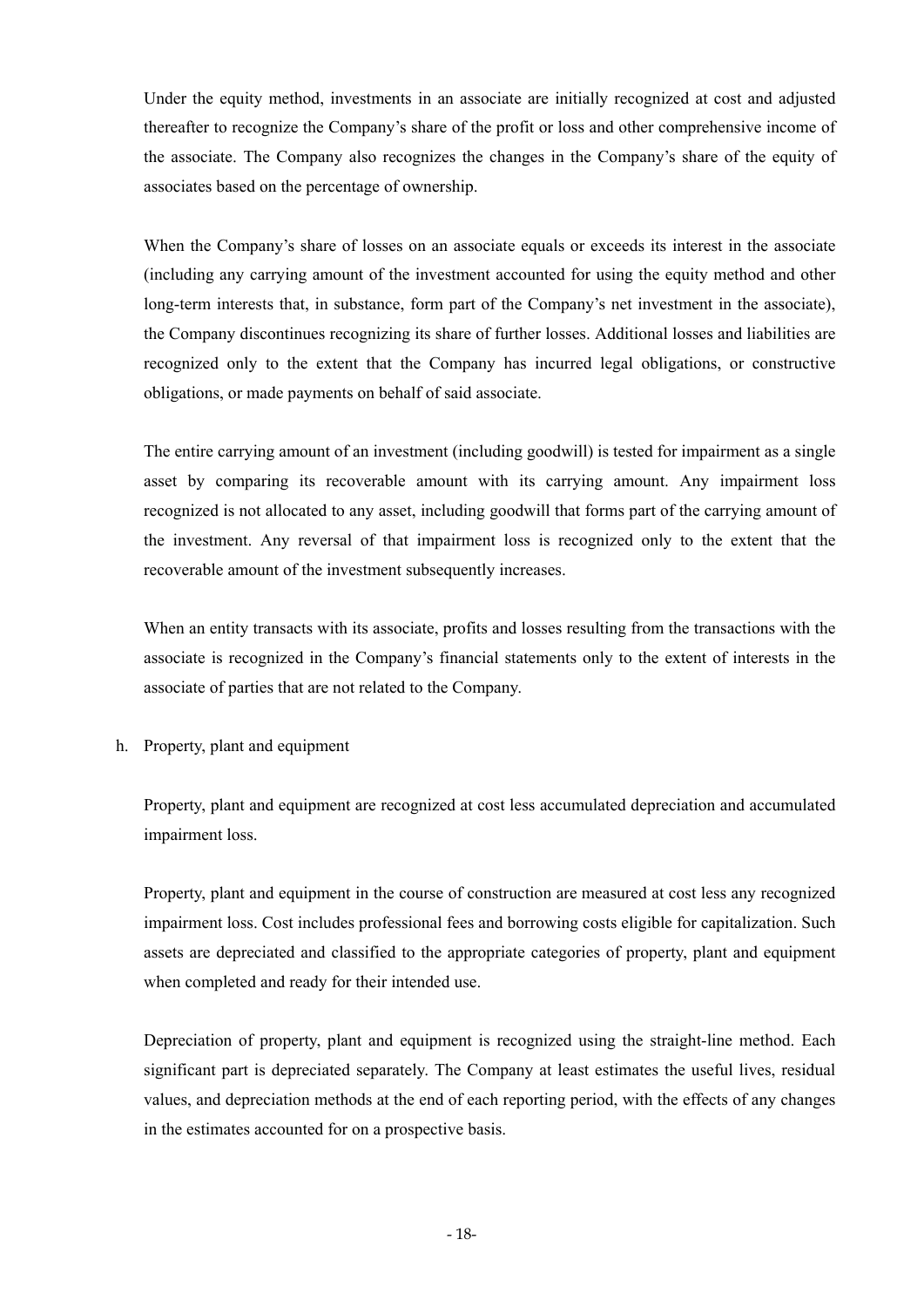When derecognizing property, plant and equipment, the difference between the net disposal proceeds and the carrying amount of the asset shall be recognized in loss or profit.

## i. Intangible assets

Intangible assets with finite useful lives that are acquired separately are initially measured at cost and subsequently measured at cost less accumulated amortization and accumulated impairment loss. Intangible assets are amortized using straight-line method over the useful lives. The Company conducts at least one annual review at the end of each year to assess the estimated useful life, residual value, and amortization methods, while applying the effects of changes in accounting estimates prospectively. Intangible assets with indefinite useful lives are recognized at cost less accumulated impairment loss.

When derecognizing intangible assets, the difference between the net disposal proceeds and the carrying amount of the asset is recognized in loss or profit.

j. Impairment of property, plant, and equipment as well as right-of-use and intangible assets

The Company assesses if there are any signs of possible impairment in property, plant, and equipment as well as right-of-use and intangible assets on each balance sheet date. If there is any sign of impairment, an estimate is made of its recoverable amount. If it is not possible to determine the recoverable amount of an individual asset, the Company estimates the recoverable amount of the cash-generating unit to which the asset belongs.

Intangible assets with indefinite useful lives and not yet available for use are tested for impairment at least annually and whenever there is a sign that the assets may be impaired.

The recoverable amount is the fair value less cost of sales or its value in use, whichever is higher. If the recoverable amount of individual asset or the cash-generating unit is lower than its carrying amount, the carrying amount is reduced to the recoverable amount, and the impairment loss is recognized in profit and loss.

When the impairment loss is subsequently reversed, the carrying amount of the asset or the cash-generating unit is increased to the revised recoverable amount, provided that the increased carrying amount shall not exceed the carrying amount (less amortization or depreciation) of the asset or cash-generating unit, which was not recognized as impairment loss in prior years. The impairment loss reversed is recognized in profit or loss.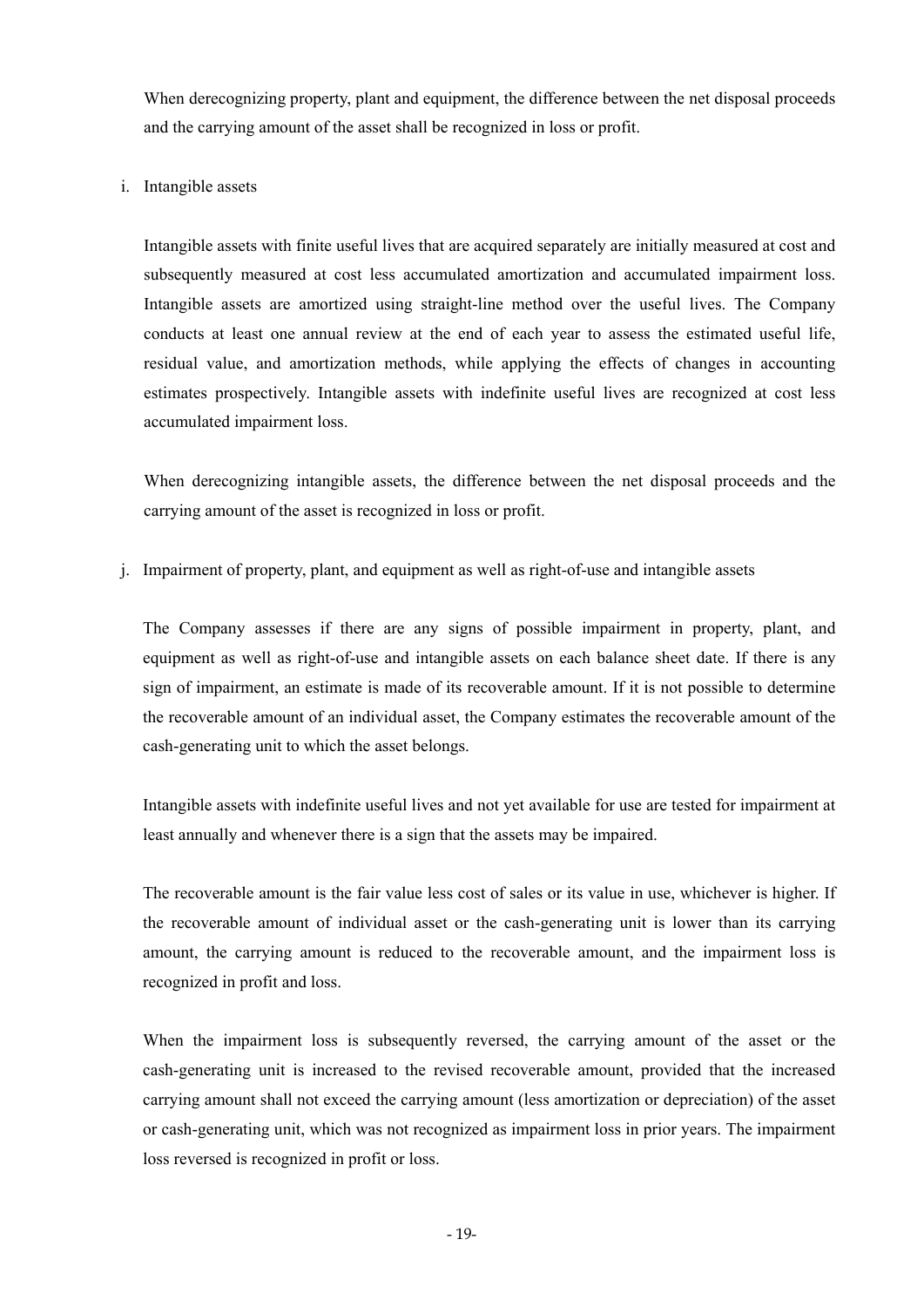#### k. Financial instruments

Financial assets and financial liabilities shall be recognized in the balance sheet when the Company becomes a party to the contractual provisions of the instruments.

Financial assets and financial liabilities not at fair value through profit or loss are measured at fair value plus transaction costs directly attributable to the acquisition or issuance of financial assets or financial liabilities. The transaction costs directly attributable to the acquisition or issuance of financial assets or financial liabilities at fair value through profit or loss is immediately recognized in profit or loss.

1) Financial assets

Regular trading of financial assets shall be recognized and derecognized in accordance with trade date accounting.

a) Measurement categories

Financial assets held by the Company are those measured at amortized cost, as well as investments in equity instruments measured at fair value through other comprehensive income (FVTOCI).

i. Financial assets at amortized cost

When the Company's investments in financial assets meet the following two conditions simultaneously, they are classified as financial assets at amortized cost:

- i) The financial asset is held within a business model whose objective is to hold financial assets in order to collect contractual cash flows; and
- ii) The contractual terms of the financial asset give rise on specified dates to cash flows that are solely payments of principal and interest on the principal amount outstanding.

Subsequent to initial recognition, financial assets at amortized cost, including cash and cash equivalents, financial assets at amortized cost, notes receivable at amortized cost, trade receivables, trade receivables from related parties, other receivables, other receivables from related parties and refundable deposits, are measured at amortized cost, which equals to gross carrying amount determined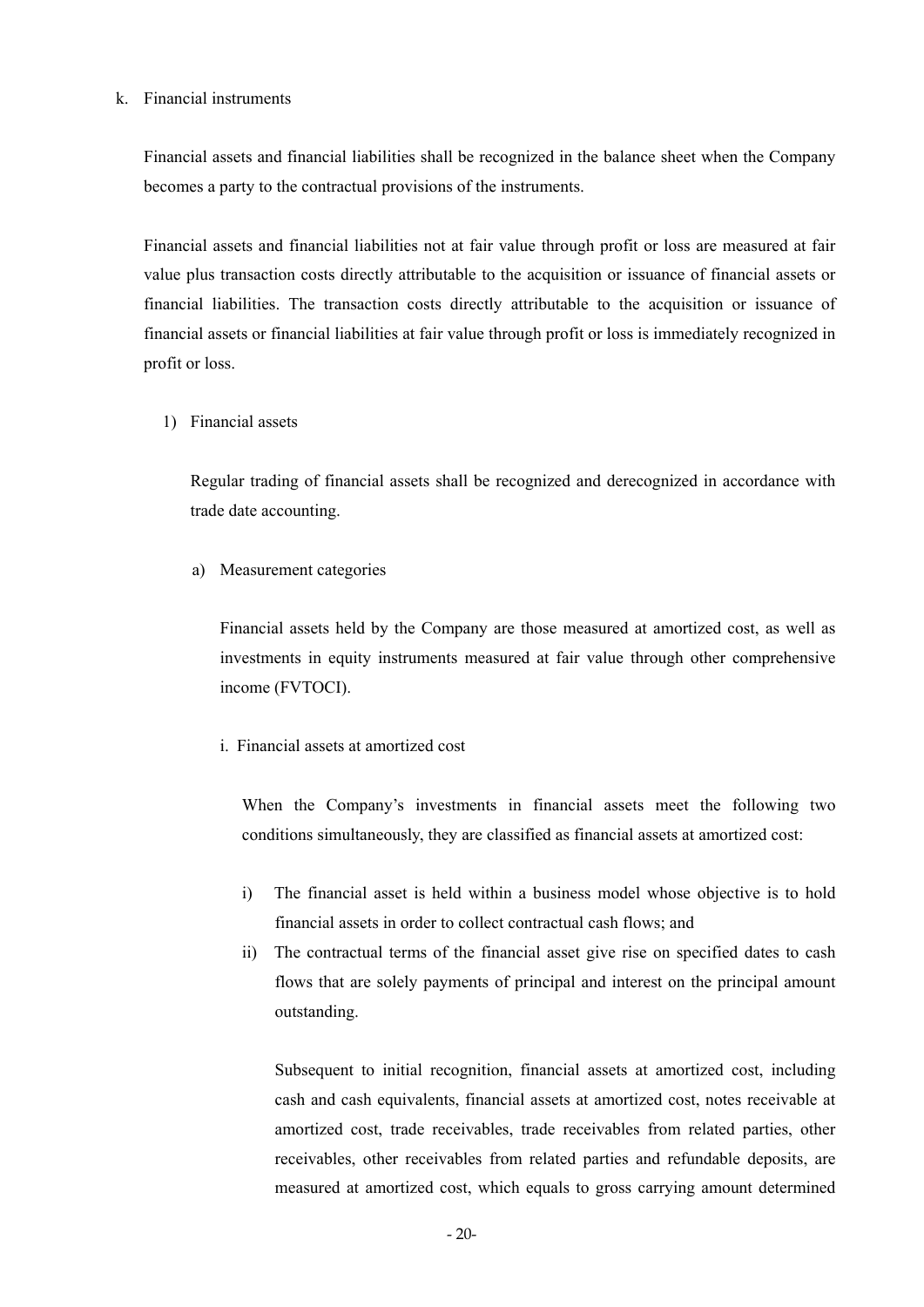by the effective interest method less any impairment loss. Exchange differences are recognized in profit or loss.

Interest income is calculated by multiplying the effective interest rate by the gross carrying amount of a financial asset.

Cash equivalents include time deposits with original maturities within 3 months from the date of acquisition, which are highly liquid, readily convertible to a known amount of cash and are subject to an insignificant risk of changes in value. These cash equivalents are held for the purpose of meeting short-term cash commitments.

ii. Investments in equity instruments at fair value through other comprehensive income (i.e. FVTOCI)

On initial recognition, the Company may make an irrevocable election to designate investments in equity instruments as at FVTOCI. Designation as at FVTOCI is not permitted if the equity investment is held for trading or if it is contingent consideration recognized by an acquirer in a business combination.

Investments in equity instruments at FVTOCI are subsequently measured at fair value with gains and losses arising from changes in fair value recognized in other comprehensive income and accumulated in other equity. The cumulative gain or loss will not be reclassified to profit or loss on disposal of the equity investments; instead, it will be transferred to retained earnings.

Dividends on these investments in equity instruments are recognized in profit or loss when the Company's right to receive the dividends is established, unless the dividends clearly represent a recovery of part of the cost of the investment.

b) Impairment of financial assets

The Company assesses the impairment loss of financial assets at amortized cost (including trade receivable) based on the expected credit loss on each balance sheet date.

Trade receivable are recognized in allowance loss based on the lifetime expected credit losses (ECLs). Other financial assets are first assessed based on whether the credit risk has increased significantly since the initial recognition. If there is no significant increase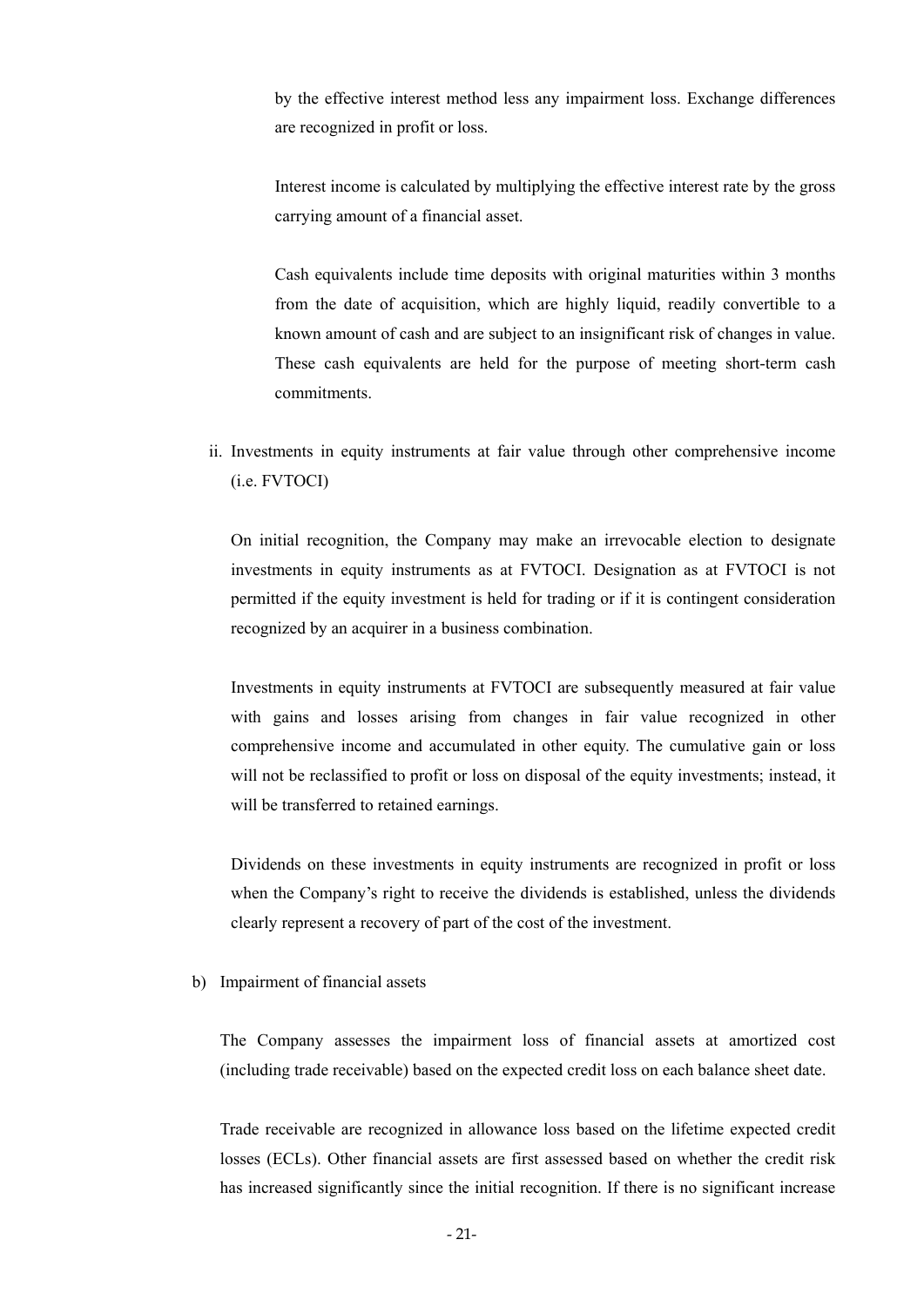in the risk, a loss allowance is recognized at an amount equal to 12-month ECLs. If the risks have increased significantly, a loss allowance is recognized at an amount equal to ECLs.

The ECLs refer to the weighted average credit loss with the risk of default as the weight. The 12-month ECLs represent the ECLs from possible defaults of a financial instrument within 12 months after the reporting date. The lifetime ECLs represent the ECLs from all possible defaults in a financial instrument over the expected life of a financial instrument.

For the purpose of internal credit risk management, the Company, without considering the collateral held, determines that the following situations represent defaults in the financial assets:

- i. Internal or external information indicates that it is impossible for the debtor to settle the debt.
- ii. It is overdue for more than 180 days, unless there is reasonable and corroborative information showing that a default date postponed is more appropriate.

The Company recognizes an impairment loss for all financial instruments with a corresponding adjustment to their carrying amount through a loss allowance account.

c) Derecognition of financial assets

The Company derecognizes a financial asset when the contractual rights to the cash inflow from the financial asset expire or when it transfers the financial assets and substantially all the risks and rewards of ownership of the asset to another party.

On derecognition of a financial asset at amortized cost in its entirety, the difference between the asset's carrying amount and the consideration received is recognized in profit or loss. When derecognizing an investment in equity instrument at FVTOCI in its entirety, the cumulative profit or loss is transferred directly to retained earnings and is not reclassified to profit or loss.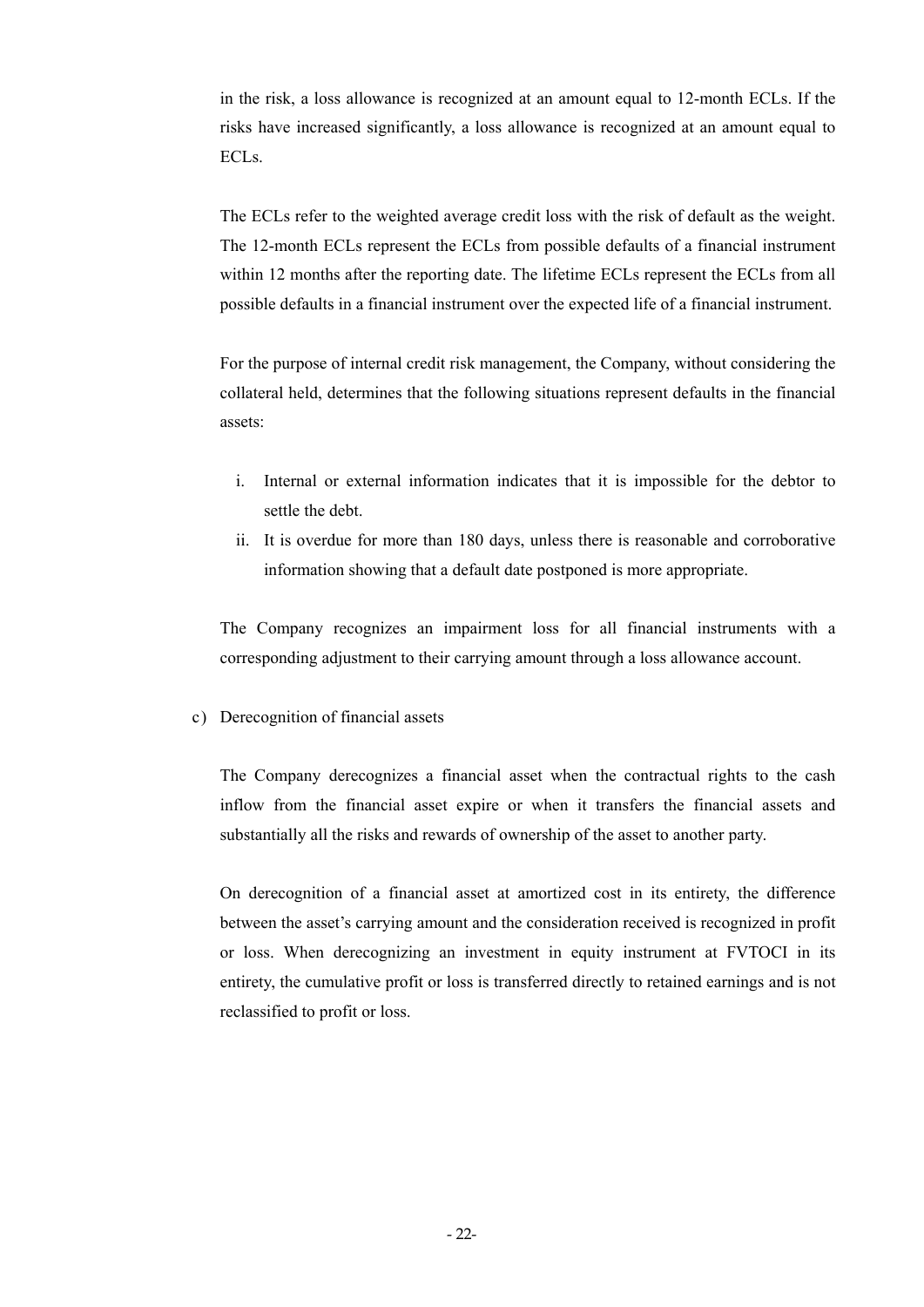## 2) Equity instruments

Debt and equity instruments issued by the Company are classified as either financial liabilities or equity in accordance with the substance of the contractual arrangements and the definitions of financial liabilities and equity instruments.

Equity instruments issued by the Company are recognized at the proceeds received, net of the cost of direct issue.

The repurchase of the Company's own equity instruments is recognized in and deducted directly from equity. The purchase, sale, issuance, or cancellation of the Company's own equity instruments is recognized in profit or loss.

## 3) Financial liabilities

All of the Company's financial liabilities are at amortized cost in the effective interest method. The Company derecognizes financial liabilities when, and only when, the Company's obligations are discharged, canceled, or expired. The difference between the carrying amount of the financial liability derecognized and the consideration paid, including any non-cash assets transferred or liabilities assumed, is recognized in profit or loss.

## l. Provision

The amount recognized in provision is based on the risk and uncertainty of the obligation, and is the best estimate of the expenditure required to settle the obligation on the balance sheet date. The warranty obligations of the Company under the sales contract are based on the management's best estimate of the expenditure required to settle the Company's obligations, and are recognized when the relevant products are recognized in revenue.

## m. Revenue recognition

After the Company identifies its performance obligations in contracts with customers, it allocates the transaction costs to each obligation in the contracts and recognizes revenue upon completion of performance obligations.

## Revenue from sale of goods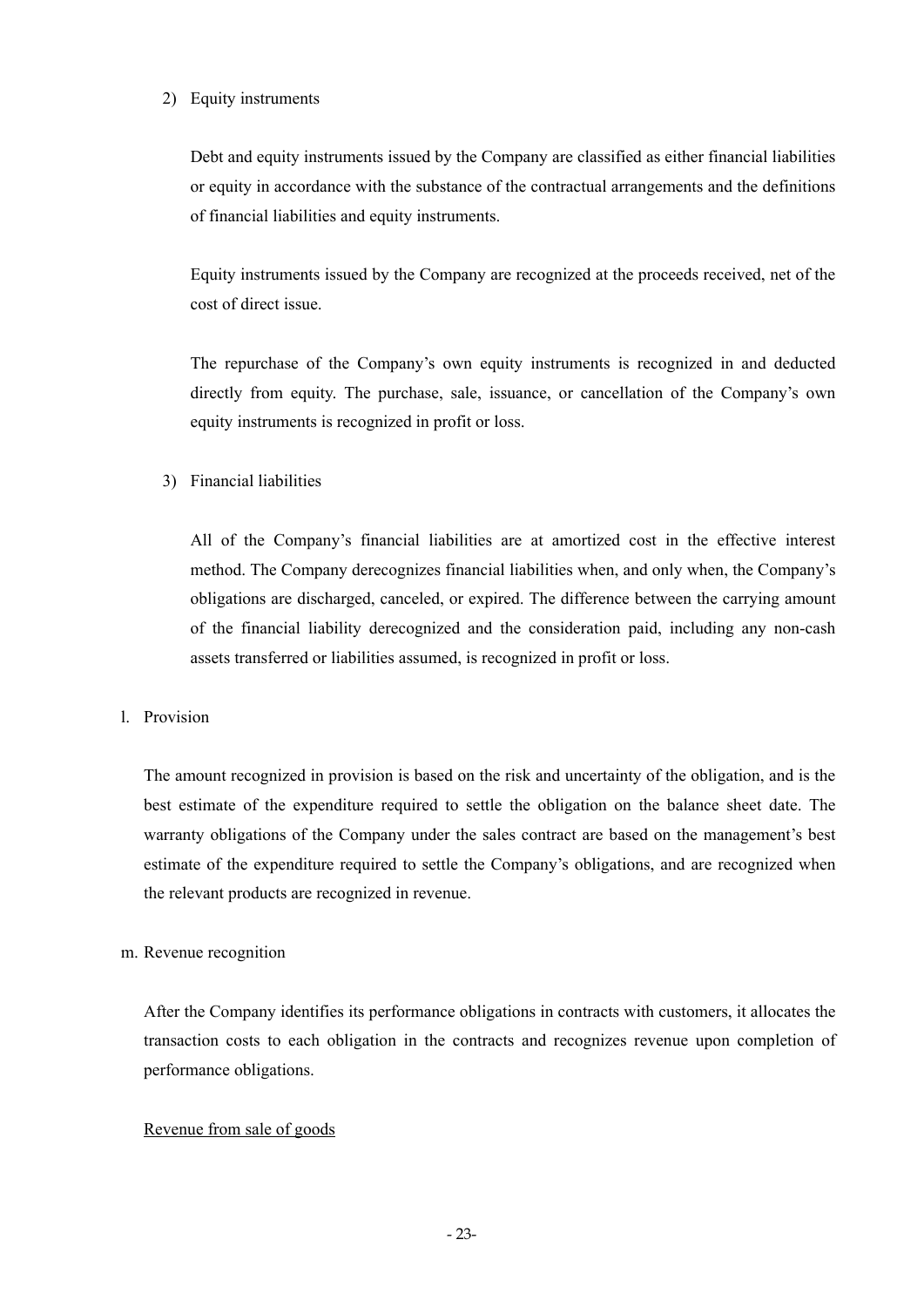Revenue from the sale of goods comes from sales of power supply modules and other relevant products. When the power supply modules and other relevant products are delivered to the location designated by customers, customers have the right to determine the price and the way the products are used while bearing the main responsibility for resale and the risk of obsolescence; thus, revenue and trade receivable are recognized concurrently.

n. Leasing

At the inception of a contract, the Company assesses whether the contract is (or contains) a lease.

1) The Company as lessor

Leases are classified as finance leases whenever the terms of a lease transfer substantially all the risks and rewards of ownership to the lessee. All other leases are classified as operating leases.

2) The Company as lessee

The repurchase of the Company's own equity instruments is recognized in and deducted from equity. The purchase, sale, issuance, or cancellation of the Company's own equity instruments is not recognized in profit or loss.

Right-of-use assets are initially measured at cost, which comprises the initial measurement of lease liabilities adjusted for lease payments made at or before the commencement date, plus any initial direct costs incurred and an estimate of costs needed to restore the underlying assets, and less any lease incentives received. Right-of-use assets are subsequently measured at cost less accumulated depreciation and impairment losses and adjusted for any remeasurement of the lease liabilities. Right-of-use assets are presented on a separate line in the balance sheets.

A right-of-use asset is depreciated on a straight-line basis over the period from the lease commencement date to the end of its useful life, or to the end of the lease term, whichever is earlier.

Lease liabilities are initially measured at the present value of the lease payments, which comprise fixed payments, in-substance fixed payments, and variable lease payments which depend on an index or a rate. The lease payments are discounted using the interest rate implicit in a lease, if that rate can be readily determined. If that rate cannot be readily determined, the Company uses the lessee's incremental borrowing rate.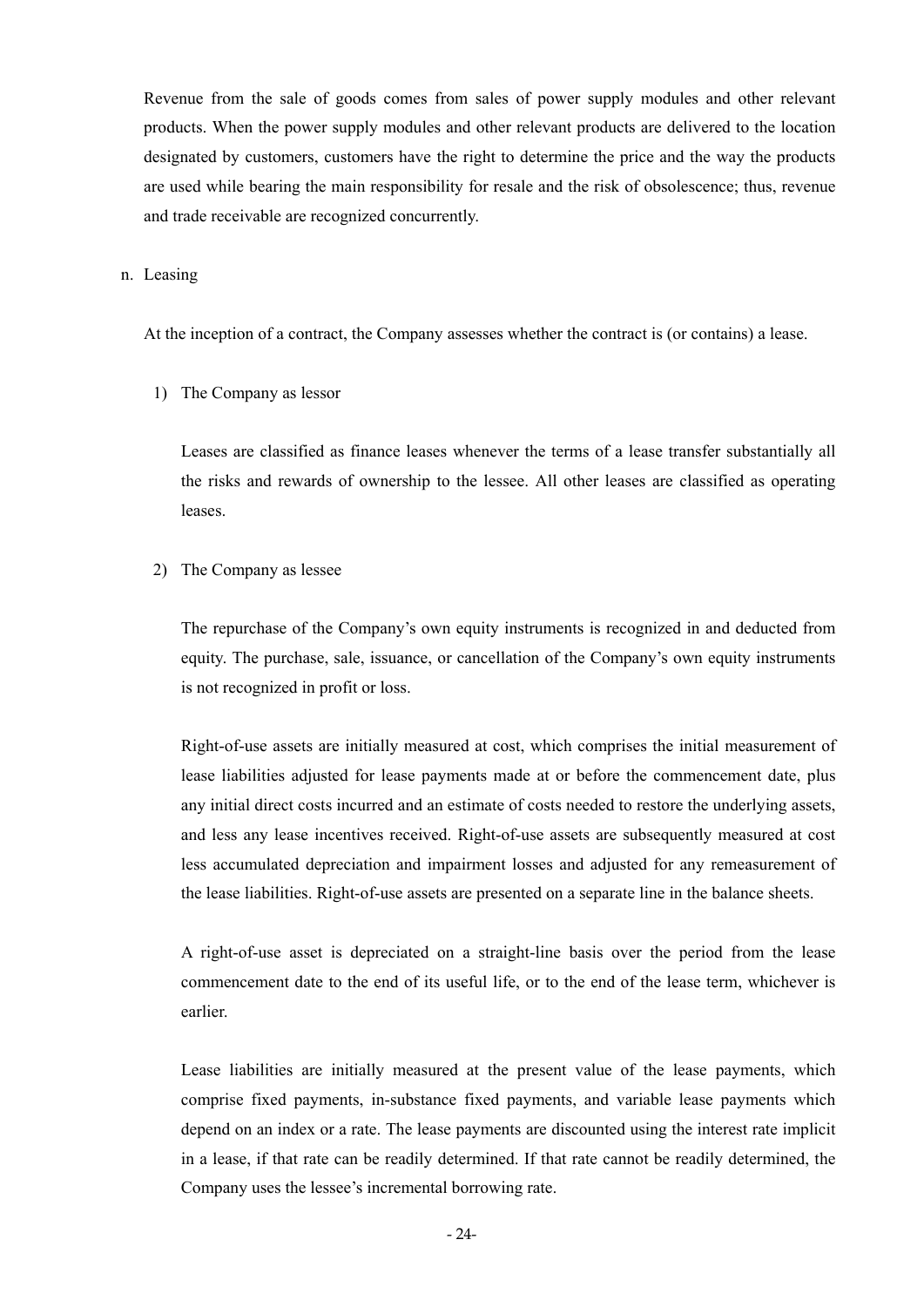Subsequently, lease liabilities are measured at amortized cost using the effective interest method, with interest expense recognized over the lease terms. When there is a change in a lease term, or a change in future lease payments resulting from a change in an index or a rate used to determine those payments, the Company remeasures the lease liabilities with a corresponding adjustment to the right-of-use-assets. However, if the carrying amount of the right-of-use assets is reduced to zero, any remaining amount of the remeasurement is recognized in profit or loss. Lease liabilities are presented on a separate line in the balance sheets.

Variable lease payments that do not depend on an index or a rate are recognized as expenses in the periods in which they are incurred.

#### o. Borrowing costs

Borrowing costs directly attributable to an acquisition, construction, or production of qualifying assets are added to the cost of said assets, until such time as the assets are substantially ready for their intended use or sale.

Other than that which is stated above, all other borrowing costs are recognized in profit or loss in the period in which they are incurred.

p. Government grants

Government grants are not recognized until there is reasonable assurance that the Company will comply with the conditions attached to them and that the grants will be received.

Government grants related to income are recognized in the reduction of underlying costs and other income on a systematic basis during the periods in which the Company recognizes the relevant costs, for which the grants are intended to compensate, as expenses.

If government grants are used to compensate expenses or losses incurred, or are given to the Company for the purpose of immediate financial support without relevant future costs, they are recognized in profit or loss in the period when the grants become available.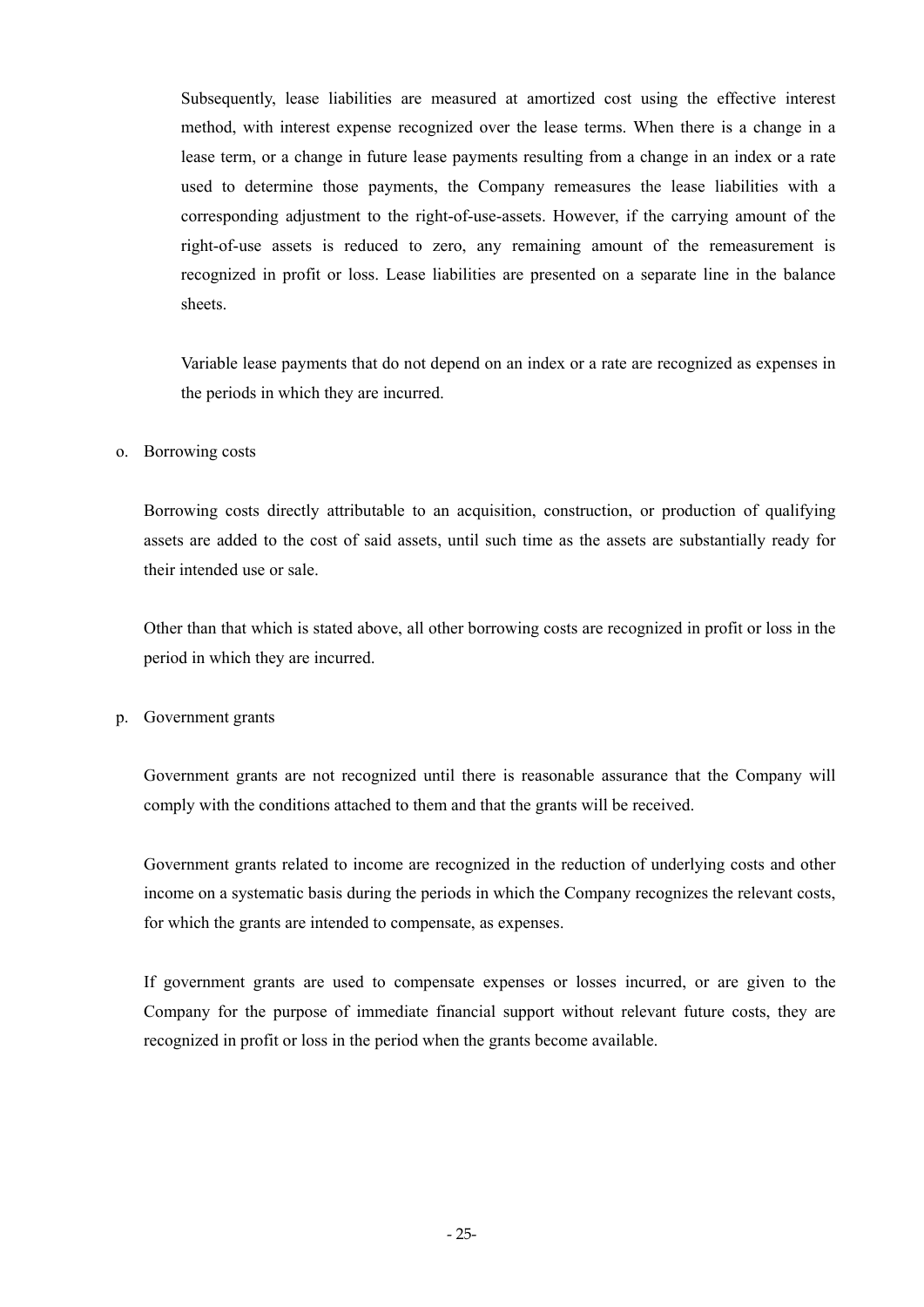#### q. Employee benefits

#### 1) Short-term employee benefits

Liabilities recognized in respect of short-term employee benefits are measured at the undiscounted amount of the benefits expected to be paid in exchange for the related service.

2) Post-employment benefits

For pension under the defined contribution plan, the amount of pension contributed is recognized as expenses during employees' service period.

The defined benefit cost under the defined benefit pension plan (including service cost, net interest, and remeasurement) is calculated based on the projected unit credit method. The service cost (including the service cost for the current period) and the net interest of net defined benefit liabilities (assets) are recognized as employee benefit expenses as they occur. The remeasurement (including actuarial gains and losses and the return on plan assets, net of interest) is recognized in other comprehensive income and presented in retained earnings when it occurs, and will not be reclassified to profit or loss.

The net defined benefit liabilities (assets) are the deficit (surplus) of the defined benefit pension plan. The net defined benefit assets may not exceed the present value of any refunds from the plan or reductions in future contributions to the plan.

### r. Taxation

Income tax expense represents the sum of the tax currently payable and deferred tax.

1) Current income tax

A surtax is imposed on the undistributed earnings pursuant to the Income Tax Act of the Republic of China (R.O.C.) is recognized via the resolution at the annual shareholders' meeting.

Adjustments to income tax payable from prior years are recognized in the current income tax.

2) Deferred income tax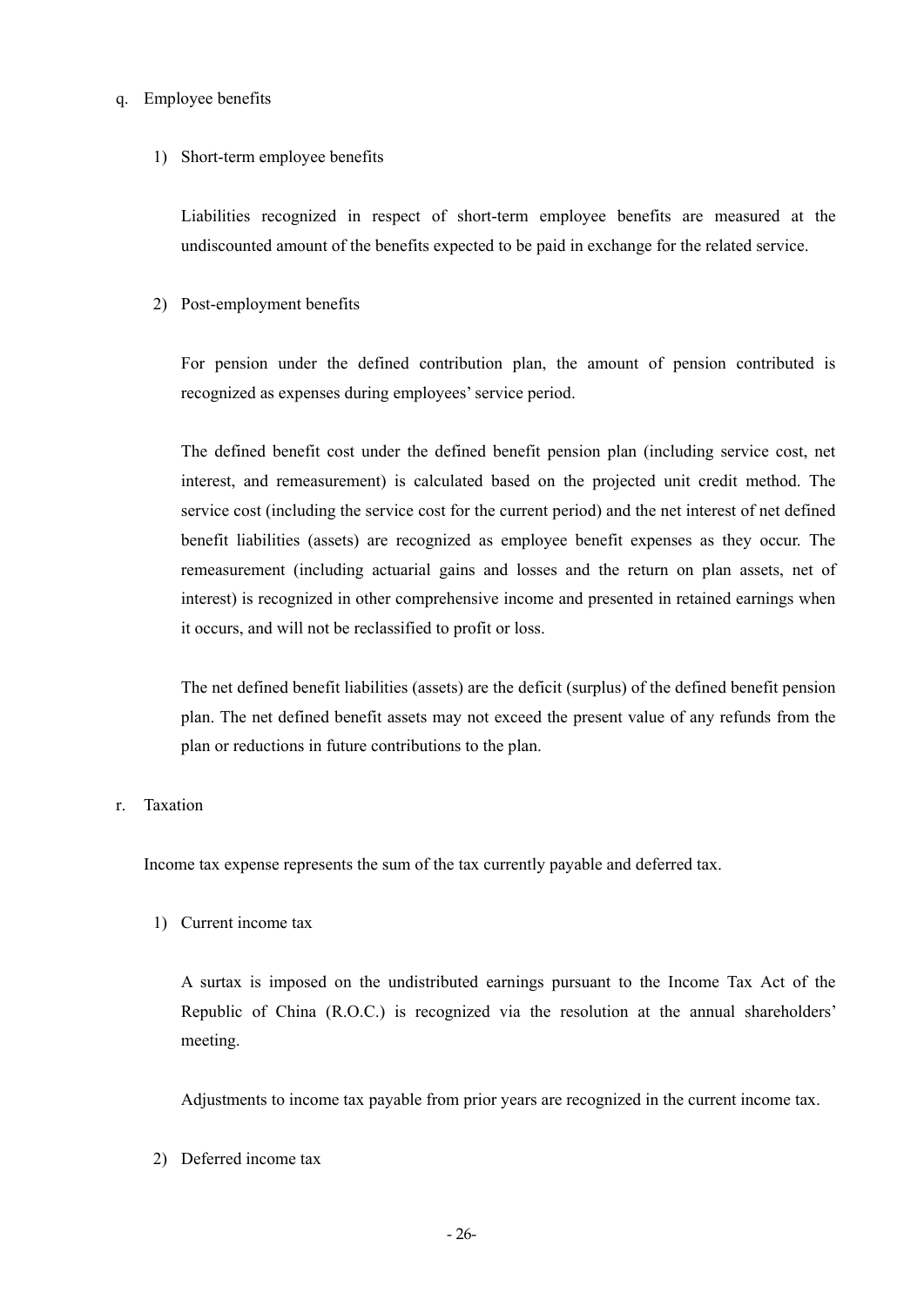Deferred income tax is calculated based on the temporary differences between the carrying amount of assets and liabilities and the corresponding tax bases used in the computation of taxable income.

Deferred income tax liabilities are generally recognized for all taxable temporary differences, and deferred tax assets are recognized when there are likely to be taxable income to deduct temporary differences, loss carryforwards, research and development expenditure.

Deferred tax liabilities are recognized for taxable temporary differences associated with investments in subsidiaries and associates, except where the Company is able to control the reversal of the temporary difference and it is probable that said temporary difference will not be reversed in the foreseeable future. The deductible temporary differences related to said investments are recognized as deferred income tax only if it is probable that there will be sufficient taxable income against which to utilize the benefits of the temporary differences, and they are expected to be reversed in the foreseeable future.

The carrying amount of deferred tax assets is reviewed at each balance sheet date and reduced to the extent that it is no longer probable that sufficient taxable income will be available to allow all or part of the asset to be recovered. A previously unrecognized deferred tax asset is also reviewed at each balance sheet date and recognized to the extent that it has become probable that future taxable income will allow all or part of the asset to be recovered.

Deferred tax assets and liabilities are measured at the tax rates in the period in which the liabilities are expected to be settled or assets realized, based on tax rates and tax laws that have been enacted or substantively enacted at the balance sheet date. The measurement of deferred tax liabilities and assets reflects the tax consequences that would follow from the manner in which the Company expects, at the balance sheet date, to recover or settle the carrying amount of its assets and liabilities.

## 3) Rent and deferred income tax

Current and deferred taxes are recognized in profit or loss, except when they relate to items that are recognized in other comprehensive income or directly in equity; in which case, the current and deferred taxes are recognized in other comprehensive income or directly in equity, respectively.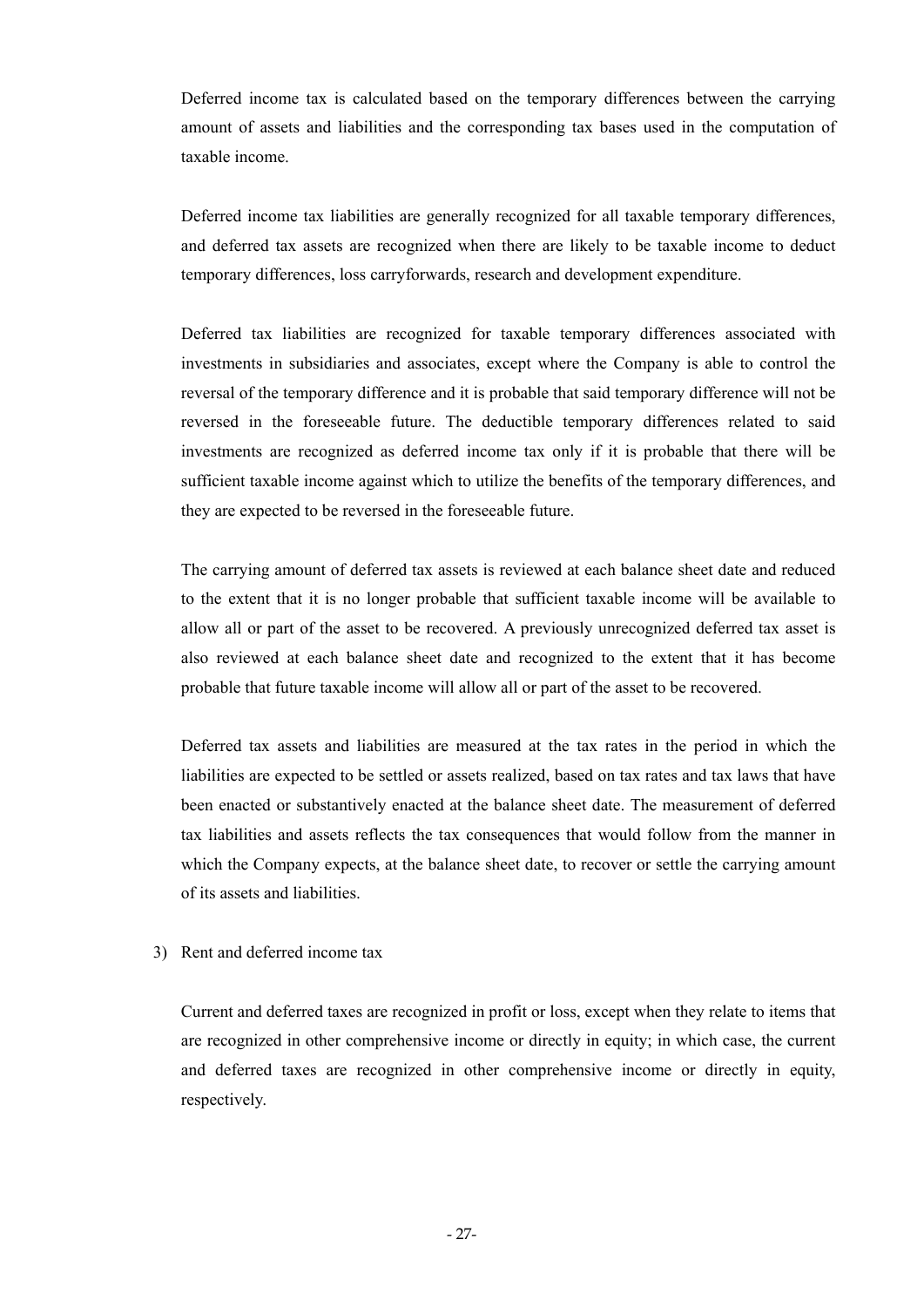# **5. CRITICAL ACCOUNTING JUDGMENTS, ASSUMPTIONS, AND KEY SOURCES OF ESTIMATION UNCERTAINTY**

In the application of the Company's accounting policies, the management is required to make judgments, estimations, and assumptions about the relevant information that is not readily accessible from other sources based on historical experience and other relevant factors. Actual results may differ from these estimates.

The Company includes the possible effects of the outbreak of COVID-19 on the development and economic environment in Taiwan into consideration of major accounting estimates, including cash flow estimation, growth rate, discount rate, and profitability. Management will continue to monitor, make estimations, and provide basic assumptions. If the revision of the estimate only affects the current period, it will be recognized in the current period of the revision; if the revision of the accounting estimate affects both the current period and the future period, it will be recognized in the current period and the future period of the revision.

## **6. CASH AND CASH EQUIVALENTS**

|                              | <b>December 31, 2021</b> | <b>December 31, 2020</b> |
|------------------------------|--------------------------|--------------------------|
| Cash on hand                 | \$1,048                  | \$949                    |
| Checking accounts and demand |                          |                          |
| deposits                     | 2,358,466                | 1,108,067                |
|                              | \$2,359,514              | \$1,109,016              |

The market rate range of demand deposit at the balance sheet date is as follows:

|                                                                      | <b>December 31, 2021</b> | <b>December 31, 2020</b> |
|----------------------------------------------------------------------|--------------------------|--------------------------|
| Demand deposit                                                       | $0.001\%$ ~ $0.170\%$    | $0.001\%$ ~ $0.200\%$    |
| 7. FINANCIAL ASSETS AT FAIR VALUE THROUGH OTHER COMPREHENSIVE INCOME |                          |                          |
|                                                                      | <b>December 31, 2021</b> | <b>December 31, 2020</b> |
| Non-current                                                          |                          |                          |
| Investments in equity instruments at                                 |                          |                          |
| fair value through other                                             |                          |                          |
| comprehensive income (i.e.                                           |                          |                          |
| <b>FVTOCI</b> )                                                      |                          |                          |
| Domestic unlisted ordinary                                           |                          |                          |
| shares                                                               | \$82,231                 | \$63,671                 |

The Company invested in the above-mentioned unlisted equity for medium to long-term strategic purposes, and expected to make profits in a long term. Accordingly, the management elected to designate these investments in equity instruments as at FVTOCI as they believe that recognizing short-term fluctuations in these investments' fair value in profit or loss would not be consistent with the Company's strategy of holding these investments for long-term purposes.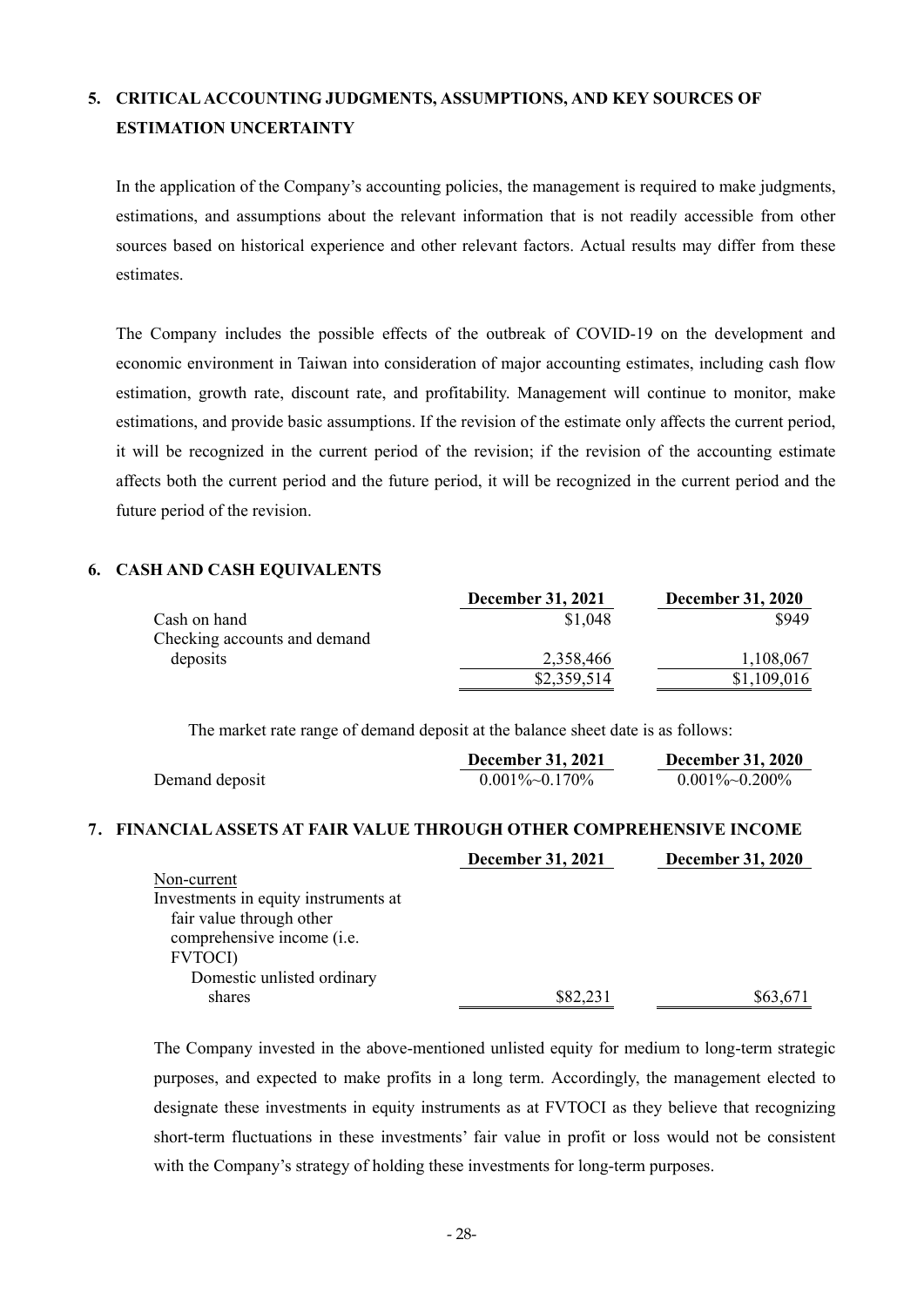## **8. FINANCIAL ASSETS AT AMORTIZED COST**

|                          | <b>December 31, 2021</b> | <b>December 31, 2020</b> |
|--------------------------|--------------------------|--------------------------|
| Non-current              |                          |                          |
| Restricted bank deposits | \$20,458                 | \$37,100                 |

As of December 31, 2021 and 2020, the Company set up a special account for the project performance bond, a domestic guaranteed corporate bond, and a pledge for a joint loan case with deposits of \$20,458 thousand and \$37,100 thousand, please refer to Note 27.

### **9. NOTES AND TRADE RECEIVABLES**

|                                        | <b>December 31, 2021</b> | <b>December 31, 2020</b> |
|----------------------------------------|--------------------------|--------------------------|
| Notes receivables                      |                          |                          |
| At amortized cost                      |                          |                          |
| Gross carrying amount                  | \$3,056                  | $S-$                     |
| Less: Allowance for impairment         |                          |                          |
| loss                                   |                          |                          |
|                                        | 3,056                    |                          |
| Trade receivables                      |                          |                          |
| At amortized cost                      |                          |                          |
| Gross carrying amount                  | 1,076,853                | 835,427                  |
| Less: Allowance for impairment         |                          |                          |
| loss                                   | (1,248)                  | (1,261)                  |
|                                        | 1,075,605                | 834,166                  |
| Trade receivables from related parties |                          |                          |
| At amortized cost                      |                          |                          |
| Gross carrying amount                  | 391,256                  | 356,686                  |
| Less: Allowance for impairment         |                          |                          |
| loss                                   |                          |                          |
|                                        | 391,256                  | 356,686                  |
|                                        | \$1,469,917              | \$1,190,852              |

#### a. Notes receivables

The Company has no overdue notes receivables as of December 31, 2021.

### b. Trade receivables

#### Trade receivables at amortized cost

For the Company's average credit period for the sale of goods, the statistics for the average credit period are prepared according to the experience of trade receivables collection regarding the non-related parties for the past five years, and no interest accrued for trade receivables during the credit period. The Company adopted a policy of only dealing with credit worthy counterparties and obtaining sufficient collateral, where appropriate, as a means of mitigating the risk of financial loss from defaults. The Company's exposure and the credit ratings of its counterparties are continuously monitored and the aggregate value of transactions concluded is spread amongst approved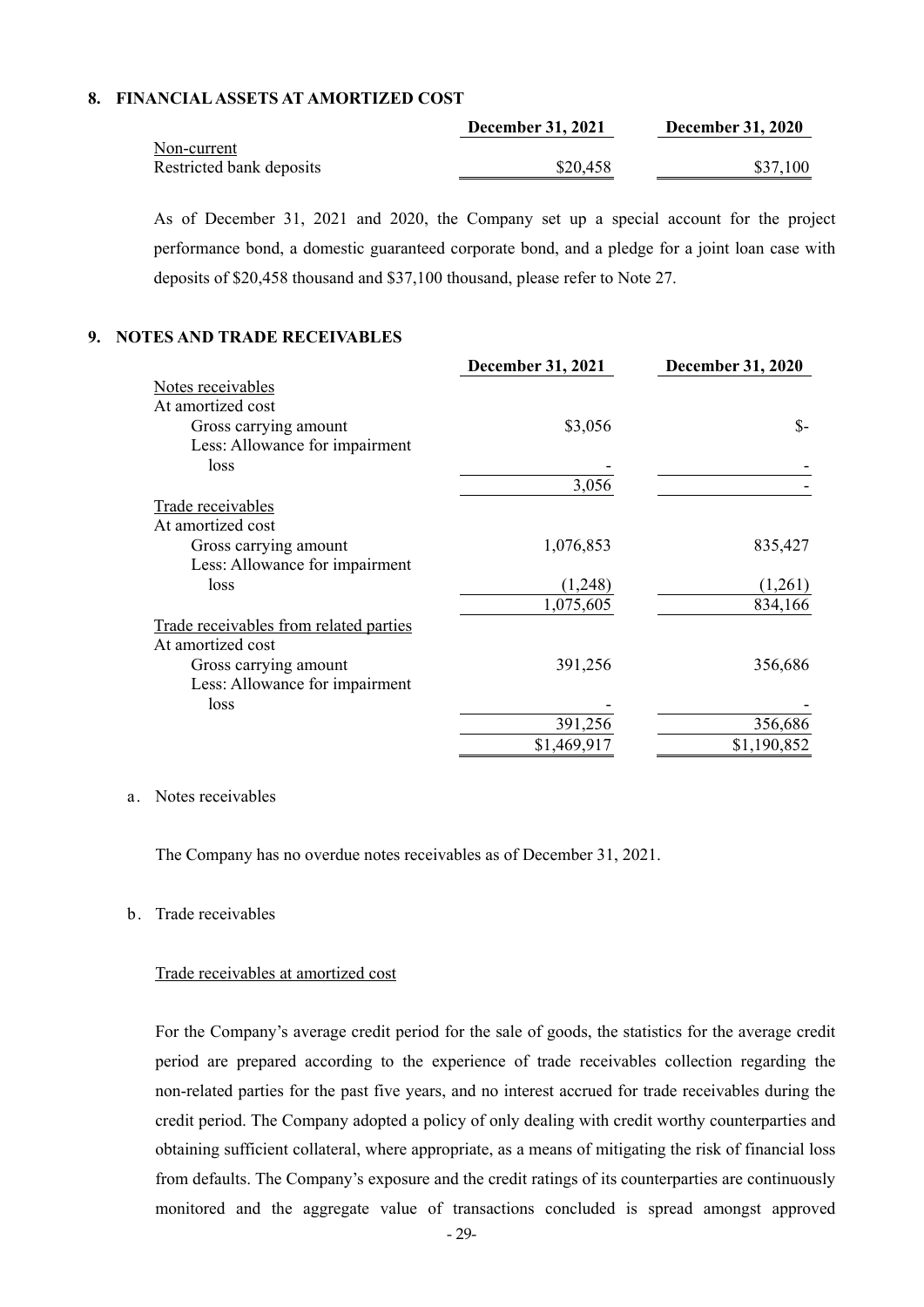counterparties. Credit exposure is controlled by counterparty limits that are reviewed and approved by the risk management specialists annually.

The Company recognized the loss allowance for trade receivables at an amount equal to lifetime ECLs. The ECLs on trade receivables were estimated using a provision matrix with reference to customers' past default records, current financial position, and other forward-looking information. Based on the Company's history of credit losses, as there was no significant difference in the loss patterns among different customer groups, the customer groups were not further differentiated in the provision matrix, and only the ECLs rate was set based on the number of days for which trades receivable were past due.

The Company writes off a trade receivable when there is information indicating that the debtor is in severe financial difficulty and there is no realistic prospect of recovery. For trade receivables that have been written off, the Company continues to engage in enforcement activity to attempt to recover the receivables due. Where recoveries are made, these are recognized in profit or loss.

The following table details the loss allowance of trades receivable based on the Company's provision matrix.

|                 | <b>Not Past</b><br>Due | Less than 60<br>Davs | 61 to 90<br>Davs | 91 to 120<br>Days | <b>Over 120</b><br>Davs | Total       |
|-----------------|------------------------|----------------------|------------------|-------------------|-------------------------|-------------|
| Expected credit |                        |                      |                  |                   |                         |             |
| loss rate       | $0.02\%$               | $0.25 - 2.94\%$      | 12.76%           | $6.56\%$          | $13.62 \times 100\%$    |             |
| Gross carrying  |                        |                      |                  |                   |                         |             |
| amount          | \$1,409,594            | \$55,022             | \$23             | \$2.707           | \$763                   | \$1,468,109 |
| Loss allowance  |                        |                      |                  |                   |                         |             |
| (Lifetime ECL)  | (164)                  | (368)                | (3)              | (177)             | (536)                   | (1,248)     |
| Amortized cost  | \$1,409,430            | \$54,654             | \$20             | \$2.530           | \$227                   | \$1,466,861 |

#### December 31, 2021

#### December 31, 2020

|                              | <b>Not Past</b><br>Due | Less than 60<br>Davs | 61 to 90<br>Days         | 91 to 120<br>Davs | <b>Over 120</b><br>Davs | Total       |
|------------------------------|------------------------|----------------------|--------------------------|-------------------|-------------------------|-------------|
| Expected credit<br>loss rate | $0.02\%$               | $0.32 - 2.63\%$      | $\overline{\phantom{0}}$ |                   | $17.44 \sim 100\%$      |             |
| Gross carrying<br>amount     | \$1,122,253            | \$66,536             | \$-                      | \$-               | \$3.324                 | \$1,192,113 |
| Loss allowance               |                        |                      |                          |                   |                         |             |
| (Lifetime ECL)               | (190)                  | (247)                | $\overline{\phantom{0}}$ |                   | (824)                   | (1,261)     |
| Amortized cost               | \$1,122,063            | \$66,289             | \$-                      | \$-               | \$2,500                 | \$1,190,852 |

The above aging schedule was based on the number of past due days from end of credit term.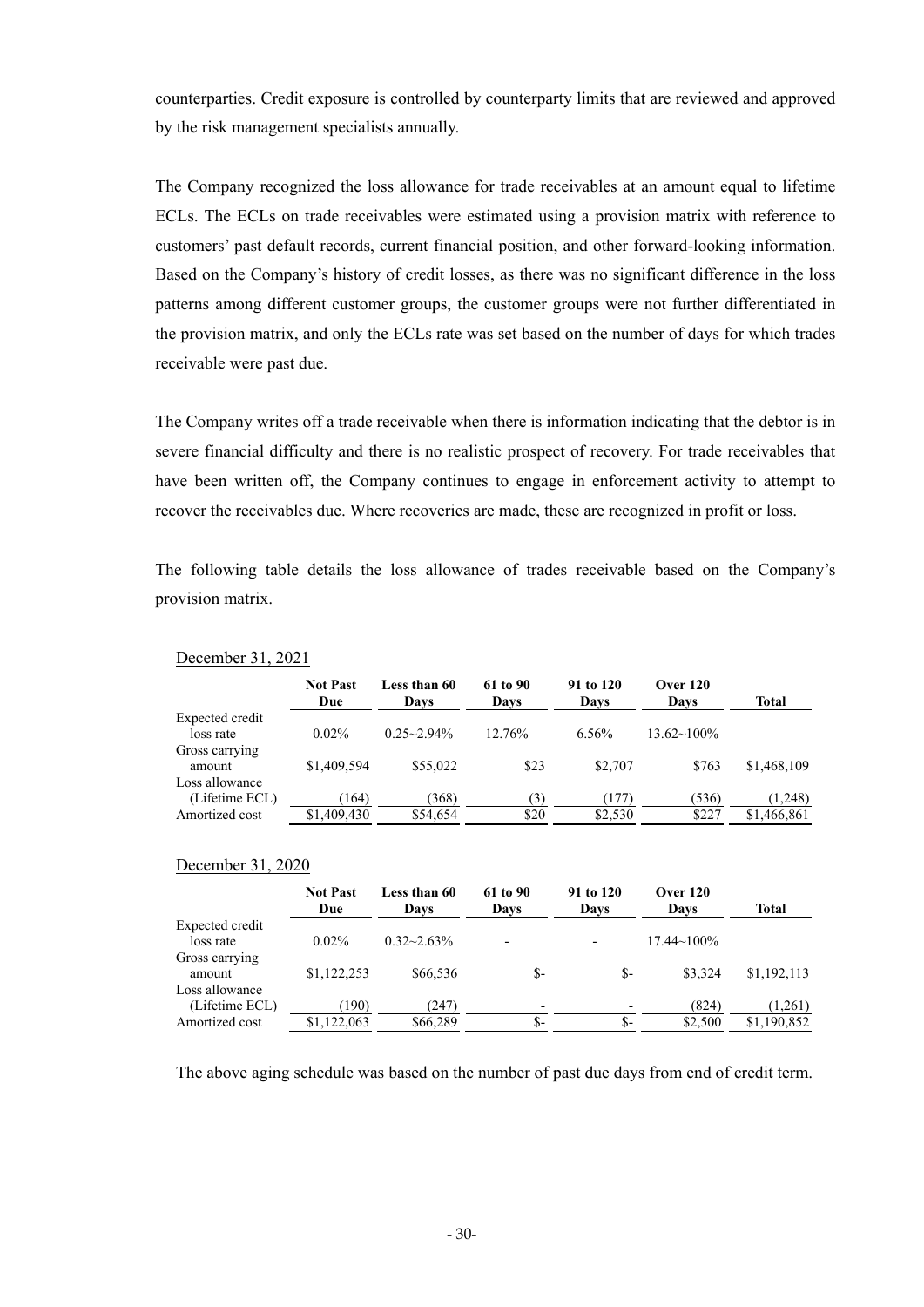The following table details the loss allowance of trade receivables based on the Company's provision matrix.

|                               | 2021    | 2020    |
|-------------------------------|---------|---------|
| Balance at January 1          | \$1,261 | \$314   |
| Add: Allowance for impairment |         |         |
| (reversed) loss               | T3.     | 947     |
| Balance at December 31        | .248    | \$1,261 |
|                               |         |         |

## **10. INVENTORIES**

|                 | December 31, 2021 | <b>December 31, 2020</b> |
|-----------------|-------------------|--------------------------|
| Raw materials   | \$21,508          | \$9,668                  |
| Work-in-process | 1.091             | 70                       |
| Finished goods  | 90.214            | 42,625                   |
|                 | \$112,813         | \$52,363                 |

The costs of sales related to inventories in 2021 and 2020 were \$8,490,981 thousand and \$6,025,528 thousand, respectively. The costs of sales in 2021 and 2020 includes the inventory valuation losses and obsolescence losses recognized by writing down the cost of inventories to their net realizable value of \$11,039 thousand and \$2,556 thousand, respectively.

## **11. INVESTMENTS ACCOUNTED FOR USING EQUITY METHOD**

|                            | <b>December 31, 2021</b> | <b>December 31, 2020</b> |
|----------------------------|--------------------------|--------------------------|
| Investment in subsidiaries | \$5,396,014              | \$4,792,604              |
| Investments in associates: | 16.500                   | 21.193                   |
|                            | \$5,412,514              | \$4,813,797              |

#### a. Investment in subsidiaries

|                                | <b>December 31, 2021</b> | <b>December 31, 2020</b> |
|--------------------------------|--------------------------|--------------------------|
| Phihong International Corp.    | \$2,961,499              | \$3,134,524              |
| Phitek International Co., Ltd. | (393, 788)               | (243, 673)               |
| Ascent Alliance Ltd.           | 58,568                   | 69,397                   |
| Phihong USA Corp.              | 936,520                  | 923,714                  |
| Phihong Technology Japan Co.,  |                          |                          |
| Ltd.                           | 71,303                   | 82,082                   |
| Phihong Vietnam Co., Ltd.      | 1,260,679                | 442,085                  |
| Guang-Lai Investment Co., Ltd. | 107,445                  | 140,802                  |
|                                | 5,002,226                | 4,548,931                |
| Add: Reclassified to other     |                          |                          |
| non-current liabilities        | 393,788                  | 243,673                  |
|                                | \$5,396,014              | \$4,792,604              |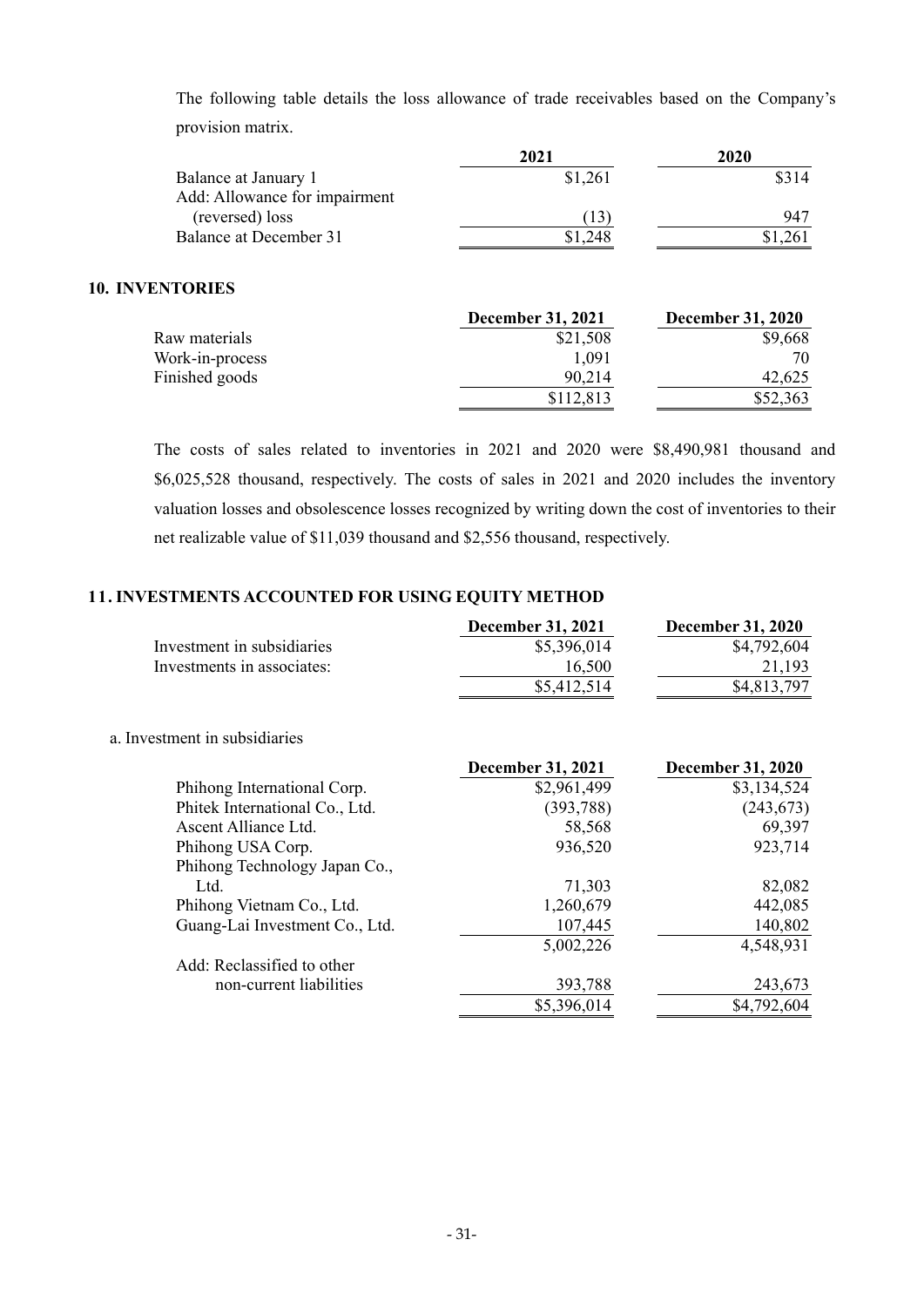|                                | <b>Percentage of Ownership and Voting Rights</b> |                          |  |  |
|--------------------------------|--------------------------------------------------|--------------------------|--|--|
| Investee                       | <b>December 31, 2021</b>                         | <b>December 31, 2020</b> |  |  |
| Phihong International Corp.    | 100.00%                                          | 100.00%                  |  |  |
| Phitek International Co., Ltd. | 100.00%                                          | 100.00%                  |  |  |
| Ascent Alliance Ltd.           | 100.00%                                          | 100.00%                  |  |  |
| Phihong USA Corp.              | 100.00%                                          | 100.00%                  |  |  |
| Phihong Technology Japan Co.,  |                                                  |                          |  |  |
| Ltd.                           | 100.00%                                          | 100.00%                  |  |  |
| Phihong Vietnam Co., Ltd.      | 100.00%                                          | 100.00%                  |  |  |
| Guang-Lai Investment Co., Ltd. | 100.00%                                          | 100.00%                  |  |  |

As of December 31, 2021 and 2020, the Company's accumulated losses on the investments in Phitek International Co., Ltd. recognized had exceeded the original investment amount, resulting credit balance of \$393,788 thousand and \$243,673 thousand in the long-term equity investments, respectively, which have been reclassified in "Other non-current liabilities."

The Company established the subsidiary Phihong Vietnam Co., Ltd. in Vietnam in 2019 with a registered capital of US\$50,000: the Company's shareholding ratio is 100%. To coordinate with the group's funding arrangement, it is planned to process capital injections in stages according to the investment progress. For 2021, the Company has performed a capital increase of \$841,430 thousand (US\$30,000 thousand); as of December 31, 2021, the Company's capital injected amounted to \$1,448,623 thousand (US\$50,000 thousand).

In response to the operating requirements of the Group, in December 2021, the board of directors of the Company approved the resolution for the capital reduction of Phihong International Corp. in the amount of \$238,983 thousand (US\$8,640 thousand). After the capital reduction, the capital of the company became \$3,209,287 thousand (US\$102,421 thousand); the base date for the capital reduction was January 6, 2022.

The investments accounted for by the equity method and the share of profit or loss and other comprehensive income of those investments for the years ended December 31, 2021 and 2020 were based on the subsidiaries' financial statements audited by auditors for the same years.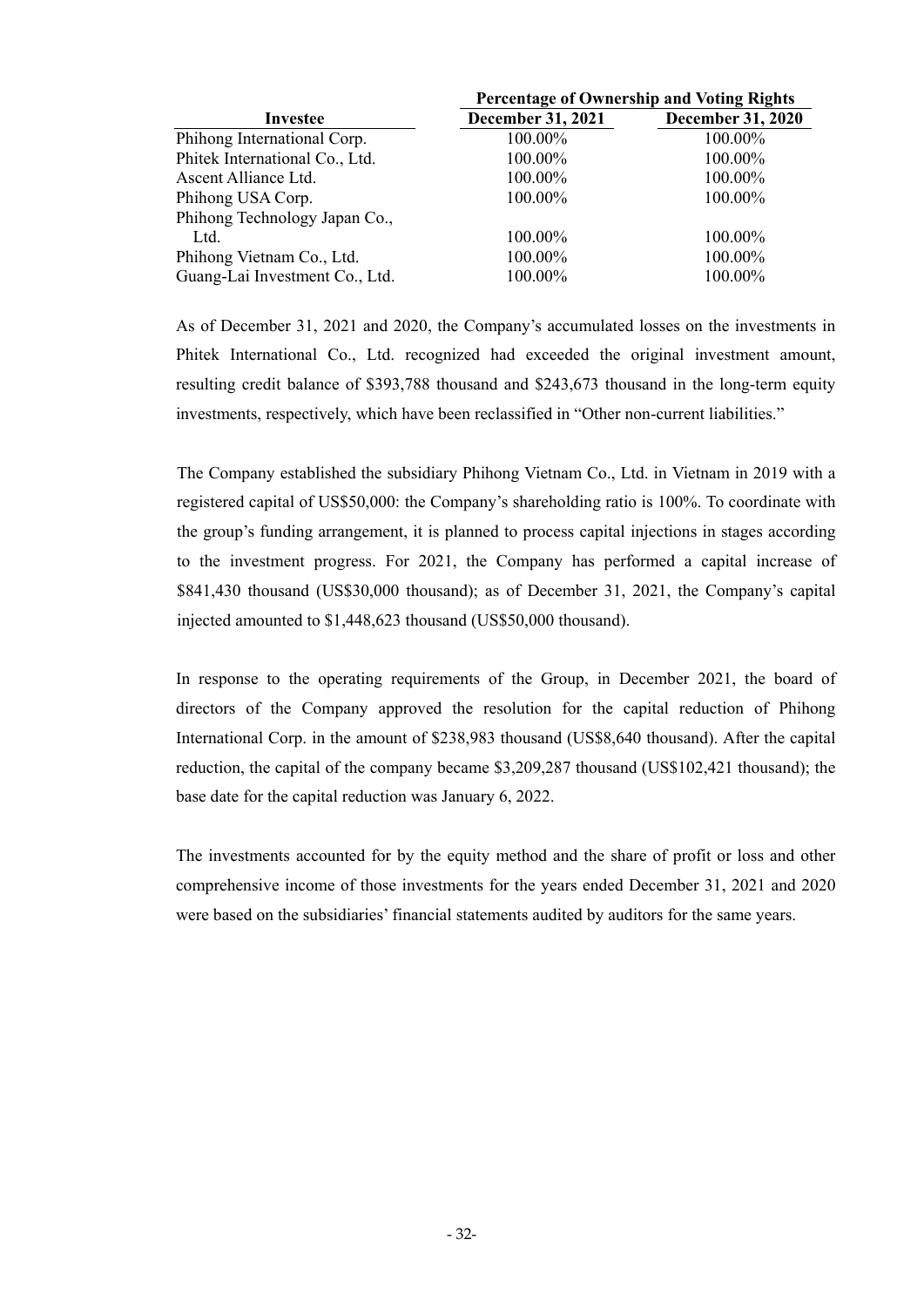b. Investments in associates

|                         | <b>December 31, 2021</b> | <b>December 31, 2020</b> |
|-------------------------|--------------------------|--------------------------|
| Associates that are not |                          |                          |
| individually material   | \$16,500                 | \$21,193                 |
|                         |                          |                          |

## Associates that are not individually material

|                                                                                                    | 2021        | 2020    |
|----------------------------------------------------------------------------------------------------|-------------|---------|
| The Company's share of:                                                                            |             |         |
| (Loss) profit for the year                                                                         | $(\$2,014)$ | \$2,689 |
| Total comprehensive income                                                                         |             |         |
| $(\text{loss})$                                                                                    | $(\$2,014)$ | \$2,689 |
| Defer to Toble 7 Turbor on Investors <sup>?</sup> for the nature of estimities principal places of |             |         |

Refer to Table 7 "Information on Investees" for the nature of activities, principal places of business and countries of incorporation of the associates.

## **12. PROPERTY, PLANT AND EQUIPMENT**

|                                                                                     | Freehold<br>Land | <b>Buildings</b> | <b>Machinery</b><br>and<br>Equipment | Other<br>Equipment                       | <b>Construction</b><br>in Progress     | <b>Total</b>                                |
|-------------------------------------------------------------------------------------|------------------|------------------|--------------------------------------|------------------------------------------|----------------------------------------|---------------------------------------------|
| Cost                                                                                |                  |                  |                                      |                                          |                                        |                                             |
| Balance at January 1,                                                               |                  |                  |                                      |                                          |                                        |                                             |
| 2021                                                                                | \$185,202        | \$626,095        | \$172,615                            | \$408,697                                | $S-$                                   | \$1,392,609                                 |
| Additions                                                                           | 194,068          | 6,731            | 2,834                                | 9,234                                    | 2,698                                  | 215,565                                     |
| Disposals                                                                           |                  |                  | (10, 728)                            | (15,219)                                 |                                        | (25,947)                                    |
| Reclassification                                                                    | 84,075           | 79               | 569                                  | 7,463                                    | (2,041)                                | 90,145                                      |
| Balance at December 31,                                                             |                  |                  |                                      |                                          |                                        |                                             |
| 2021                                                                                | \$463,345        | \$632,905        | \$165,290                            | \$410,175                                | \$657                                  | \$1,672,372                                 |
| Accumulated                                                                         |                  |                  |                                      |                                          |                                        |                                             |
| depreciation                                                                        |                  |                  |                                      |                                          |                                        |                                             |
| Balance at January 1,                                                               |                  |                  |                                      |                                          |                                        |                                             |
| 2021                                                                                | $S-$             | \$247,341        | \$132,170                            | \$341,432                                | $S-$                                   | \$720,943                                   |
| Disposals                                                                           |                  |                  | (10, 728)                            | (15,219)                                 |                                        | (25, 947)                                   |
| Depreciation expense                                                                |                  | 21,565           | 13,615                               | 29,484                                   |                                        | 64,664                                      |
| Balance at December 31,                                                             |                  |                  |                                      |                                          |                                        |                                             |
| 2021                                                                                | $\mathsf{s}$ -   | \$268,906        | \$135,057                            | \$355,697                                | $S-$                                   | \$759,660                                   |
| Carrying amounts at                                                                 |                  |                  |                                      |                                          |                                        |                                             |
| December 31, 2021                                                                   | \$463,345        | \$363,999        | \$30,233                             | \$54,478                                 | \$657                                  | \$912,712                                   |
| Cost<br>Balance at January 1,<br>2020<br>Additions<br>Disposals<br>Reclassification | \$185,202        | \$625,762<br>333 | \$196,151<br>5,449<br>(28,985)       | \$417,579<br>4,025<br>(21, 555)<br>8,648 | $S-$<br>277<br>$\overline{a}$<br>(277) | \$1,424,694<br>10,084<br>(50, 540)<br>8,371 |
| Balance at December 31,                                                             |                  |                  |                                      |                                          |                                        |                                             |
| 2020                                                                                | \$185,202        | \$626,095        | \$172,615                            | \$408,697                                | $\mathsf{S}$ -                         | \$1,392,609                                 |
| Accumulated<br>depreciation<br>Balance at January 1,                                |                  |                  |                                      |                                          |                                        |                                             |
| 2020                                                                                | $S-$             | \$225,841        | \$145,240                            | \$321,730                                | $S-$                                   | \$692,811                                   |
| Disposals                                                                           |                  | $\overline{a}$   | (28,959)                             | (21,201)                                 | ÷,                                     | (50, 160)                                   |
| Depreciation expense                                                                |                  | 21,500           | 15,889                               | 40,903                                   |                                        | 78,292                                      |
| Balance at December 31,<br>2020                                                     | $S-$             | \$247,341        | \$132,170                            | \$341,432                                | $\mathsf{S}$ -                         | \$720,943                                   |
| Carrying amounts at<br>December 31, 2020                                            | \$185,202        | \$378,754        | \$40,445                             | \$67,265                                 | $S-$                                   | \$671,666                                   |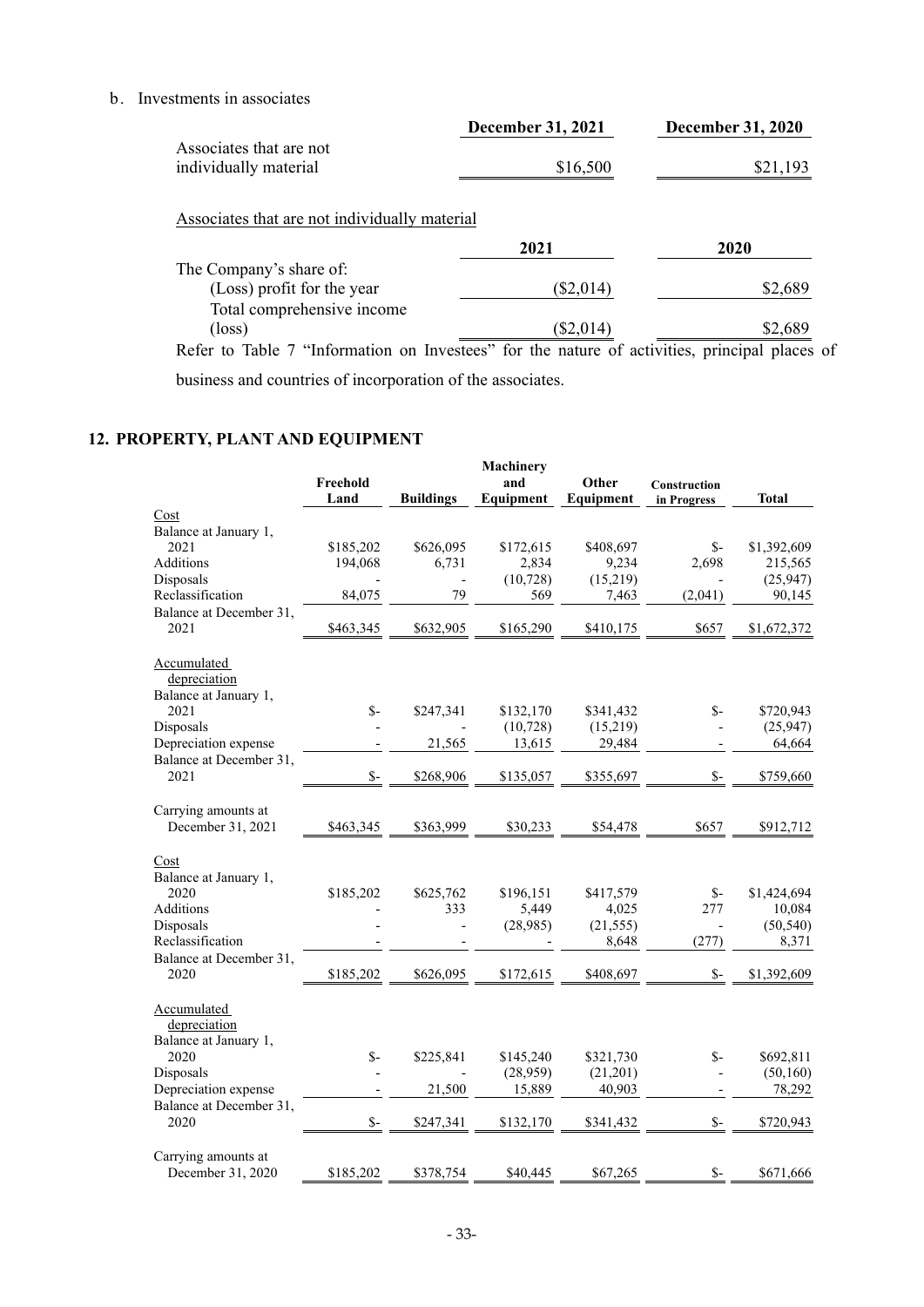The Company's items of property, plant and equipment are depreciated on a straight-line basis over the following estimated useful life:

| <b>Buildings</b>        |               |
|-------------------------|---------------|
| Main building           | 50 years      |
| Engineering system      | 10 years      |
| Machinery and Equipment | 3 to 10 years |
| Other Equipment         | 3 to 5 years  |

Property, plant and equipment used by the Company and pledged as secure long-term borrowings are set out in Note 27.

## **13. LEASE ARRANGEMENTS**

## a.Right-of-use assets

|                                                | <b>December 31, 2021</b> | <b>December 31, 2020</b> |
|------------------------------------------------|--------------------------|--------------------------|
| Carrying amounts                               |                          |                          |
| Freehold land                                  | \$1,085                  | \$2,963                  |
| Transportation equipment                       | 2,065                    | 3,233                    |
| Other equipment                                | 198                      | 791                      |
|                                                | \$3,348                  | \$6,987                  |
|                                                | 2021                     | 2020                     |
| Additions to right-of-use assets               | $\mathsf{\$}$ -          | \$8,123                  |
| Depreciation charge for<br>right-of-use assets |                          |                          |
| Freehold land                                  | \$1,878                  | \$1,880                  |
| Transportation equipment                       | 1,168                    | 480                      |
| Other equipment                                | 593                      | 395                      |
|                                                | \$3,639                  | \$2,755                  |

## b. Lease liabilities

Carrying amounts

|             | December 31, 2021 | <b>December 31, 2020</b> |
|-------------|-------------------|--------------------------|
| Current     | \$2,387           | \$3,632                  |
| Non-current | .001              | \$3,388                  |

## Range of discount rate for lease liabilities

|             | <b>December 31, 2021</b> | <b>December 31, 2020</b> |
|-------------|--------------------------|--------------------------|
| Current     | $1.155\% \sim 1.9872\%$  | $1.155\% \sim 1.9872\%$  |
| Non-current | $1.155\% \sim 1.9872\%$  | $1.155\% \sim 1.9872\%$  |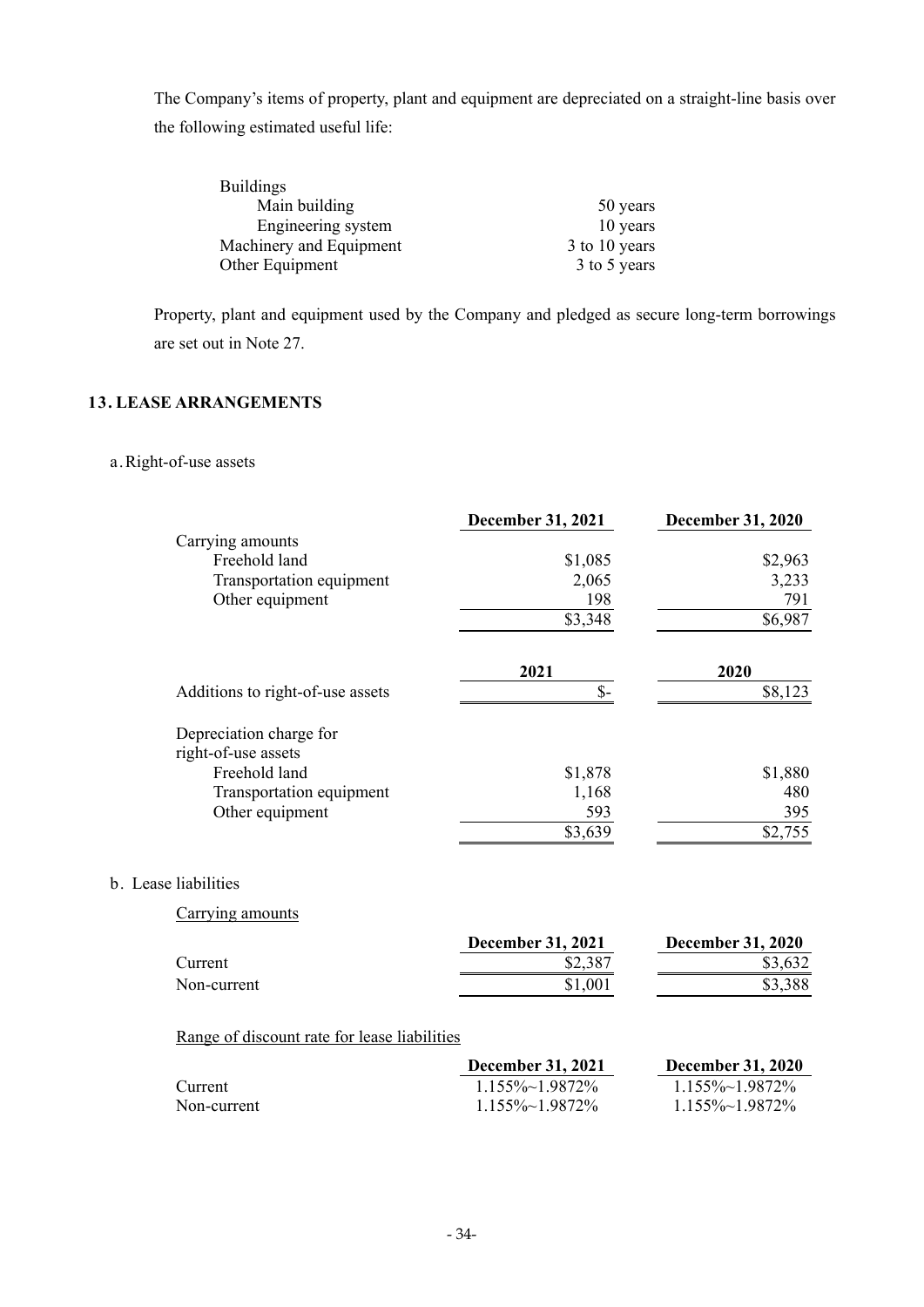#### c. Material lease-in activities and terms

The Company has leased land for parking over the lease terms of 2 to 3 years. Upon the termination of the lease term, the Company does not have preferential rights to acquire the land leased, and it is agreed that the Company shall not sublease or transfer all or part of the underlying asset leased without the consent of the lessor.

The Company has also leased transportation and other equipment for operations as well as product manufacturing and R&D over lease terms of 2 to 5 years. These arrangements do not contain renewal or purchase options at the end of the lease terms.

#### d. Other lease information

|                                 | 2021        | 2020        |
|---------------------------------|-------------|-------------|
| Expenses relating to short-term |             |             |
| leases                          | \$3,013     | \$2,931     |
| Total cash (outflow) for leases | $(\$6,723)$ | $(\$5,732)$ |

The Company has elected to apply the recognition exemption for staff dormitory, office equipment, computer software and transportation equipment, and, thus, did not recognize said leases in right-of-use assets and lease liabilities.

For the years ended December 31, 2021 and 2020, expenses relating to short-term leases also include expenses relating to leases for which the lease terms end on or before December 31, 2021 and 2020 and for which the recognition exemption is applied.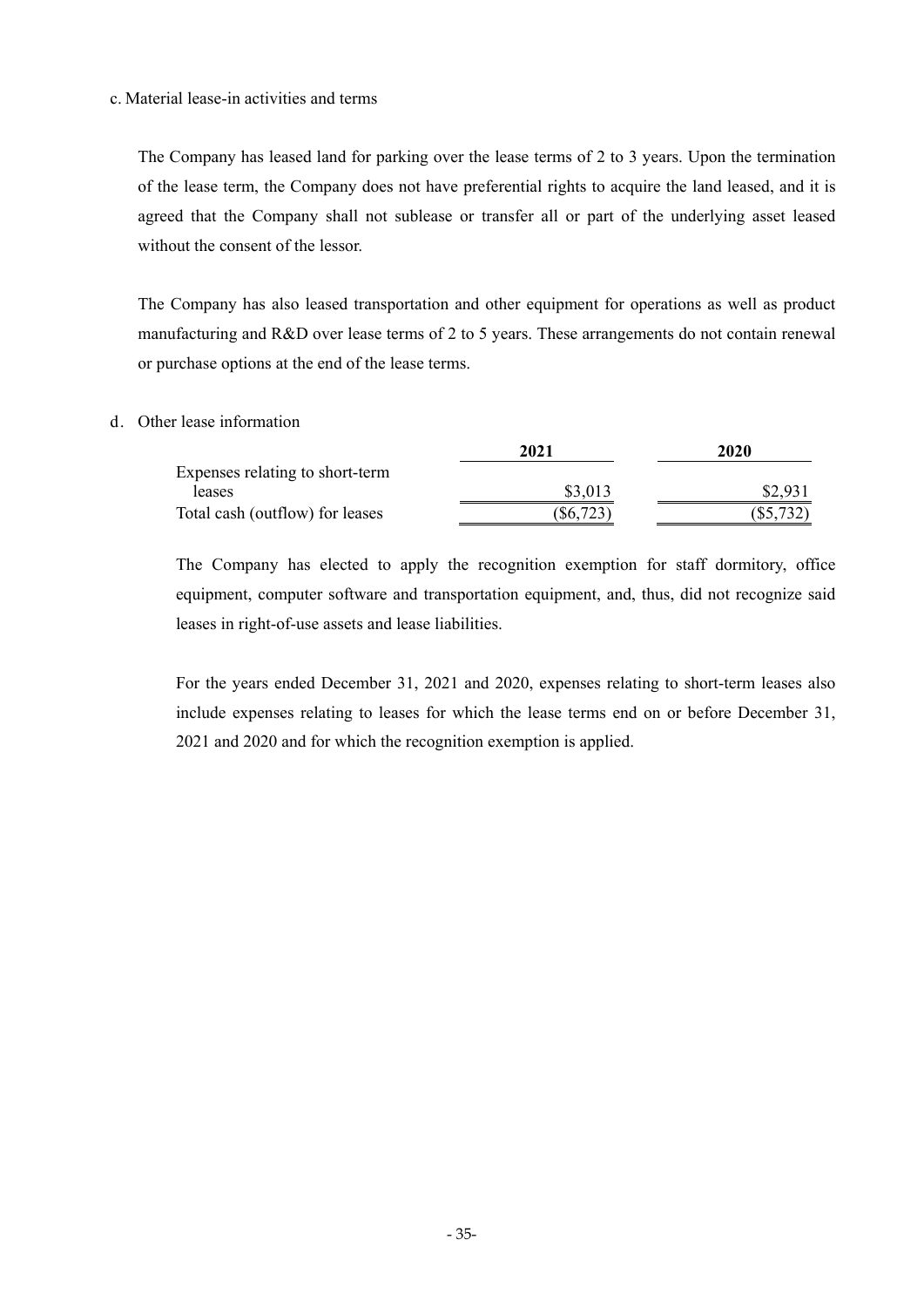# **14. OTHER INTANGIBLE ASSETS**

|                                  | <b>Computer Software</b> |
|----------------------------------|--------------------------|
| Cost                             |                          |
| Balance at January 1, 2021       | \$82,679                 |
| Additions                        | 13,665                   |
| Reclassification                 | 475                      |
| Disposals                        | (7,305)                  |
| Balance at December 31, 2021     | \$89,514                 |
| Accumulated amortization         |                          |
| Balance at January 1, 2021       | \$70,318                 |
| Amortization expense             | 7,860                    |
| Disposals                        | (7,305)                  |
| Balance at December 31, 2021     | \$70,873                 |
| Carrying amounts at December 31, |                          |
| 2021                             | \$18,641                 |
| Cost                             |                          |
| Balance at January 1, 2020       | \$80,606                 |
| <b>Additions</b>                 | 2,073                    |
| Balance at December 31, 2020     | \$82,679                 |
| Accumulated amortization         |                          |
| Balance at January 1, 2020       | \$62,915                 |
| Amortization expense             | 7,403                    |
| Balance at December 31, 2020     | \$70,318                 |
| Carrying amounts at December 31, |                          |
| 2020                             | \$12,361                 |

The above items of intangible assets are amortized on a straight-line basis over estimated useful life of 2 to 5 years.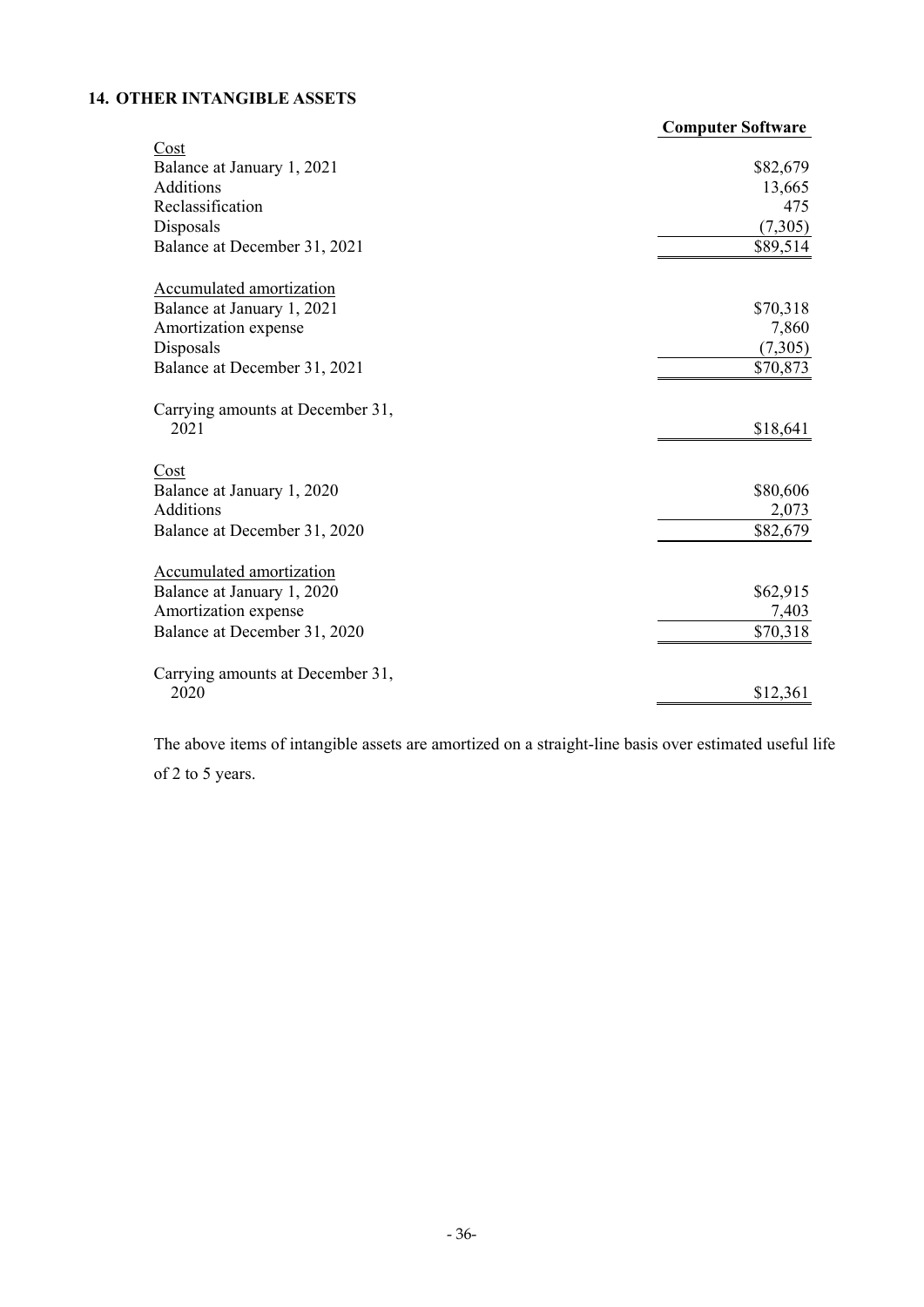#### **15. BORROWINGS**

Short-term borrowings

|                             | <b>December 31, 2021</b> | <b>December 31, 2020</b> |
|-----------------------------|--------------------------|--------------------------|
| Unsecured loan              |                          |                          |
| Bank borrowings             | \$636,180                | \$256,320                |
| Interest rate range         | $0.72\%$ ~ 0.95%         | 0.95%                    |
| <b>Long-term Borrowings</b> |                          |                          |
|                             | December 31, 2021        | December 31, 2020        |
| Unsecured loan              |                          |                          |
| Bank borrowings             | \$1,102,807              | \$314,208                |
| Secured loan                |                          |                          |
| Bank borrowings             | 496,794                  | 56,832                   |
| Less: discount              | (563)                    | (2,359)                  |
| Long-term loans payable -   |                          |                          |
| current portion             | (832, 930)               | (64, 737)                |
|                             | \$766,108                | \$303,944                |
| Interest rate range         | $1.0500\% \sim 1.9879\%$ | $1.2740\% \sim 1.9872\%$ |

- a. As of December 31, 2021 and 2020, the Company had short-term bank borrowings with the contract term from November 8, 2021 to March 11, 2022 and from December 7, 2020 to February 9, 2021, the interest to be paid monthly.
- b. The Company had long-term bank borrowings for the years ended December 31, 2021 and 2020 with the contract term from August 22, 2019 to April 7, 2036 and from August 22, 2019 to September 10, 2023, respectively, the interest to be paid monthly.
- c. On April 30, 2019, the Company signed a three-year syndicated loan agreement with seven participating banks led by the Taiwan Shin Kong Commercial Bank and co-led by the Yuanta Commercial Bank and the Hua Nan Commercial Bank. The credit line of the loan amounted to NT\$1 billion, including NT\$450 million for credit line A and NT\$550 million for credit line B. Proceeds from the loan will be used as the support for the plant establishment investment plan of our subsidiary in Vietnam by the parent company and used in financing the working capital of the Group's operations. According to the loan contract in the joint loan case of Taiwan Shin Kong Commercial Bank, the Company shall maintain the following financial ratios during the loan period (according to the annual and semi-annual consolidated financial report with an accountant's visa which is to be reviewed every half year):
	- 1) The current ratio (current assets/current liabilities) shall not be less than 100%.
	- 2) The net debt ratio (total debt/net tangible value) shall not be higher than 150%.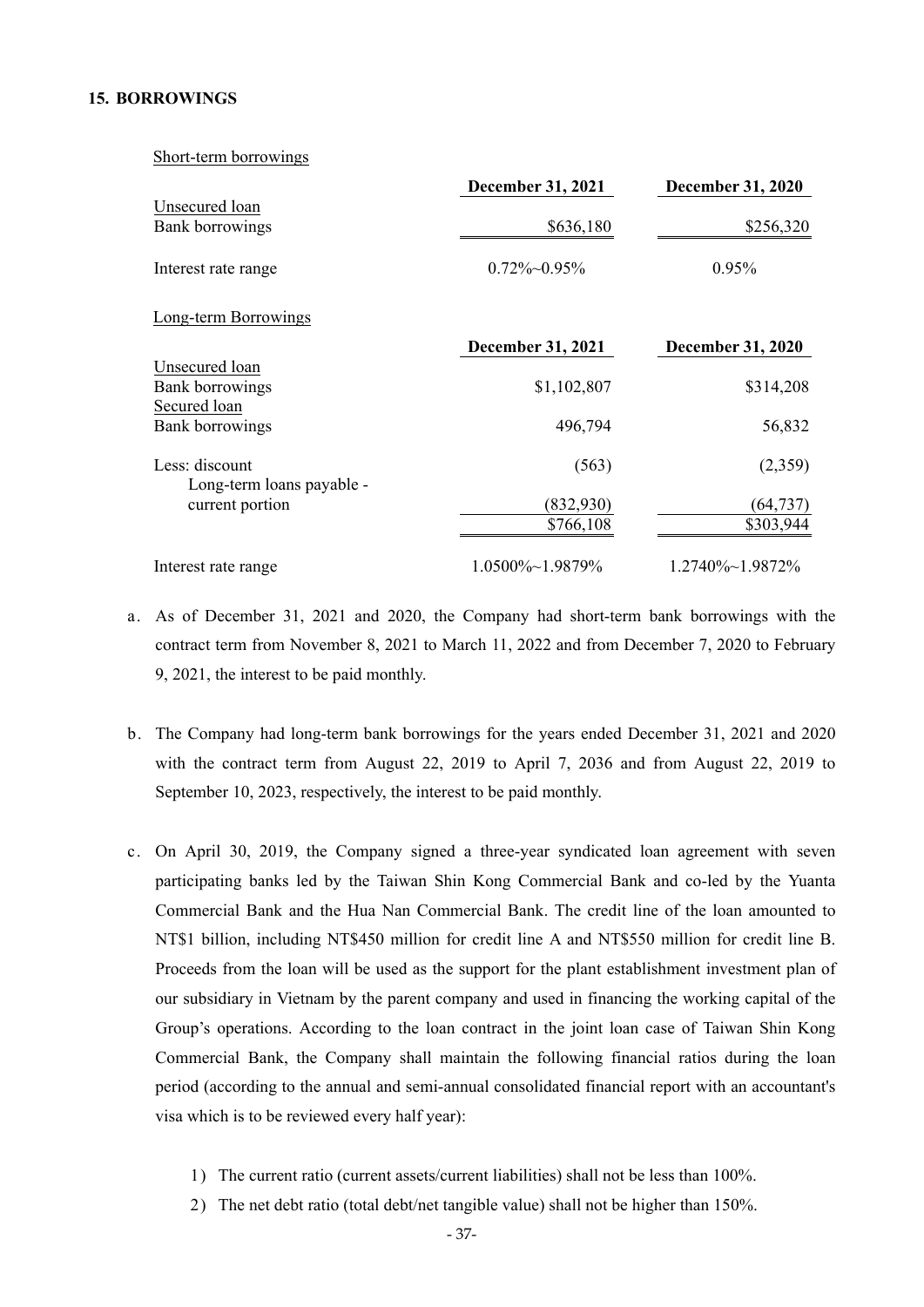- 3) The interest protection multiples [(pre-tax profit + depreciation + amortization + interest expense)/interest expense] shall be maintained at more than two times (inclusive).
- 4) Net tangible value (net value minus intangible assets) shall not be less than NTD \$4.5 billion.

For information on pledged properties and endorsements/guarantees, refer to Notes 26 and 27.

- d. On December 15, 2021, the Company submitted an application to the syndicate banks regarding the contract dated April 30, 2019 for the amendment that the borrowing limit shall be extended to July 30, 2024 from July 30, 2022, and the syndicated banks approved the application on March 1, 2022. The financial ratios and restrictive agreements above are reviewed based on the annual and interim consolidated financial reports certified by CPAs recognized by the bank managing the limits.
- e. As of December 31, 2021, the borrowing amount from the syndicated loan was \$882,500 thousand, and the times interest earned ratio failed to comply with the requirements above. Therefore, the period from the submission date of the Q2 consolidated financial statements in 2021 to the submission date of the consolidated financial statements for the year ended 2021 shall be the improvement period; during the improvement period, such condition shall not be deemed as a default, and the Company pays service charges calculated at 0.1% of the credit loan's balances per annum to the managing bank. However, on December 30, 2021, the Company has submitted an application to the syndicated banks for exemption from the requirement regarding the violation of the times interest earned ratio, and the exemption application was approved by the syndicated banks on March 1, 2022.

#### **16. BONDS PAYABLE**

|                                 | <b>December 31, 2021</b> | <b>December 31, 2020</b> |
|---------------------------------|--------------------------|--------------------------|
| Secured domestic bonds          | \$698,283                | \$999,883                |
| Less: Long-term loans payable - |                          |                          |
| current portion                 | -                        | (999,883)                |
|                                 | \$698,283                |                          |

#### Secured domestic bonds

On April 1, 2016, the Company issued 100 units of a 5-year NTD-denominated secured common bond, with a par value of NT\$10,000 thousand per unit and a coupon rate of 0.95%. The principal is in the amount of NT\$1,000,000 thousand, and it has been liquidated on April 1, 2021.

On March 25, 2021, the Company issued 70 units of \$10,000 thousand, 0.60% secured bonds in Taiwan, with an aggregate principal of \$700,000 thousand.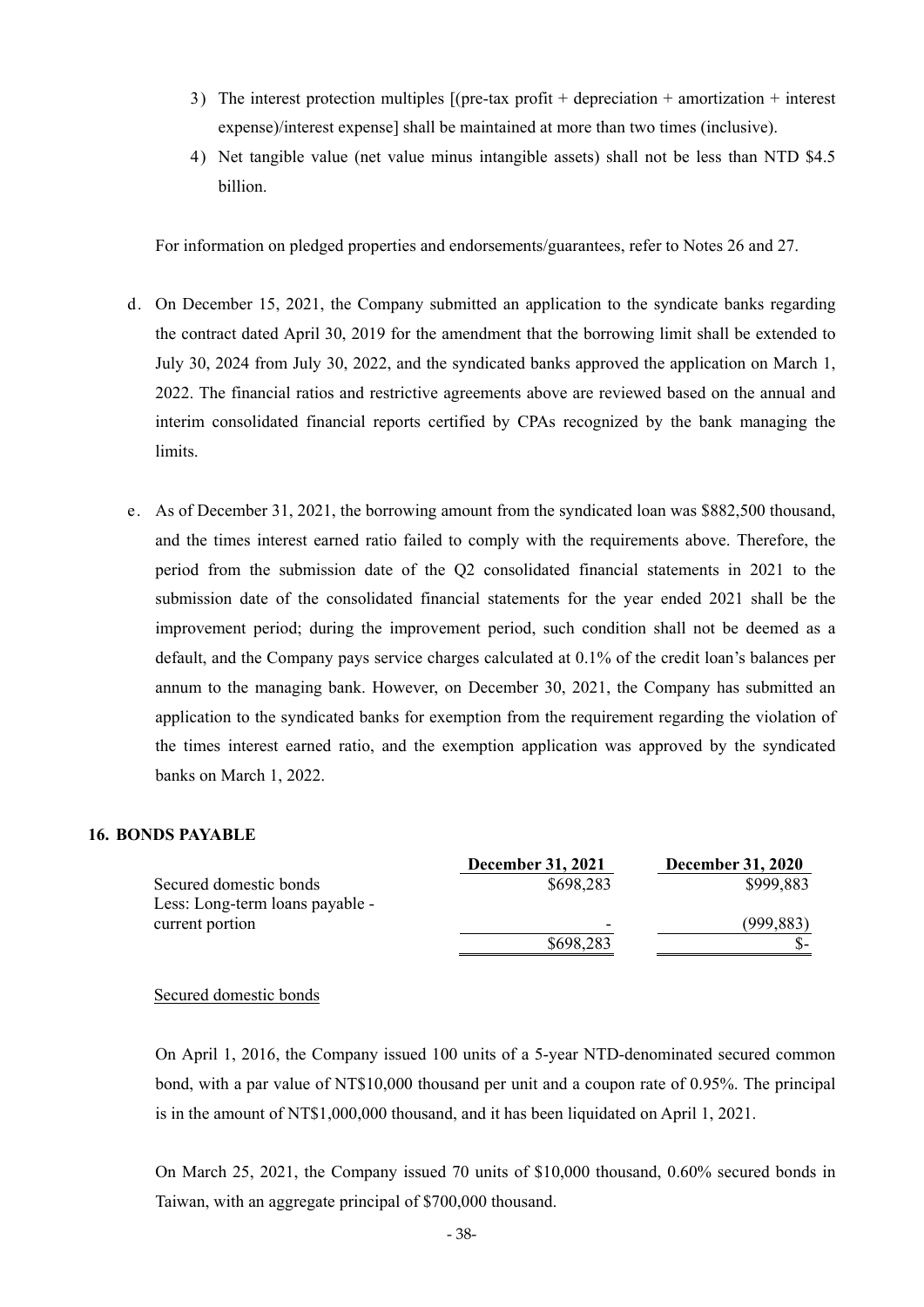For information on pledged properties and endorsements/guarantees, refer to Notes 26 and 27.

#### **17. OTHER PAYABLES**

|                                     | <b>December 31, 2021</b> | <b>December 31, 2020</b> |
|-------------------------------------|--------------------------|--------------------------|
| Payables for salaries and bonuses   | \$108,285                | \$92,205                 |
| Payables for annual leave           | 31,947                   | 27,693                   |
| Material purchased payables         | 1,764,347                | 1,569,113                |
| Other payables from related parties |                          |                          |
| (Note 26)                           | 53,976                   | 70,283                   |
| Others                              | 104,351                  | 97,743                   |
|                                     | \$2,062,906              | \$1,857,037              |

#### **18. POST-EMPLOYMENT BENEFIT PLANS**

#### a. Defined contribution plans

The Company adopted a pension plan under the Labor Pension Act (LPA), which is a state-managed defined contribution plan. Under the LPA, the Company makes monthly contributions to employees' individual pension accounts at 6% of monthly salaries and wages.

#### b. Defined benefit plans

The defined benefit plan adopted by the Company in accordance with the Labor Standards Act is the defined benefit plan under the management of the government (R.O.C.). Pension benefits are calculated on the basis of the length of service and average monthly salaries of the 6 months before retirement. The Company contributes an amount, which equals to 2% to 15% of each employee' total monthly salary and wage, which is deposited by the Pension Fund Monitoring Committee in the pension account with the Bank of Taiwan in the name of the committee. Before the end of each year, if the balance in the pension account assessed is inadequate to pay for the retirement benefits for employees who meet the retirement requirements in the following year, the Company will contributes an amount to make up for the difference in a lump sum by the end of March of the following year. The pension account is managed by the Bureau of Labor Funds, Ministry of Labor (the "Bureau"); the Company has no right to influence the investment management strategy.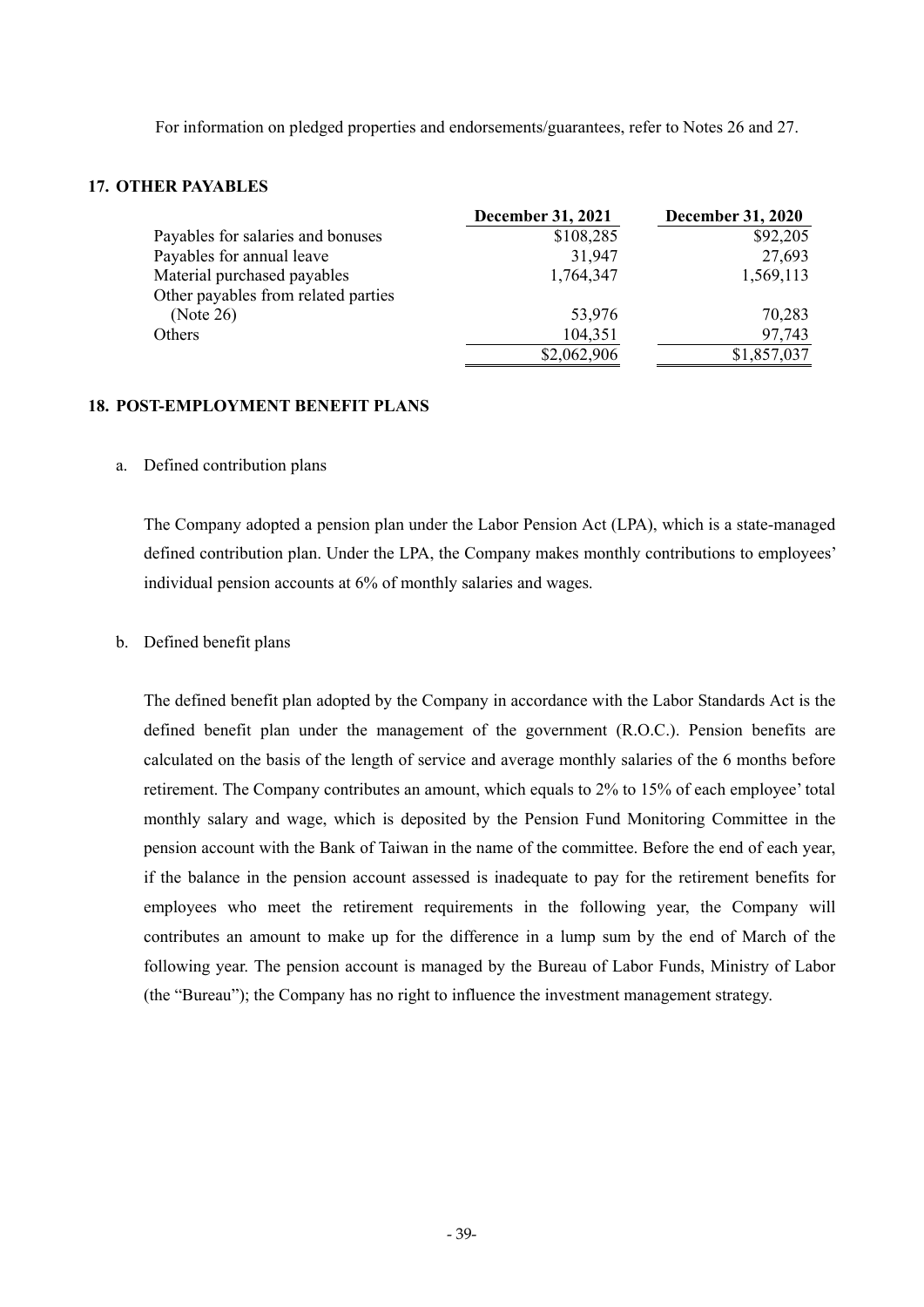The amounts included in the balance sheets in respect of the Company's defined benefit plan are as follows:

|                                  | <b>December 31, 2021</b> | <b>December 31, 2020</b> |
|----------------------------------|--------------------------|--------------------------|
| Present value of defined benefit |                          |                          |
| obligation                       | \$141,424                | \$139,331                |
| Fair value of plan assets        | (54, 332)                | (45,263)                 |
| Net defined benefit liability    | \$87,092                 | \$94,068                 |

Movements in net defined benefit liability (asset) are as follows:

|                                                               | Present value of<br>defined benefit | <b>Fair value of</b> | Net defined<br>benefit liability |
|---------------------------------------------------------------|-------------------------------------|----------------------|----------------------------------|
|                                                               | obligation                          | plan assets          | (asset)                          |
| Balance on January 1, 2021                                    | \$139,331                           | (\$45,263)           | \$94,068                         |
| Service cost                                                  |                                     |                      |                                  |
| Current service cost                                          | 381                                 |                      | 381                              |
| Interest expense (income)                                     | 697                                 | (259)                | 438                              |
| Recognized in profit or loss                                  | 1,078                               | (259)                | $\overline{819}$                 |
| Remeasurement                                                 |                                     |                      |                                  |
| Return on plan assets (excluding<br>amounts included in net   |                                     |                      |                                  |
|                                                               |                                     |                      |                                  |
| interest)                                                     |                                     | (507)                | (507)                            |
| Actuarial (gain) loss - changes in                            |                                     |                      |                                  |
| demographic assumptions<br>Actuarial (gain) loss - changes in | 3,481                               |                      | 3,481                            |
|                                                               |                                     |                      |                                  |
| financial assumptions                                         |                                     |                      |                                  |
| Actuarial (gain) loss - experience                            |                                     |                      |                                  |
| adjustments                                                   | 2,431                               |                      | 2,431                            |
| Recognized in other comprehensive                             |                                     |                      |                                  |
| income                                                        | 5,912                               | (507)                | 5,405                            |
| Contributions from the employer                               |                                     | (13,200)             | (13,200)                         |
| Benefits paid                                                 | (4, 897)                            | 4,897                |                                  |
| Balance on December 31, 2021                                  | \$141,424                           | (\$54,332)           | \$87,092                         |
| Balance on January 1, 2020                                    | \$138,071                           | $(\$35,845)$         | \$102,226                        |
| Service cost                                                  |                                     |                      |                                  |
| Current service cost                                          | 305                                 |                      | 305                              |
| Interest expense (income)                                     | 1,035                               | (274)                | 761                              |
| Recognized in profit or loss                                  | 1,340                               | (274)                | 1,066                            |
| Remeasurement                                                 |                                     |                      |                                  |
| Return on plan assets (excluding<br>amounts included in net   |                                     |                      |                                  |
| interest)                                                     |                                     | (1,315)              | (1,315)                          |
| Actuarial (gain) loss - changes in                            |                                     |                      |                                  |
| demographic assumptions                                       | 90                                  |                      | 90                               |
| Actuarial (gain) loss - changes in                            |                                     |                      |                                  |
| financial assumptions                                         | 3,848                               |                      | 3,848                            |
| Actuarial (gain) loss - experience                            |                                     |                      |                                  |
| adjustments                                                   | (2, 435)                            |                      | (2, 435)                         |
| Recognized in other comprehensive                             |                                     |                      |                                  |
| income                                                        | 1,503                               | (1,315)              | 188                              |
| Contributions from the employer                               |                                     | (9, 412)             | $\overline{(9,412)}$             |
| Benefits paid                                                 | (1, 583)                            | 1,583                |                                  |
| Balance at December 31, 2020                                  | \$139,331                           | $($ \$45,263)        | \$94,068                         |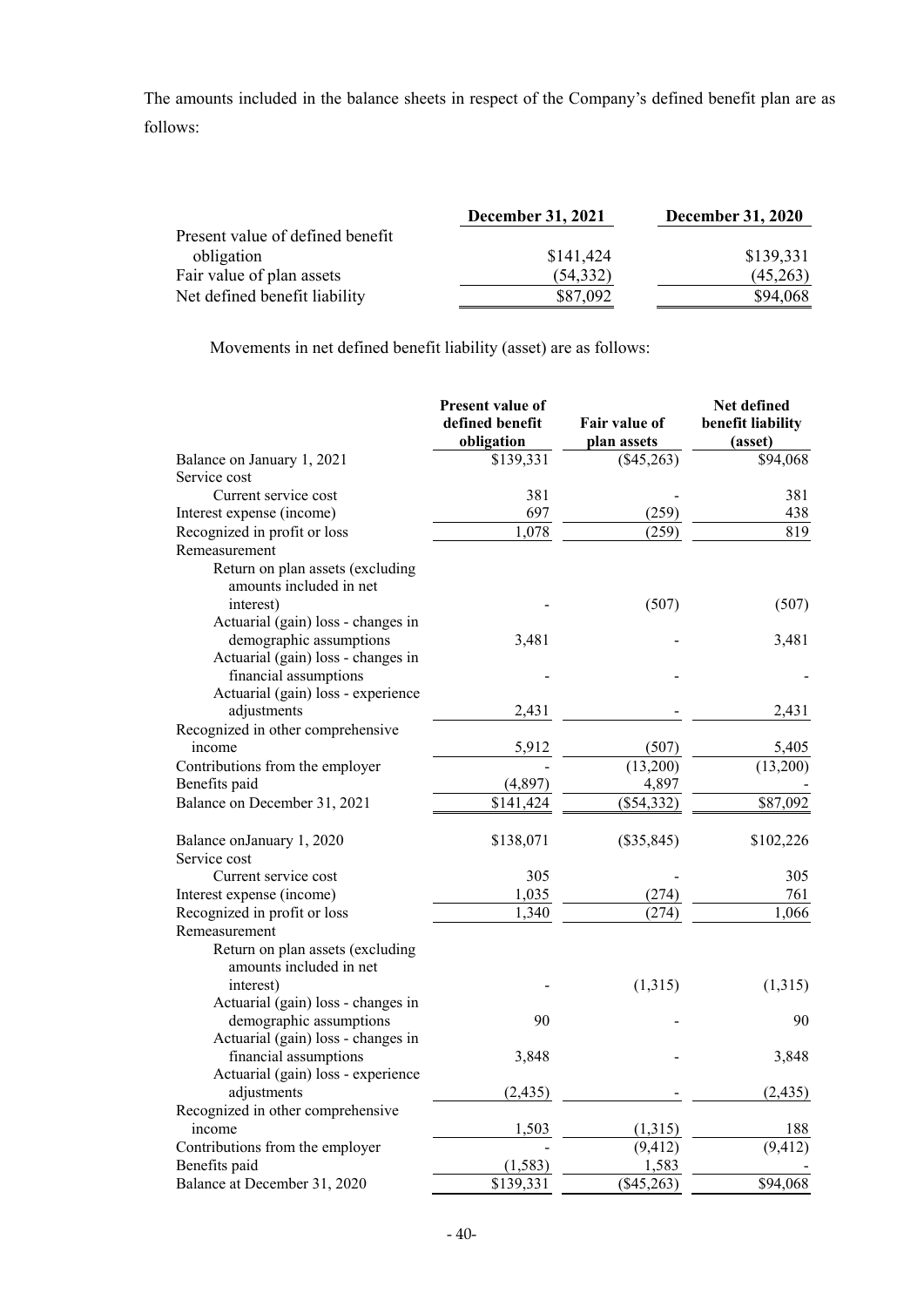Due to the pension plans under the Labor Standards Act, the Company is exposed to the following risks:

- 1) Investment risk: The Bureau invests labor pension funds in domestic (foreign) equity securities, debt securities, and bank deposits on its own use and through agencies entrusted. However, the Company's amount allocated to plan assets is calculated based on the interest rate not lower than the local bank's interest rate for 2-year time deposits.
- 2) Interest risk: A decrease in the interest rate will increase the present value of the defined benefit obligation. However, the return on the debt investment through the plan assets will also increase, and the increases will partially offset the effect the net defined benefit liability.
- 3) Salary risk: The present value of the defined benefit obligation is calculated with reference to the future salaries of the participants in the plan. As such, an increase in the salary of the participants in the plan will increase the present value of the defined benefit obligation.

The actuarial valuations of the present value of the defined benefit obligation were carried out by qualified actuaries. The critical assumptions made on the measurement date are as follows:

|                               | <b>December 31, 2021</b> | <b>December 31, 2020</b> |
|-------------------------------|--------------------------|--------------------------|
| Discount rate                 | $0.500\%$                | $0.500\%$                |
| Expected salary increase rate | $3.5\%$                  | $3.5\%$                  |

If each of the critical actuarial assumptions is subject to reasonably possible changes, when all other assumptions remain unchanged, the amounts by which the present value of the defined benefit obligation would increase (decrease) are as follows:

|                               | <b>December 31, 2021</b> | <b>December 31, 2020</b> |
|-------------------------------|--------------------------|--------------------------|
| Discount rate                 |                          |                          |
| $0.25\%$ increase             | $(\$3,732)$              | $(\$3,848)$              |
| $0.25\%$ decrease             | \$3,881                  | \$4,007                  |
| Expected salary increase rate |                          |                          |
| $0.25\%$ increase             | \$3,708                  | \$3,827                  |
| $0.25\%$ decrease             | \$3,587                  | \$3,698                  |

As actuarial assumptions may be correlated, it is unlikely that only a single assumption would occur in isolation of one another, so the sensitivity analysis above may not reflect the actual changes in the present value of the defined benefit obligation.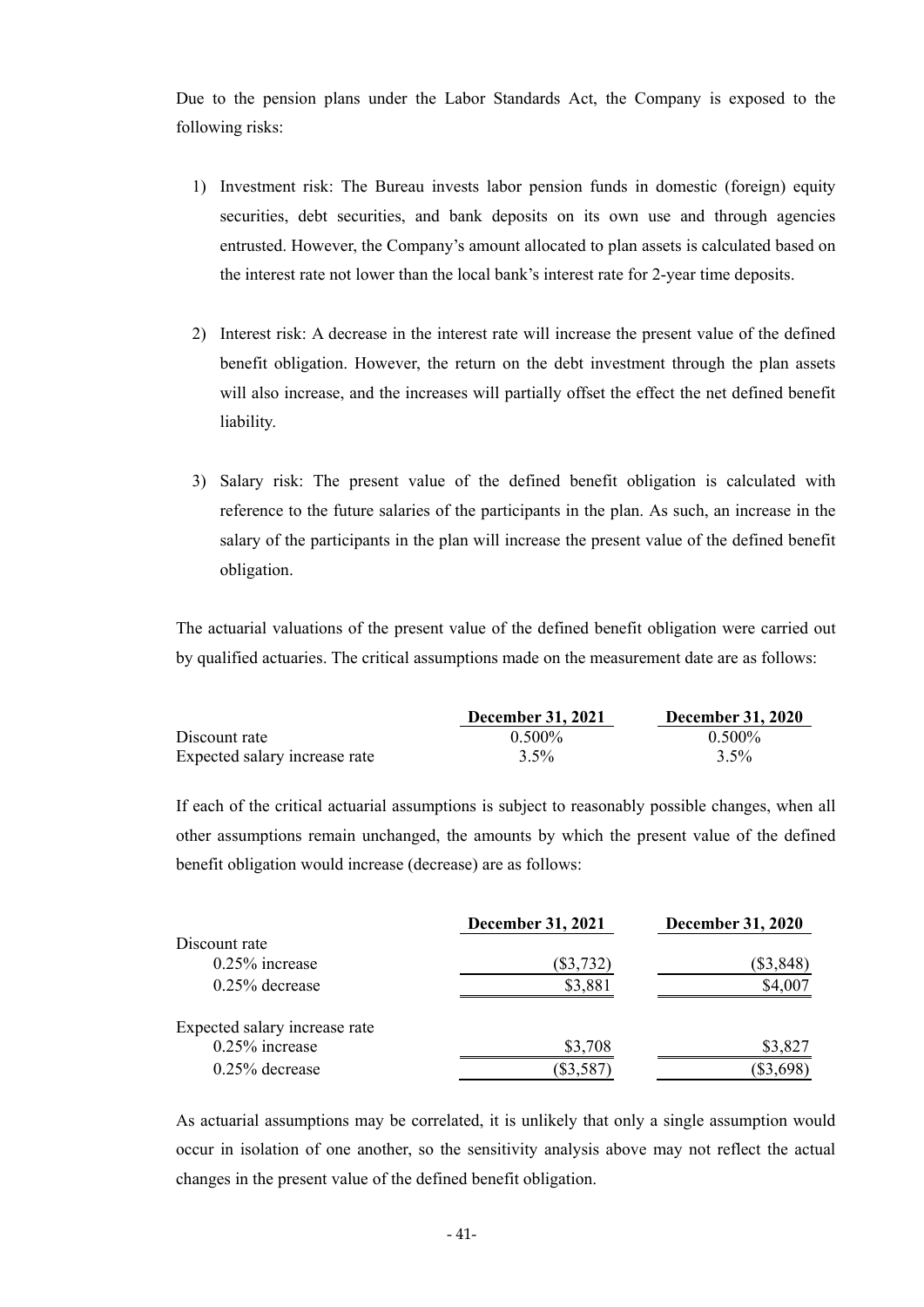|                                                           | <b>December 31, 2021</b> | <b>December 31, 2020</b> |
|-----------------------------------------------------------|--------------------------|--------------------------|
| Expected contributions to the plan                        |                          |                          |
| for the following year                                    | \$13,200                 | \$13,200                 |
| The average duration of the<br>defined benefit obligation | $11.2$ years             | $11.2$ years             |

### **19. EQUITY**

a. Share capital

Ordinary shares

|                                   | <b>December 31, 2021</b> | <b>December 31, 2020</b> |
|-----------------------------------|--------------------------|--------------------------|
| Number of shares authorized (in   |                          |                          |
| thousands)                        | 600,000                  | 600,000                  |
| Shares authorized                 | \$6,000,000              | \$6,000,000              |
| Number of shares issued and fully |                          |                          |
| paid (in thousands)               | 375,208                  | 337,688                  |
| Shares issued                     | \$3,752,084              | \$3,376,884              |
|                                   |                          |                          |

Fully paid ordinary shares, which have a par value of NT\$10, carry one vote per share and carry a right to dividends.

Considering the long-term cooperating relationships with strategic investors, healthy financial structure, and improvement in operating efficacy, the Company passed the resolution for the private offering of ordinary shares at the extraordinary shareholders' meeting on December 16, 2021 to, within the limit of 37,520 thousand shares, authorize the board of directors to organize the private offering of ordinary shares in two batches within one year from the date of the resolution made at the extraordinary shareholders' meeting. The Company approved the communication with particular subscribers at the board meeting on December 22, 2021, and set December 24, 2021 as the base date for the capital increase to issue 37,520 thousand ordinary shares under private offering. The establishment of the price for the ordinary shares under the private offering adopted the following standards for calculation: (a) the calculation of the simple average closing price of the ordinary shares for either the 1, 3, or 5 business days before the pricing date, after adjustment for any distribution of stock dividends, cash dividends or capital reduction; or (b) the calculation of the simple average closing price of the ordinary shares for the 30 business days before the pricing date, after adjustment for any distribution of stock dividends, cash dividends, or capital reduction; with the higher of the two as the reference price, the reference price for the private offering is NT\$44.73 per share; the subscription price payable of NT\$40.26 per share was established based on 90% of the reference price. The capital increase through the private offering of ordinary shares mentioned above was completed on December 24, 2021, and was submitted to Department of Commerce, MOEA, for the alteration registration of capital on January 3, 2022.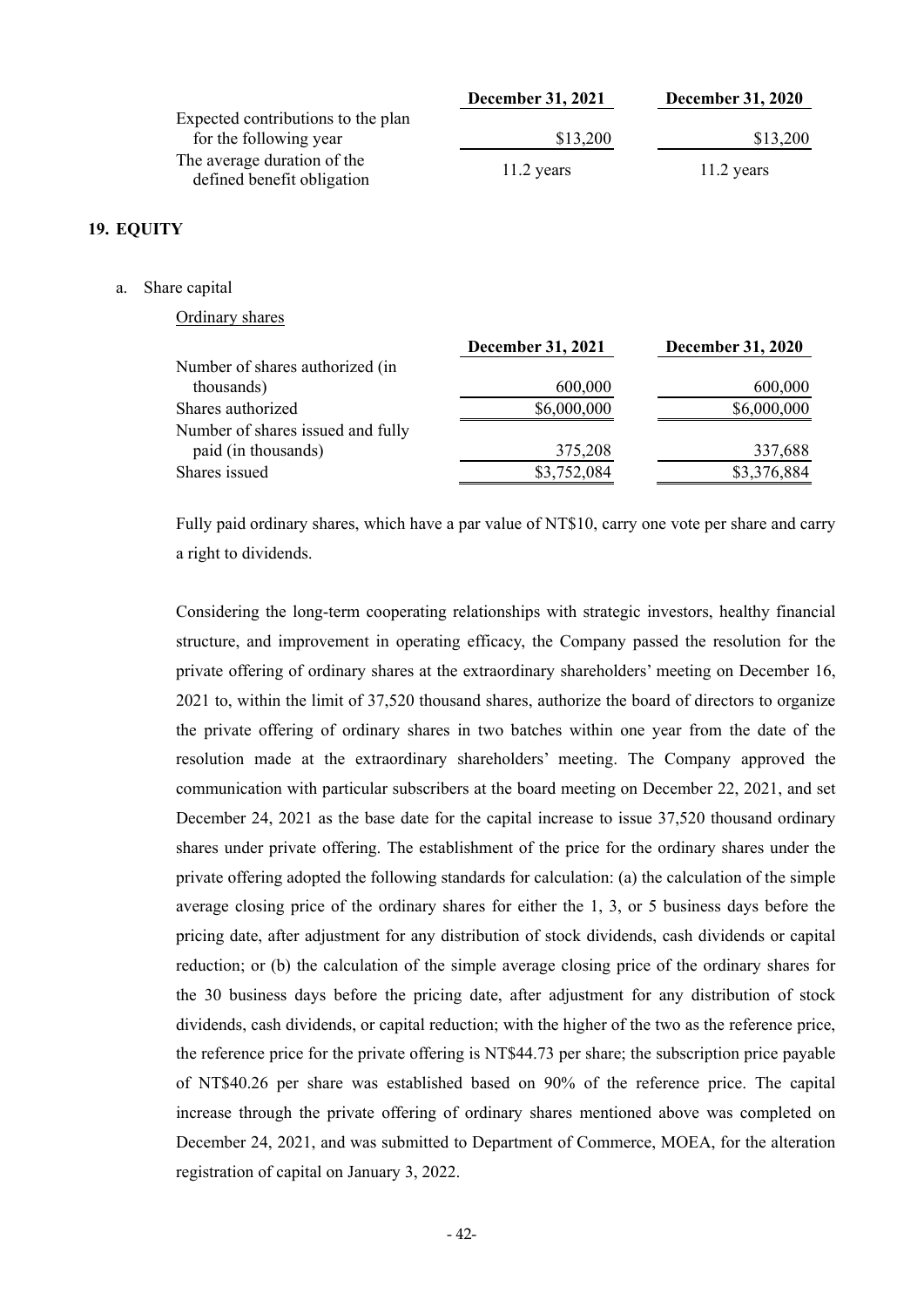#### b. Capital surplus

|                                  | <b>December 31, 2021</b> | <b>December 31, 2020</b> |
|----------------------------------|--------------------------|--------------------------|
| May be used to offset a deficit, |                          |                          |
| distributed as cash dividends or |                          |                          |
| transferred to share capital     |                          |                          |
| Issuance of common shares        | \$1,379,472              | \$244,117                |
| Conversion of bonds              | 667,058                  | 667,058                  |
| Treasury share transactions      | 48,234                   | 48,234                   |
| Interest payable on bond         |                          |                          |
| conversion                       | 13,243                   | 13,243                   |
| May be used to offset a deficit  |                          |                          |
| only                             |                          |                          |
| Treasury share transactions      | 71,365                   | 71,365                   |
|                                  | \$2,179,372              | \$1,044,017              |

The capital surplus arising from shares issued in excess of par (including share premium from issuance of common shares, conversion of bonds and treasury share transactions) and donations, may be used to offset a deficit. In addition, when the Company has no deficit, such capital surplus may be distributed as cash dividends or transferred to share capital (limited to a certain percentage of the Company's capital surplus and once a year).

#### c. Retained earnings and dividend policy

Under the dividend policy as set forth in the amended Articles, where the Company made profit in a fiscal year, the profit shall be first utilized for paying taxes, offsetting losses of previous years, setting aside as legal reserve of 10% of the remaining profit, setting aside or reversing a special reserve in accordance with the laws and regulations, and then any remaining profit together with any undistributed retained earnings shall be used by the Company's board of directors as the basis for proposing a distribution plan, which should be resolved in the shareholders' meeting for the distribution of dividends and bonuses to shareholders. For the policies on the distribution of employees' compensation and remuneration of directors and supervisors after the amendment, refer to "Employees' compensation and remuneration of directors and supervisors" in Note 20-g.

Appropriation of earnings to legal reserve shall be made until the legal reserve equals the Company's paid-in capital. The legal reserve may be used to offset deficit. If the Company has no deficit and the legal reserve has exceeded 25% of the Company's paid-in capital, the excess may be transferred to capital or distributed in cash.

If undistributed earnings in the previous period are insufficient to set aside the special reserve, the Company shall include income after tax for the current period, plus items other than income after tax, in the undistributed earnings for the current period.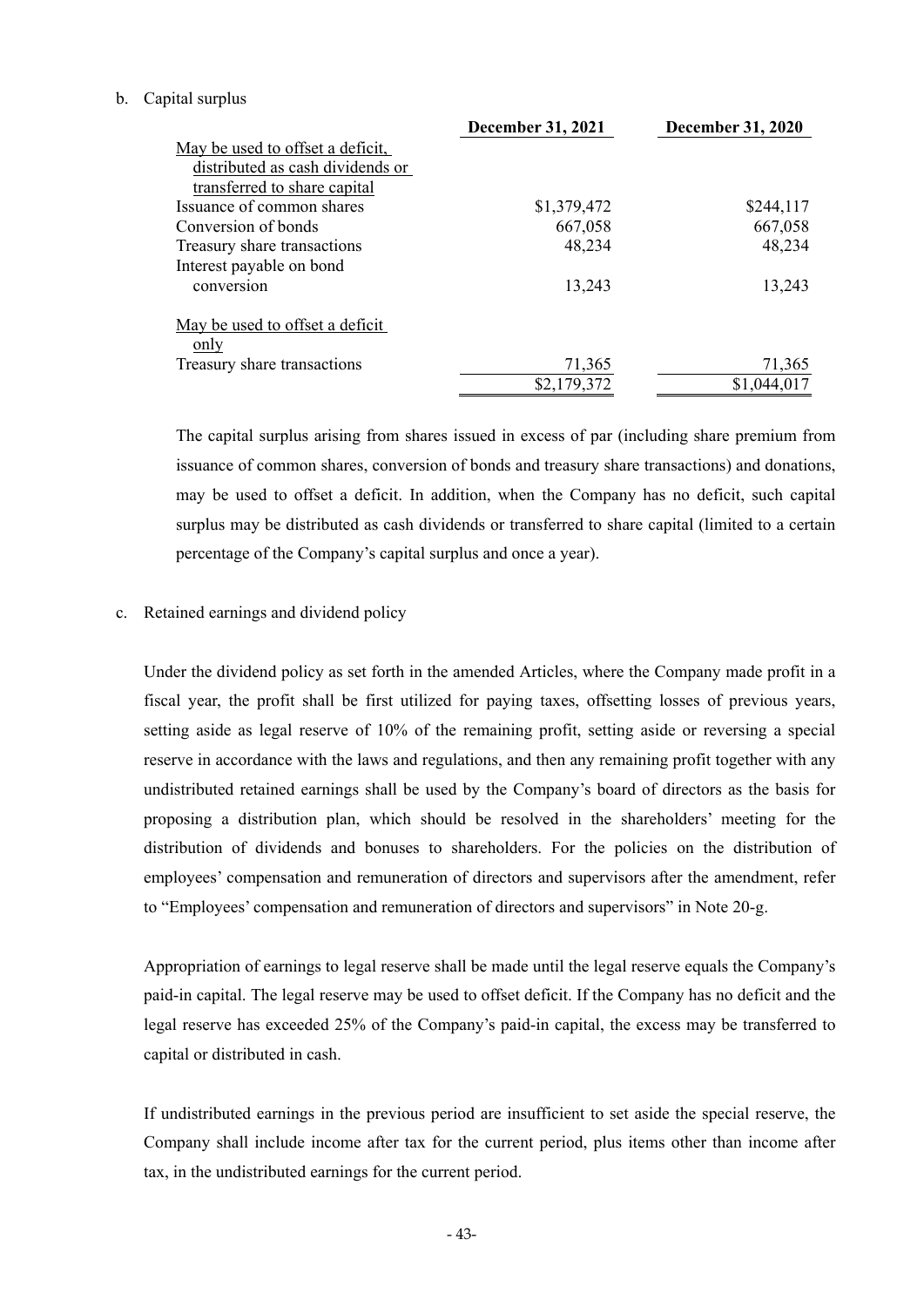The Company held shareholders' meetings on July 30, 2021 and June 10, 2020, where the deficit compensation for 2020 and 2019 respectively was passed as follows:

|               |             | <b>Deficit Compensation</b> |  |
|---------------|-------------|-----------------------------|--|
|               | <b>2020</b> | 2019                        |  |
| Legal reserve | \$154,744   | \$41,146                    |  |

d. Special reserves

On the first-time adoption of IFRSs, the Company transferred to retained earnings unrealized revaluation increment and cumulative translation differences in the amounts of \$10,968 thousand and \$250,296 thousand, respectively. The increase in retained earnings that resulted from all IFRSs adjustments was smaller than the total revaluation and translation differences; therefore, the Company appropriated to the special reserve the amount of \$230,859 thousand, the increase in retained earnings that resulted from all IFRSs adjustments on transitions to IFRSs.

- e. Other equity items
- 1) Exchange difference on translating the financial statements of foreign operations

|                                  | 2021          | 2020        |
|----------------------------------|---------------|-------------|
| Balance at January 1             | (\$448,879)   | (\$416,186) |
| Exchange differences arising on  |               |             |
| translating the financial        |               |             |
| statements of foreign operations | (74.987)      | (32, 693)   |
| Balance at December 31           | $(\$523,866)$ | (\$448,879) |

### 2) Unrealized gain (loss) on financial assets at FVTOCI

|                             | 2021         | 2020         |
|-----------------------------|--------------|--------------|
| Balance at January 1        | $(\$62,007)$ | $(\$79,561)$ |
| Generated in current period |              |              |
| Unrealized gain (loss) on   |              |              |
| financial assets at fair    |              |              |
| value through other         |              |              |
| comprehensive income        | 966          | (3,842)      |
| Share of equity-accounted   |              |              |
| subsidiaries                | (27, 371)    | 21,396       |
| Balance at December 31      | \$88,412     | \$62,007     |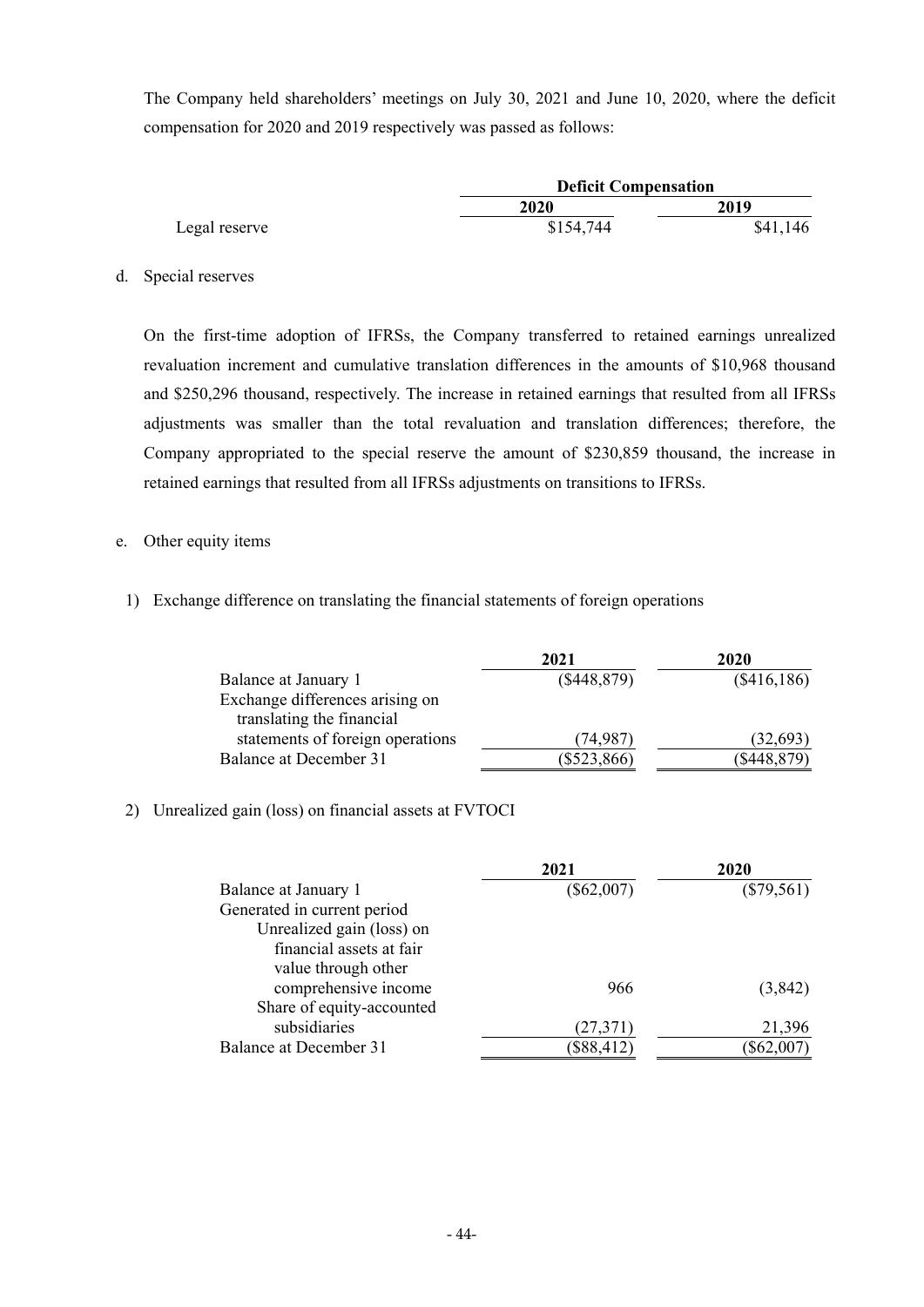# **20. NET PROFIT RELATING TO CONTINUING OPERATIONS**

# a. Interest income

|                                            | 2021            | 2020         |
|--------------------------------------------|-----------------|--------------|
| Bank deposits                              | \$1,076         | \$5,665      |
| Others                                     | 165             | 2,148        |
|                                            | \$1,241         | \$7,813      |
|                                            |                 |              |
| Other income<br>b.                         |                 |              |
|                                            | 2021            | 2020         |
| Government subsidies (Note 23)             | $\mathcal{S}$ - | \$84,855     |
| Others                                     | 123,152         | 116,883      |
|                                            | \$123,152       | \$201,738    |
| Other gains and losses<br>c.               |                 |              |
|                                            | 2021            | 2020         |
| Net foreign exchange losses                | $(\$20,961)$    | (\$41,669)   |
| Gain on disposal of property, plant        |                 |              |
| and equipment                              |                 | 206          |
| Others                                     | (875)           | (310)        |
|                                            | (\$21,836)      | $(\$41,773)$ |
| d.<br>Depreciation and amortization        |                 |              |
|                                            | 2021            | 2020         |
| Property, plant and equipment              | \$64,664        | \$78,292     |
| Right-of-use assets                        | 3,639           | 2,755        |
| Computer software                          | 7,860           | 7,403        |
|                                            | \$76,163        | \$88,450     |
| An analysis of depreciation by<br>function |                 |              |
| Operating costs                            | \$1,824         | \$2,480      |
| Operating expenses                         | 66,479          | 78,567       |
|                                            | \$68,303        | \$81,047     |
| An analysis of amortization                |                 |              |
| expense by function                        |                 |              |
| Operating expenses                         | \$7,860         | \$7,403      |
| Finance costs<br>e.                        |                 |              |
|                                            | 2021            | 2020         |
| Bank loans interest                        | \$29,024        | \$11,411     |
| Bonds payable interest                     | 6,022           | 9,978        |
| Lease liabilities interest                 | 78              | 70           |
|                                            | \$35,124        | \$21,459     |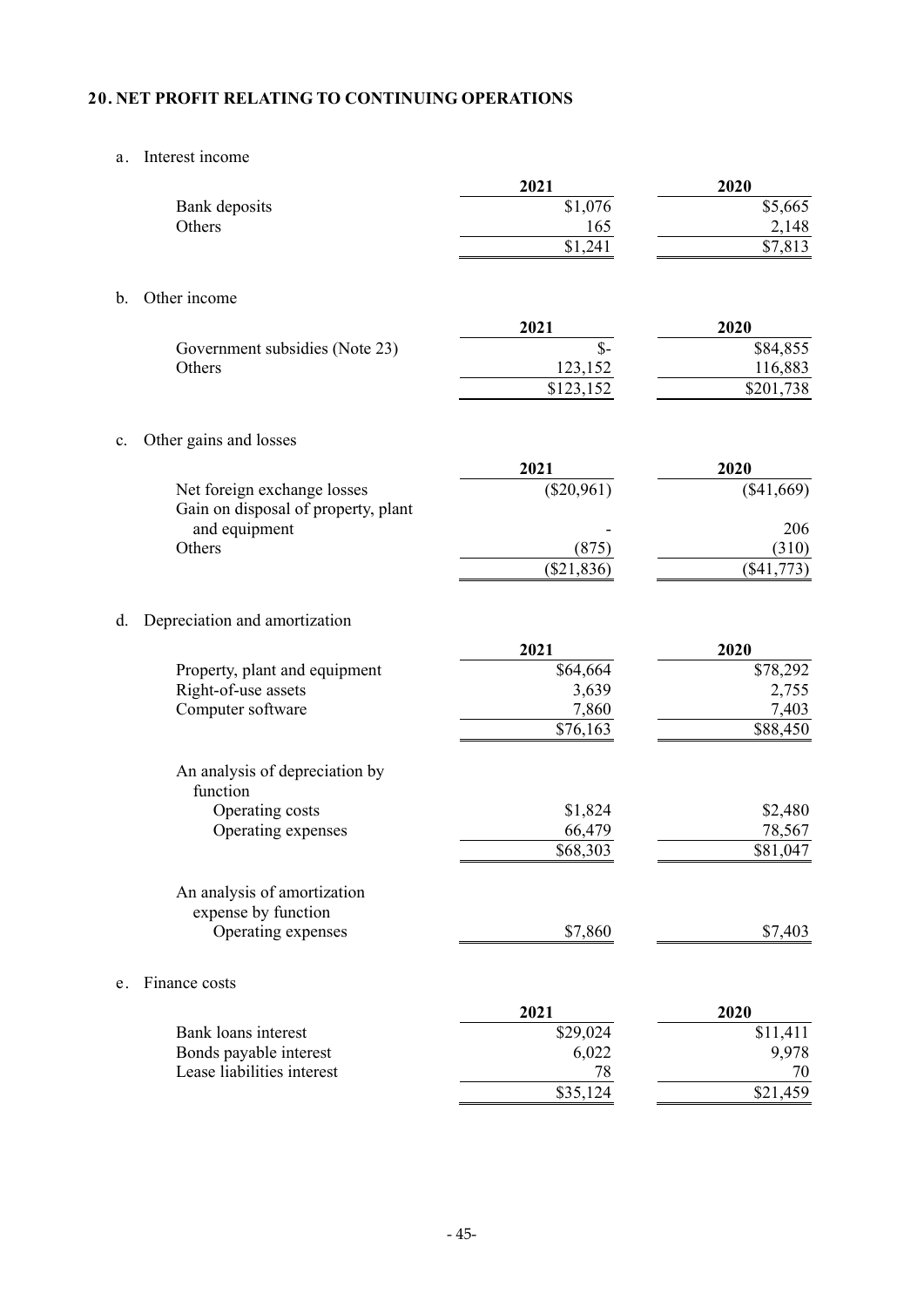### f. Employee benefits expense

|                                                         | 2021      | 2020      |
|---------------------------------------------------------|-----------|-----------|
| Short-term employee benefits                            | \$536,719 | \$498,263 |
| Post-employment benefits (Note 18)                      |           |           |
| Defined contribution plans                              | 22,232    | 21,613    |
| Defined benefit plans                                   | 819       | 1,066     |
| Total employee benefits expense                         | \$559,770 | \$520,942 |
| An analysis of employee benefits<br>expense by function |           |           |
| Operating costs                                         | \$43,130  | \$39,398  |
| Operating expenses                                      | 516,640   | 481,544   |
|                                                         | \$559,770 | \$520,942 |

g. Employees' compensation and remuneration to directors and supervisors

The Company distributed employees' compensation and remuneration to directors at the rates of no less than 10% and no higher than 2% of the net profit before tax for the year, respectively. For the years ended December 31, 2021 and 2020, due to operating loss, the Company did not appropriate an amount for employees' compensation and remuneration to directors.

If there is a change in the proposed amounts after the annual financial statements are authorized for issue, the differences are recorded as a change in accounting estimate.

Information on the employees' compensation and remuneration of directors and supervisors resolved by the Company's board of directors in 2021 and 2020 is available at the Market Observation Post System website of the Taiwan Stock Exchange.

h. Gain or loss on foreign currency exchange

|                         | 2021         | 2020       |  |
|-------------------------|--------------|------------|--|
| Foreign exchange gains  |              | \$9,407    |  |
| Foreign exchange losses | (20.961)     | (51,076)   |  |
| Net loss                | $(\$20,961)$ | (\$41,669) |  |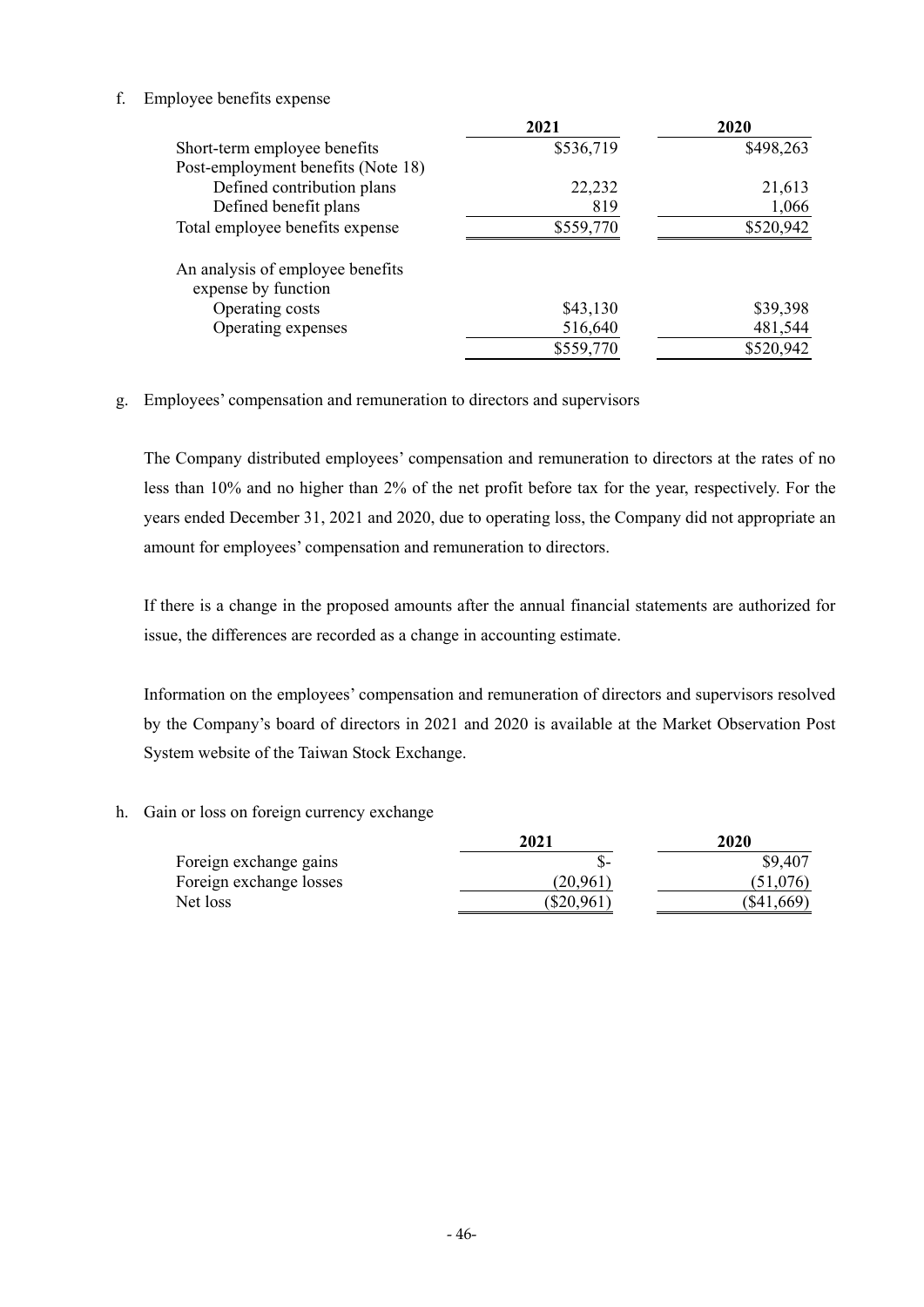# **21. INCOME TAXES RELATING TO CONTINUING OPERATIONS**

# a. Income tax recognized in profit or loss

The major components of income tax (benefit) expense were as follows:

|                                  | 2021        | 2020       |  |
|----------------------------------|-------------|------------|--|
| Current income tax               |             |            |  |
| Generated in the previous year   | \$10        | (\$15,382) |  |
| Deferred income tax              |             |            |  |
| Generated in the year            | (6,290)     | (15,692)   |  |
| Income tax benefit recognized in |             |            |  |
| profit or loss                   | $(\$6,280)$ | (\$31,074) |  |
|                                  |             |            |  |

A reconciliation of accounting profit and income tax benefit is as follows:

|                                                               | 2021          | 2020         |
|---------------------------------------------------------------|---------------|--------------|
| Loss before income tax                                        | $(\$318,880)$ | (\$185,668)  |
| Income tax expenses (gains) of<br>prior years adjusted to the |               |              |
| current year                                                  | \$10          | (\$15,382)   |
| Current income tax                                            |               | (15,382)     |
| Deferred income tax                                           |               |              |
| Temporary differences                                         | (6,290)       | (15,692)     |
| Income tax benefit recognized in<br>profit or loss            | $(\$6,280)$   | $(\$31,074)$ |

b. Income tax recognized in other comprehensive income

|                                   | 2021                     | 2020                     |
|-----------------------------------|--------------------------|--------------------------|
| Deferred income tax               |                          |                          |
| Generated in the current year     |                          |                          |
| Actuarial gains and losses on     |                          |                          |
| defined benefit plan              | (\$1,081)                | (\$38)                   |
| Income tax recognized in other    |                          |                          |
| comprehensive income              | (\$1,081)                | $(\$38)$                 |
|                                   |                          |                          |
| c. Current income tax liabilities |                          |                          |
|                                   | <b>December 31, 2021</b> | <b>December 31, 2020</b> |
| Current income tax liabilities    |                          |                          |
| Income tax payable                | \$-                      |                          |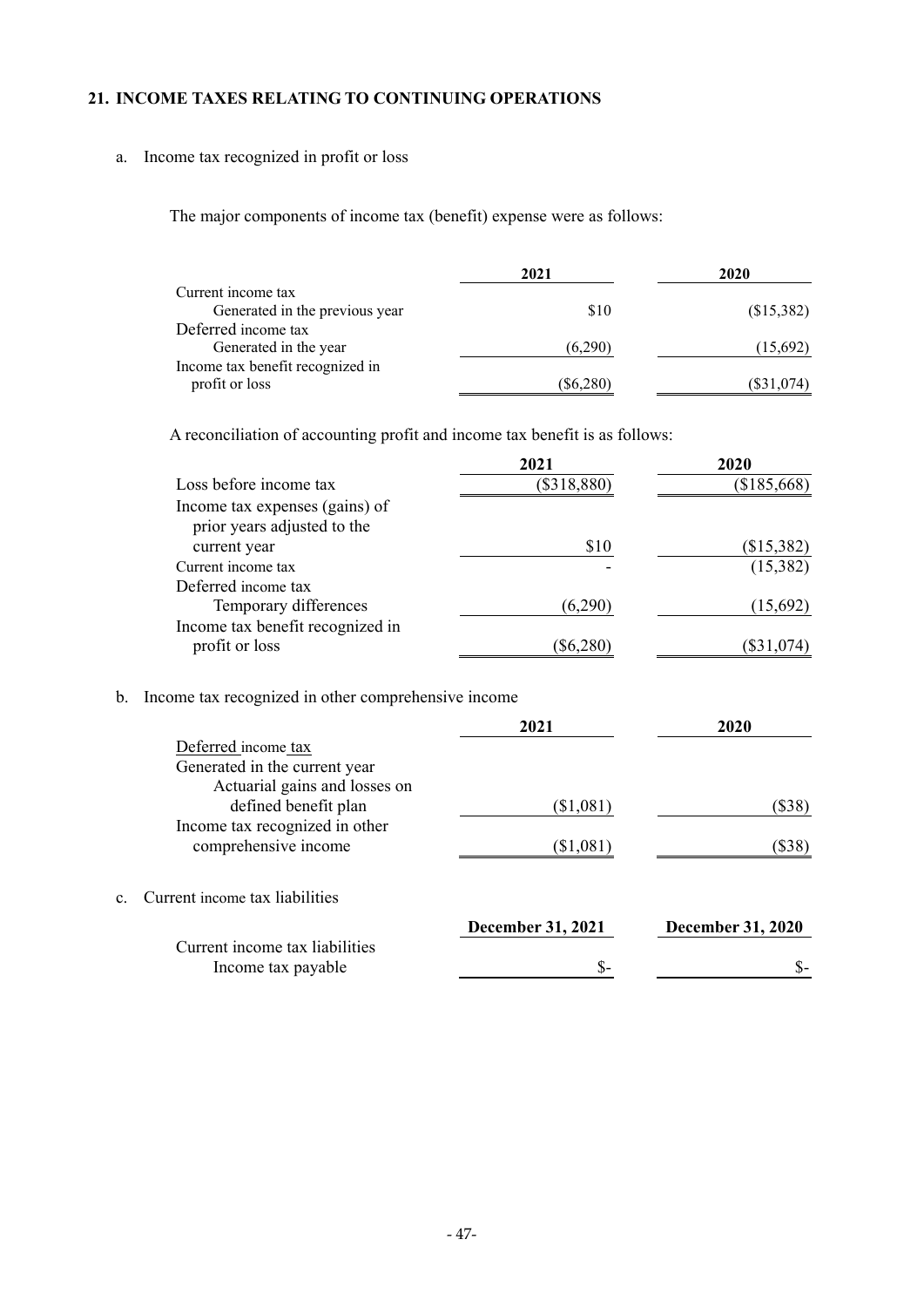# d. Deferred tax assets and liabilities

The changes of deferred tax assets and deferred tax liabilities are as follows:

# 2021

|                                             | <b>Balance at the</b><br>beginning of<br>year | <b>Recognized in</b><br>profit or loss | <b>Recognized in</b><br>other<br>comprehensive<br>income | <b>Balance at the</b><br>end of year |
|---------------------------------------------|-----------------------------------------------|----------------------------------------|----------------------------------------------------------|--------------------------------------|
| Deferred tax asset<br>Temporary differences |                                               |                                        |                                                          |                                      |
| Unrealized inventory                        |                                               |                                        |                                                          |                                      |
| valuation losses                            | \$3,820                                       | \$90                                   | \$-                                                      | \$3,910                              |
| Unrealized gross profit                     | 16,380                                        | (510)                                  |                                                          | 15,870                               |
| Unrealized pension expenses                 | 14,190                                        | 2,480                                  |                                                          | 16,670                               |
| Unrealized loss                             |                                               |                                        |                                                          |                                      |
| carryforwards                               | 5,196                                         | (5,180)                                |                                                          | 16                                   |
| Others                                      | 17,457                                        | (1,890)                                | 1,081                                                    | 16,648                               |
|                                             | \$57,043                                      | $(\$5,010)$                            | \$1,081                                                  | \$53,114                             |
| <b>Deferred tax liabilities</b>             |                                               |                                        |                                                          |                                      |
| Temporary differences                       |                                               |                                        |                                                          |                                      |
| Unrealized gain on                          |                                               |                                        |                                                          |                                      |
| investments                                 | \$67,820                                      | $(\$11,300)$                           | \$-                                                      | \$56,520                             |

# 2020

|                             | <b>Balance at the</b><br>beginning of<br>year | Recognized in<br>profit or loss | <b>Recognized in</b><br>other<br>comprehensive<br>income | <b>Balance at the</b><br>end of year |
|-----------------------------|-----------------------------------------------|---------------------------------|----------------------------------------------------------|--------------------------------------|
| Deferred tax asset          |                                               |                                 |                                                          |                                      |
| Temporary differences       |                                               |                                 |                                                          |                                      |
| Unrealized inventory        |                                               |                                 |                                                          |                                      |
| valuation losses            | \$3,310                                       | \$510                           | $S-$                                                     | \$3,820                              |
| Unrealized bad debt losses  | 1,770                                         | (1,770)                         |                                                          |                                      |
| Unrealized gross profit     | 8,850                                         | 7,530                           |                                                          | 16,380                               |
| Unrealized pension expenses | 12,520                                        | 1,670                           |                                                          | 14,190                               |
| Unrealized loss             |                                               |                                 |                                                          |                                      |
| carryforwards               | 5,196                                         |                                 |                                                          | 5,196                                |
| Others                      | 21,679                                        | (4,260)                         | 38                                                       | 17,457                               |
|                             | \$53,325                                      | \$3,680                         | \$38                                                     | \$57,043                             |
| Deferred tax liabilities    |                                               |                                 |                                                          |                                      |
| Temporary differences       |                                               |                                 |                                                          |                                      |
| Unrealized gain on          |                                               |                                 |                                                          |                                      |
| investments                 | \$79,832                                      | (\$12,012)                      | $S-$                                                     | \$67,820                             |

e. Unused loss carryforwards in income tax assets that were not recognized in the balance sheets

|                    | <b>December 31, 2021</b> | <b>December 31, 2020</b> |
|--------------------|--------------------------|--------------------------|
| Loss carryforwards | \$148,272                | \$114,381                |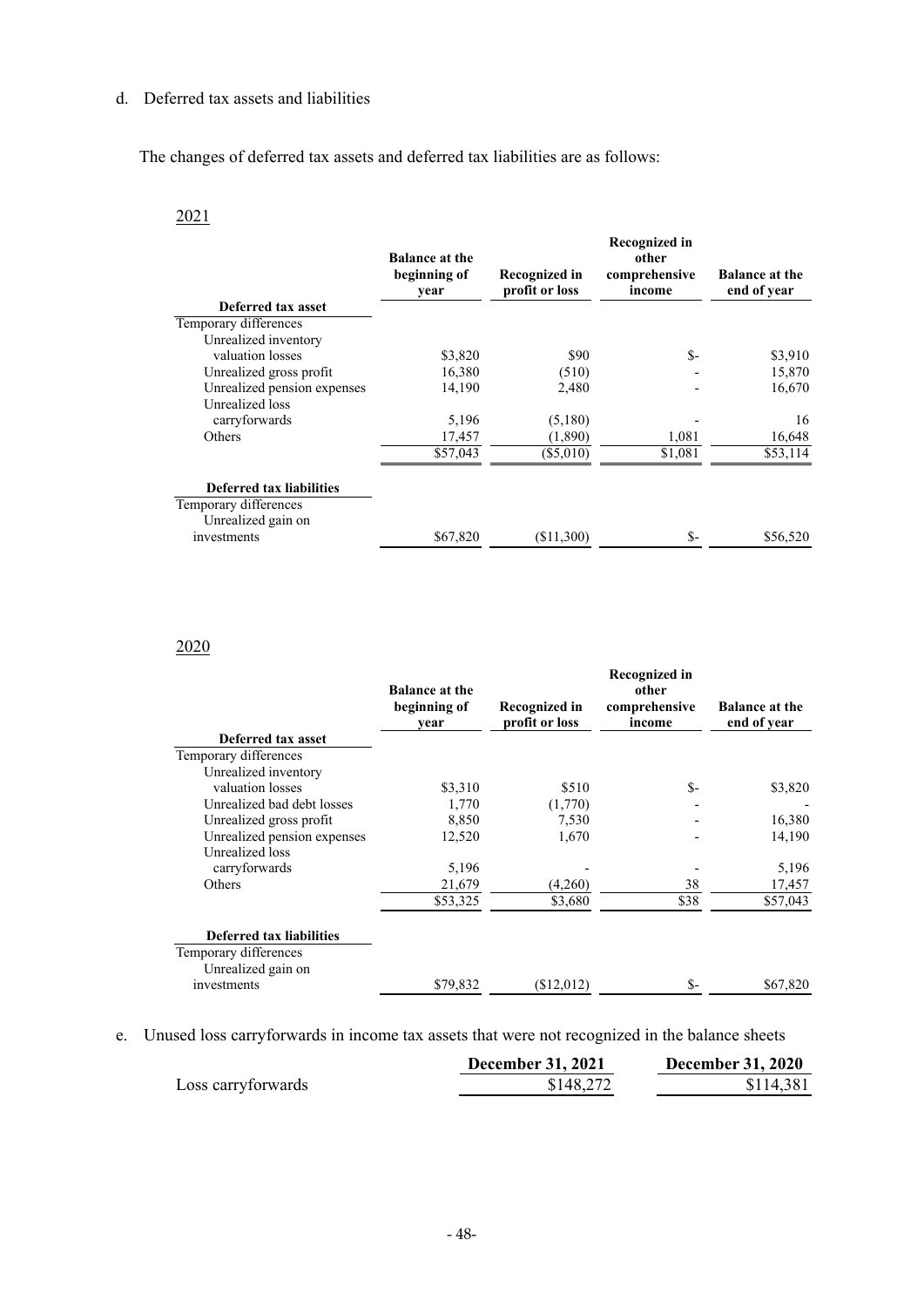#### f. Income tax assessments

The Company's income tax returns through 2019 have been assessed by the tax authorities.

### **22. LOSS PER SHARE**

|                                                                                                  | 2021          | 2020          |
|--------------------------------------------------------------------------------------------------|---------------|---------------|
| Basic loss per share                                                                             | (\$0.92)      | $(\$0.46)$    |
| The loss per share and the weighted average number of ordinary shares used in the computation of |               |               |
| loss per share are as follows:                                                                   |               |               |
| Loss for the year                                                                                |               |               |
|                                                                                                  | 2021          | 2020          |
| Loss used in the computation of basic<br>loss per share                                          | $(\$312,600)$ | $(\$154,594)$ |
| Number of Shares                                                                                 |               |               |
|                                                                                                  | 2021          | 2020          |
| Weighted average number of ordinary<br>shares used in computation of                             |               |               |
| basic loss per share                                                                             | 338,511       | 337,688       |

### **23. GOVERNMENT GRANTS**

The Company's salary and working capital subsidy application was approved by the Industrial Development Bureau, Ministry of Economic Affairs (MOEA) in 2020, and it was estimated that a total of \$84,855 thousand for the subsidy would be obtained and accounted for in "Other income." As of December 31, 2021, the grants were fully received. Please refer to Note 20.

#### **24. CAPITAL MANAGEMENT**

The Company manages its capital to ensure that it will be able to continue as going concerns while maximizing the return to stakeholders through the optimization of the debt and equity balance. The Company's overall strategy remains unchanged.

The capital structure of the Company consists of its net debt (borrowings less cash and cash equivalents) and equity (comprising share capital, reserves, retained earnings, and other equity).

The Company is not subject to any externally imposed capital requirements.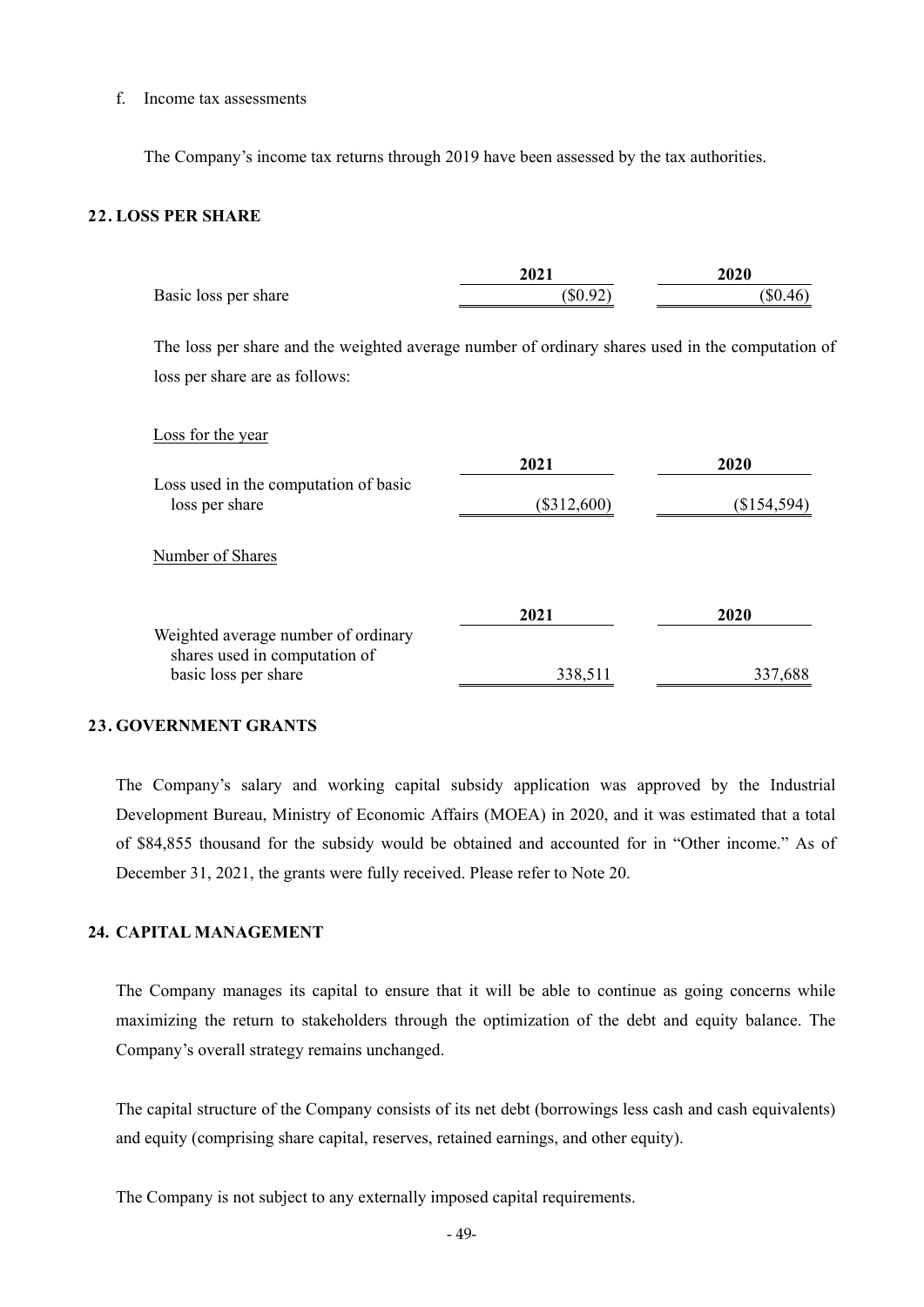# **25. FINANCIAL INSTRUMENTS**

a. Fair value of financial instruments measured at fair value on a recurring basis

# Fair value hierarchy

# December 31, 2021

|                                   | <b>Level 1</b> | Level 2 | Level 3  | <b>Total</b> |
|-----------------------------------|----------------|---------|----------|--------------|
| Financial assets at FVTOCI        |                |         |          |              |
| Investments in equity instruments |                |         |          |              |
| at FVTOCI                         |                |         |          |              |
| Domestic unlisted equity          | \$-            | $S-$    | \$82,231 | \$82,231     |
| December 31, 2020                 |                |         |          |              |
|                                   | <b>Level 1</b> | Level 2 | Level 3  | <b>Total</b> |
| Financial assets at FVTOCI        |                |         |          |              |
| Investments in equity instruments |                |         |          |              |
| at FVTOCI                         |                |         |          |              |
| Domestic unlisted equity          | \$-            | \$-     | \$63,671 | \$63,671     |

There were no transfers between Levels 1 and 2 in the current and prior years.

# Conciliation of financial instruments measures at level 3 fair value

#### 2021

|                                                                        | <b>Financial assets at</b><br><b>FVTOCI</b> |
|------------------------------------------------------------------------|---------------------------------------------|
| Financial assets                                                       |                                             |
| Balance at January 1                                                   | \$63,671                                    |
| Recognized in other comprehensive                                      |                                             |
| income (Unrealized gain [loss] on                                      |                                             |
| financial assets at FVTOCI)                                            | 966                                         |
| Additions                                                              | 18,000                                      |
| Disposals                                                              | (406)                                       |
| Balance at December 31                                                 | \$82,231                                    |
| 2020                                                                   |                                             |
|                                                                        | <b>Financial assets at</b><br><b>FVTOCI</b> |
| Financial assets                                                       |                                             |
| Balance at January 1                                                   | \$49,513                                    |
| Recognized in other comprehensive<br>income (Unrealized gain [loss] on |                                             |
| financial assets at FVTOCI)                                            | (3,842)                                     |
| Additions                                                              | 18,000                                      |
| Balance at December 31                                                 | \$63,671                                    |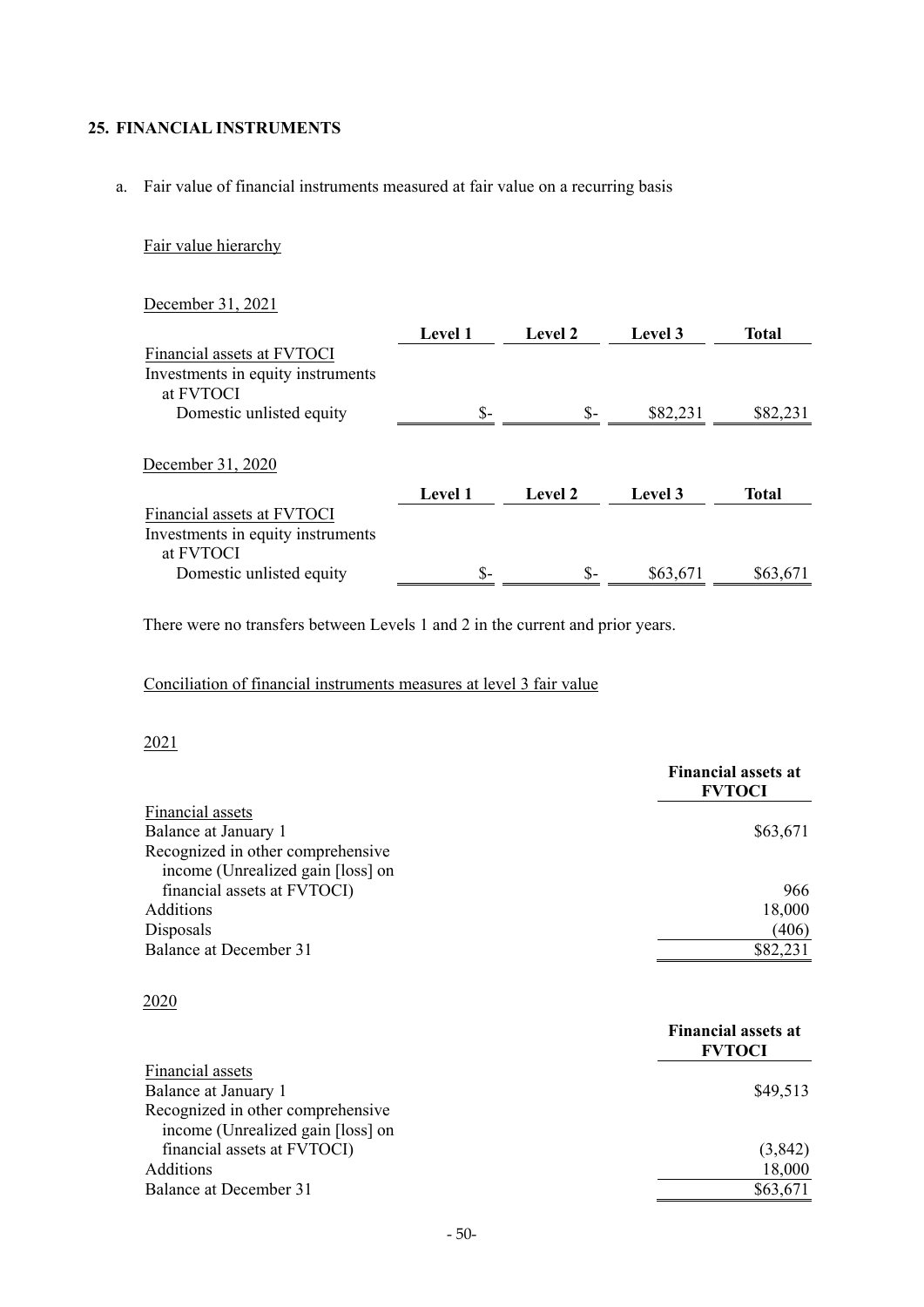### b. Categories of financial instruments

|                                    | <b>December 31, 2021</b> | <b>December 31, 2020</b> |
|------------------------------------|--------------------------|--------------------------|
| Financial assets                   |                          |                          |
| Financial assets at amortized cost |                          |                          |
| (Note 1)                           | \$4,914,307              | \$2,938,919              |
| Financial assets at FVTOCI         |                          |                          |
| Investments in equity              |                          |                          |
| instruments at FVTOCI              | 82,231                   | 63,671                   |
| <b>Financial liabilities</b>       |                          |                          |
| Financial liabilities at amortized |                          |                          |
| $cost$ (Note 2)                    | 5,032,200                | 3,494,939                |

Note 1: The balances include financial assets at amortized cost, which comprise cash and cash equivalents, notes receivables, trade receivables, trade receivables from related parties, other receivables, other receivables from related parties, and refundable deposits.

Note 2: The balances included financial liabilities measured at amortized cost, which comprise short-term borrowings, trade payables, trade payables to related parties, other payables, bonds payable, long-term borrowings and guarantee deposits received.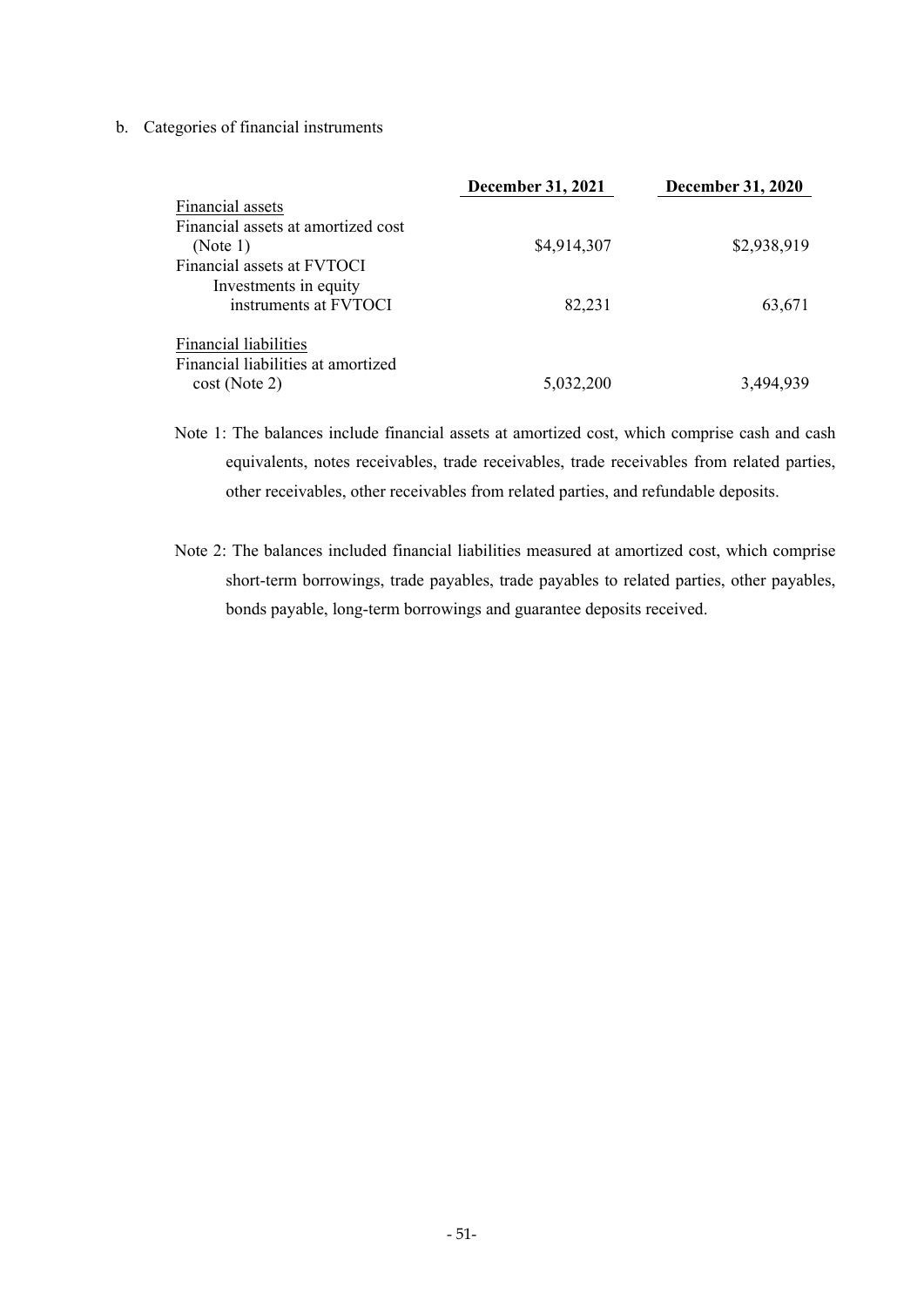#### c. Financial risk management objectives and policies

The Company's major financial instruments included cash and cash equivalents, financial assets at amortized cost, investment in equity instruments, notes receivables, trade receivables, trade receivables from related parties, other receivables, other receivables from related parties, refundable deposits/guarantee deposits received, short-term borrowings, trade payables, trade payables to related parties, other payables, long-term borrowings, bonds payable and lease liabilities. The Company's Corporate Treasury function provides services to the business, coordinates access to domestic and international financial markets, monitors and manages the financial risks relating to the operations of the Company through internal risk reports which analyze exposures by degree and magnitude of risks. These risks include market risk, credit risk and liquidity risk.

#### 1) Market risk

The Company's operating activities expose it primarily to the financial risks of changes in foreign currency exchange rates (see a) below) and interest rates (see b) below).

a) Foreign currency risk

The Company had foreign currency sales and purchases, which exposed the Company to foreign currency risk. After assessment, the positions of the Company's foreign currency assets and liabilities were not exposed to significant exchange rate risks, and it did not adopt additional hedging measures. Therefore, no relevant hedging accounting treatment applied.

For the carrying amounts of the Company's monetary assets and monetary liabilities denominated in non-functional currencies at the balance sheet date, please refer to Note 30.

#### Sensitivity analysis

The Company was mainly affected by the fluctuations in the exchange rates of USD and CNY.

The following table details the Company's sensitivity to a 1% increase and decrease in New Taiwan dollars (the functional currency) against the relevant foreign currencies. The sensitivity analysis is for a 1% change in foreign currency rates and included only outstanding foreign currency denominated monetary items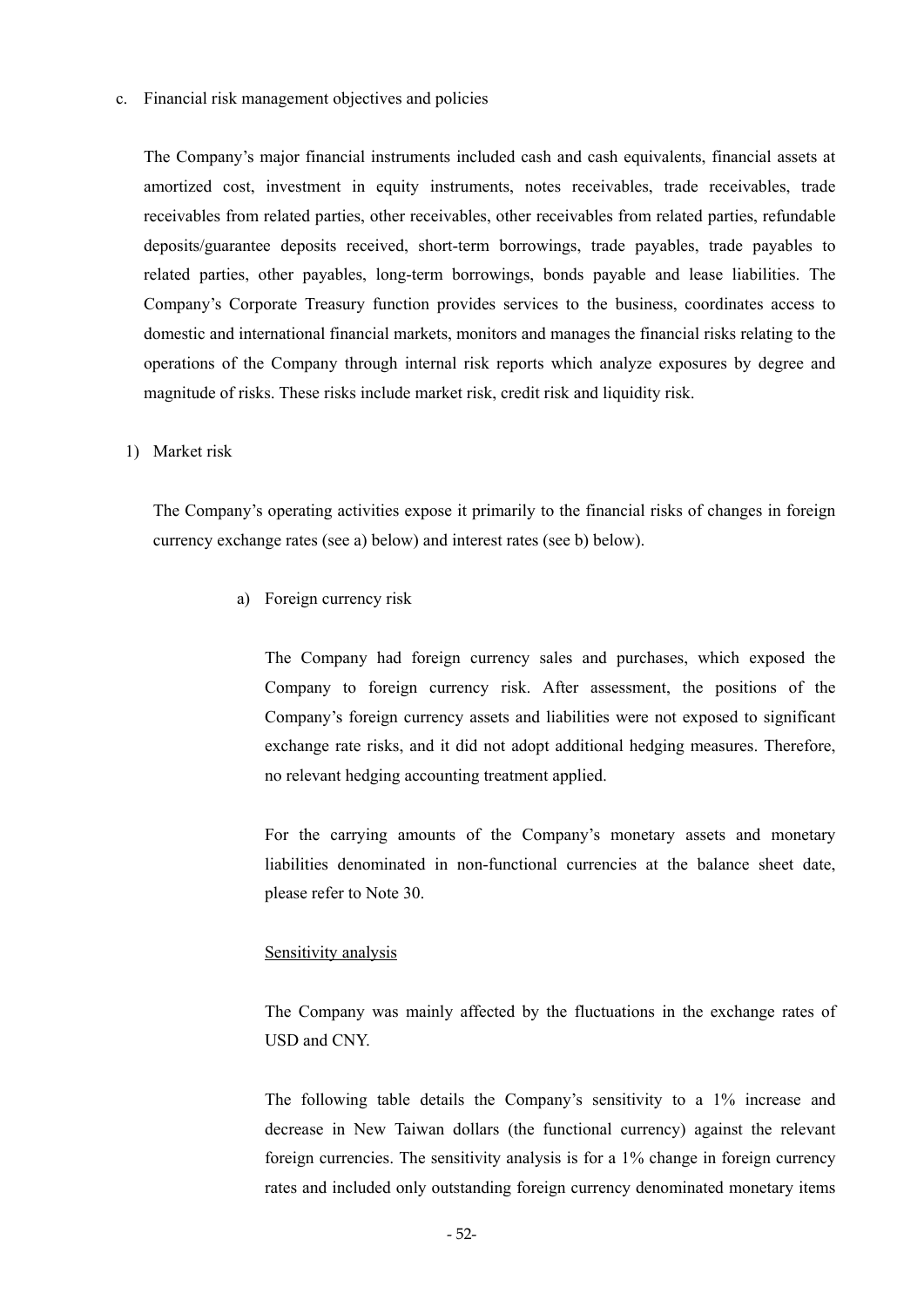at the end of the reporting period. A positive number below indicates a decrease in pre-tax profit (loss) when New Taiwan dollars strengthen by 1% against the relevant currency. For a 1% weakening of New Taiwan dollars against the relevant currency, there would be an equal and opposite impact on pre-tax profit (loss) and the balances below would be negative.

|            | 2021    | 2020    |
|------------|---------|---------|
| <b>USD</b> | \$8,268 | \$8,187 |
| <b>CNY</b> |         |         |

b) Interest rate risk

The Company was exposed to fair value interest rate risk and cash flow interest rate risk from long-term, short term borrowings, bonds payable, and lease liabilities at both fixed and floating interest rates.

The carrying amounts of the Company's financial assets and financial liabilities with exposure to interest rates at the end of the reporting period were as follows:

|                              | <b>December 31, 2021</b> | <b>December 31, 2020</b> |
|------------------------------|--------------------------|--------------------------|
| Fair value interest rate     |                          |                          |
| risk                         |                          |                          |
| <b>Financial liabilities</b> | \$812,312                | \$1,177,783              |
| Cash flow interest rate      |                          |                          |
| risk                         |                          |                          |
| <b>Financial liabilities</b> | 2,124,577                | 454,121                  |

#### 2) Credit risk

Credit risk refers to the risk that counterparty will default on its contractual obligations resulting in financial loss to the Company. At the balance sheet date, the Company's maximum exposure to credit risk, which might cause financial losses due to a counterparty's failure to perform its obligations and the Company's provision of financial guarantees, approximated the carrying amounts of the financial assets recognized in the balance sheet.

The Company adopted a policy of only dealing with credit worthy counterparties and obtaining sufficient collateral, where appropriate, as a means of mitigating the risk of financial loss from defaults. The Company's exposure and the credit ratings of its counterparties are continuously monitored and the aggregate value of transactions concluded is spread amongst approved counterparties. Credit exposure is controlled by counterparty limits that are reviewed and approved by the risk management specialists annually.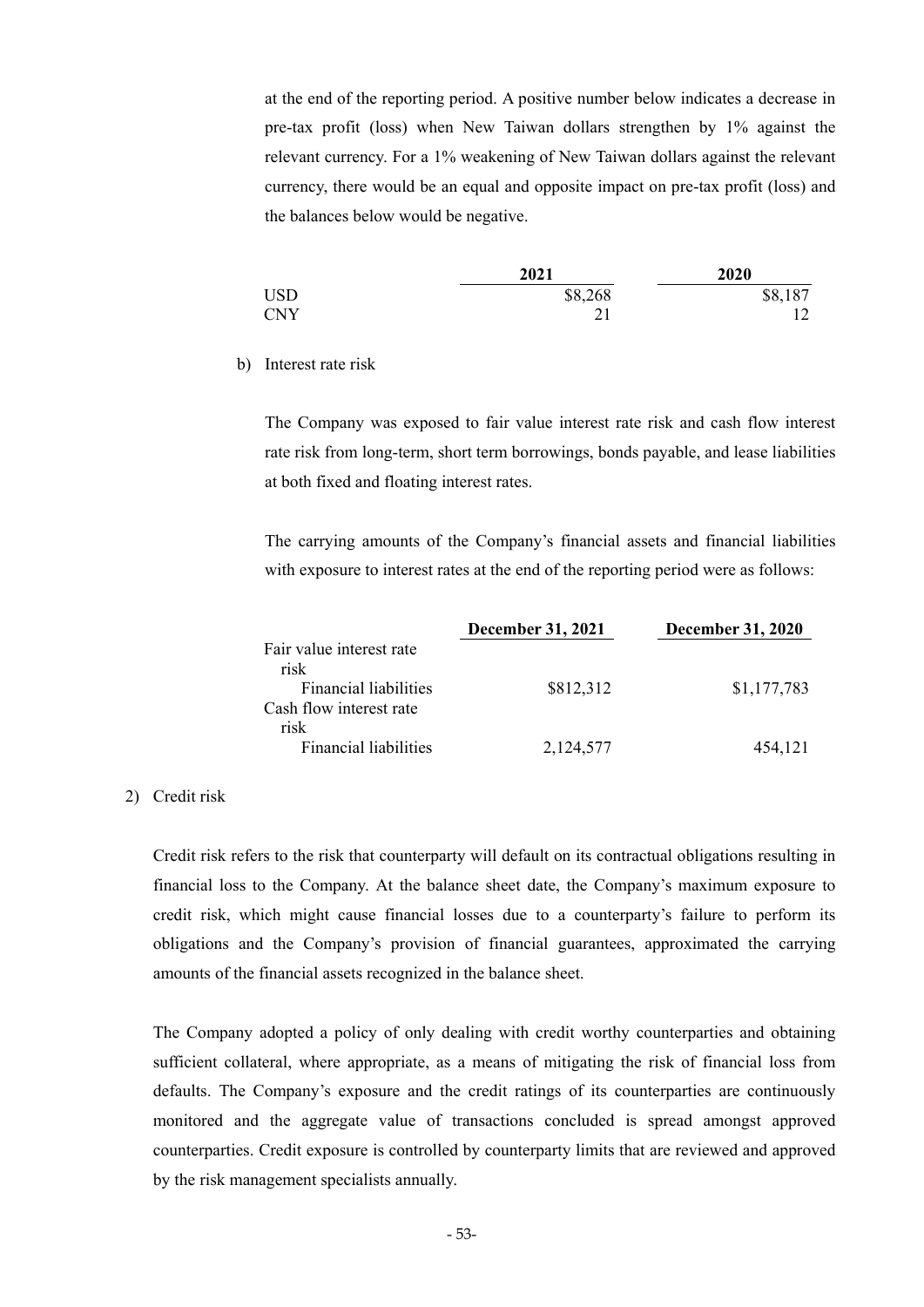Trade receivables consisted of a large number of customers, spread across diverse industries and geographical areas. Ongoing credit evaluation is performed on the financial condition of customers in view of trade receivables and, where appropriate, credit guarantee insurance cover is purchased.

#### 3) Liquidity risk

The Company manages liquidity risk by monitoring and maintaining a level of cash and cash equivalents deemed adequate to finance the Company's operations and mitigate the effects of fluctuations in cash flows. In addition, management monitors the utilization of bank borrowings and ensures compliance with loan covenants.

The Company relies on bank borrowings as a significant source of liquidity. As of December 31, 2021 and 2020, the Company had available unutilized bank loan facilities set out in (b) below.

a) Liquidity and interest rate risk tables for non-derivative financial liabilities

The remaining contractual maturity analysis of non-derivative financial liabilities was based on the earliest date at which the Company might be required to repay and was compiled based on the undiscounted cash flows of financial liabilities (including principal and estimated interest). Therefore, the bank borrowings with a repayment on demand clause were included in the earliest time period, regardless of the probability of exercise of the right by banks. The maturity analysis of other non-derivative financial liabilities was compiled in accordance with the agreed repayment date.

### December 31, 2021

|                   | <b>On Demand</b><br>or Less than<br>1 Year | 1 to 3 years | Over 3<br>vears | <b>Total</b> |
|-------------------|--------------------------------------------|--------------|-----------------|--------------|
| Non-derivative    |                                            |              |                 |              |
| financial         |                                            |              |                 |              |
| liabilities       |                                            |              |                 |              |
| Non-interest      |                                            |              |                 |              |
| bearing           | \$2,098,659                                | $S-$         | \$-             | \$2,098,659  |
| Lease liabilities | 2,387                                      | 1,001        |                 | 3,388        |
| Variable interest |                                            |              |                 |              |
| rate instrument   | 1,358,469                                  | 595,141      | 170,967         | 2,124,577    |
| Fixed interest    |                                            |              |                 |              |
| rate instrument   | 110,641                                    |              | 698,283         | 808,924      |
|                   | \$3,570,156                                | \$596,142    | \$869,250       | \$5,035,548  |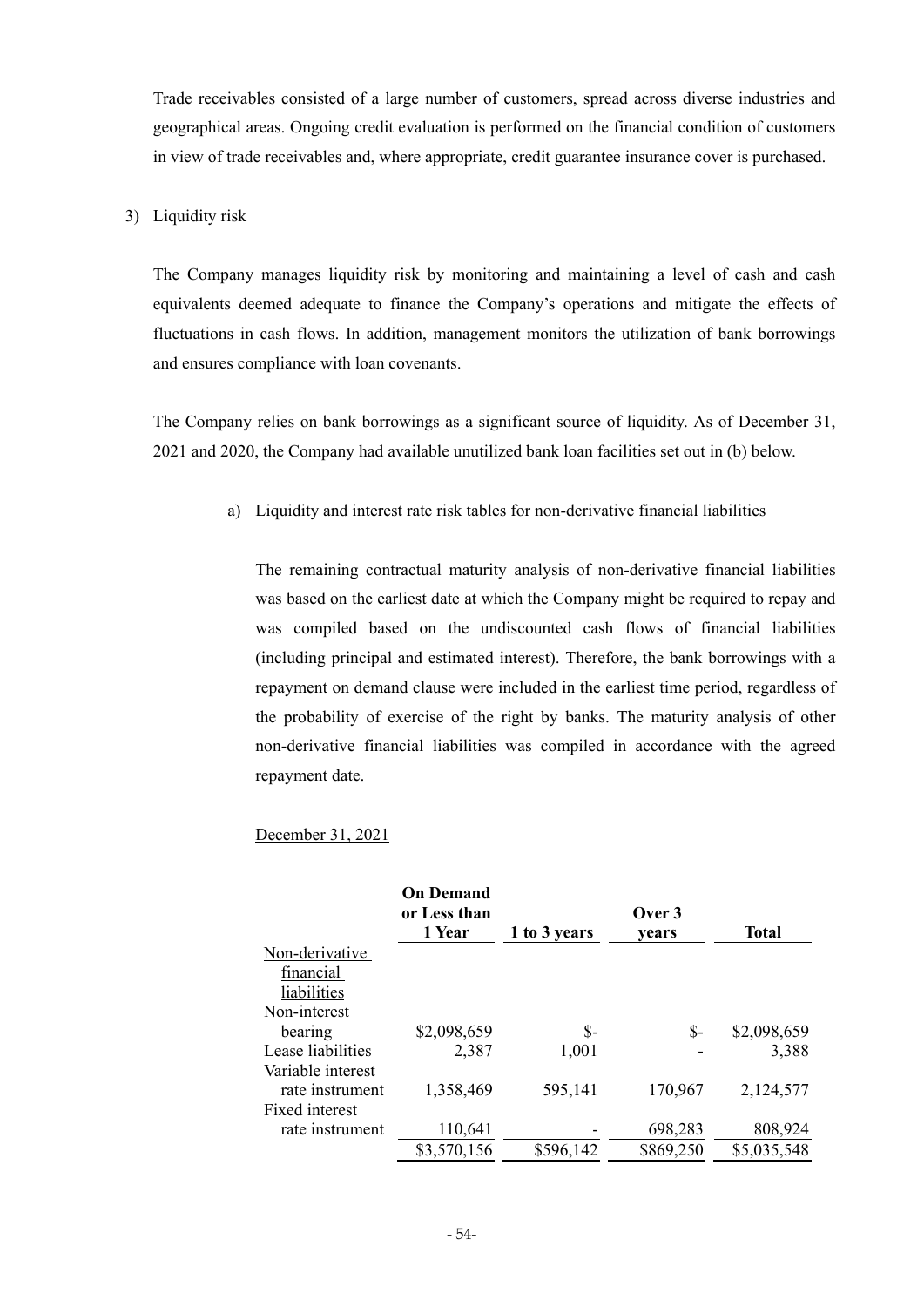Further information on the lease liability maturity analysis is as follows:

|                   | Less than 1 year | 1 to 5 years |
|-------------------|------------------|--------------|
| Lease liabilities | \$2,387          | \$1,00       |
|                   |                  |              |

# December 31, 2020

|                   | <b>On Demand</b><br>or Less than<br>1 Year | 1 to 3 years | Over 3<br>vears | Total       |
|-------------------|--------------------------------------------|--------------|-----------------|-------------|
| Non-derivative    |                                            |              |                 |             |
| financial         |                                            |              |                 |             |
| liabilities       |                                            |              |                 |             |
| Non-interest      |                                            |              |                 |             |
| bearing           | \$1,870,015                                | \$-          | \$-             | \$1,870,015 |
| Lease liabilities | 3,632                                      | 3,388        |                 | 7,020       |
| Variable interest |                                            |              |                 |             |
| rate instrument   | 150,177                                    | 303,944      |                 | 454,121     |
| Fixed interest    |                                            |              |                 |             |
| rate instrument   | 1,170,763                                  |              |                 | 1,170,763   |
|                   | \$3,194,587                                | \$307,332    | \$-             | \$3,501,919 |

Further information on the lease liability maturity analysis is as follows:

|    |                            | Less than 1 year         | 1 to 5 years             |
|----|----------------------------|--------------------------|--------------------------|
|    | Lease liabilities          | \$3,632                  | \$3,388                  |
| b) | Financing facilities       |                          |                          |
|    |                            | <b>December 31, 2021</b> | <b>December 31, 2020</b> |
|    | Unsecured bank facilities: |                          |                          |
|    | Amount used                | \$1,760,216              | \$570,528                |
|    | Amount unused              | 1,318,724                | 2,190,292                |
|    |                            | \$3,078,940              | \$2,760,820              |
|    | Secured bank facilities:   |                          |                          |
|    | Amount used                | \$496,794                | \$56,832                 |
|    | Amount unused              | 486,206                  | 693,418                  |
|    |                            | \$983,000                | \$750,250                |
|    |                            |                          |                          |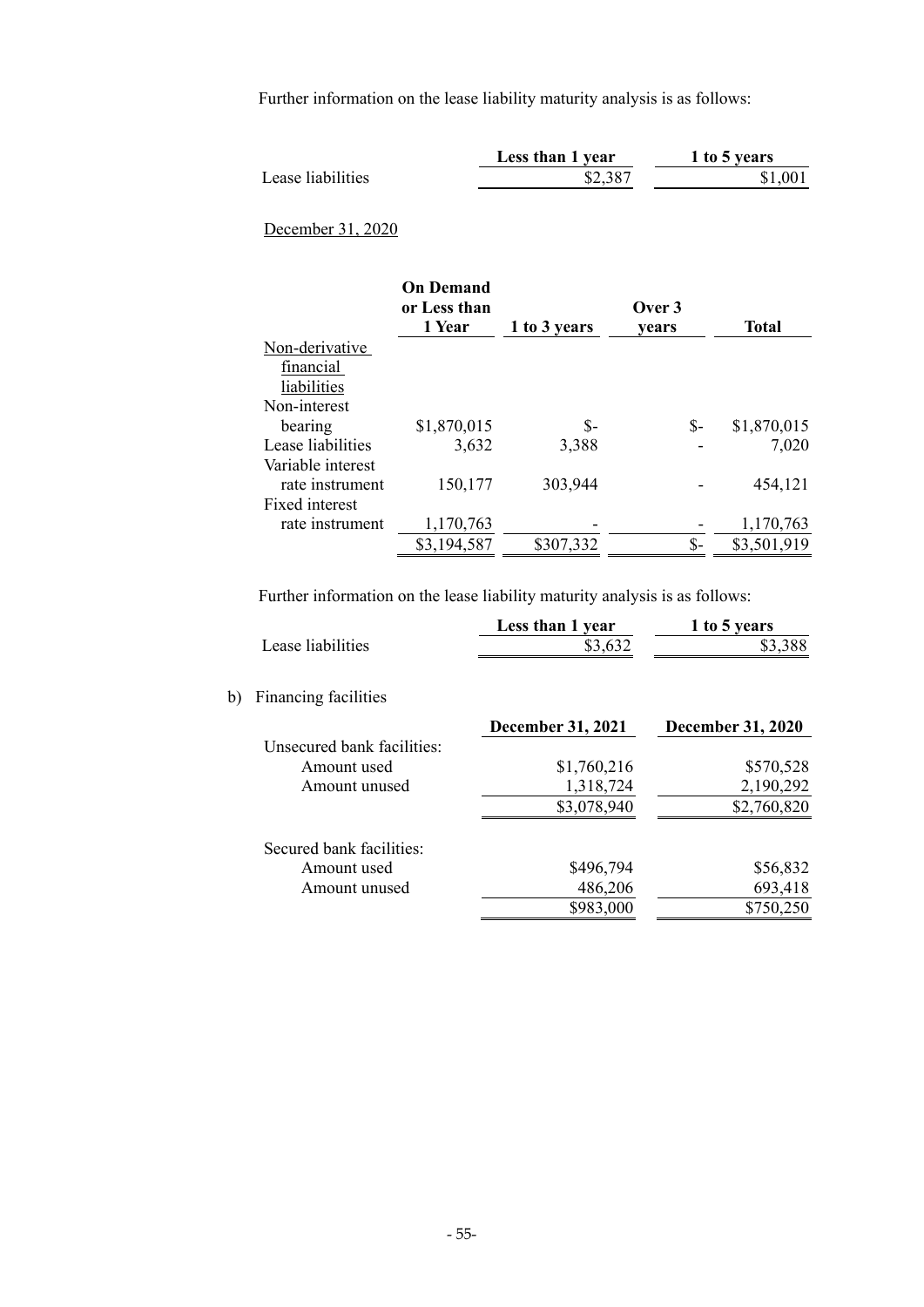### **26. RELATED-PARTY TRANSACTIONS**

a. The Company's related parties and relationship

| <b>Related Party</b>                                 | <b>Relationship with</b><br>the Company |
|------------------------------------------------------|-----------------------------------------|
| Phihong USA Corp. (PHA)                              | <b>Subsidiaries</b>                     |
| Phihong Technology Japan Co., Ltd. (PHJ)             | Subsidiaries                            |
| Phihong Vietnam Co., Ltd. (PHV)                      | Subsidiaries                            |
| Phihong Dongguan Electronics Co. Ltd. (PHC)          | Subsidiaries                            |
| Dongguan Phitek Electronics Co., Ltd. (PHP)          | Subsidiaries                            |
| Phihong Electronics (Suzhou) Co., Ltd. (PHZ)         | <b>Subsidiaries</b>                     |
| Jin-Sheng-Hong (Jiangxi) Electronics Co., Ltd. (PHE) | Subsidiaries                            |
| Dongguan Shuang-Ying Electronics Co., Ltd. (PHSY)    | <b>Subsidiaries</b>                     |
| Yanghong Trade (Shanghai) Co., Ltd. (Yanghong Trade) | Subsidiaries                            |
| Peter Lin                                            | Chairman of Phihong                     |
| Chien, Shu-Nu                                        | Spouse of the                           |
|                                                      | Chairman of Phihong                     |
| Spring City Resort Co., Ltd.                         | Associates                              |
| Hua Jung Co., Ltd.                                   | Other related parties                   |
| Heng Hui Co., Ltd.                                   | Other related parties                   |

b. Operating revenue

| Category of related parties | 2021        | 2020        |
|-----------------------------|-------------|-------------|
| <b>Subsidiaries</b>         |             |             |
| PHA                         | \$3,412,197 | \$2,989,208 |
| <b>Others</b>               | 231,014     | 176,883     |
|                             | \$3,643,211 | \$3,166,091 |

The prices of finished goods sold by the Company to related parties were determined by the product type, cost, market price, market competition, etc., while based on mutual agreement.

### c. Purchase of goods

| Category of related parties | 2021        | 2020        |
|-----------------------------|-------------|-------------|
| Subsidiaries                |             |             |
| <b>PHC</b>                  | \$6,790,920 | \$5,226,352 |
| <b>PHV</b>                  | 1,564,046   | 725,800     |
| <b>PHP</b>                  | 242,182     | 52,534      |
| Others                      | 1,386       | 2,987       |
|                             | \$8,598,534 | \$6,007,673 |

The purchase price of the Company from the above-mentioned related parties is based on factors such as product type, cost, market price, and market competition, and is not significantly different from that of ordinary manufacturers.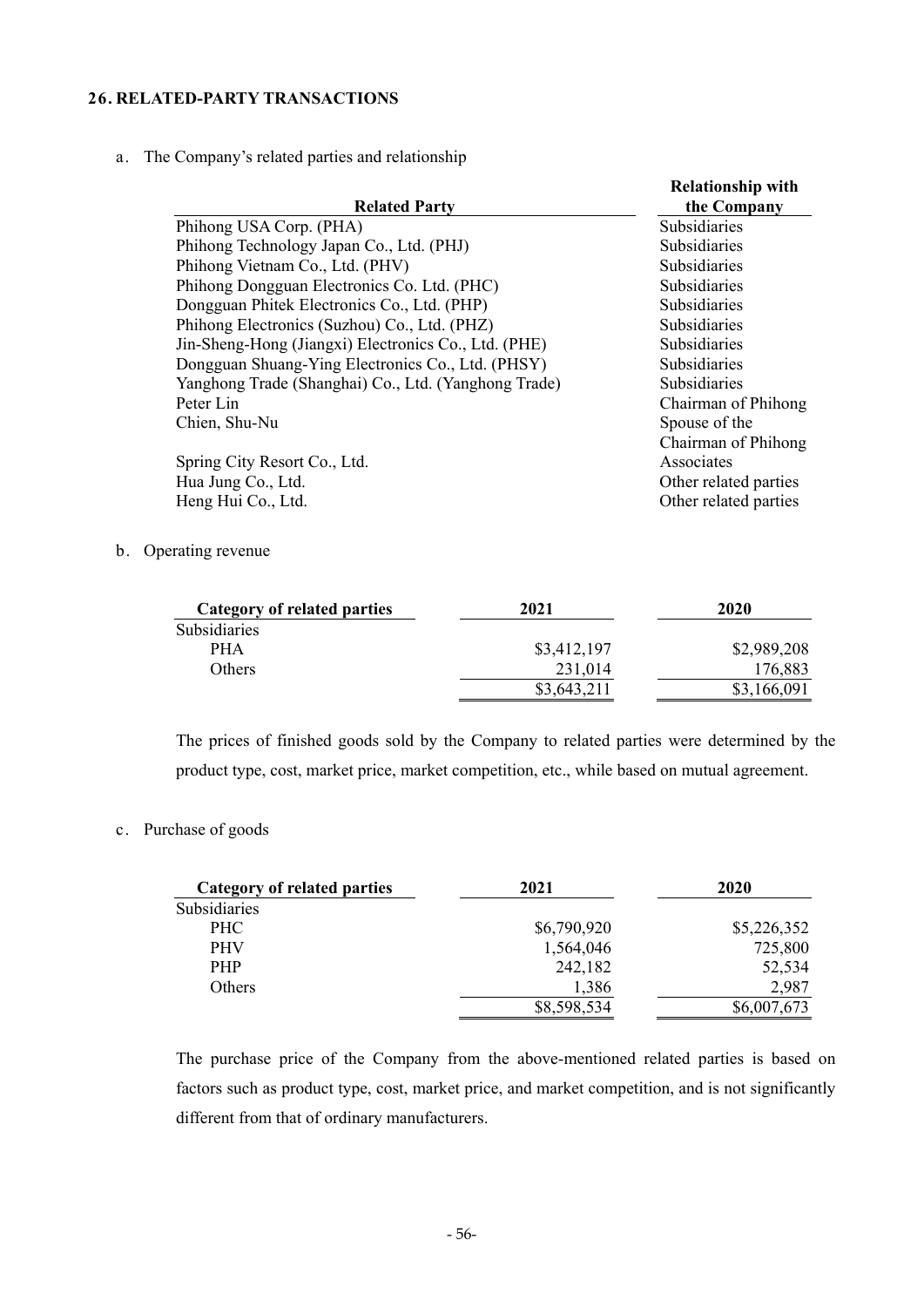d. Receivables from related parties

| Category of related parties | <b>December 31, 2021</b> | <b>December 31, 2020</b> |
|-----------------------------|--------------------------|--------------------------|
| Subsidiaries                |                          |                          |
| <b>PHA</b>                  | \$370,659                | \$325,929                |
| PHJ.                        | 20,597                   | 30,667                   |
| Others                      | $\overline{\phantom{a}}$ | 90                       |
|                             | \$391,256                | \$356,686                |

No ECLs were provided for trade receivables from related parties of the Company as of December 31, 2021 and 2020.

e. Payables to related parties

| Category of related parties | <b>December 31, 2021</b> | <b>December 31, 2020</b> |  |  |
|-----------------------------|--------------------------|--------------------------|--|--|
| Subsidiaries                |                          |                          |  |  |
| <b>PHSY</b>                 | \$-                      | \$225                    |  |  |
| Other related parties       |                          |                          |  |  |
| Heng Hui Co., Ltd.          | 471                      | 941                      |  |  |
| Hua Jung Co., Ltd.          | 27                       | 32                       |  |  |
|                             | 498                      | 973                      |  |  |
|                             | \$498                    | ,198                     |  |  |

f. Other receivables from related parties

| Category of related parties | <b>December 31, 2021</b> | <b>December 31, 2020</b> |
|-----------------------------|--------------------------|--------------------------|
| Subsidiaries                |                          |                          |
| <b>PHV</b>                  | \$355,120                | \$246,244                |
| <b>PHC</b>                  | 605,588                  | 241,122                  |
| <b>PHP</b>                  | 54,268                   | 80,647                   |
| <b>PHA</b>                  | 27,835                   | 3,190                    |
| Others                      | 83                       | 21                       |
|                             | \$1,042,894              | \$571,224                |

The above-mentioned other receivables from related parties are primarily loans to related parties and receivables from related parties for the purchase of materials on their behalf.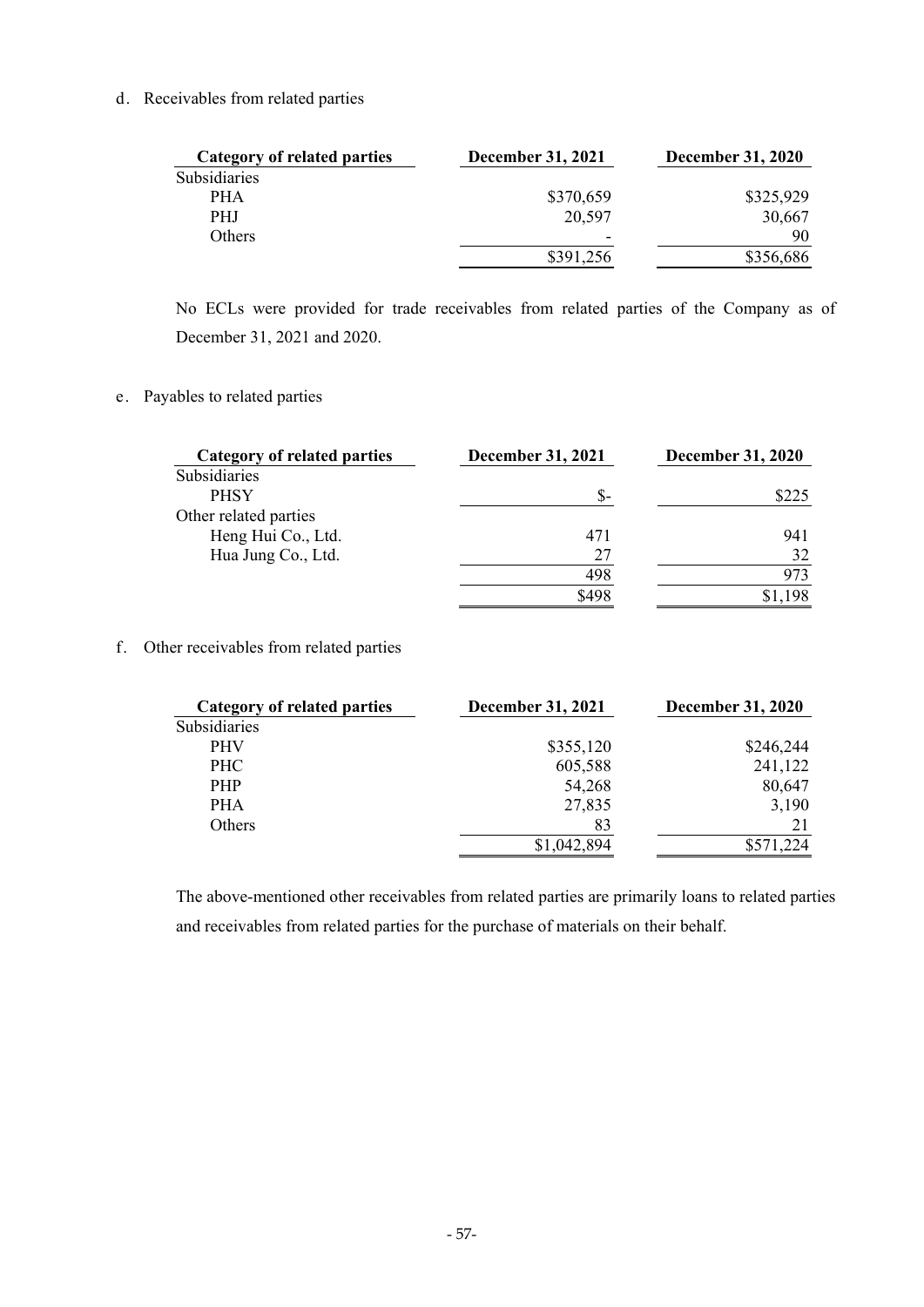### g. Other payables from related parties

| <b>Category of related parties</b> | <b>December 31, 2021</b> | <b>December 31, 2020</b> |
|------------------------------------|--------------------------|--------------------------|
| Subsidiaries                       |                          |                          |
| <b>PHE</b>                         | \$1,044                  | \$6,004                  |
| <b>PHSY</b>                        | 2,131                    | 53                       |
|                                    | 3,175                    | 6,057                    |
| Other related parties              |                          |                          |
| Heng Hui Co., Ltd.                 | 47,680                   | 60,885                   |
| Hua Jung Co., Ltd.                 | 3,047                    | 3,156                    |
| Others                             | 74                       | 185                      |
|                                    | 50,801                   | 64,226                   |
|                                    | \$53,976                 | \$70,283                 |

The above-mentioned other payables to related parties are payables to related parties for purchasing materials on the Company's behalf.

### h. Endorsements and guarantees

### Endorsements/Guarantees Provided

| Category of related parties | <b>December 31, 2021</b> | <b>December 31, 2020</b> |  |  |
|-----------------------------|--------------------------|--------------------------|--|--|
| <b>Subsidiaries</b>         |                          |                          |  |  |
| PHA                         |                          |                          |  |  |
| Amount endorsed             | \$-                      | \$142,400                |  |  |
| Amount utilized             | ה ה                      |                          |  |  |

### i. Property transactions

The Company purchased other equipment from related parties at \$550 thousand in August 2021.

### j. Compensation of key management personnel

The types and amounts of the remuneration of directors and other members of key management personnel were as follows:

|                              | 2021     | 2020     |  |  |
|------------------------------|----------|----------|--|--|
| Short-term employee benefits | \$33,623 | \$25,838 |  |  |
| Post-employment benefits     | 432      | 432      |  |  |
|                              | \$34,055 | \$26,270 |  |  |

The remuneration of directors and key executives is determined by the remuneration committee based on the performance of individuals and market trends.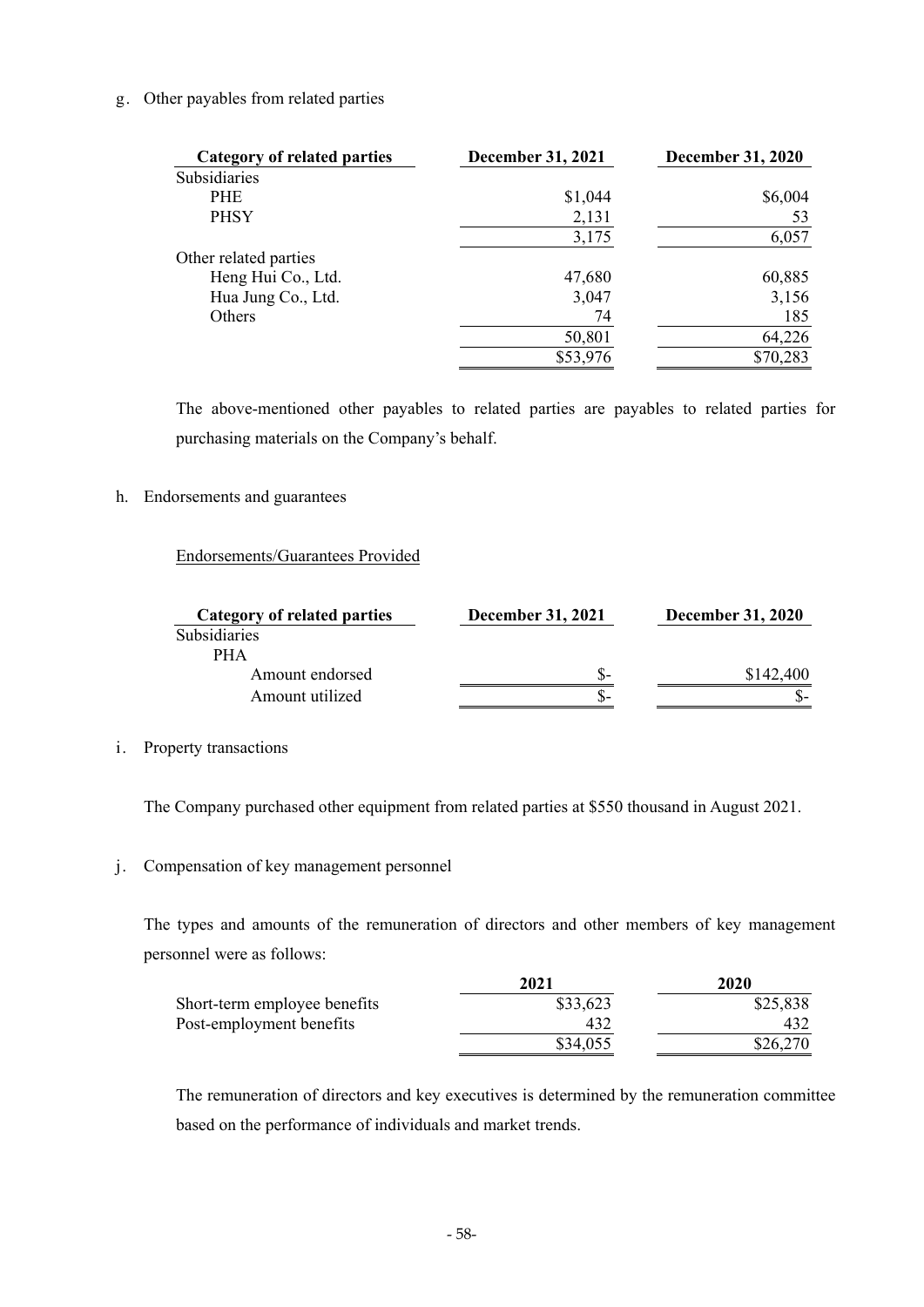#### k. Other transactions with related parties

The Company's chairman had provided guarantee for bonds payable and short-term borrowings and long-term borrowings of the Company.. As of December 31, 2021 and 2020, the amounts of the borrowings were \$2,822,861 thousand and \$1,454,004 thousand, respectively.

## **27. ASSETS PLEDGED AS COLLATERAL OR FOR SECURITY**

The following assets of the Company have been provided as collateral for the project performance bond, bank loan, and domestic secured corporate bonds:

|                                      | <b>December 31, 2021</b> | <b>December 31, 2020</b> |
|--------------------------------------|--------------------------|--------------------------|
| Financial assets at amortized cost - |                          |                          |
| non-current (Note 8)                 | \$20,458                 | \$37,100                 |
| Freehold land                        | 463,345                  | 185,202                  |
| <b>Buildings</b>                     | 363,999                  | 378,754                  |
|                                      | \$847,802                | \$601,056                |

# **28. SIGNIFICANT CONTINGENT LIABILITIES AND UNRECOGNIZED COMMITMENTS**

The Company's unrecognized commitments were as follows:

|                                  | <b>December 31, 2021</b> | <b>December 31, 2020</b> |  |  |
|----------------------------------|--------------------------|--------------------------|--|--|
| Payments for property, plant and |                          |                          |  |  |
| equipment                        |                          |                          |  |  |
| Signed amount                    | \$1,171                  | \$284,595                |  |  |
| Unpaid amount                    | 782                      | 200,520                  |  |  |

## **29. SIGNIFICANT EVENTS AFTER REPORTING PERIOD**

The board of directors of the Company approved the resolution of the capital increase in cash for Phihong Vietnam Co., Ltd. at the meeting on January 20, 2022, and the amount was US\$15,000 thousand, with a shareholding of 100%. As of December 31, 2021, the Company has invested \$1,448,623 thousand (or US\$50,000 thousand).

To improve our competition strength and operating performances, the board of directors approved the resolution at the meeting on March 10, 2022 to separate the operations (including assets, liabilities, and businesses) related to the EV energy business group by way of split and transfer under the Business Mergers and Acquisitions Act, and the base date for the split is temporarily set at September 1, 2022.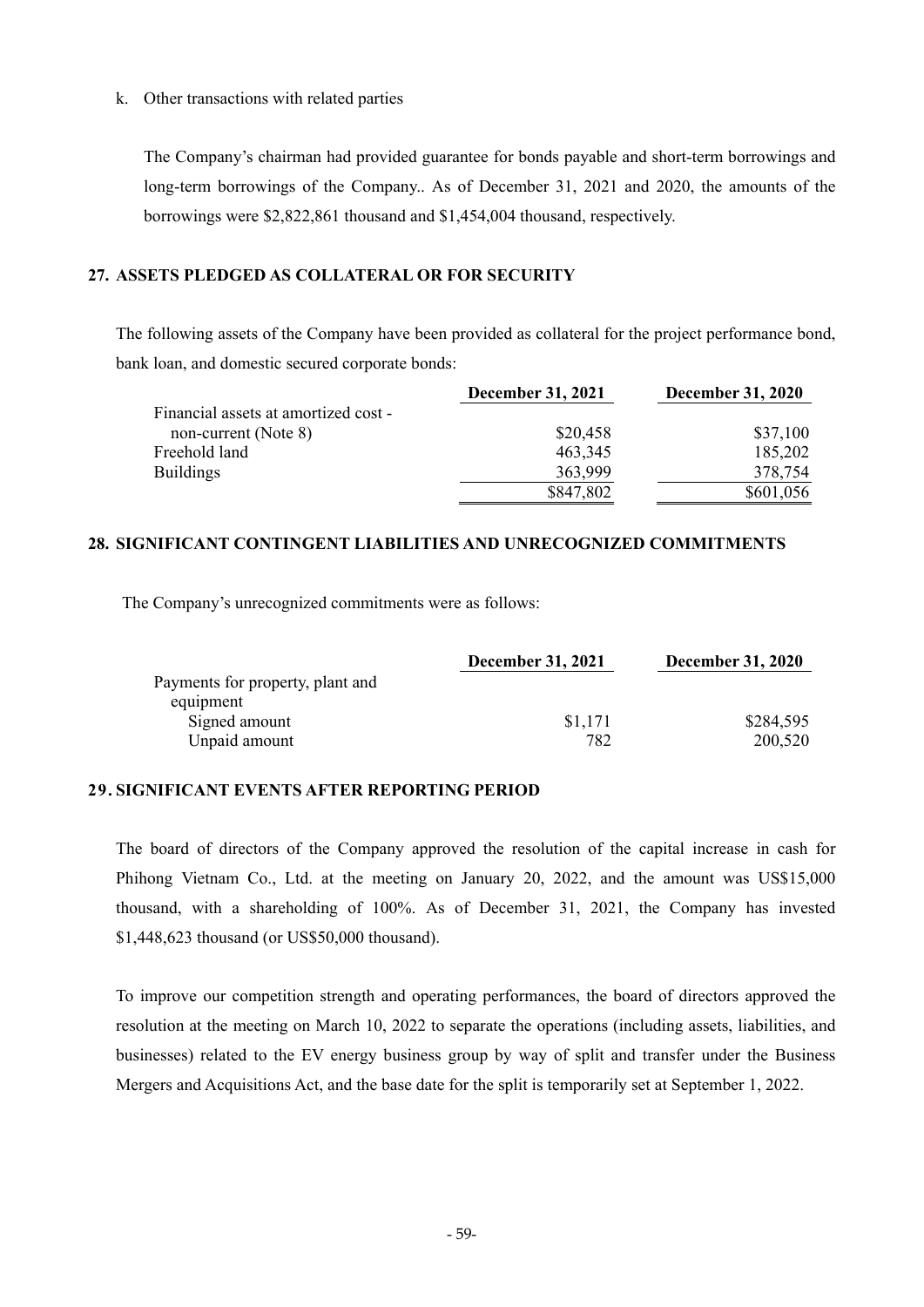### **30. SIGNIFICANT ASSETS AND LIABILITIES DENOMINATED IN FOREIGN CURRENCIES**

The aggregate information below is presented in foreign currencies other than the functional currency adopted by the Company. The exchange rates disclosed refer to the rates at which these foreign currencies were exchanged to the functional currency, and the related exchange rates between foreign currencies and respective functional currencies, are as follows:

#### December 31, 2021

|                                 | Foreign                                     |                         |                           |
|---------------------------------|---------------------------------------------|-------------------------|---------------------------|
|                                 | <b>Currencies</b> (In<br><b>Thousands</b> ) | <b>Exchange</b><br>Rate | Carrying<br><b>Amount</b> |
| Financial assets                |                                             |                         |                           |
| Monetary items                  |                                             |                         |                           |
| <b>USD</b>                      | \$117,928                                   | 27.66000                | \$3,261,869               |
| <b>CNY</b>                      | 257                                         | 4.33984                 | 2,086                     |
| Non-monetary items              |                                             |                         |                           |
| Investments accounted for using |                                             |                         |                           |
| equity method                   |                                             |                         |                           |
| <b>USD</b>                      | 188,621                                     | 27.66000                | 5,217,266                 |
| <b>JPY</b>                      | 295,814                                     | 0.24104                 | 71,303                    |
| <b>Financial liabilities</b>    |                                             |                         |                           |
| Monetary items                  |                                             |                         |                           |
| <b>USD</b>                      | 88,045                                      | 27.66000                | 2,435,112                 |
| December 31, 2020               |                                             |                         |                           |
|                                 | Foreign                                     |                         |                           |
|                                 | <b>Currencies</b> (In<br><b>Thousands</b> ) | <b>Exchange</b><br>Rate | Carrying<br><b>Amount</b> |
| Financial assets                |                                             |                         |                           |
| Monetary items                  |                                             |                         |                           |
| <b>USD</b>                      | \$96,939                                    | 28.48000                | \$2,760,821               |
| <b>CNY</b>                      | 269                                         | 4.35974                 | 1,174                     |
| Non-monetary items              |                                             |                         |                           |
| Investments accounted for using |                                             |                         |                           |
| equity method                   |                                             |                         |                           |
| <b>USD</b>                      | 160,454                                     | 28.48000                | 4,569,719                 |
| <b>JPY</b>                      | 298,471                                     | 0.27501                 | 82,082                    |
| Financial liabilities           |                                             |                         |                           |
| Monetary items                  |                                             |                         |                           |
| <b>USD</b>                      | 68,194                                      | 28.48000                | 1,942,156                 |

Note: The exchange rate is the amount per unit of foreign currency converted into New Taiwan dollars.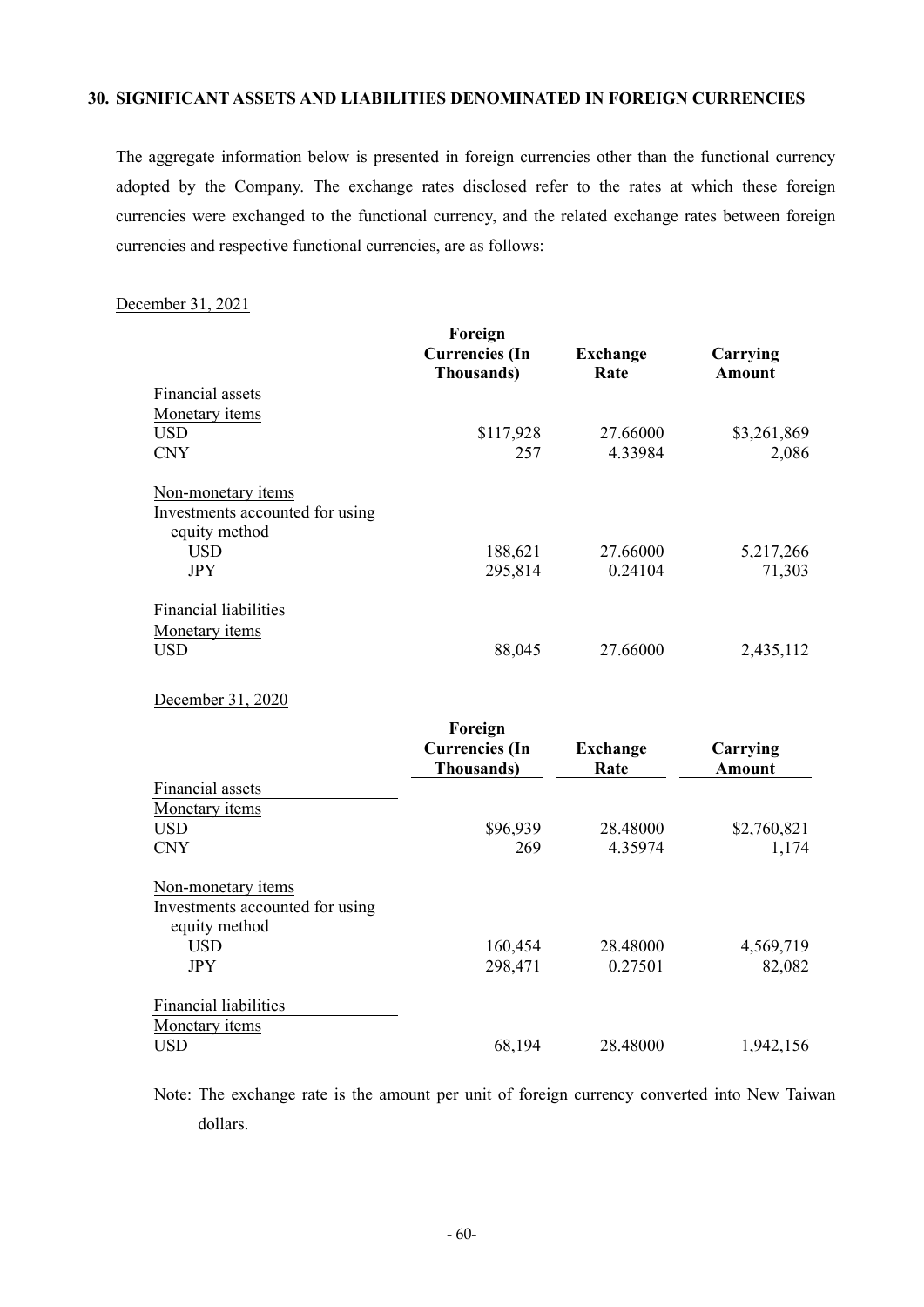#### **31. SEPARATELY DISCLOSED ITEMS**

- a. Information about significant transactions and investees:
	- 1) Financing provided to others. (Table 1)
	- 2) Endorsements/guarantees provided. (Table 2)
	- 3) Marketable securities held (excluding investment in subsidiaries, associates and joint ventures). (Table 3)
	- 4) Marketable securities acquired and disposed of at costs or prices of at least NT\$300 million or 20% of the paid-in capital. (Table 4)
	- 5) Acquisition of individual real estate at costs of at least NT\$300 million or 20% of the paid-in capital. (None)
	- 6) Disposal of individual real estate at prices of at least NT\$300 million or 20% of the paid-in capital. (None)
	- 7) Total purchases from or sales to related parties amounting to at least NT\$100 million or 20% of the paid-in capital. (Table 5)
	- 8) Receivables from related parties amounting to at least NT\$100 million or 20% of the paid-in capital. (Table 6)
	- 9) Trading in derivative instruments. (None)
	- 10) Information on investees. (Table 7)
- b. Information on investments in mainland China
	- 1) Information on any investee company in mainland China, showing the name, principal business activities, paid-in capital, method of investment, inward and outward remittance of funds, ownership percentage, net income of investees, investment income or loss, carrying amount of the investment at the end of the period, repatriations of investment income, and limit on the amount of investment in the mainland China area. (Table 8)
	- 2) Any of the following significant transactions with investee companies in mainland China, either directly or indirectly through a third party, and their prices, payment terms, and unrealized gains or losses: (Table 9)
		- a) The amount and percentage of purchases and the balance and percentage of the related payables at the end of the period.
		- b) The amount and percentage of sales and the balance and percentage of the related receivables at the end of the period.
		- c) The amount of property transactions and the amount of the resultant gains or losses.
		- d) The balance of negotiable instrument endorsements or guarantees or pledges of collateral at the end of the period and the purposes.
		- e) The highest balance, the end of period balance, the interest rate range, and total current period interest with respect to financing of funds.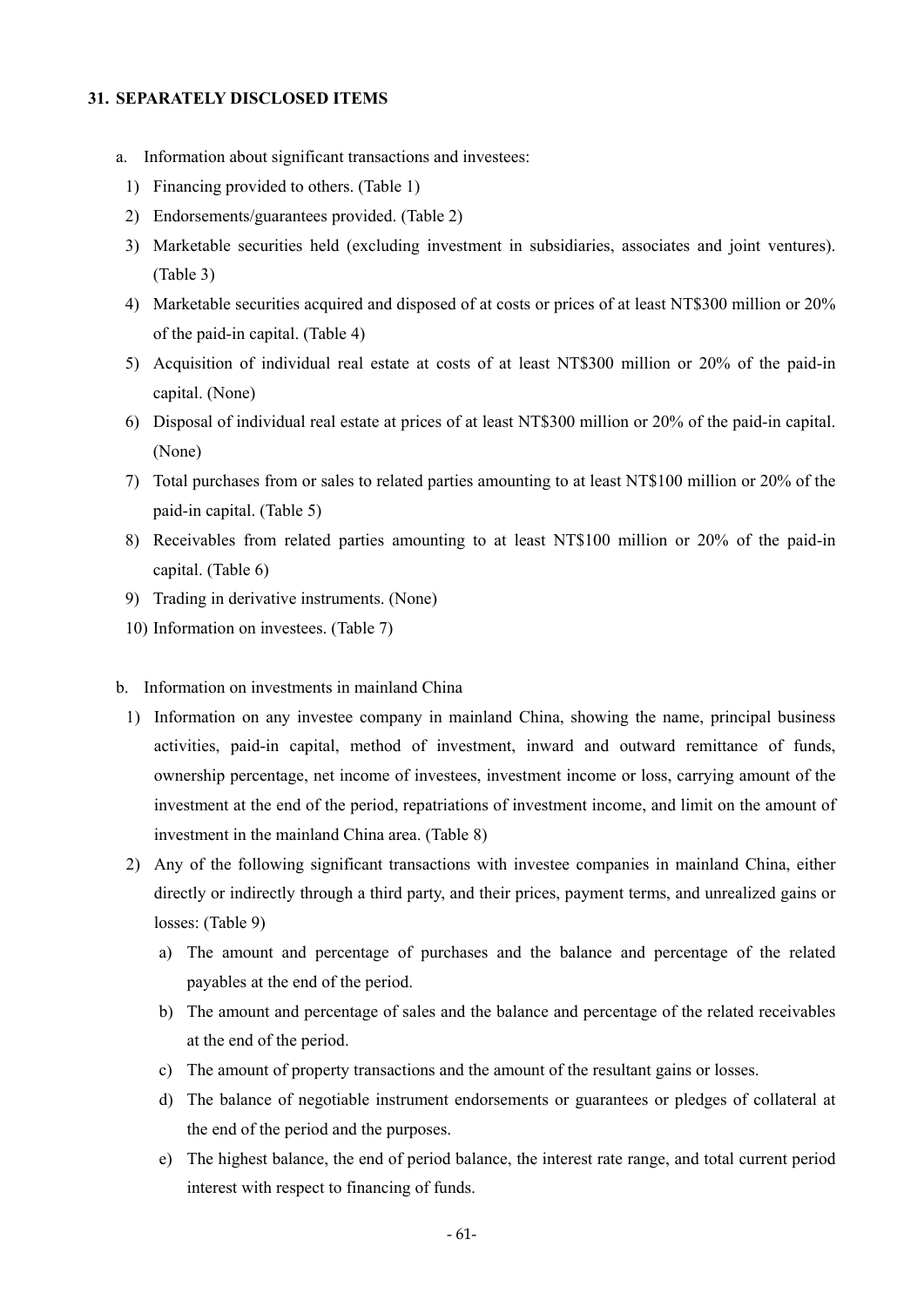- f) Other transactions that have a material effect on the profit or loss for the period or on the financial position, such as the rendering or receiving of services.
- c. Information of major shareholders: the names of shareholders with a shareholding ratio of 5% or more, their shareholding amount, and their proportional shareholdings. (Table 10)

# **32. SEGMENT INFORMATION**

The Company has disclosed the segment information in the consolidated financial statements, and does not disclose relevant information in the financial statements.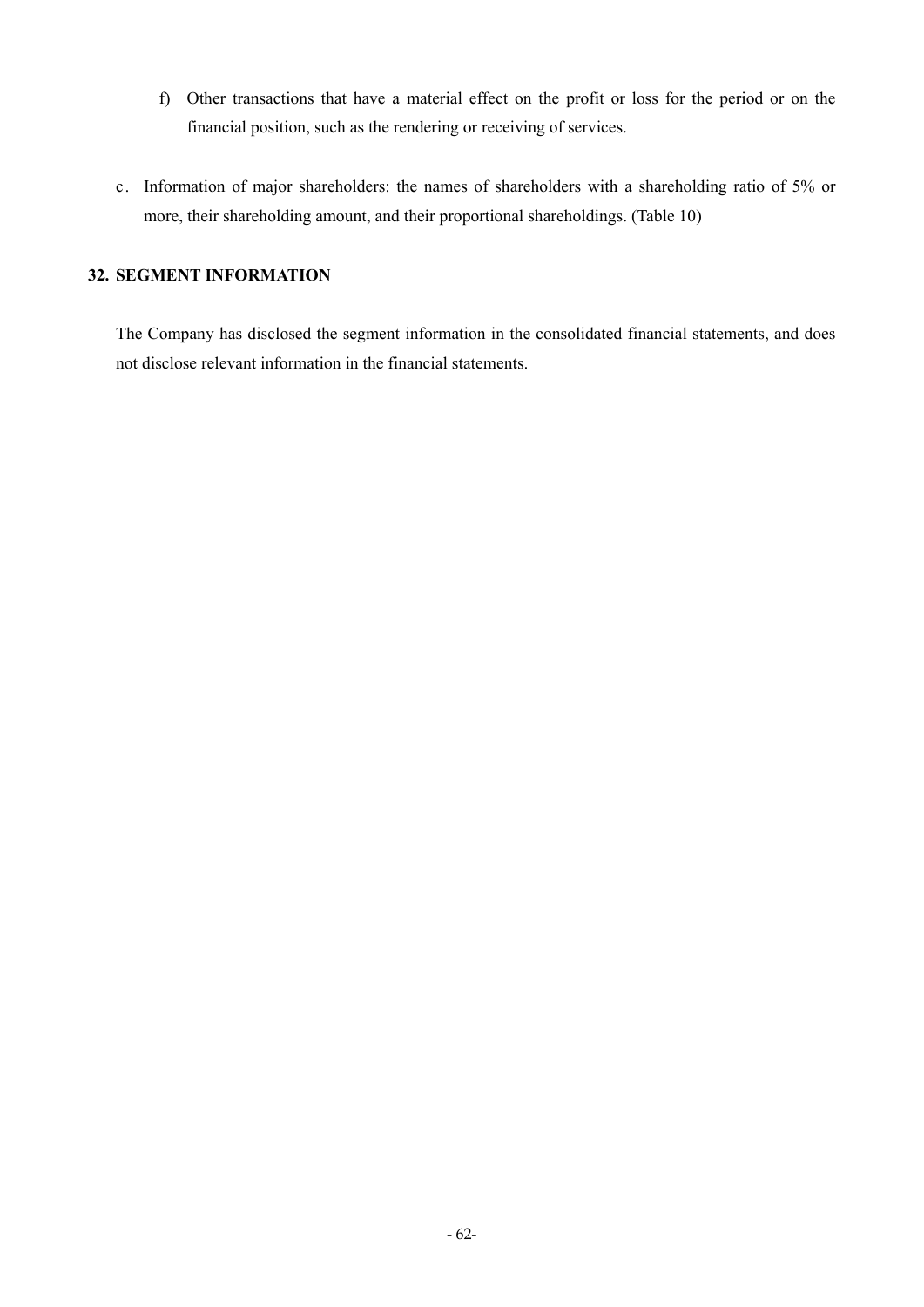### **PHIHONG TECHNOLOGY CO., LTD.**

#### **FINANCING PROVIDED TO OTHERS**

### **FOR THE YEAR ENDED DECEMBER 31, 2021**

#### **(In Thousands of New Taiwan Dollars, Unless Stated Otherwise)**

|                 |                                                  |                                                      |                                                                      |                  |                                          |                                  |                                                 |                   |                                    |                                          |                                               |                                                |      | Collateral | Item                                                                      |                                                                 |  |
|-----------------|--------------------------------------------------|------------------------------------------------------|----------------------------------------------------------------------|------------------|------------------------------------------|----------------------------------|-------------------------------------------------|-------------------|------------------------------------|------------------------------------------|-----------------------------------------------|------------------------------------------------|------|------------|---------------------------------------------------------------------------|-----------------------------------------------------------------|--|
| No.<br>(Note 1) | Lender                                           | <b>Borrower</b>                                      | Financial<br><b>Statement</b><br>Account                             | Related<br>Party | <b>Highest Balance</b><br>for the Period | <b>Balance at</b><br>December 31 | <b>Actual Borrowing Interest rate</b><br>Amount | range             | Nature of<br>Financing<br>(Note 2) | <b>Business</b><br>Transaction<br>Amount | <b>Reasons for</b><br>Short-term<br>Financing | <b>Allowance for</b><br><b>Impairment Loss</b> | Item | Value      | <b>Financing Limit for</b><br><b>Each Borrower</b><br>(Note 3 and Note 4) | Aggregate<br><b>Financing Limit Note</b><br>(Note 3 and Note 4) |  |
|                 | Phihong (Dongguan)<br>Electronics Co. Ltd.       | Dongguan Phitek<br>Electronics Co., Ltd.             | Other<br>receivables<br>from<br>related                              | Yes              | \$433,984<br>RMB100,000,000              | \$433,984<br>RMB100,000,000      | \$230,012                                       | 4.35%             |                                    |                                          | Capital movement                              |                                                |      |            | \$2,262,480                                                               | \$2,262,480                                                     |  |
|                 | <b>Phihong Electronics</b><br>(Suzhou) Co., Ltd. | Dongguan Phitek<br>Electronics Co., Ltd.             | parties<br><b>Other</b><br>receivables<br>from<br>related<br>parties | Yes              | 1,193,456<br>RMB275,000,000              | 1,193,456<br>RMB275,000,000      | 1,193,456                                       | $4.35\%$<br>4.75% |                                    |                                          | Capital movement                              |                                                | . .  |            | 1,862,149                                                                 | 1,862,149                                                       |  |
|                 | Phihong (Dongguan)<br>Electronics Co. Ltd.       | Jin-Sheng-Hong<br>(Jiangxi) Electronics<br>Co., Ltd. | Other<br>receivables<br>from<br>related<br>parties                   | Yes              | 43,398<br>RMB10,000,000                  | 43,398<br>RMB10,000,000          | 43,398                                          | 4.90%             |                                    |                                          | Capital movement                              |                                                | . .  |            | 2,262,480                                                                 | 2,262,480                                                       |  |

Note 3: According to the Company's policy, the aggregated financing amounts provided to others shall not exceed 40% of its net worth, which is based on the latest audited or reviewed parent-company-only financial statement amount permitted to a single borrower is listed based on the types of financing reasons as follow:

Note 4: According to the operating procedures for loans to others of the subsidiary of the Group, the aggregate amount of loans provided to others between subsidiaries shall not exceed 150% of its net worth based on the la statements of the subsidiary.

#### Note 1: The parent company and its subsidiaries are coded as follows:

- a. The parent company is coded "0."
- b. The subsidiaries are coded consecutively beginning from "1" in the order presented in the table above.
- Note 2: Reasons for financing are as follows:
	- a. Business relationship
	- b. The need for short-term financing

a. Business relationship: Each of the financing amounts shall not exceed the higher amount of the total purchases from or sales to a borrower in the most recent year or in the current year.

b. The need for short-term financing: Each of the financing amounts shall not exceed 20% of the Company's net worth, which is based on the latest audited or reviewed parent-company-only financial statements.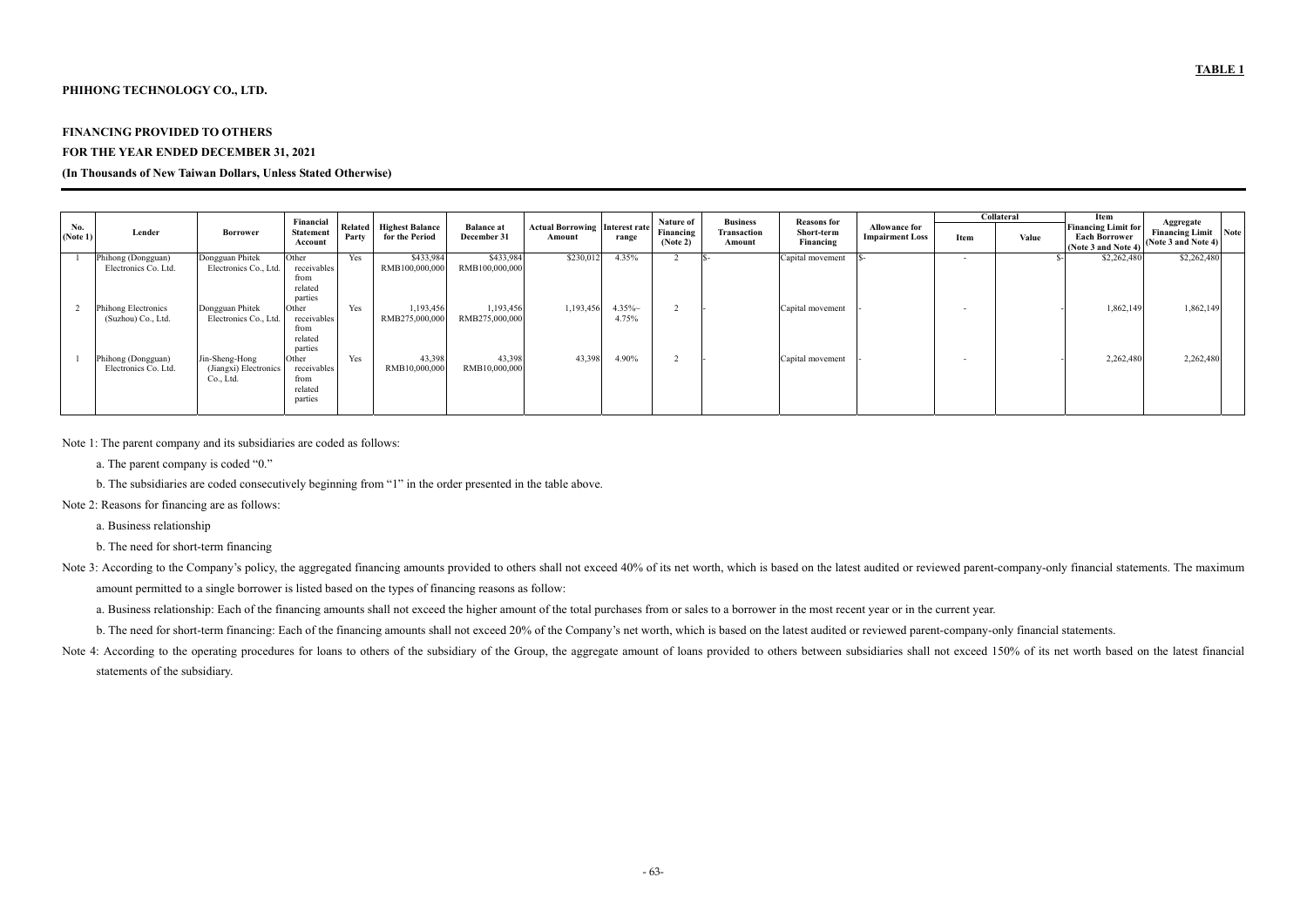### **PHIHONG TECHNOLOGY CO., LTD.**

#### **ENDORSEMENTS/GUARANTEES PROVIDED**

#### **FOR THE YEAR ENDED DECEMBER 31, 2021**

### **(In Thousands of New Taiwan Dollars, Unless Stated Otherwise)**

|                 |                                   |                   | <b>Endorsee/Guarantee</b>    |                                                                                                             |                                                  |                                                                                                       |                                   | Ratio of                                                      |                                                                                                                                     |                                                                             |                                                                                      | Endorsement/                                                                                                 |                                                                                |      |
|-----------------|-----------------------------------|-------------------|------------------------------|-------------------------------------------------------------------------------------------------------------|--------------------------------------------------|-------------------------------------------------------------------------------------------------------|-----------------------------------|---------------------------------------------------------------|-------------------------------------------------------------------------------------------------------------------------------------|-----------------------------------------------------------------------------|--------------------------------------------------------------------------------------|--------------------------------------------------------------------------------------------------------------|--------------------------------------------------------------------------------|------|
| No.<br>(Note 1) | <b>Endorser/Guarantor</b><br>Name | Name              | Relationship                 | Limit on<br>Endorsement/<br><b>Guarantee Given on</b><br><b>Behalf of Each Party</b><br>(Note 2 and Note 3) | <b>Maximum Amount</b><br>Endorsed/<br>the Period | <b>Ending Balance</b><br>Amount<br><b>Guaranteed During Endorsed/Guarantee</b><br>d During the Period | <b>Actual Borrowing</b><br>Amount | <b>Amount Endorsed/</b><br><b>Guaranteed by</b><br>Collateral | Accumulated<br>Endorsement/<br><b>Guarantee to Net</b><br><b>Equity in Latest</b><br>Financial<br><b>Statements</b><br>$(0/\gamma)$ | <b>Maximum Limit on</b><br>Endorsement/<br>Guarantee<br>(Note 2 and Note 3) | Guarantee<br><b>Given by</b><br>Parent on<br><b>Behalf</b> of<br><b>Subsidiaries</b> | Endorsement/   Endorsement/<br>Guarantee<br><b>Given by</b><br><b>Subsidiaries</b><br>on Behalf of<br>Parent | Guarantee<br>Given on<br><b>Behalf</b> of<br>Companies in<br>Mainland<br>China | Note |
|                 | Phihong Technology Co., Ltd.      | Phihong USA Corp. | Subsidiary of the<br>Company | \$1,753,808                                                                                                 | \$138,300<br>USD5,000,000                        |                                                                                                       |                                   |                                                               |                                                                                                                                     | \$2,923,014                                                                 |                                                                                      |                                                                                                              |                                                                                |      |

Note 1: The parent company and its subsidiaries are coded as follows:

- a. The parent company is coded "0."
- b. The subsidiaries are coded consecutively beginning from "1" in the order presented in the table above.
- Note 2: According to the Company's procedures for the Management of Endorsements and Guarantees, the aggregate amount of endorsements/guarantees provided by the Company shall not exceed 50% of endorser/guarantor's net wort Additionally, the amount of endorsements/guarantees provided by the Company for any single entity shall not exceed 30% of the Company's net worth. The net worth is based on the Company's latest parent-company-only financia statements.
- Note 3: In accordance with the operating procedures of the Group's subsidiaries, the total amount of endorsements between subsidiaries shall not exceed the net value of the most recent financial statement.
- Note 4: On August 13, 2019, the board of directors approved that the Company's endorsements/guarantees amount to its subsidiary Phihong USA Corp. is US\$5 million. In November 2021, the endorsement/guarantee was canceled, a promissory note was retrieved.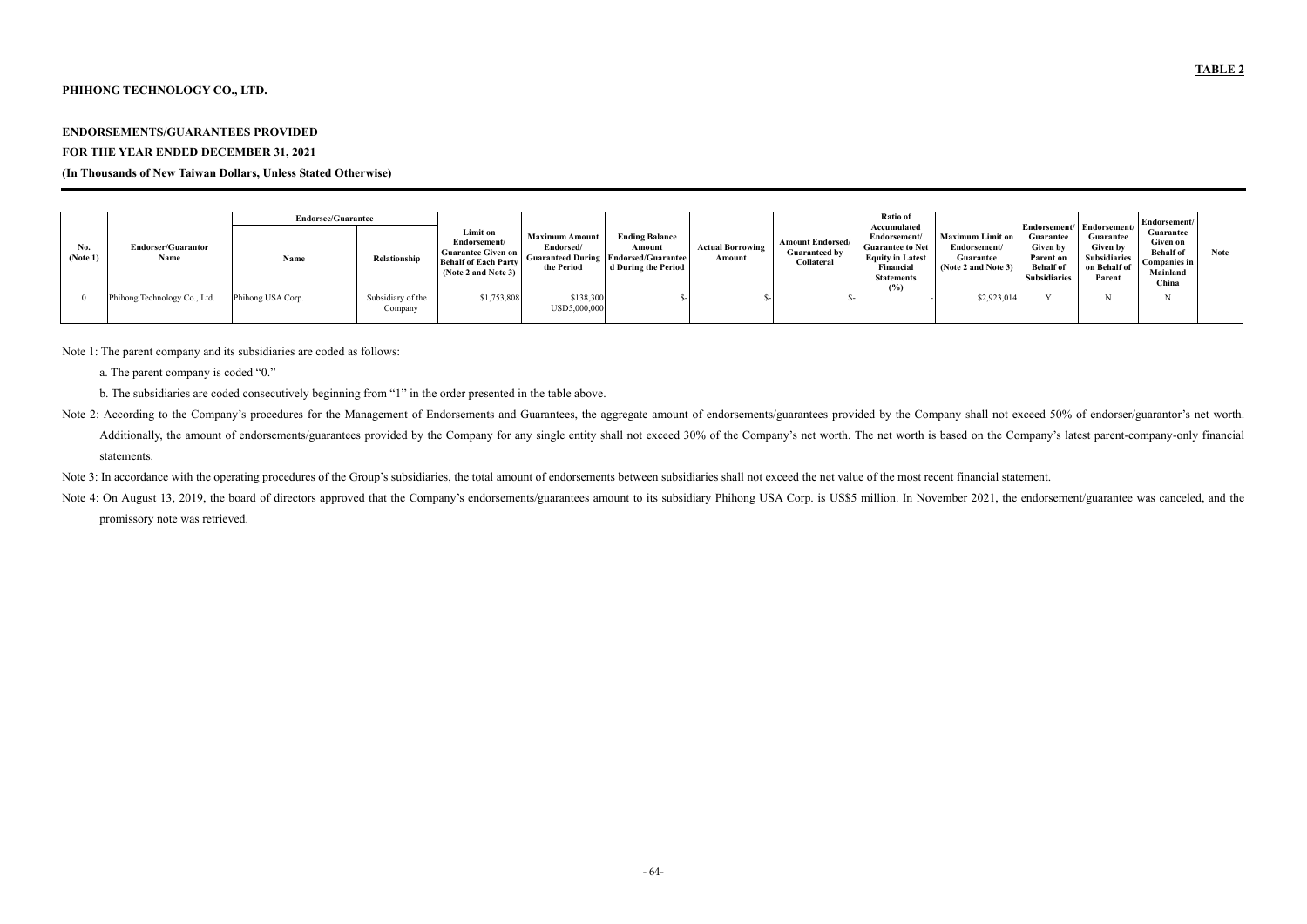# **PHIHONG TECHNOLOGY CO., LTD.**

### **MARKETABLE SECURITIES HELD**

# **DECEMBER 31, 2021**

# **(In Thousands of New Taiwan Dollars, Unless Stated Otherwise)**

| <b>Holding Company Name</b>    | <b>Type and Name of Marketable Securities</b>                   | Relationship with the Holding Company | <b>Financial Statement Account</b>       | <b>Number of Shares</b> | <b>Carrying amount</b> | Percentage of<br>Ownership (%) | <b>Fair value</b> | <b>Note</b> |
|--------------------------------|-----------------------------------------------------------------|---------------------------------------|------------------------------------------|-------------------------|------------------------|--------------------------------|-------------------|-------------|
| Phihong Technology Co., Ltd.   | Ordinary shares                                                 |                                       |                                          |                         |                        |                                |                   |             |
|                                | Pao- Dian Venture Capital Co., Ltd.                             | None                                  | Financial assets at FVTOCI - non-current | 229,980                 | \$3,366                | 10.49                          | \$3,366           |             |
|                                | Zhong-Xuan Venture Capital Co., Ltd.                            | None                                  | Financial assets at FVTOCI - non-current | 2,758,621               | 24,067                 | 8.62                           | 24,067            |             |
|                                | <b>BMC</b> Venture Capital Investment Corporation               | None                                  | Financial assets at FVTOCI - non-current | 5,400,000               | 54,798                 | 9.84                           | 54,798            |             |
| Guang-Lai Investment Co., Ltd. | Ordinary shares<br>Taiwan Cultural & Creativity No. 1 Co., Ltd. | None                                  | Financial assets at FVTOCI - non-current | 3,000,000               | 4,995                  | 10.83                          | 4,995             |             |

Note 1: The marketable securities stated here is related to shares, debentures and beneficiary certificates and the derivative products caused by those of "IFRS 9 Financial Instruments."

Note 2: For information on the investments in subsidiaries and associates, refer to Tables 7 and 8.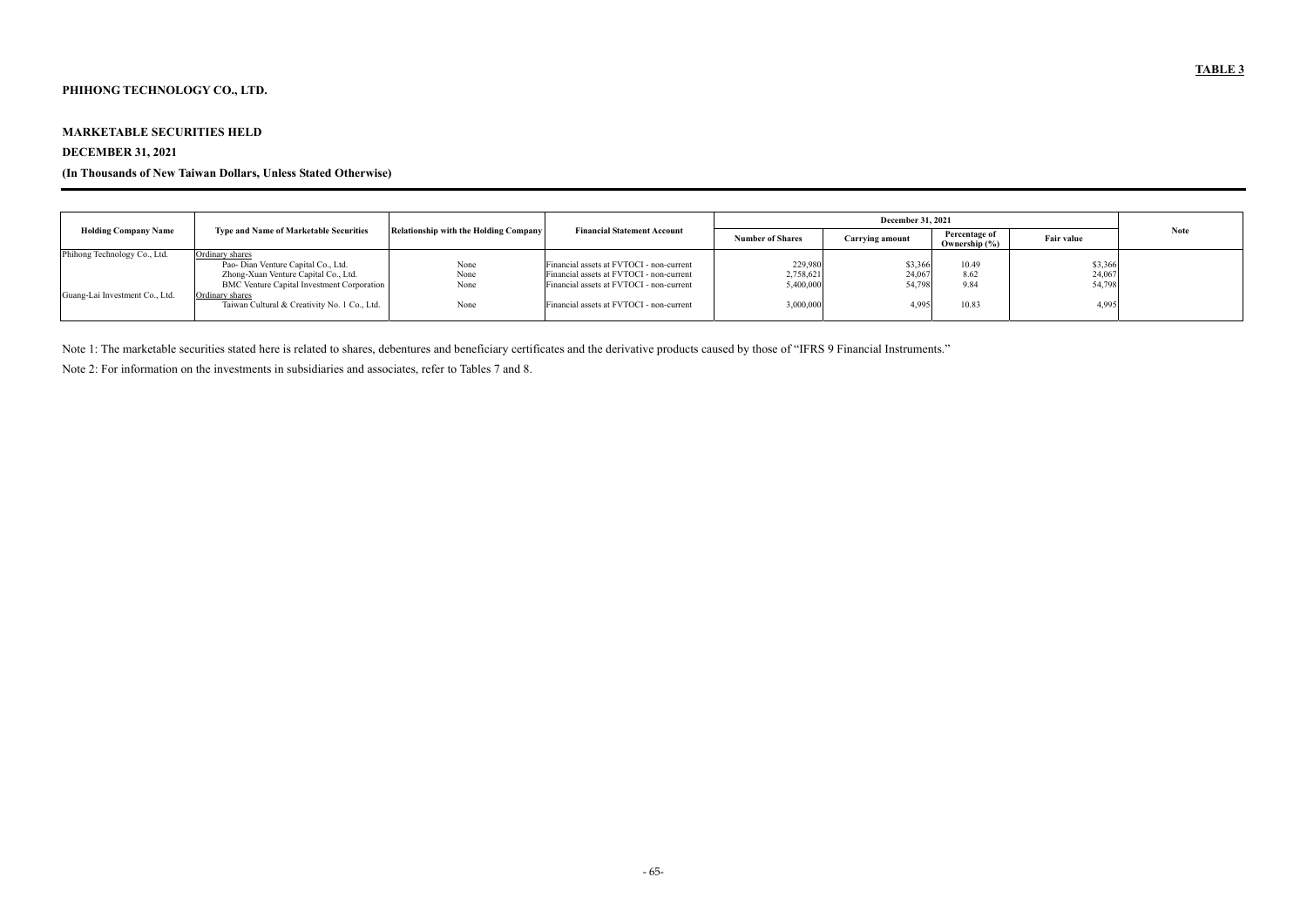### **PHIHONG TECHNOLOGY CO., LTD.**

# **MARKETABLE SECURITIES ACQUIRED AND DISPOSED OF AT COSTS OR PRICES OF AT LEAST NT\$300 MILLION OR 20% OF THE PAID-IN CAPITAL FOR THE YEAR ENDED DECEMBER 31, 2021**

**(In Thousands of New Taiwan Dollars, Unless Stated Otherwise)** 

|                                           | <b>Type and Name of</b>                                                                    |                                        |                                               |                          | <b>Beginning Balance</b> |                            | <b>Acquisition (Note 3)</b> |           |                         |           | Disposal (Note 3)      |                                   | <b>December 31, 2021</b> |        |
|-------------------------------------------|--------------------------------------------------------------------------------------------|----------------------------------------|-----------------------------------------------|--------------------------|--------------------------|----------------------------|-----------------------------|-----------|-------------------------|-----------|------------------------|-----------------------------------|--------------------------|--------|
| <b>Company Name</b>                       | Marketable<br><b>Securities</b><br>(Note 1)                                                | <b>Financial Statement</b><br>Account  | <b>Related Party</b><br>(Note 2)              | Relationship<br>(Note 2) | <b>Number of Shares</b>  | Amount                     | <b>Number of Shares</b>     | Amount    | <b>Number of Shares</b> | Amount    | <b>Carrying Amount</b> | Gain (Loss) on<br><b>Disposal</b> | <b>Number of Shares</b>  | Amount |
| Phihong Electronics<br>(Suzhou) Co., Ltd. | ICBC's<br>capital-guaranteed<br>and<br>floating-income<br>wealth<br>management<br>products | Financial assets at<br>FVTPL - current | Industrial and<br>Commercial Bank<br>of China | None                     | 10,000,000               | \$430,600<br>RMB10,000,000 | 70,000,000                  | \$303,997 | 80,000,000              | \$347,361 | \$346,566              | \$795                             |                          |        |

Note 1: The marketable securities stated here include shares, debentures and beneficiary certificates and the derivative products caused by those.

Note 2: Investors whose marketable securities accounted for using the equity method are required to be disclosed.

Note 3: The marketable securities acquired and disposed of shall be calculated separately at market value in order to determine whether the amount reaches \$300 million or 20% of the paid-in capital.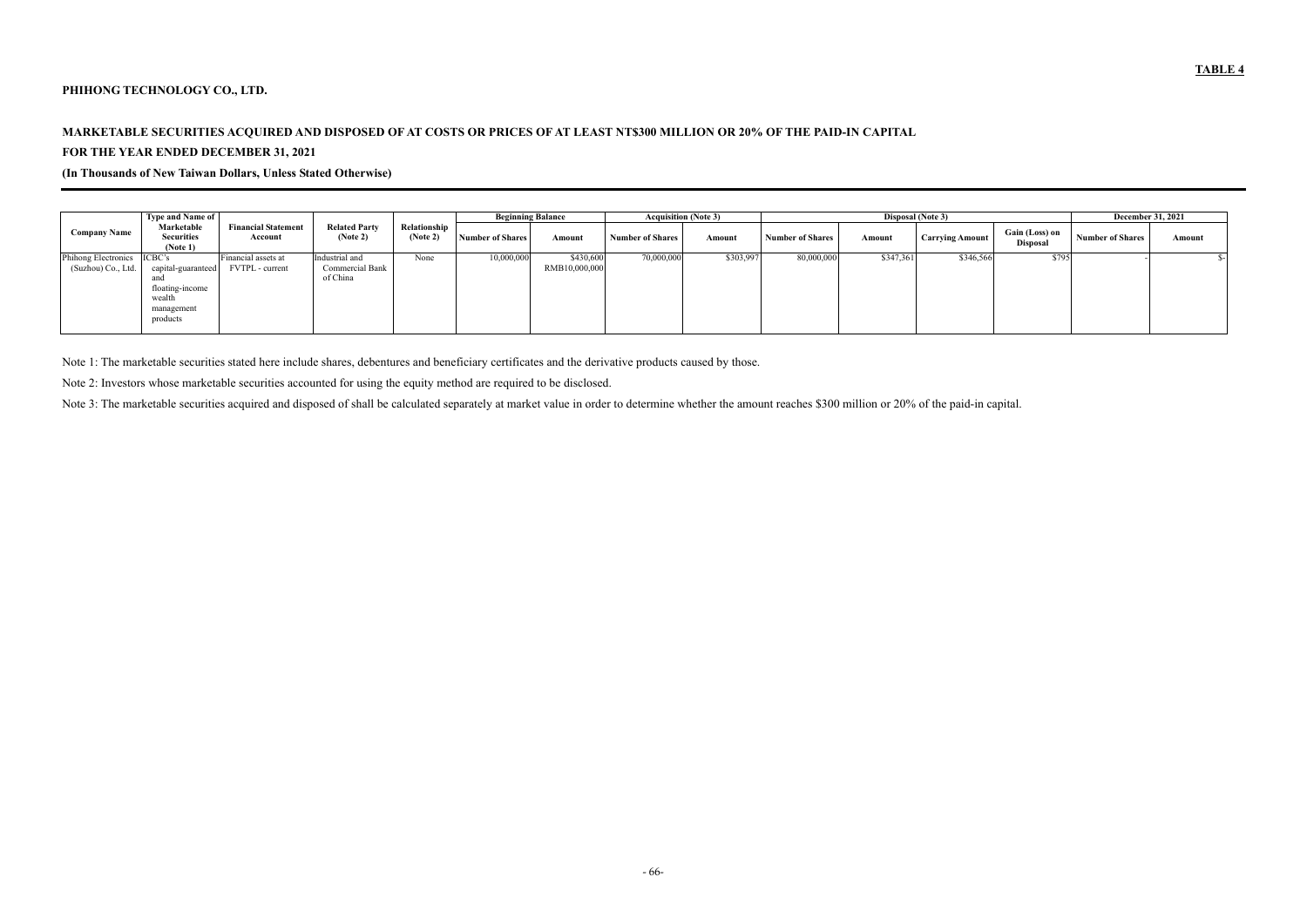# **PHIHONG TECHNOLOGY CO., LTD.**

# **TOTAL PURCHASES FROM OR SALES TO RELATED PARTIES AMOUNTING TO AT LEAST \$100 MILLION OR 20% OF THE PAID-IN CAPITAL FOR THE YEAR ENDED DECEMBER 31, 2021**

## **(In Thousands of New Taiwan Dollars, Unless Stated Otherwise)**

| <b>Buyer</b>                 | <b>Related Party</b>                                            | Relationship              |               |                 | <b>Transaction Details</b>         |                   | <b>Abnormal Transaction</b> | <b>Notes/Trade Receivable (Pavable)</b> | <b>Note</b> |  |
|------------------------------|-----------------------------------------------------------------|---------------------------|---------------|-----------------|------------------------------------|-------------------|-----------------------------|-----------------------------------------|-------------|--|
|                              |                                                                 |                           | Purchase/Sale | Amount          | % to Total<br><b>Payment Terms</b> | <b>Unit Price</b> | <b>Payment Terms</b>        | <b>Ending Balance</b>                   | % to Total  |  |
| Phihong Technology Co., Ltd. | PHIHONG USA CORP.                                               | Subsidiary of the Company | Sale          | $(\$3,412,197)$ | $(35.64)$ To be agreed by both     |                   | $\overline{\phantom{a}}$    | \$370,659                               | 25.27       |  |
|                              |                                                                 |                           |               |                 | parties                            |                   |                             |                                         |             |  |
| Phihong Technology Co., Ltd. | Phihong Technology Japan Co., Ltd.                              | Subsidiary of the Company | Sale          | (208,970)       | $(2.18)$ To be agreed by both      |                   | $\overline{\phantom{a}}$    | 20,597                                  | .40         |  |
|                              |                                                                 |                           |               |                 | parties                            |                   |                             |                                         |             |  |
| Phihong Technology Co., Ltd. | Phihong (Dongguan) Electronics Co., Subsidiary of the Company   |                           | Purchase      | 6,790,920       | 78.98 To be agreed by both         |                   | $\overline{\phantom{a}}$    |                                         |             |  |
|                              | Ltd                                                             |                           |               |                 | parties                            |                   |                             |                                         |             |  |
| Phihong Technology Co., Ltd. | Dongguan Phitek Electronics Co., Ltd. Subsidiary of the Company |                           | Purchase      | 242,182         | 2.82 To be agreed by both          |                   | $\overline{\phantom{a}}$    |                                         |             |  |
|                              |                                                                 |                           |               |                 | parties                            |                   |                             |                                         |             |  |
| Phihong Technology Co., Ltd. | Phihong Vietnam Co., Ltd.                                       | Subsidiary of the Company | Purchase      | 1,564,046       | 18.19 To be agreed by both         |                   | $\overline{\phantom{a}}$    |                                         |             |  |
|                              |                                                                 |                           |               |                 | parties                            |                   |                             |                                         |             |  |
|                              |                                                                 |                           |               |                 |                                    |                   |                             |                                         |             |  |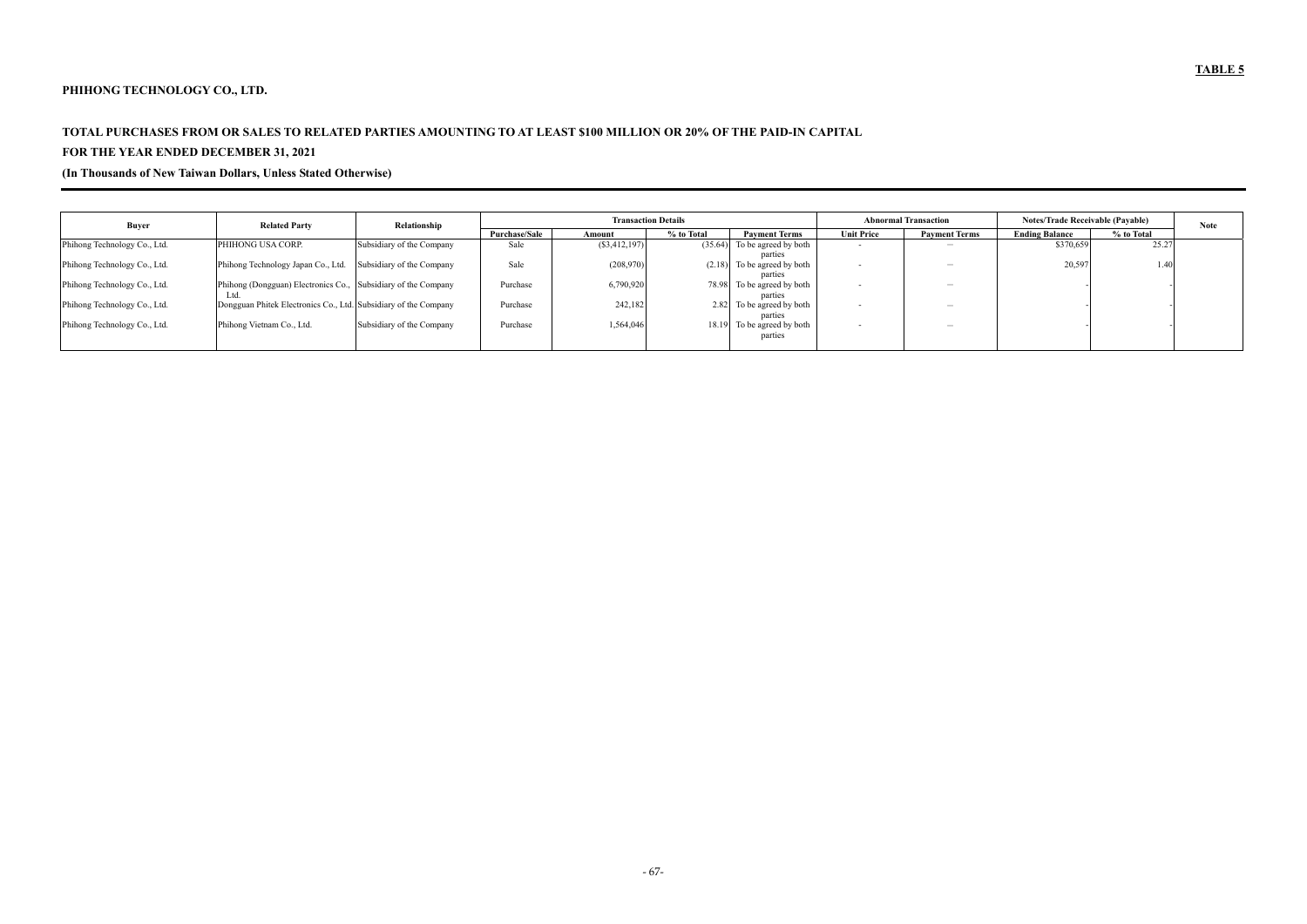# **PHIHONG TECHNOLOGY CO., LTD.**

# **RECEIVABLES FROM RELATED PARTIES AMOUNTING TO AT LEAST NT\$100 MILLION OR 20% OF THE PAID-IN CAPITAL**

# **FOR THE YEAR ENDED DECEMBER 31, 2021**

# **(In Thousands of New Taiwan Dollars, Unless Stated Otherwise)**

|                                         |                                         |                           |                                                          |                      |        | Overdue                  |                                                       |                                         |
|-----------------------------------------|-----------------------------------------|---------------------------|----------------------------------------------------------|----------------------|--------|--------------------------|-------------------------------------------------------|-----------------------------------------|
| <b>Company Name</b>                     | <b>Related Party</b>                    | Relationship              | <b>Financial Statement Account</b><br>and Ending Balance | <b>Turnover Rate</b> | Amount | <b>Actions Taken</b>     | <b>Amount Received in</b><br><b>Subsequent Period</b> | <b>Allowance for Impairment</b><br>Loss |
| Phihong Technology Co., Ltd.            | Phihong USA Corp.                       | Subsidiary of the Company | Trade receivables<br>\$370,659                           | 9.80                 |        | $\overline{\phantom{a}}$ | \$350,569                                             |                                         |
| Phihong Technology Co., Ltd.            | Phihong (Dongguan) Electronics Co. Ltd. | Subsidiary of the Company | Other receivables<br>605,588                             | $\sim$               |        | $\overline{\phantom{a}}$ | 369,833                                               |                                         |
| Phihong Technology Co., Ltd.            | PHIHONG VIETNAM CO., LTD                | Subsidiary of the Company | Other receivables<br>355,120                             | $\sim$               |        | $\overline{\phantom{a}}$ | 176,175                                               |                                         |
| Phihong (Dongguan) Electronics Co. Ltd. | Dongguan Phitek Electronics Co., Ltd.   | Sister company            | Other receivables<br>243,900                             | $\sim$               |        | $\overline{\phantom{a}}$ | 243,900                                               |                                         |
| Phihong Electronics (Suzhou) Co., Ltd.  | Dongguan Phitek Electronics Co., Ltd.   | Sister company            | Other receivables<br>1,193,859                           | $\sim$               |        | $\overline{\phantom{a}}$ |                                                       |                                         |
|                                         |                                         |                           |                                                          |                      |        |                          |                                                       |                                         |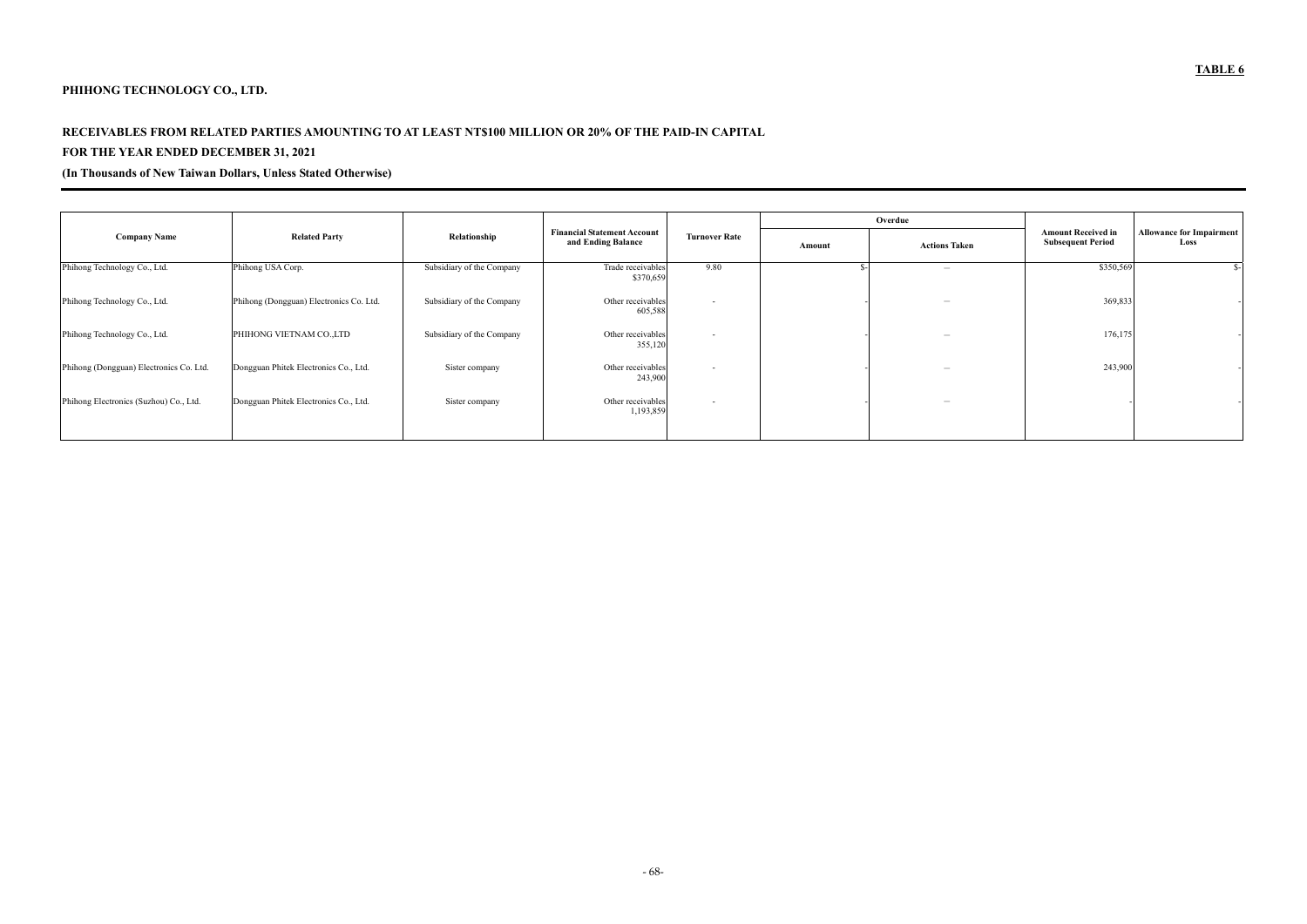# **PHIHONG TECHNOLOGY CO., LTD.**

#### **INFORMATION ON INVESTEES WITH DIRECT OR INDIRECT MATERIAL INFLUENCE OR CONTROL**

# **FOR THE YEAR ENDED DECEMBER 31, 2021**

## **(In Thousands of New Taiwan Dollars, Unless Stated Otherwise)**

|                                  |                                                          |                                  | <b>Main Businesses and</b>      |                   | <b>Original Investment Amount</b> | As of December 31, 2021 |        |                        | Net Income (Loss) of | <b>Share of Profit</b> |                                                             |
|----------------------------------|----------------------------------------------------------|----------------------------------|---------------------------------|-------------------|-----------------------------------|-------------------------|--------|------------------------|----------------------|------------------------|-------------------------------------------------------------|
| Investor                         | <b>Investee Company</b>                                  | Location                         | <b>Products</b>                 | December 31, 2021 | <b>December 31, 2020</b>          | <b>Number of Shares</b> |        | <b>Carrying amount</b> | the Investee         | (Loss)                 | <b>Note</b>                                                 |
| Phihong Technology Co.,          | Phihong International Corp.                              | <b>British Virgin</b>            | Makes investments               | \$3,448,270       | \$3,448,270                       | 111,061,351             | 100.00 | \$2,961,499            | $(\$166,893)$        | (\$161,409)            |                                                             |
| Ltd.                             |                                                          | Islands                          |                                 |                   |                                   |                         |        |                        |                      |                        |                                                             |
|                                  | Phihong USA Corp.                                        | California, USA                  | Sells various power<br>supplies | 207,203           | 207,203                           | 3,100,000               | 100.00 | 936,520                | 40,009               | 40,009                 |                                                             |
|                                  | Phitek International Co., Ltd.                           | <b>British Virgin</b>            | Makes investments               | 314,956           | 314,956                           | 10,200,000              | 00.00  | (393,788)              | (149,709)            | (150, 551)             |                                                             |
|                                  |                                                          | <b>Islands</b>                   |                                 |                   |                                   |                         |        |                        |                      |                        |                                                             |
|                                  | Ascent Alliance Ltd.                                     | <b>British Virgin</b><br>Islands | Makes investments               | 352,043           | 352,043                           | 12,012,600              | 100.00 | 58,568                 | (9,938)              | (10, 599)              |                                                             |
|                                  | Guang-Lai Investment Co., Ltd.                           | Taiwan                           | Makes investments               | 139,758           | 139,758                           | 13,975,828              | 100.00 | 107,445                | (6,219)              | (6,219)                |                                                             |
|                                  | H&P Venture Capital Co., Ltd.                            | Taiwan                           | Makes investments               | 13,738            | 13,738                            | 1,373,801               | 32.26  | 16,500                 | (6,147)              | (2,014)                |                                                             |
|                                  | Phihong Technology Japan Co., Ltd.                       | Japan                            | Sells power components          | 137,436           | 137,436                           | 3,000                   | 100.00 | 71,303                 | (1,242)              | (1,242)                |                                                             |
|                                  |                                                          |                                  |                                 | JPY150,000,000    | JPY150,000,000                    |                         |        |                        |                      |                        |                                                             |
|                                  | Phihong Vietnam Co., Ltd.                                | Vietnam                          | Manufactures and sells          | 1,448,623         | 607,193                           | 50,000,000              | 00.00  | 1,260,679              | 1,847                | 1,647                  |                                                             |
|                                  |                                                          |                                  | various power supplies          |                   |                                   |                         |        |                        |                      |                        |                                                             |
|                                  | Phihong International Corp. N-Lighten Technologies, Inc. | California, USA                  | Makes investments               | 409,851           | 409,851                           | 110,834,223             | 58.45  | (23, 280)              | (82)                 |                        | (48) Phihong International                                  |
|                                  |                                                          |                                  |                                 |                   |                                   |                         |        |                        |                      |                        | Corp. and Guang-Lai<br>Investment Co., Ltd.<br>holds 78.23% |
| Guang-Lai Investment Co.,<br>Ltd | Spring City Resort Co., Ltd.                             | Taiwan                           | Hotel and restaurant            | 190,000           | 190,000                           | 2,837,343               | 25.33  | 2,330                  | (37, 621)            | (9, 561)               |                                                             |
|                                  | Han-Yu Venture Capital Co., Ltd.                         | Taiwan                           | Makes investments               | 100,000           | 100,000                           | 10,000,000              | 22.22  | 92,496                 | 15,405               | 3,423                  |                                                             |
|                                  | N-Lighten Technologies, Inc.                             | California, USA                  | Makes investments               | 206,084           | 206,084                           | 37,498,870              | 19.78  | (7, 878)               | (82)                 |                        | (16) Phihong International                                  |
|                                  |                                                          |                                  |                                 |                   |                                   |                         |        |                        |                      |                        | Corp. and Guang-Lai                                         |
|                                  |                                                          |                                  |                                 |                   |                                   |                         |        |                        |                      |                        | Investment Co., Ltd.                                        |
|                                  |                                                          |                                  |                                 |                   |                                   |                         |        |                        |                      |                        | holds 78.23%                                                |

Note 1: Information on investees in mainland China, refer to Table 8.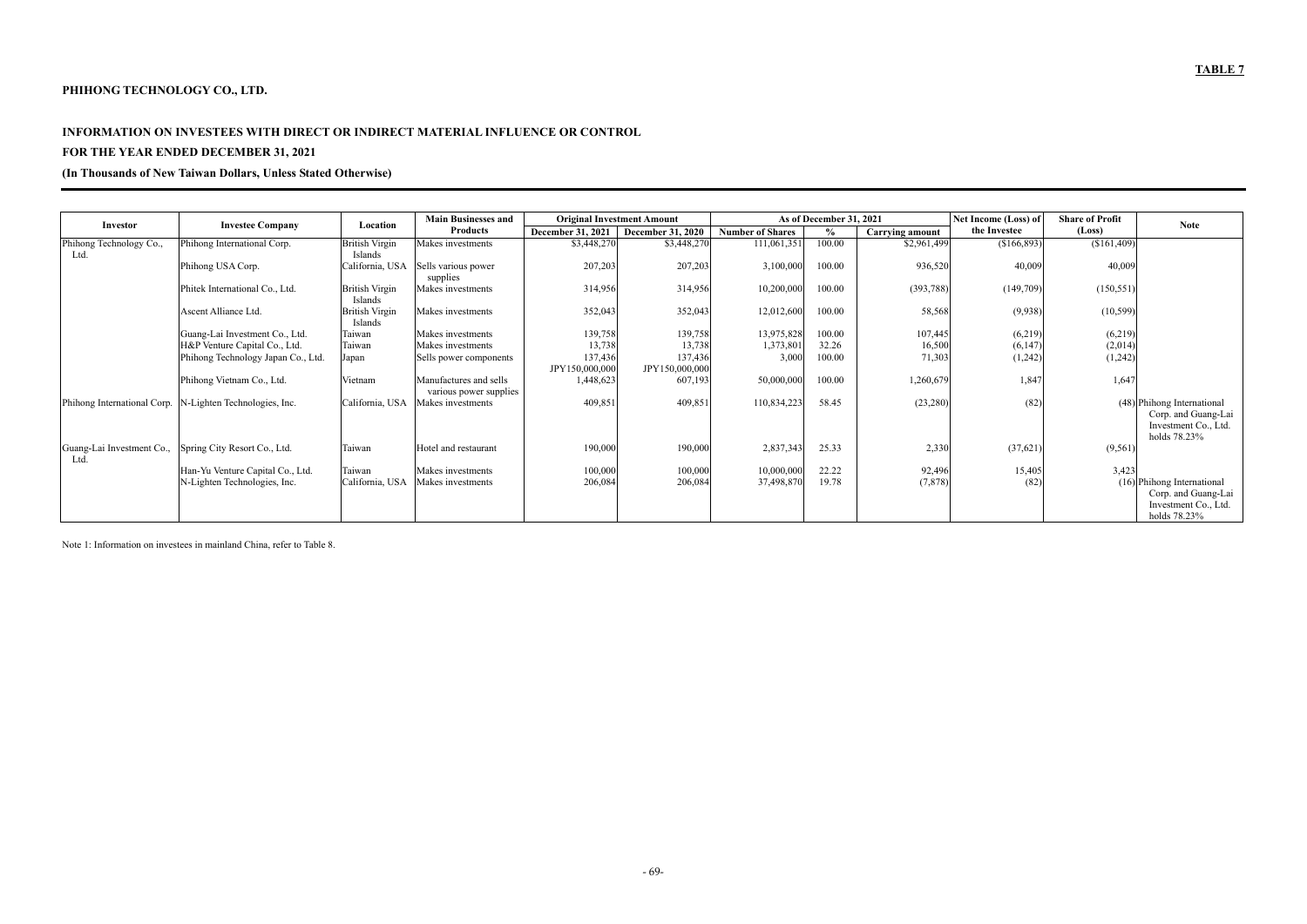### **PHIHONG TECHNOLOGY CO., LTD.**

#### **INFORMATION ON INVESTMENTS IN MAINLAND CHINA**

### **FOR THE YEAR ENDED DECEMBER 31, 2021**

#### **(In Thousands of New Taiwan Dollars, Unless Stated Otherwise)**

|                                                         |                                    |                        |                                    | Accumulated                    | <b>Remittance of Funds</b> |        | Accumulated                       |                      |                           |                        |                   | Accumulated                |        |
|---------------------------------------------------------|------------------------------------|------------------------|------------------------------------|--------------------------------|----------------------------|--------|-----------------------------------|----------------------|---------------------------|------------------------|-------------------|----------------------------|--------|
|                                                         |                                    |                        |                                    | <b>Outward Remittance</b>      |                            |        | <b>Outward Remittance</b>         | Net Income (Loss) of | % Ownership of            | <b>Investment Gain</b> | Carrving Amount a | <b>Repatriation of</b>     |        |
| <b>Investee Company</b>                                 | <b>Main Businesses and Product</b> | <b>Paid-in Capital</b> | <b>Method of Investment</b>        | for Investment from            | Outward                    | Inward | for Investment from               | the Investee         | <b>Direct or Indirect</b> | (Loss)                 | of December 31.   | <b>Investment Income</b>   | Note   |
|                                                         |                                    |                        |                                    | Taiwan as of January<br>1,2021 |                            |        | Taiwan as of<br>December 31, 2021 |                      | Investment                | (Note 4)               | 2021              | as of December 31,<br>2021 |        |
| Phihong (Dongguan) Electronics                          | Manufactures and sells various     |                        | \$1,988,018 Indirect investment in | \$1,677,679                    |                            |        | \$1,677,679                       | (\$191,041)          | 100.00                    | (\$191,041)            | \$1,508,320       | $\mathcal{S}_{-}$          |        |
| Co. Ltd.                                                | power supplies                     | HKD495,450,000         | mainland China                     | HKD419,000,000                 |                            |        | HKD419,000,000                    |                      |                           |                        |                   |                            |        |
|                                                         |                                    |                        | through PHI                        |                                |                            |        |                                   |                      |                           |                        |                   |                            |        |
| Phitek (Tianjin) Electronics Co.,                       | Manufactures and sells various     |                        | Indirect investment in             | 25,327                         |                            |        | 25,327                            |                      |                           |                        |                   |                            | Note 1 |
| Ltd.                                                    | power supplies                     |                        | mainland China                     | USD255,127                     |                            |        | USD255,127                        |                      |                           |                        |                   |                            |        |
|                                                         |                                    |                        | through PHI                        |                                |                            |        |                                   |                      |                           |                        |                   |                            |        |
| Phihong Electronics (Suzhou) Co.,                       | Manufactures and sells various     |                        | 1,097,139 Indirect investment in   | 1,343,033                      |                            |        | 1,343,033                         | 35,343               | 100.00                    | 35,343                 | 1,241,433         |                            |        |
| Ltd.                                                    | power supplies                     | USD31,960,000          | mainland China                     | USD40,600,000                  |                            |        | USD40,600,000                     |                      |                           |                        |                   |                            |        |
|                                                         |                                    |                        | through PHI                        |                                |                            |        |                                   |                      |                           |                        |                   |                            |        |
| Yanghong Trade (Shanghai) Co.,                          | Sells various lighting and power   |                        | 26,291 Indirect investment in      | 63,934                         |                            |        | 63,934                            | (4, 544)             | 100.00                    | (4, 544)               | 8,084             |                            |        |
| Ltd                                                     | supplies                           | <b>USD880,000</b>      | mainland China                     | USD2,865,000                   |                            |        | USD2,865,000                      |                      |                           |                        |                   |                            |        |
|                                                         |                                    |                        | through PHI                        |                                |                            |        |                                   |                      |                           |                        |                   |                            |        |
| Dongguan Phitek Electronics Co.,                        | Manufactures and sells various     |                        | 362,042 Indirect investment in     | 315,258                        |                            |        | 315,258                           | (149, 525)           | 100.00                    | (149, 525)             | (394, 476)        |                            |        |
| Ltd.                                                    | power supplies                     | USD11,500,000          | mainland China<br>through PHK      | USD10,000,000                  |                            |        | USD10,000,000                     |                      |                           |                        |                   |                            |        |
| Dongguan Shuang-Ying Electronics Manufactures and sells |                                    |                        | 39,678 Indirect investment in      | 39,678                         |                            |        | 39,678                            | 6,150                | 100.00                    | 6,150                  | 61,27             |                            |        |
| Co., Ltd.                                               | electronic materials               | HKD9,000,000           | mainland China                     | HKD9,000,000                   |                            |        | HKD9,000,000                      |                      |                           |                        |                   |                            |        |
|                                                         |                                    |                        | through PHQ                        |                                |                            |        |                                   |                      |                           |                        |                   |                            |        |
| Jin-Sheng-Hong (Jiangxi)                                | Manufactures and sells             |                        | 360,124 Indirect investment in     | 360,124                        |                            |        | 360,124                           | (16,003)             | 100.00                    | (16,003)               | (3,388)           |                            |        |
| Electronics Co., Ltd.                                   | electronic materials               | USD11,500,000          | mainland China                     | USD11,500,000                  |                            |        | USD11,500,000                     |                      |                           |                        |                   |                            |        |
|                                                         |                                    |                        | through PHQ                        |                                |                            |        |                                   |                      |                           |                        |                   |                            |        |
| N-Lighten (Shanghai) Trading Inc.                       | Develops, manufactures and         |                        | Indirect investment in             | 387,406                        |                            |        | 387,406                           |                      |                           |                        |                   |                            | Note 2 |
|                                                         | sells various equipment and        |                        | mainland China                     | USD12,366,400                  |                            |        | USD12,366,400                     |                      |                           |                        |                   |                            |        |
|                                                         | monitors                           |                        | through N-Lighten                  |                                |                            |        |                                   |                      |                           |                        |                   |                            |        |

Note 1: Phitek (Tianjin) Electronics Co., Ltd. was put into liquidation on March 24, 2017.

Note 2: N-Lighten (Shanghai) Trading Inc. was put into liquidation on June 18, 2015.

Note 3: The amount was recognized based on audited financial statements.

Note 4: The foreign currencies in this table are converted into New Taiwan dollars using exchange rates of the investment date, except for income and expense items which are translated at the average exchange rates for the

| . on<br>Accumulated Outward Remittance for Investment in 1<br>n Mainland China as<br>. 2021<br>of December | MOEA<br>vestment Amount Authorized by<br>t Commission.<br>√ Investment<br>1nve | Upper Limit on the Amount of Investment Stipulated by Investment<br><b>MOEA</b><br>Commission. |
|------------------------------------------------------------------------------------------------------------|--------------------------------------------------------------------------------|------------------------------------------------------------------------------------------------|
| 4,212,439                                                                                                  | \$4,816,767                                                                    | Note                                                                                           |

Note 1: In accordance with the provisions of the "Regulations Governing Permission for Investment or Technical Cooperation in the Mainland Area" passed on June 18, 2021, the Company has acquired the Business Operation Head

Certificate issued by the Industrial Development Bureau of the Ministry of Economic Affairs, which exempts the Company from the limitation of the amount of investment in mainland China.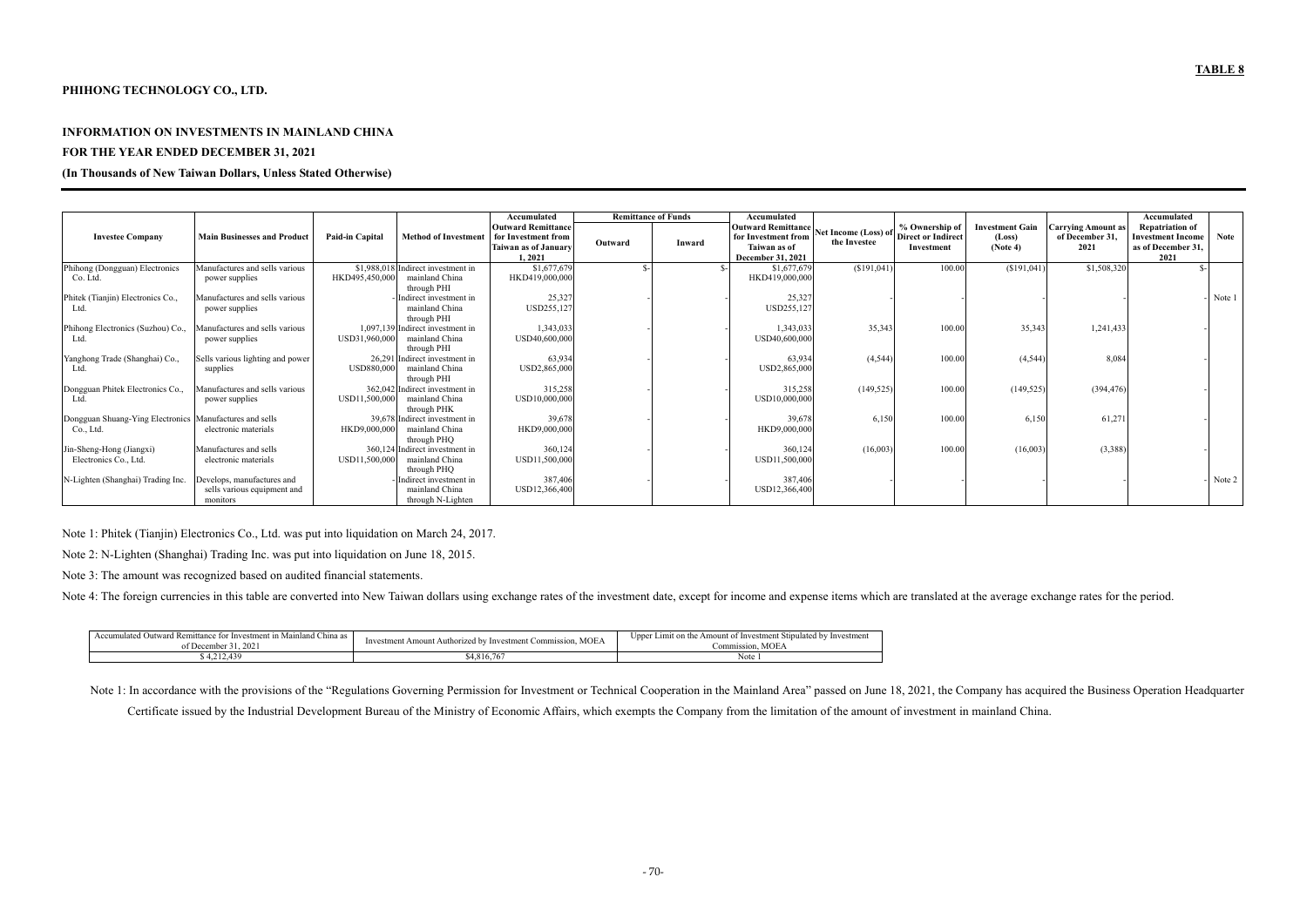# **PHIHONG TECHNOLOGY CO., LTD.**

# **SIGNIFICANT TRANSACTIONS WITH INVESTEE COMPANIES IN MAINLAND CHINA, EITHER DIRECTLY OR INDIRECTLY THROUGH A THIRD PARTY, AND THEIR PRICES, PAYMENT TERMS, AND**

#### **UNREALIZED GAINS OR LOSSES**

# **FOR THE YEAR ENDED DECEMBER 31, 2021**

# **(In Thousands of New Taiwan Dollars, Unless Stated Otherwise)**

|                                         | <b>Transaction Type</b> | Purchase/Sale |  |                                     | <b>Transaction Details</b>   | <b>Notes/Trade Receivable (Payable)</b>             |        |                               |             |
|-----------------------------------------|-------------------------|---------------|--|-------------------------------------|------------------------------|-----------------------------------------------------|--------|-------------------------------|-------------|
| <b>Investee Company</b>                 |                         | Amount        |  | Price                               | <b>Pavment Term</b>          | <b>Comparison with Normal</b><br><b>Transaction</b> | Amount | <b>Unrealized (Gain) Loss</b> | <b>Note</b> |
| Phihong (Dongguan) Electronics Co. Ltd. | Purchase                | \$6,790,920   |  | 78.98% To be agreed by both parties | To be agreed by both parties |                                                     |        |                               |             |
| Dongguan Phitek Electronics Co., Ltd.   | Purchase                | 242,182       |  | 2.82% To be agreed by both parties  | To be agreed by both parties | $\overline{\phantom{a}}$                            |        |                               |             |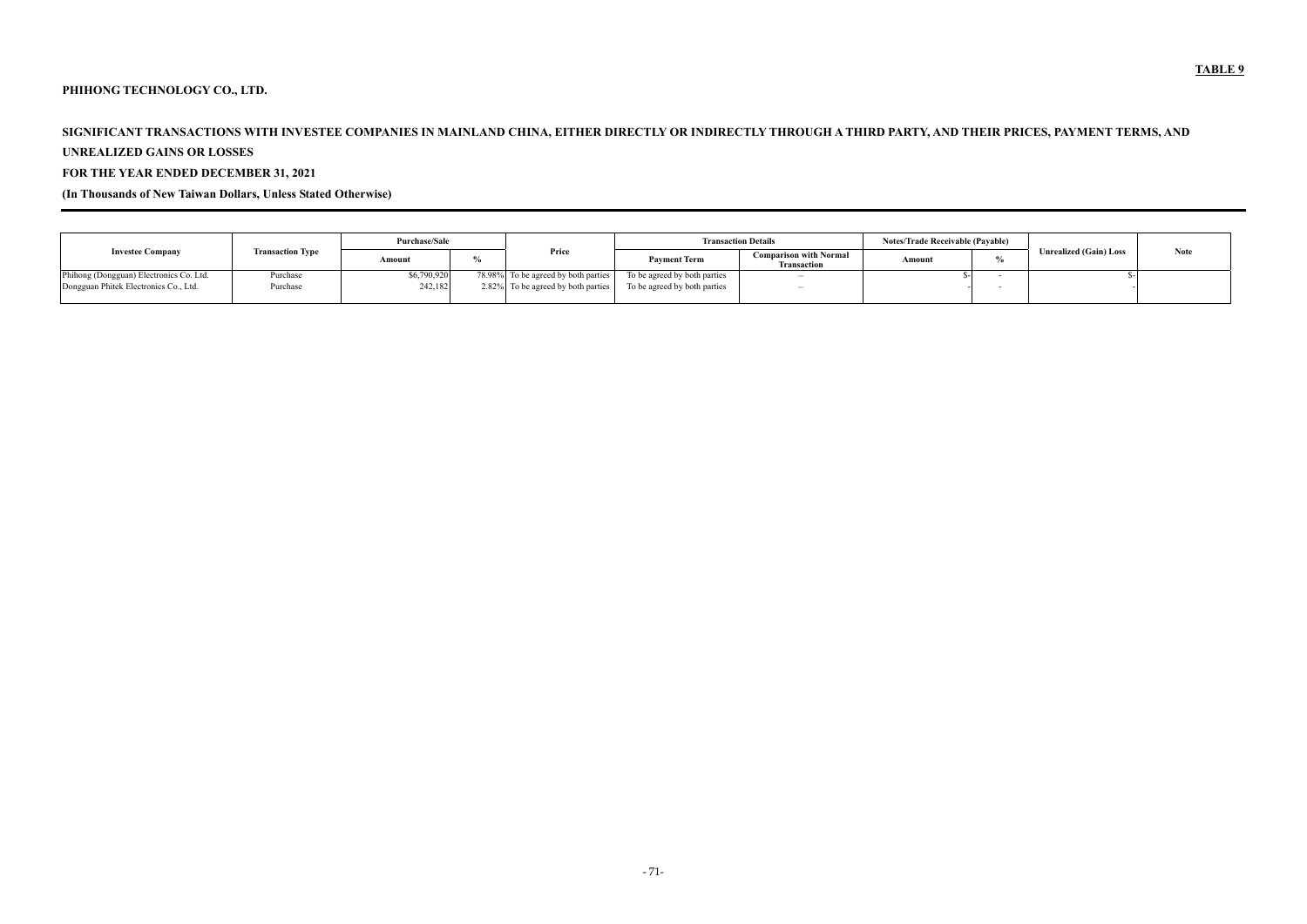# **PHIHONG TECHNOLOGY CO., LTD. INFORMATION OF MAJOR SHAREHOLDER DECEMBER 31, 2021**

|                                  | <b>Shares</b>           |                                    |  |  |  |  |
|----------------------------------|-------------------------|------------------------------------|--|--|--|--|
| <b>Name of Major Shareholder</b> | <b>Number of Shares</b> | Percentage of<br>Ownership $(\% )$ |  |  |  |  |
| Peter Lin                        | 51,703,063              | 15.31%                             |  |  |  |  |

Note 1: The information on major shareholders in this table is based on the last business day at the end of the quarter, including the data of the shareholders holding more than 5% of the company's ordinary shares and special shares that have completed unregistered delivery (including treasury shares). The share capital recorded in the company's financial report and the actual number of shares delivered without physical registration may be different due to the difference of calculation basis.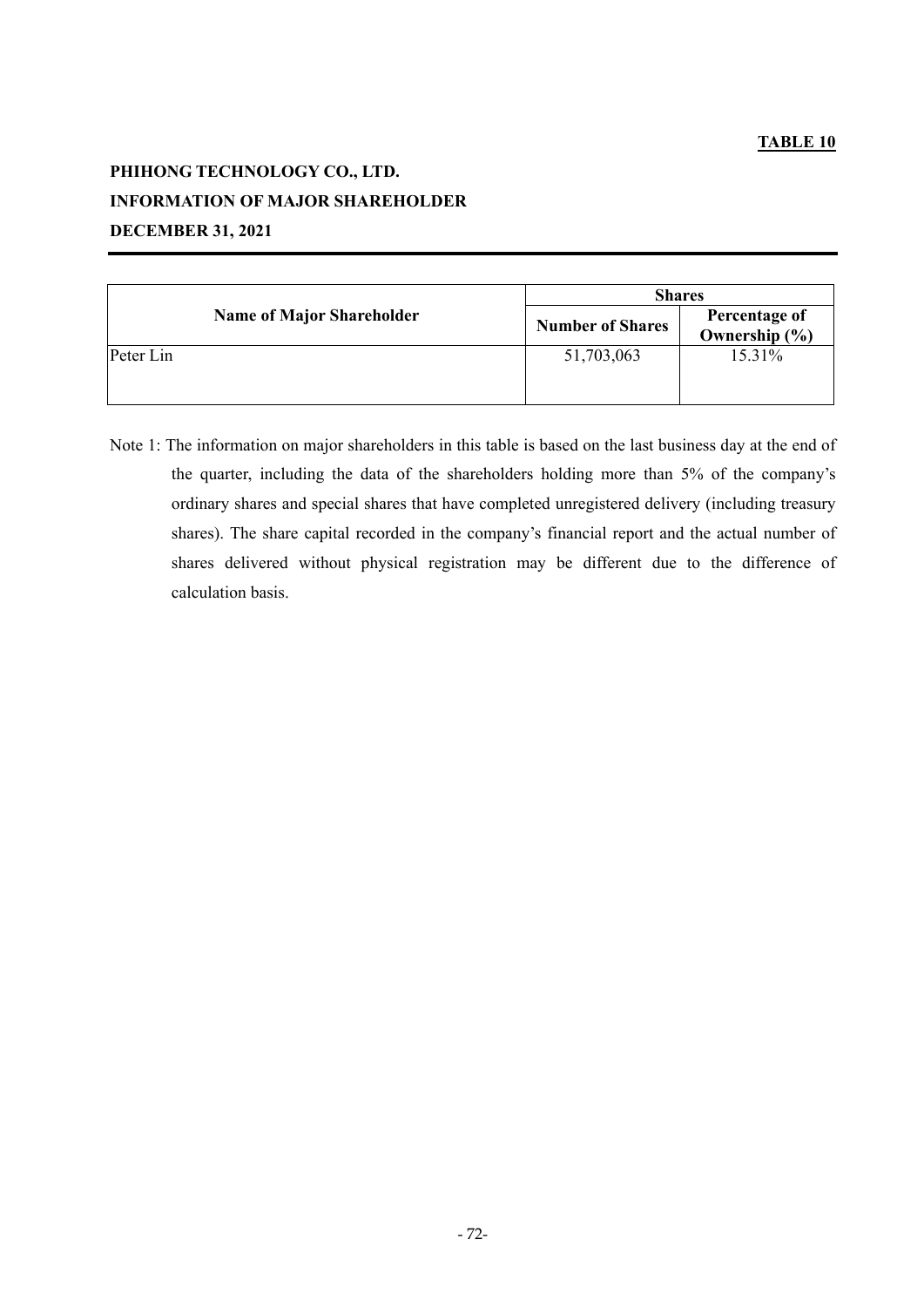# §TABLE OF STATEMENTS OF MAJOR ACCOUNTING ITEMS§

| <b>ITEM</b>                                                | <b>STATEMENT</b><br><b>INDEX</b> |
|------------------------------------------------------------|----------------------------------|
| Statement of Assets, Liabilities, and Equity Items         |                                  |
| Statement of Cash and Cash Equivalents                     | $\mathbf{l}$                     |
| <b>Statement of Trade Receivables</b>                      | $\overline{2}$                   |
| <b>Statement of Trade Receivables from Related Parties</b> | 3                                |
| <b>Statement of Other Receivables</b>                      | $\overline{4}$                   |
| Statement of Other Receivables from Related Parties        | 5                                |
| <b>Statement of Inventories</b>                            | 6                                |
| <b>Statement of Other Current Assets</b>                   | $\tau$                           |
| Statement of Changes in Financial Assets at FVTOCI         | $8\,$                            |
| Statement of Changes in Investments Accounted for          | 9                                |
| <b>Using Equity Method</b>                                 |                                  |
| Statement of Changes in Property, Plant and Equipment      | Note 12                          |
| Statement of Changes in Accumulated Depreciation of        | Note 12                          |
| Property, Plant and Equipment                              |                                  |
| Statement of Changes in Right-of-use Assets                | 10                               |
| Statement of Changes in Other Intangible Assets            | Note 14                          |
| <b>Statement of Deferred Income Tax Assets</b>             | Note 21                          |
| Statement of Financial Assets at Amortized Cost -          | Notes 8 and 27                   |
| Non-current                                                |                                  |
| <b>Statement of Other Non-Current Assets</b>               | 11                               |
| <b>Statement of Short-term Borrowings</b>                  | 12                               |
| <b>Statement of Trade Payables</b>                         | 13                               |
| <b>Statement of Trade Payables to Related Parties</b>      | 14                               |
| <b>Statement of Other Payables</b>                         | Note 17                          |
| <b>Statement of Other Current Liabilities</b>              | 15                               |
| <b>Statement of Long-term Borrowings</b>                   | 16                               |
| <b>Statement of Lease Liabilities</b>                      | 17                               |
| <b>Statement of Bonds Payable</b>                          | 18                               |
| Statement of Deferred Income Tax Liabilities               | Note 21                          |
| <b>Statement of Gains or Losses</b>                        |                                  |
| <b>Statement of Operating Revenue</b>                      | 19                               |
| <b>Statement of Operating Costs</b>                        | 20                               |
| <b>Statement of Sales and Marketing Expenses</b>           | 21                               |
| Statement of General and Administrative Expenses           | 22                               |
| <b>Statement of Research and Development Expenses</b>      | 23                               |
| Statement of Other Income                                  | Note 20                          |
| <b>Statement of Other Gains or Losses</b>                  | Note 20                          |
| Table of Employee Benefits, Depreciation, Depletion,       | 24                               |
| and Amortization Expenses by Function                      |                                  |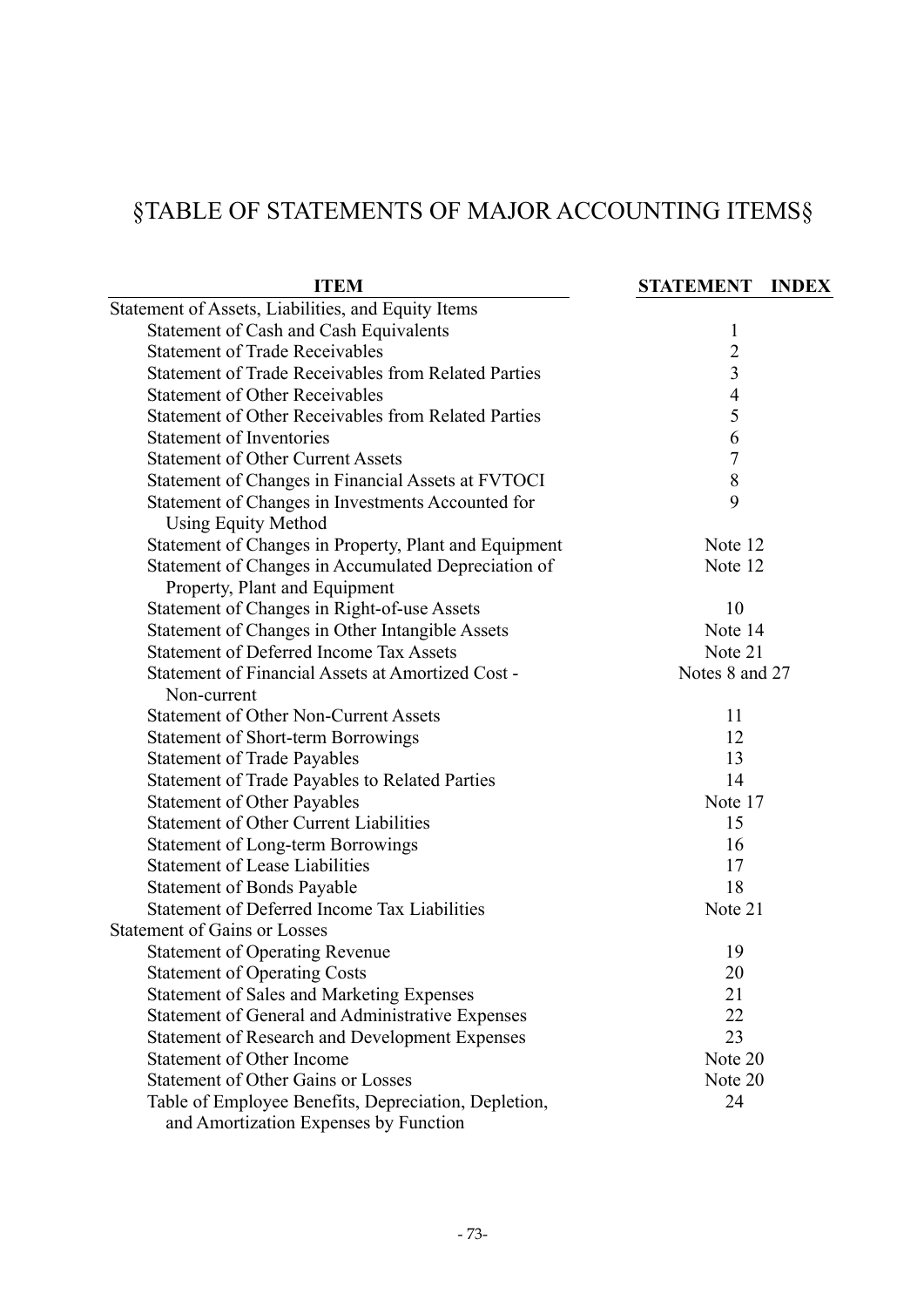## **STATEMENT OF CASH AND CASH EQUIVALENTS**

## **DECEMBER 31, 2021**

## **(In Thousands of New Taiwan Dollars; \$1 for Foreign Currencies)**

## **Statement 1**

| <b>Item</b>                 | Summary                                                                      | <b>Amount</b> |
|-----------------------------|------------------------------------------------------------------------------|---------------|
| Cash on hand                |                                                                              | \$838         |
| Petty cash                  |                                                                              | 210           |
| Check deposit               |                                                                              | 988           |
| Demand deposit              |                                                                              | 1,533,877     |
| Foreign currency<br>deposit | USD29,602,958.5, JPY14,117,177, HKD106,672.51,<br>EUR8,314.06, RMB171,163.10 | 823,601       |
|                             |                                                                              | \$2,359,514   |

Note: The exchange rate at the end of December 31, 2021 -

USD:NTD=1:27.66000 JPY:NTD=1:0.24104 HKD:NTD=1:3.54713 EUR:NTD=1:31.25000 RMB:NTD=1:4.33984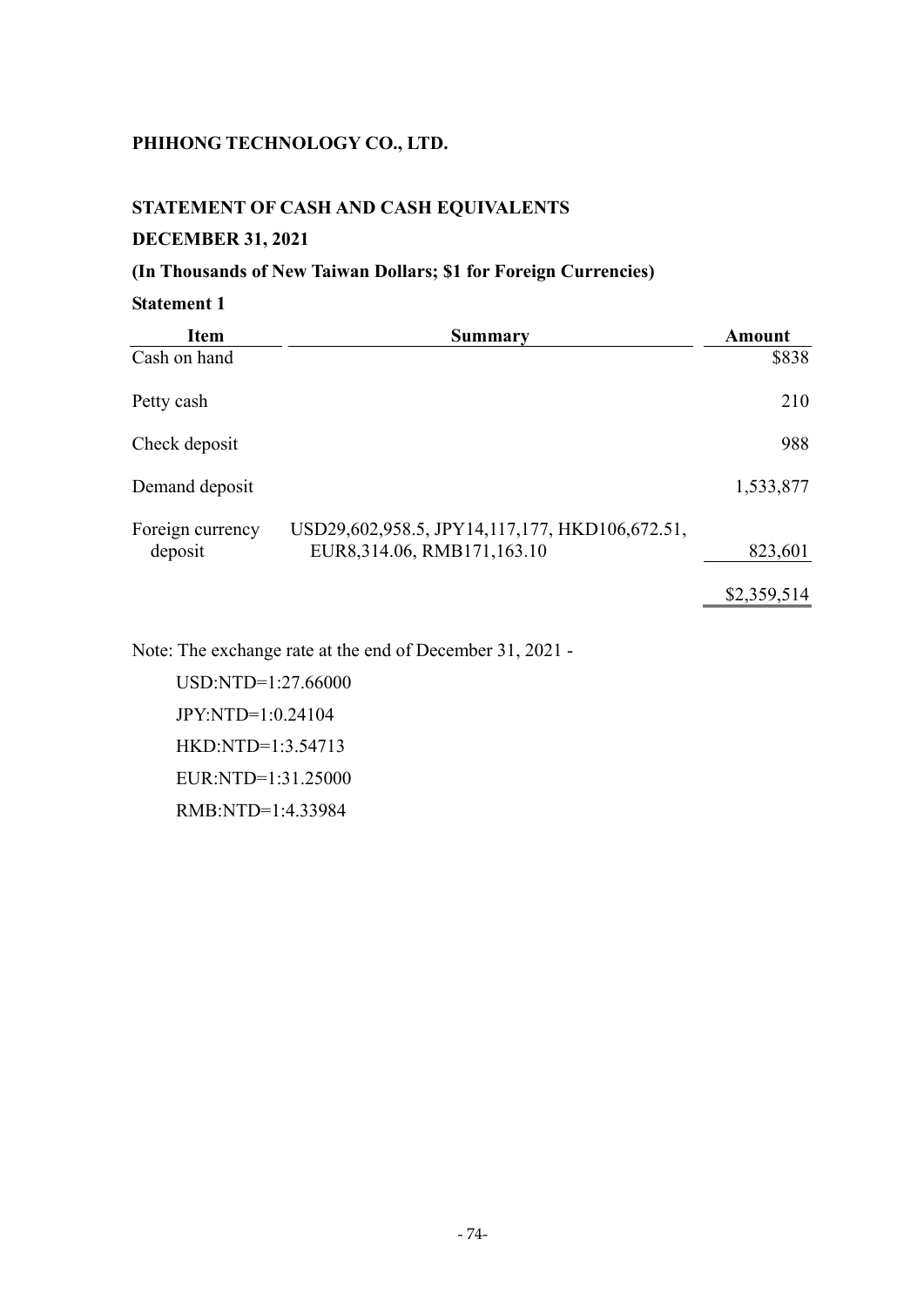# **PHIHONG TECHNOLOGY CO., LTD. STATEMENT OF TRADE RECEIVABLES DECEMBER 31, 2021**

## **(In Thousands of New Taiwan Dollars)**

## **Statement 2**

| <b>Customer's Name</b>                 | <b>Summary</b>                             | Amount      |
|----------------------------------------|--------------------------------------------|-------------|
| Customer A                             | Supply payment from<br>non-related parties | \$228,205   |
| Customer B                             | Supply payment from<br>non-related parties | 151,612     |
| Customer C                             | Supply payment from<br>non-related parties | 134,349     |
| Others (Note)                          | Supply payment from<br>non-related parties | 562,687     |
|                                        |                                            | 1,076,853   |
| Less: Allowance for<br>impairment loss |                                            | (1,248)     |
|                                        |                                            | \$1,075,605 |

Note: The amount of a single customer did not exceed 5% of the account.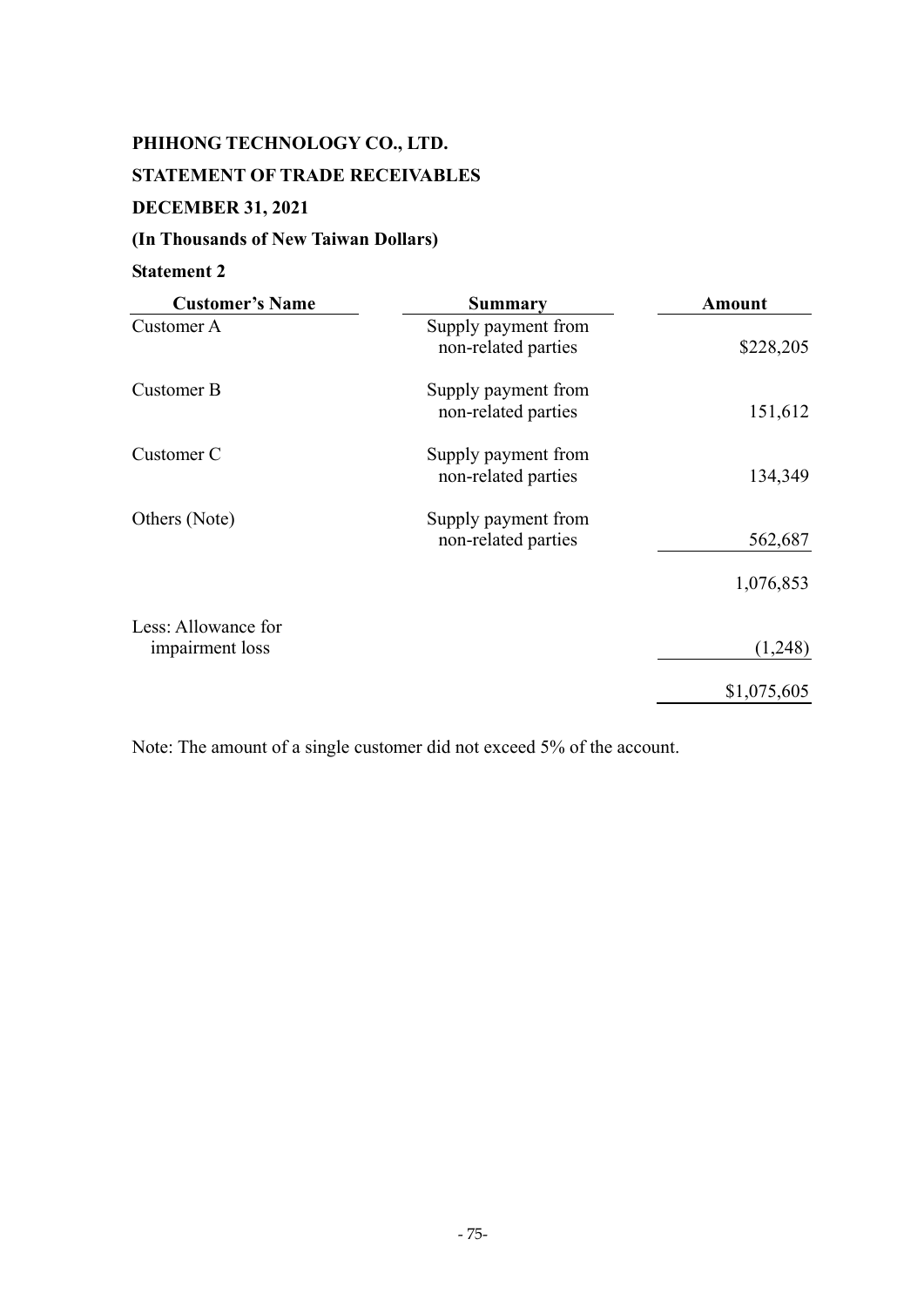## **STATEMENT OF TRADE RECEIVABLES FROM RELATED PARTIES**

## **DECEMBER 31, 2021**

## **(In Thousands of New Taiwan Dollars)**

| <b>Customer's Name</b>             | Summary                                | Amount    |
|------------------------------------|----------------------------------------|-----------|
| Phihong USA Corp.                  | Supply payment<br>from related parties | \$370,659 |
| Phihong Technology Japan Co., Ltd. | Supply payment<br>from related parties | 20,597    |
|                                    |                                        | \$391,256 |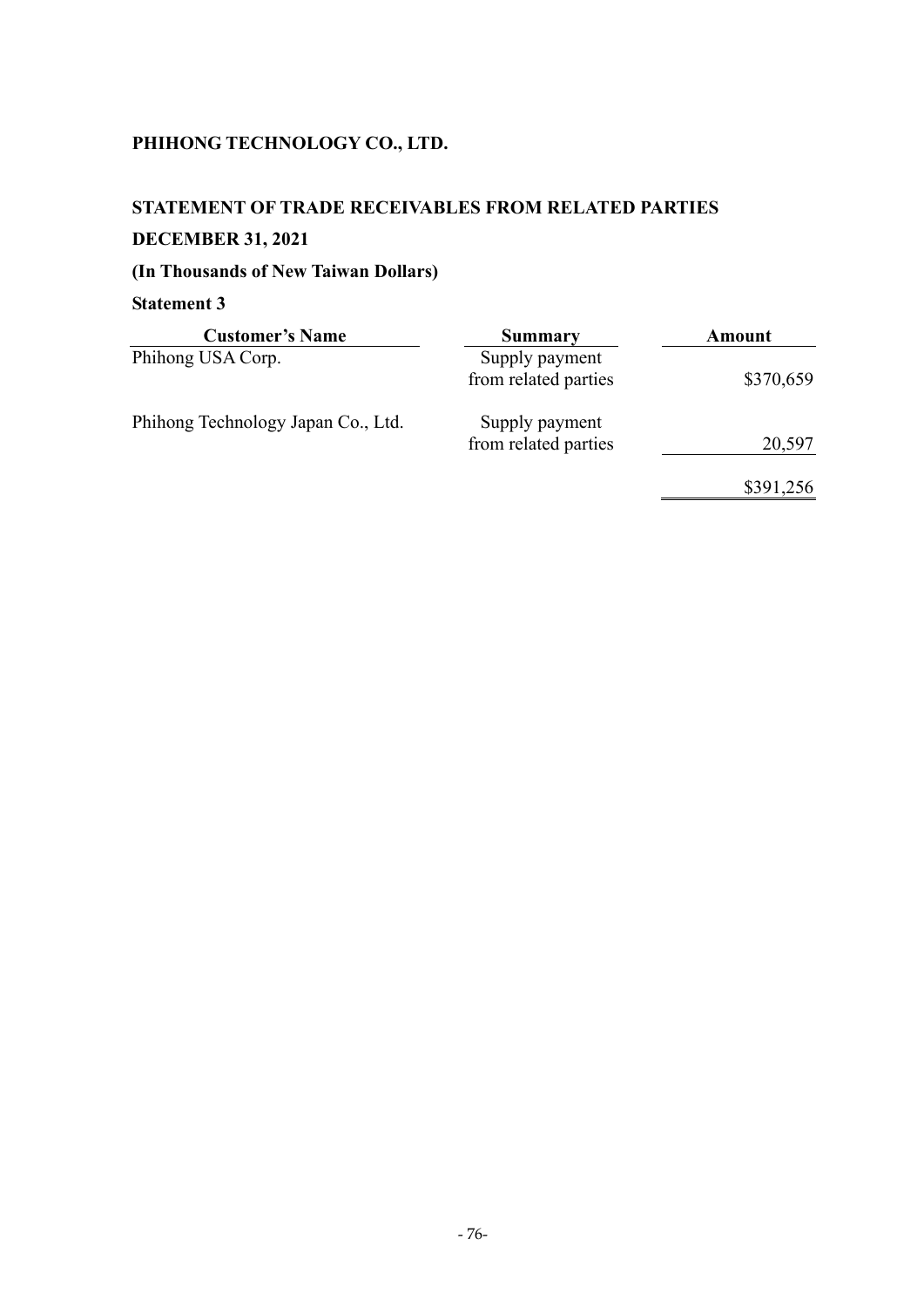## **STATEMENT OF OTHER RECEIVABLES**

## **DECEMBER 31, 2021**

## **(In Thousands of New Taiwan Dollars)**

| <b>Item</b>            | Summary                         | Amount  |
|------------------------|---------------------------------|---------|
| Other receivables      | Make up payment                 | \$3,466 |
| Tax refund receivables | Tax refund for the business tax | 482     |
| Others                 |                                 | 10      |
|                        |                                 | \$3,958 |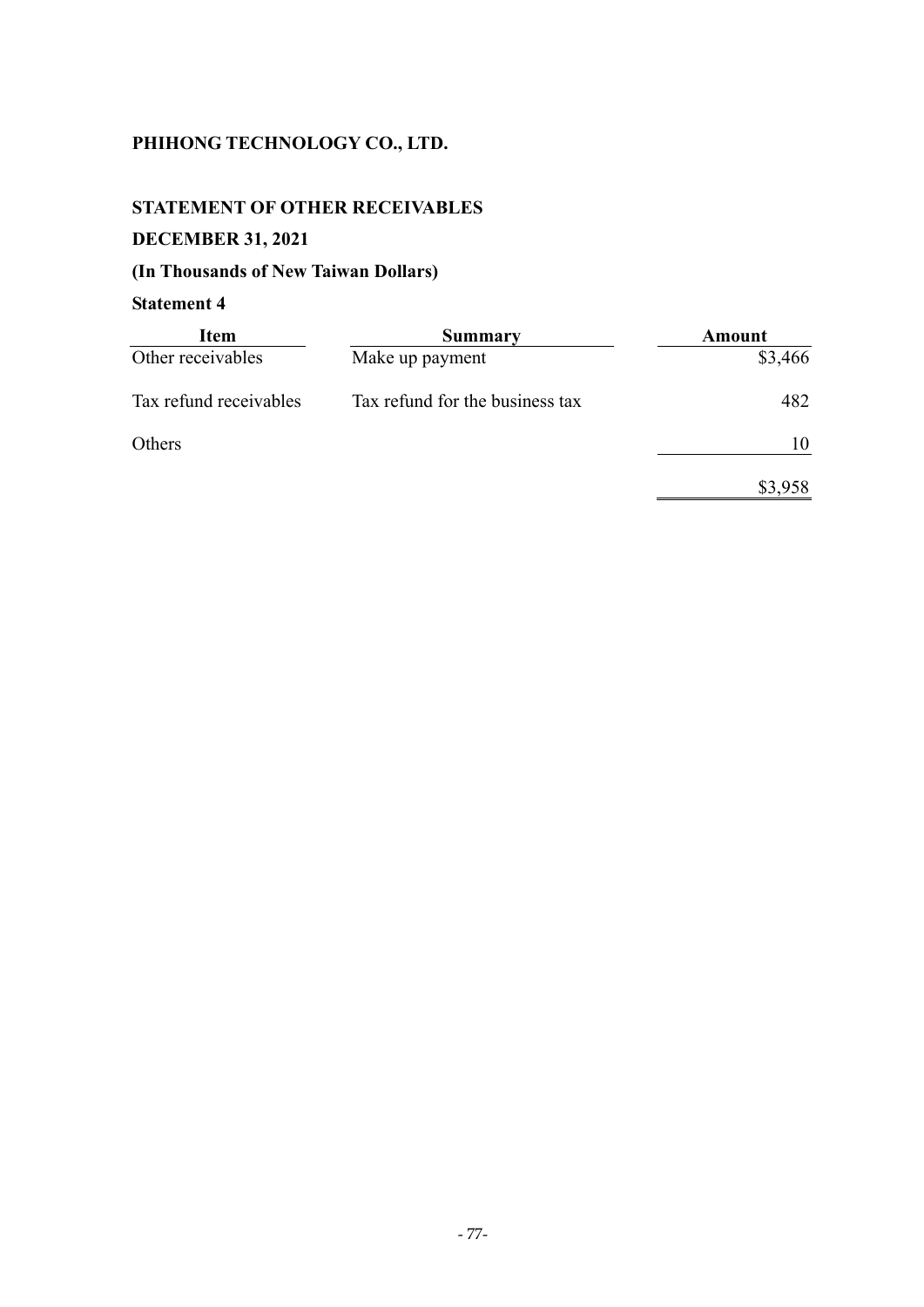## **STATEMENT OF OTHER RECEIVABLES FROM RELATED PARTIES**

## **DECEMBER 31, 2021**

## **(In Thousands of New Taiwan Dollars)**

## **Statement 5**

| <b>Item</b>                                | Summary                             | <b>Amount</b> |
|--------------------------------------------|-------------------------------------|---------------|
| Phihong (Dongguan) Electronics<br>Co. Ltd. | Payment for material<br>purchases   | \$605,588     |
| Phihong Vietnam Co., Ltd.                  | Payment for material<br>purchases   | 355,120       |
| Dongguan Phitek Electronics Co.,<br>Ltd.   | Payment for material<br>purchases   | 54,268        |
| Phihong USA Corp.                          | Molds and safety<br>regulation fees | 27,835        |
| Others (Note)                              |                                     | 83            |
|                                            |                                     | \$1,042,894   |

Note: The amount of a single customer did not exceed 5% of the account.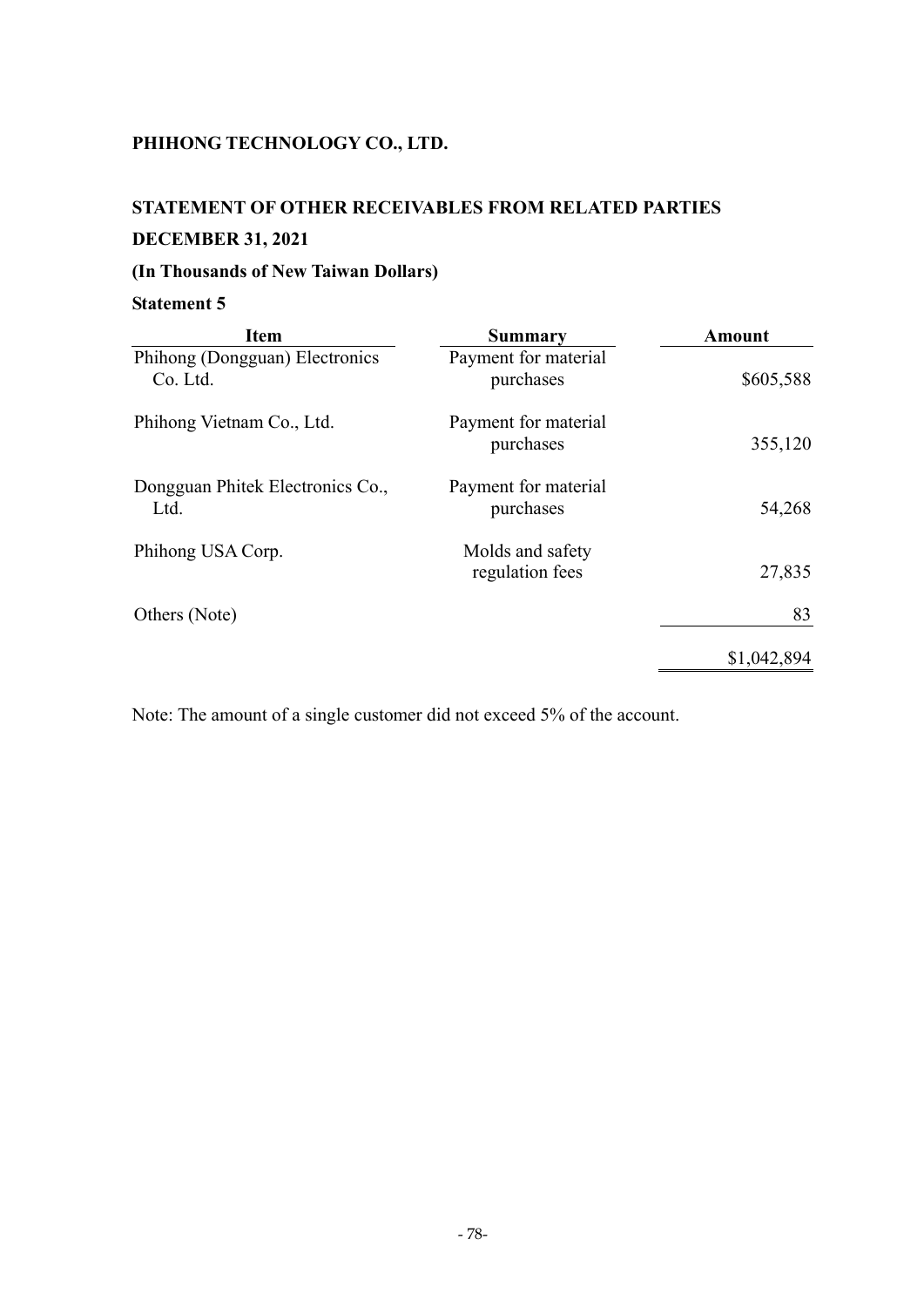## **STATEMENT OF INVENTORIES**

## **DECEMBER 31, 2021**

## **(In Thousands of New Taiwan Dollars)**

| <b>Item</b>                                       | Cost      | <b>Market price</b> |
|---------------------------------------------------|-----------|---------------------|
| Raw materials                                     | \$21,852  | \$21,508            |
| Work-in-process                                   | 1,250     | 1,091               |
| Finished goods                                    | 109,264   | 90,214              |
| Less: Allowances to reduce inventory<br>to matket | (19, 553) |                     |
|                                                   | \$112,813 | \$112,813           |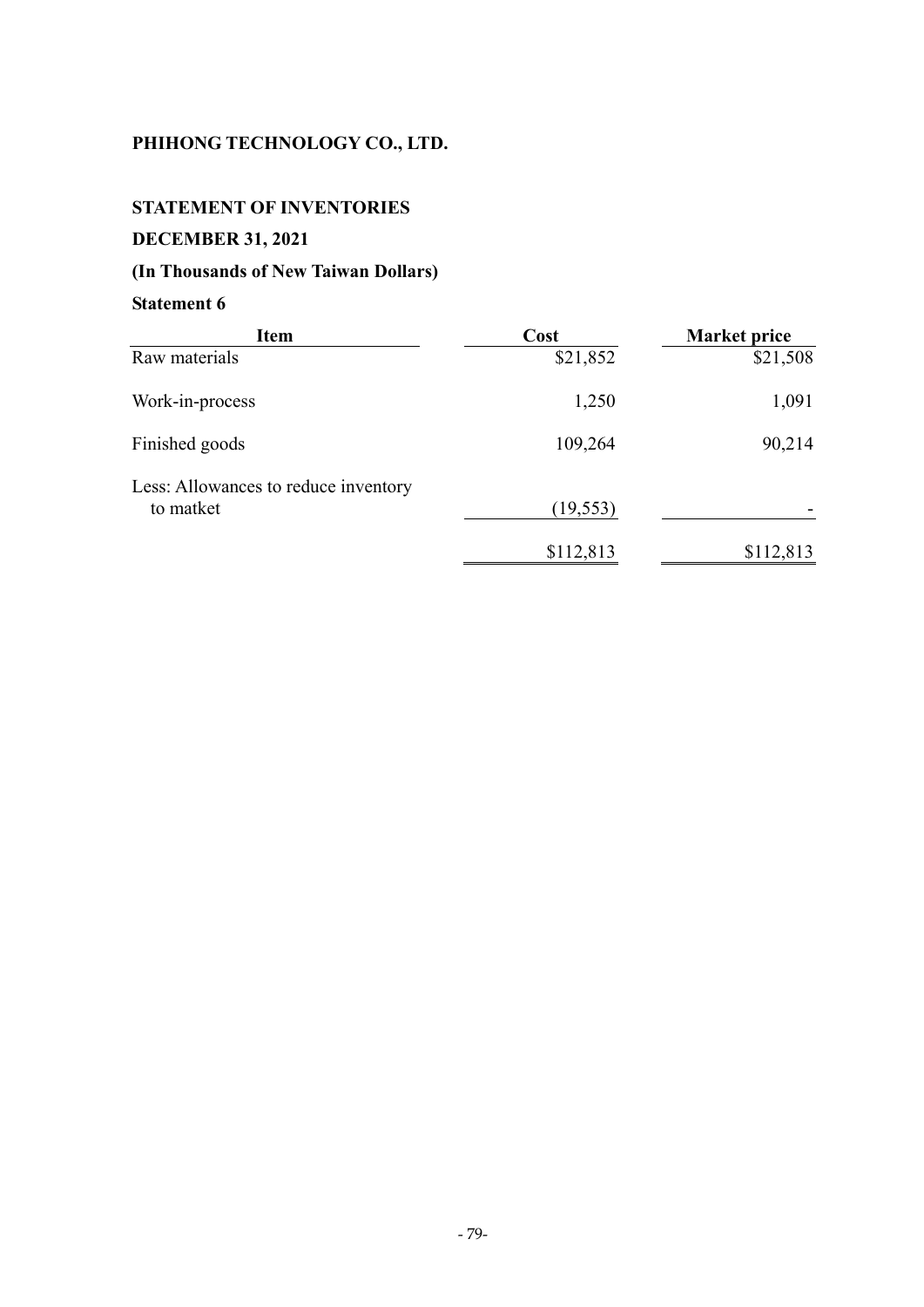#### **STATEMENT OF OTHER CURRENT ASSETS**

## **DECEMBER 31, 2021**

## **(In Thousands of New Taiwan Dollars)**

| <b>Item</b>      | <b>Summary</b>                                           | Amount   |
|------------------|----------------------------------------------------------|----------|
| Prepayments      | Prepayment for purchases and<br>excess business tax paid | \$49,104 |
| Prepaid expenses | Prepayment for rents and<br>insurance premium            | 15,495   |
| Others           |                                                          | 5,658    |
|                  |                                                          | \$70,257 |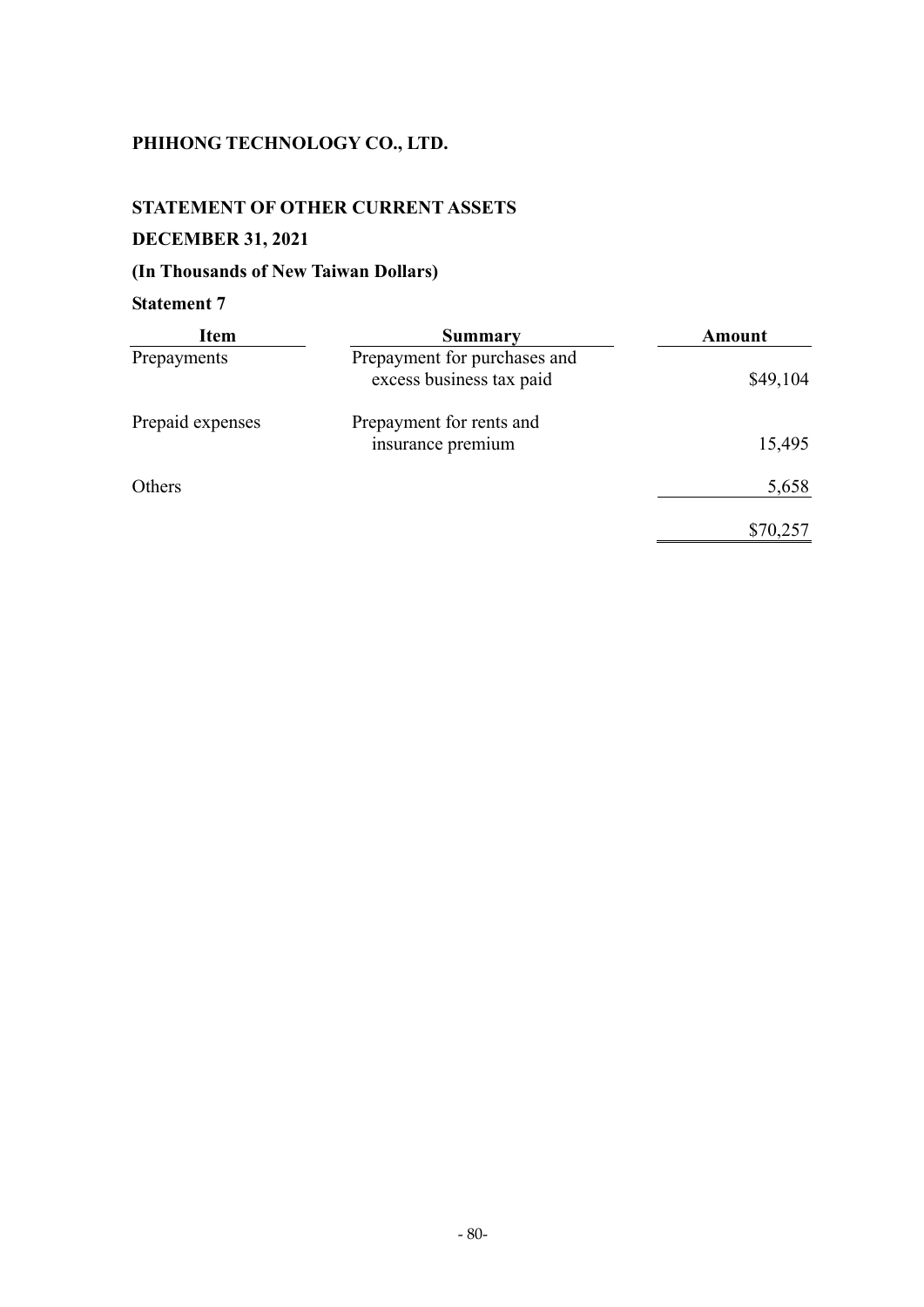## **STATEMENT OF CHANGES IN FINANCIAL ASSETS AT FVTOCI FOR THE YEAR ENDED DECEMBER 31, 2021**

## **(In Thousands of New Taiwan Dollars, Unless Stated Otherwise)**

|                                                      |                            | <b>Increase</b><br><b>Balance at January 1</b><br><b>Decrease</b> |                            |          |                            |        |                                                                            | <b>Balance at December 31</b> |                    |                   |
|------------------------------------------------------|----------------------------|-------------------------------------------------------------------|----------------------------|----------|----------------------------|--------|----------------------------------------------------------------------------|-------------------------------|--------------------|-------------------|
| Item                                                 | Number of<br><b>Shares</b> | Carrying<br>Amount                                                | Number of<br><b>Shares</b> | Amount   | Number of<br><b>Shares</b> | Amount | <b>Assets at Fair</b><br>Value through<br>Other<br>Comprehensive<br>Income | Number of<br><b>Shares</b>    | Carrying<br>Amount | <b>Collateral</b> |
| Pao- Dian Venture Capital Co., Ltd.                  | 270,565                    | \$2,837                                                           |                            | . ১-     | 40,585                     | \$406  | \$935                                                                      | 229,980                       | \$3,366            | None              |
| Zhong-Xuan Venture Capital Co., Ltd.                 | 2,758,621                  | 23,054                                                            |                            |          |                            |        | 1,013                                                                      | 2,758,621                     | 24,067             | None              |
| <b>BMC Venture Capital Investment</b><br>Corporation | 1,800,000                  | 37,780                                                            | 1,800,000                  | 18,000   |                            |        | (982)                                                                      | 3,600,000                     | 54,798             | None              |
|                                                      |                            | \$63,671                                                          |                            | \$18,000 |                            | \$406  | \$966                                                                      |                               | \$82,231           |                   |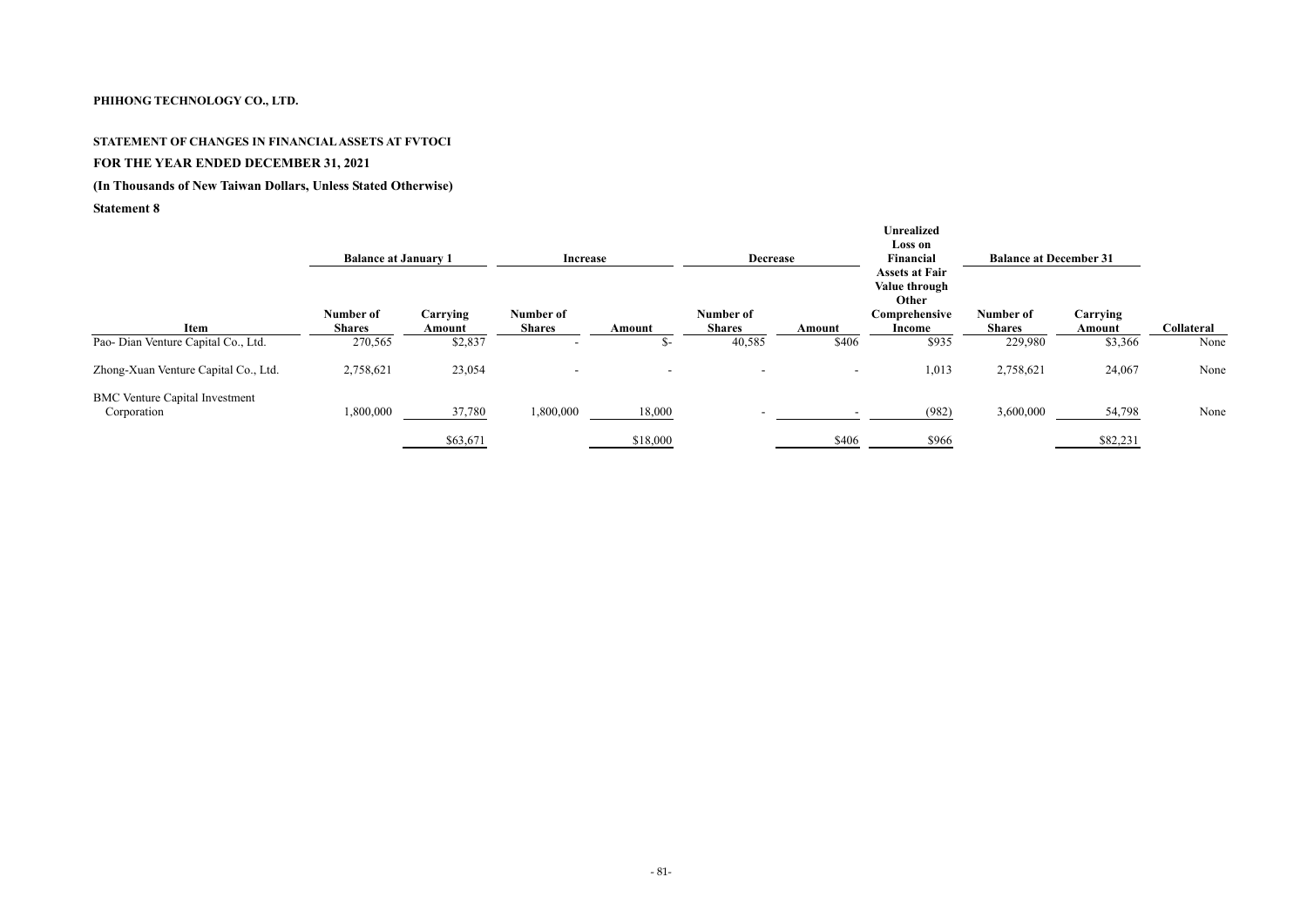#### **STATEMENT OF CHANGES IN LONG-TERM EQUITY INVESTMENTS UNDER EQUITY METHOD**

## **FOR THE YEAR ENDED DECEMBER 31, 2021**

#### **(In Thousands of New Taiwan Dollars, Unless Stated Otherwise)**

#### **Statement 9**

# **Market Value or Net**

|                                               |                            | <b>Increase (Note 1)</b><br><b>Balance at January 1</b> |                            | Decrease (Note 2)<br><b>Balance at December 31</b><br><b>Assets Value</b> |                            |                          |                            |                                      |             | <b>MALINU VAIUU VL TUU</b> |              |                                  |            |
|-----------------------------------------------|----------------------------|---------------------------------------------------------|----------------------------|---------------------------------------------------------------------------|----------------------------|--------------------------|----------------------------|--------------------------------------|-------------|----------------------------|--------------|----------------------------------|------------|
| Investee                                      | Number of<br><b>Shares</b> | Amount                                                  | Number of<br><b>Shares</b> | Amount                                                                    | Number of<br><b>Shares</b> | Amount                   | Number of<br><b>Shares</b> | Percentage<br>of<br>Ownership<br>(%) | Amount      | Unit<br>Price<br>(NTD)     | <b>Total</b> | <b>Valuation</b><br><b>Basis</b> | Collateral |
| Phihong International Corp.                   | 111,061,351                | \$3,134,524                                             |                            | $\mathcal{S}$ -                                                           |                            | \$173,025                | 111,061,351                | 100                                  | \$2,961,499 |                            | \$2,977,276  | Equity<br>Method                 | None       |
| Phihong USA Corp.                             | 3,100,000                  | 923,714                                                 | $\sim$                     | 12,806                                                                    |                            | $\overline{\phantom{a}}$ | 3,100,000                  | 100                                  | 936,520     | $\sim$                     | 1,015,539    | Equity<br>Method                 | None       |
| Phitek International Co., Ltd.                | 10,200,000                 | (243, 673)                                              |                            |                                                                           | $\sim$                     | 150,115                  | 10,200,000                 | 100                                  | (393, 788)  | $\sim$                     | (391,006)    | Equity<br>Method                 | None       |
| Ascent Alliance Ltd.                          | 12,012,600                 | 69,397                                                  |                            |                                                                           |                            | 10,829                   | 12,012,600                 | 100                                  | 58,568      |                            | 58,373       | Equity<br>Method                 | None       |
| Guang-Lai Investment Co., Ltd.                | 13,975,828                 | 140,802                                                 |                            | $\blacksquare$                                                            | $\sim$                     | 33,357                   | 13,975,828                 | 100                                  | 107,445     | $\sim$                     | 107,445      | Equity<br>Method                 | None       |
| H&P Venture Capital Co., Ltd.                 | 1,373,801                  | 21,193                                                  |                            |                                                                           |                            | 4,693                    | 1,373,801                  | 32.26                                | 16,500      |                            | 16,500       | Equity<br>Method                 | None       |
| Phihong Technology Japan Co., Ltd.            | 3,000                      | 82,082                                                  |                            |                                                                           | $\sim$                     | 10,779                   | 3,000                      | 100                                  | 71,303      | $\sim$                     | 71,312       | Equity<br>Method                 | None       |
| Phihong Vietnam Co., Ltd.                     | 30,000,000                 | 442,085                                                 | 30,000,000                 | 818,594                                                                   |                            | $\overline{\phantom{a}}$ | 60,000,000                 | 100                                  | 1,260,679   |                            | 1,260,660    | Equity<br>Method                 | None       |
|                                               |                            | 4,570,124                                               |                            | \$831,400                                                                 |                            | \$382,798                |                            |                                      | 5,018,726   |                            | \$5,116,099  |                                  |            |
| Reclassified in other non-current liabilities |                            | 243,673                                                 |                            |                                                                           |                            |                          |                            |                                      | 393,788     |                            |              |                                  |            |
|                                               |                            | \$4,813,797                                             |                            |                                                                           |                            |                          |                            |                                      | \$5,412,514 |                            |              |                                  |            |

Note 1: The increase in the current period included capital increase in the investees, the recognition of investment income under the equity method, and the cumulative conversion adjustments.

Note 2: The decrease in the current period included the surplus distribution of the investees, recognition of investment losses under the equity method, cumulative conversion adjustments, and unrealized loss on financial a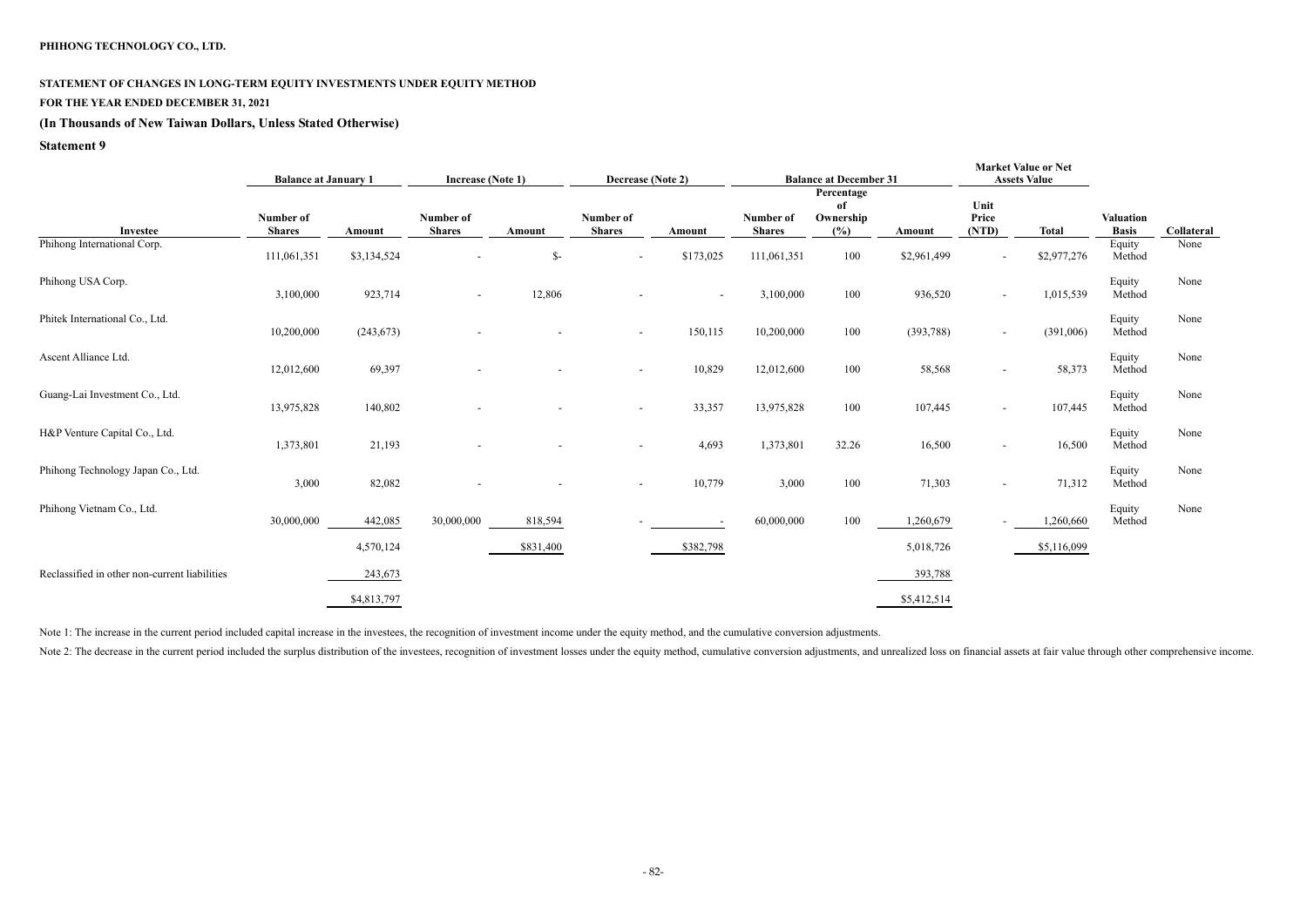### **STATEMENT OF CHANGES IN RIGHT-OF-USE ASSETS**

## **DECEMBER 31, 2021**

## **(In Thousands of New Taiwan Dollars)**

|                         |         | <b>Transportation</b> | Other     |              |
|-------------------------|---------|-----------------------|-----------|--------------|
|                         | Land    | equipment             | Equipment | <b>Total</b> |
| Cost                    |         |                       |           |              |
| Balance at January 1,   |         |                       |           |              |
| 2021                    | \$4,685 | \$4,130               | \$1,186   | \$10,001     |
| Disposals               | (1,681) |                       |           | (1,681)      |
| Balance at December 31, |         |                       |           |              |
| 2021                    | \$3,004 | \$4,130               | \$1,186   | \$8,320      |
| Accumulated             |         |                       |           |              |
| depreciation            |         |                       |           |              |
| Balance at January 1,   |         |                       |           |              |
| 2021                    | \$1,722 | \$897                 | \$395     | \$3,014      |
| Depreciation            | 1,878   | 1,168                 | 593       | 3,639        |
| Disposals               | (1,681) |                       |           | (1,681)      |
| Balance at December 31, |         |                       |           |              |
| 2021                    | \$1,919 | \$2,065               | \$988     | \$4,972      |
| Carrying amounts at     |         |                       |           |              |
| December 31, 2021       | \$1,085 | \$2,065               | \$198     | \$3,348      |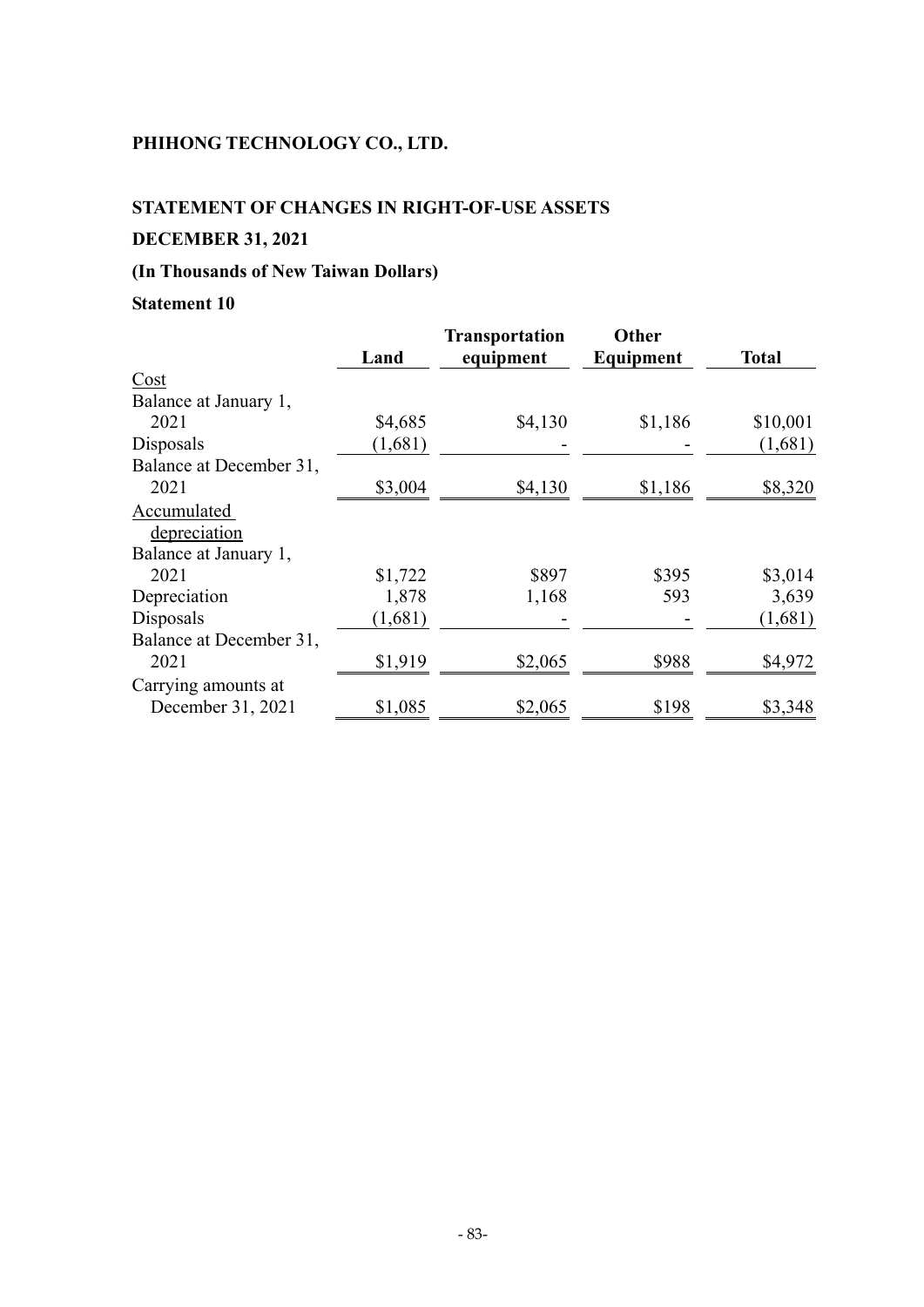# **PHIHONG TECHNOLOGY CO., LTD. STATEMENT OF OTHER NON-CURRENT ASSETS DECEMBER 31, 2021**

## **(In Thousands of New Taiwan Dollars)**

| <b>Item</b>                  | Summary                                                                                                   | Amount   |
|------------------------------|-----------------------------------------------------------------------------------------------------------|----------|
| Prepayments for<br>equipment |                                                                                                           | \$7,666  |
| Refundable<br>deposits       | Engineering warranty, guarantee for<br>renting offices, guarantee for<br>parking space, and guarantee for |          |
|                              | renting company car                                                                                       | 17,566   |
|                              |                                                                                                           | \$25,232 |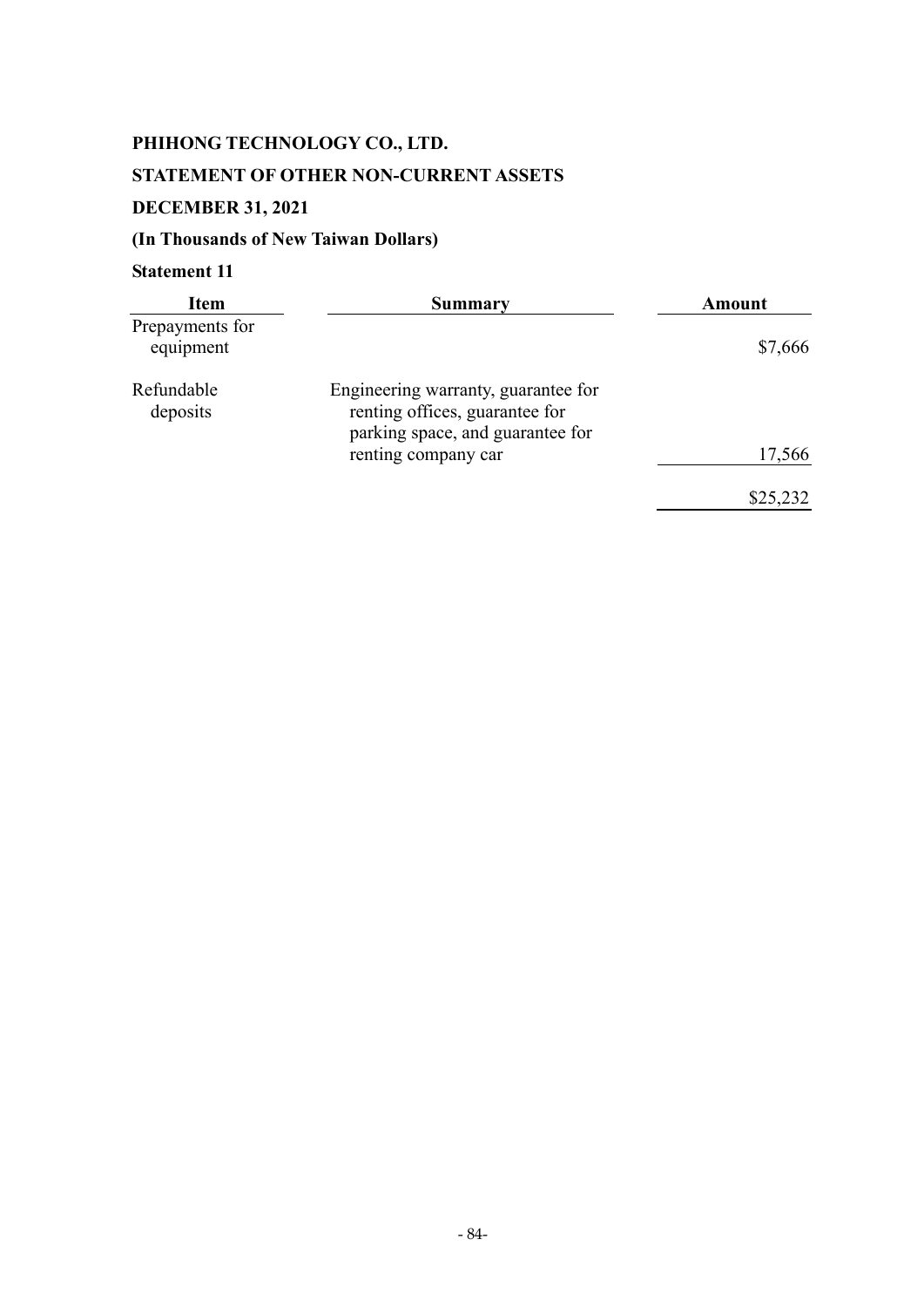## **STATEMENT OF SHORT-TERM BORROWINGS FOR THE YEAR ENDED DECEMBER 31, 2021 (In Thousands of New Taiwan Dollars)**

| <b>Type of Borrowing</b><br>and Creditor | <b>Borrowing Period</b> | Annual<br>rate of<br>interest<br>$\frac{6}{6}$ | Ending<br><b>Balance</b> | <b>Financing</b><br>facilities | <b>Collateral</b> |
|------------------------------------------|-------------------------|------------------------------------------------|--------------------------|--------------------------------|-------------------|
| Short-term bank                          |                         |                                                |                          |                                |                   |
| borrowings                               |                         |                                                |                          |                                |                   |
| <b>Taishin Bank</b>                      |                         |                                                |                          |                                | Peter Lin, the    |
|                                          | 2021.12.06 - 2022.03.11 | $0.85 - 0.87$                                  | \$276,600                | \$500,000                      | Chairman          |
| <b>HSBC</b>                              | 2021.11.29 - 2022.01.11 | 0.95                                           | 110,640                  | 165.960                        | Unsecured         |
| Cathay United                            |                         |                                                |                          |                                | Peter Lin, the    |
| <b>Bank</b>                              | 2021.12.17 - 2022.01.27 | 0.80                                           | 82,980                   | 82,980                         | Chairman          |
| Land Bank of                             |                         |                                                |                          |                                | Peter Lin, the    |
| Taiwan                                   | 2021.12.06 - 2022.01.27 | 0.78                                           | 82,980                   | 100,000                        | Chairman          |
| Shin Kong Bank                           |                         |                                                |                          |                                | Peter Lin, the    |
|                                          | 2021.11.08 - 2022.01.27 | 0.72                                           | 82,980                   | 100.000                        | Chairman          |
|                                          |                         |                                                |                          |                                |                   |
| Total                                    |                         |                                                | \$636,180                | \$948,940                      |                   |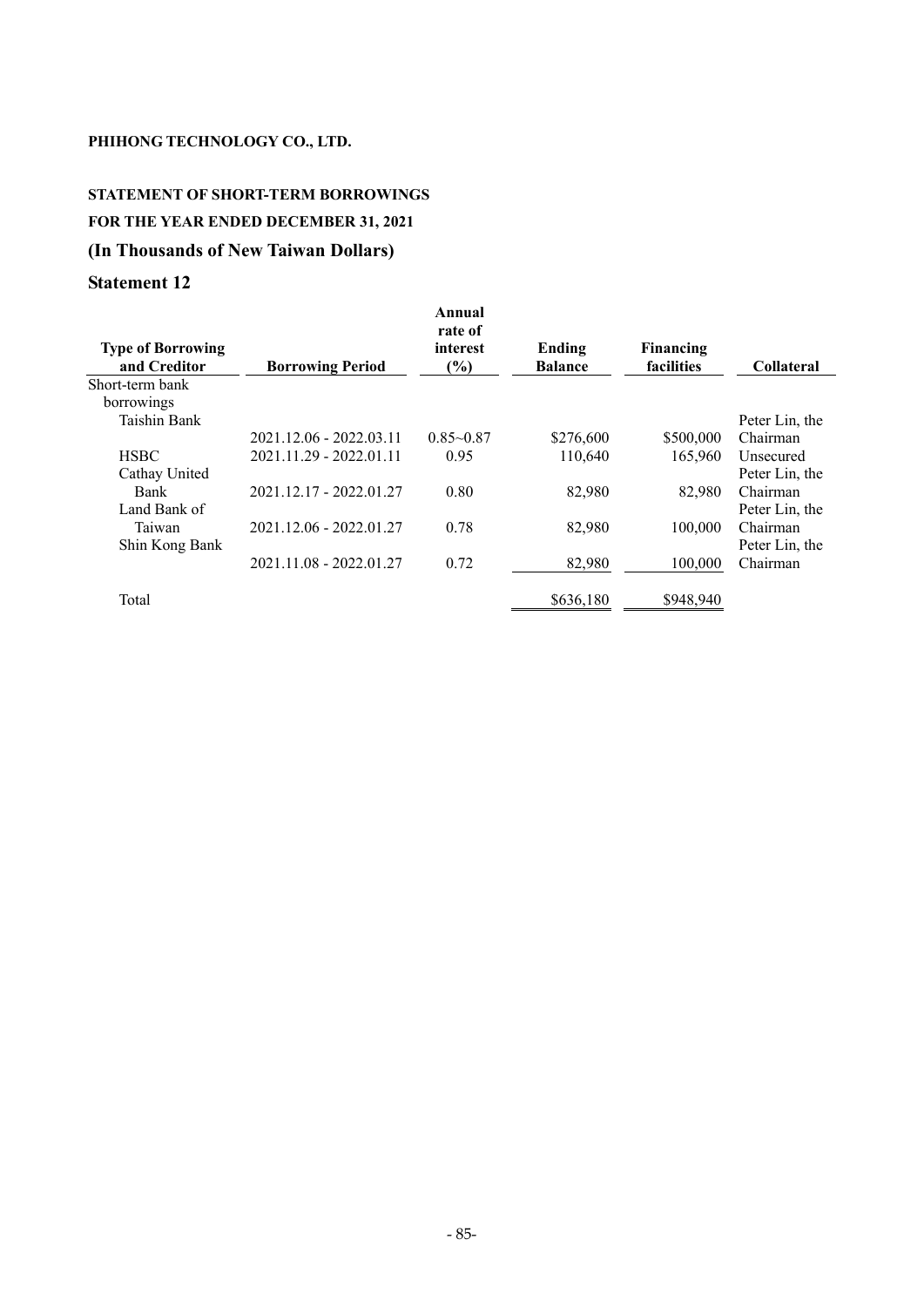## **STATEMENT OF TRADE PAYABLES**

## **DECEMBER 31, 2021**

## **(In Thousands of New Taiwan Dollars)**

**Statement 13** 

| Item          | Summarv                                 | Amount   |
|---------------|-----------------------------------------|----------|
| Others (Note) | Supply payment from non-related parties | \$35,255 |

Note: The amount of a single customer did not exceed 5% of the account.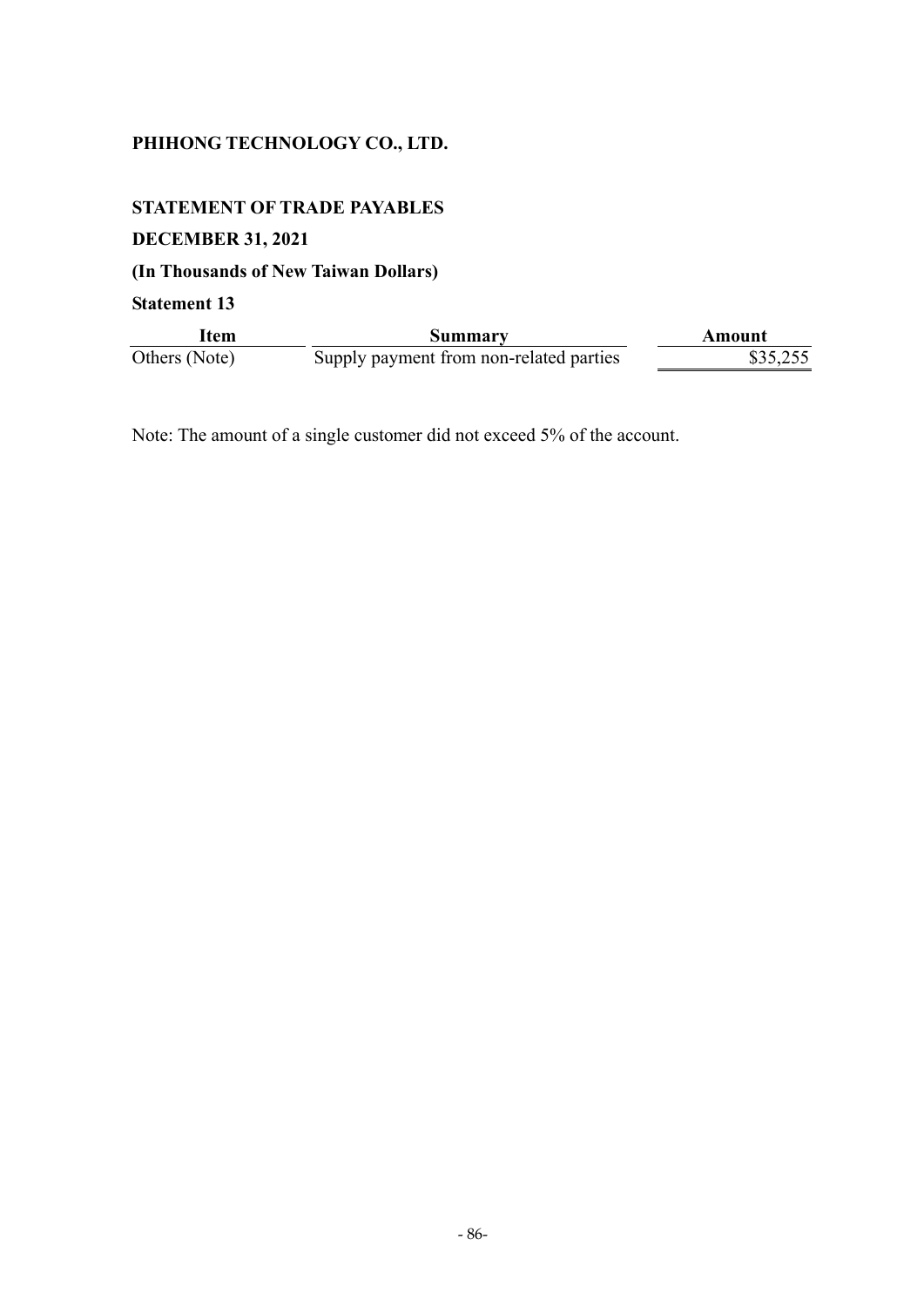#### **STATEMENT OF TRADE PAYABLE TO RELATED PARTIES**

## **DECEMBER 31, 2021**

## **(In Thousands of New Taiwan Dollars)**

| Item               | Summary                                | Amount |
|--------------------|----------------------------------------|--------|
| Heng Hui Co., Ltd. | Supply payment from<br>related parties | \$471  |
| Hua Jung Co., Ltd. | Supply payment from<br>related parties | 27     |
|                    |                                        | \$498  |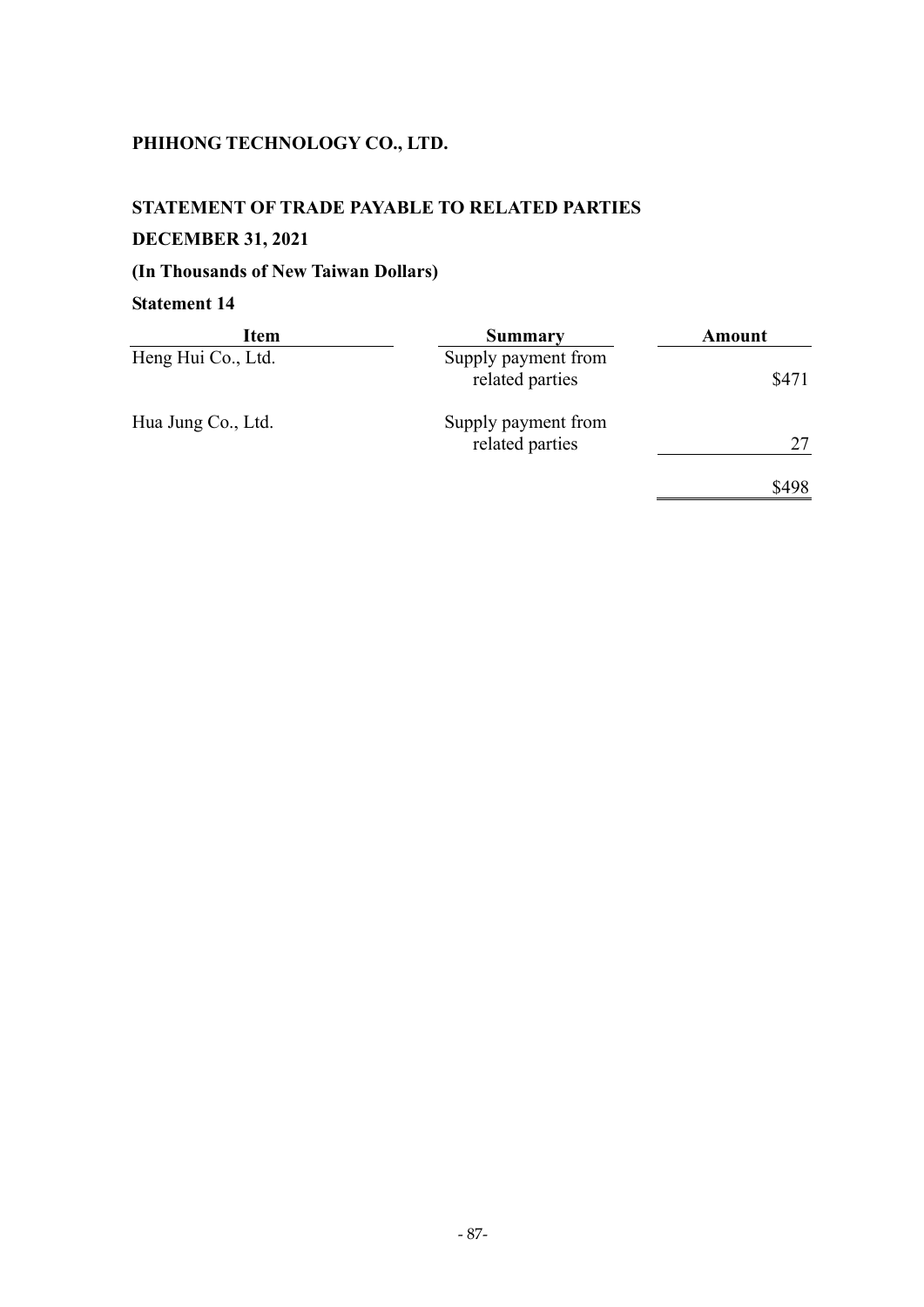## **STATEMENT OF OTHER CURRENT LIABILITIES**

## **DECEMBER 31, 2021**

## **(In Thousands of New Taiwan Dollars)**

| <b>Item</b>                | Summary                                    | Amount    |
|----------------------------|--------------------------------------------|-----------|
| Advance sales receipts     | Supply payment from non-related parties    | \$86,770  |
| Temporary receipts         | Payments received/paid on behalf of others | 68,519    |
| Other short-term provision | Warranty provision                         | 12,413    |
| Others                     |                                            | 884       |
|                            |                                            | \$168,586 |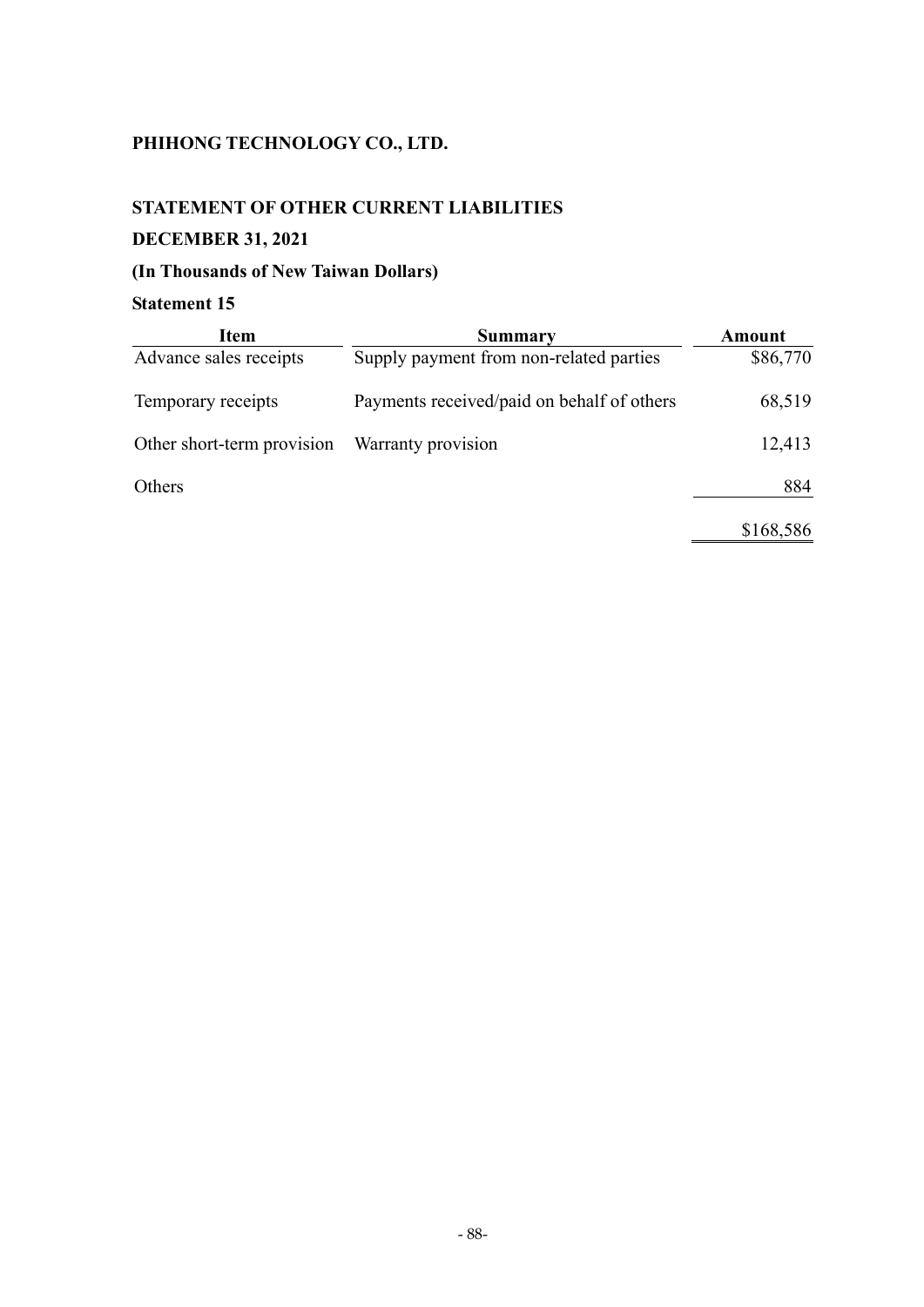#### **STATEMENT OF LONG-TERM BORROWINGS**

## **DECEMBER 31, 2021**

# **(In Thousands of New Taiwan Dollars)**

|                                                                                                                               | Amount                     |              |                         |                                |                                             |
|-------------------------------------------------------------------------------------------------------------------------------|----------------------------|--------------|-------------------------|--------------------------------|---------------------------------------------|
|                                                                                                                               | Maturity in more than      |              |                         | <b>Annual rate of interest</b> |                                             |
| vear                                                                                                                          | one year                   | <b>Total</b> | <b>Contract Period</b>  | $(\%)$                         | <b>Collateral or Guarantee</b>              |
|                                                                                                                               |                            |              |                         |                                |                                             |
| \$617,750                                                                                                                     | \$264,750                  | \$882,500    | 2019.08.22 - 2024.07.30 | 1.9874-1.9879                  | Peter Lin, the Chairman                     |
|                                                                                                                               |                            |              | 2020.09.10 - 2023.09.10 | 1.2740                         | Peter Lin, the Chairman; Small & Medium     |
| 20,000                                                                                                                        | 15,000                     | 35,000       |                         |                                | Enterprise Credit Guarantee Fund            |
|                                                                                                                               |                            |              | 2020.09.07 - 2023.09.07 | 1.5000                         | Peter Lin, the Chairman; Small & Medium     |
| 99,623                                                                                                                        | 75,704                     | 175,327      |                         |                                | Enterprise Credit Guarantee Fund            |
|                                                                                                                               |                            |              | 2020.09.07 - 2023.09.07 | 1.4200                         | Peter Lin, the Chairman; Small & Medium     |
| 80,690                                                                                                                        | 60,517                     | 141,207      |                         |                                | Enterprise Credit Guarantee Fund            |
| 14,867                                                                                                                        | 200,700                    | 215,567      | 2021.04.07 - 2036.04.07 | 1.2500                         | Peter Lin, the Chairman; land and buildings |
| $\overline{\phantom{a}}$                                                                                                      | 100,000                    | 100,000      | 2021.12.29 - 2023.02.17 | 1.7500                         | Peter Lin, the Chairman                     |
| $\overline{\phantom{a}}$                                                                                                      | 50,000                     | 50,000       | 2021.12.28 - 2023.06.15 | 1.0500                         | Peter Lin, the Chairman                     |
|                                                                                                                               | (563)                      | (563)        |                         |                                |                                             |
| \$832,930                                                                                                                     | \$766,108                  | \$1,599,038  |                         |                                |                                             |
| Summary<br>Unsecured loan<br>Secured loan<br>Secured loan<br>Secured loan<br>Secured loan<br>Unsecured loan<br>Unsecured loan | <b>Maturity within one</b> |              |                         |                                |                                             |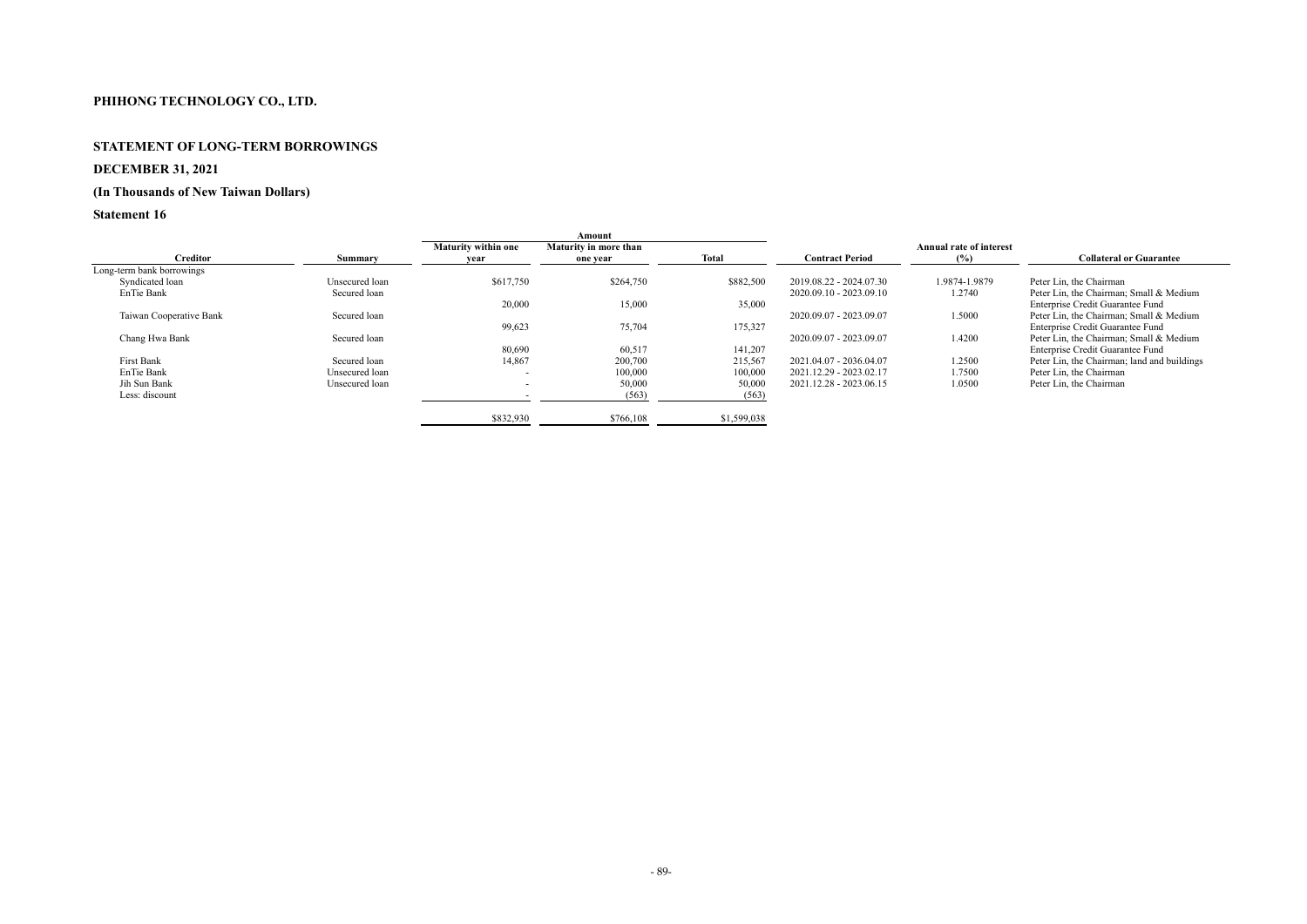# **STATEMENT OF LEASE LIABILITIES**

## **DECEMBER 31, 2021**

## **(In Thousands of New Taiwan Dollars)**

|                                                |                                       |                         | <b>Discount rate</b> | <b>Balance at</b> |             |
|------------------------------------------------|---------------------------------------|-------------------------|----------------------|-------------------|-------------|
| Item                                           | Summary                               | <b>Contract Period</b>  | (%)                  | December 31       | <b>Note</b> |
| Land                                           | Parking space land                    | 2020.02.01 - 2023.01.31 | 1.2000               | \$1,097           | None        |
| Transportation<br>equipment                    | Electric vehicle renting              | 2018.07.01 - 2023.06.30 | 1.1550               | 637               | None        |
| Transportation<br>equipment                    | Electric vehicle renting              | 2020.11.24 - 2023.11.23 | 1.9872               | 1,454             | None        |
| Other Equipment                                | Image dimension measurement<br>system | 2020.05.01 - 2022.04.30 | 1.1550               | 200               | None        |
| Less: Lease liabilities<br>due within one year |                                       |                         |                      | (2, 387)          | None        |
|                                                |                                       |                         |                      | \$1,001           |             |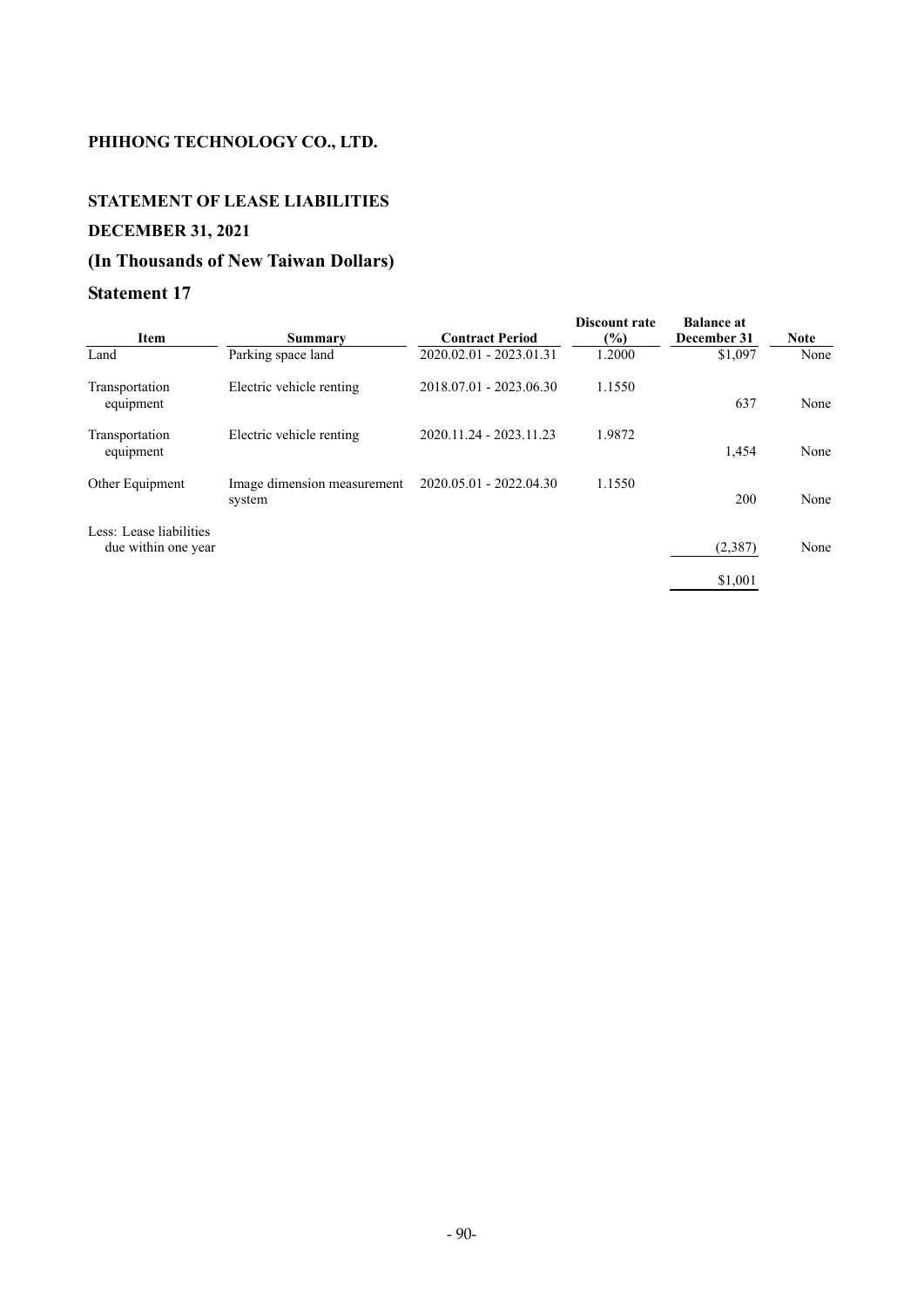#### **STATEMENT OF BONDS PAYABLE**

## **DECEMBER 31, 2021**

## **(In Thousands of New Taiwan Dollars)**

|                        |                |                 |                                   |                   |                     |        | Amount                |                    |          |                                    |
|------------------------|----------------|-----------------|-----------------------------------|-------------------|---------------------|--------|-----------------------|--------------------|----------|------------------------------------|
|                        |                |                 |                                   | Annual<br>rate of |                     |        |                       | <b>Unamortized</b> |          |                                    |
|                        |                |                 |                                   |                   |                     |        |                       |                    |          |                                    |
|                        |                |                 | <b>Interest Payment Date and</b>  | interest          | <b>Total Amount</b> | Amount | <b>Balance at the</b> | premium            | Carrying |                                    |
| <b>Name of Bond</b>    | <b>Trustee</b> | Period          | <b>Repayment Method</b>           | (%)               | of Issue            | Repaid | end of year           | (discount)         | Amount   | <b>Collateral</b>                  |
| Secured domestic bonds | Hua Nan Bank   | 2021.03~2026.03 | Principal is repaid in a lump sum | 0.6               | \$700,000           |        | \$700,000             | (\$1,717)          |          | \$698,283 Peter Lin, the Chairman; |
|                        |                |                 | upon maturity, and interest is    |                   |                     |        |                       |                    |          | bank deposits, land and            |
|                        |                |                 | paid once a year.                 |                   |                     |        |                       |                    |          | buildings                          |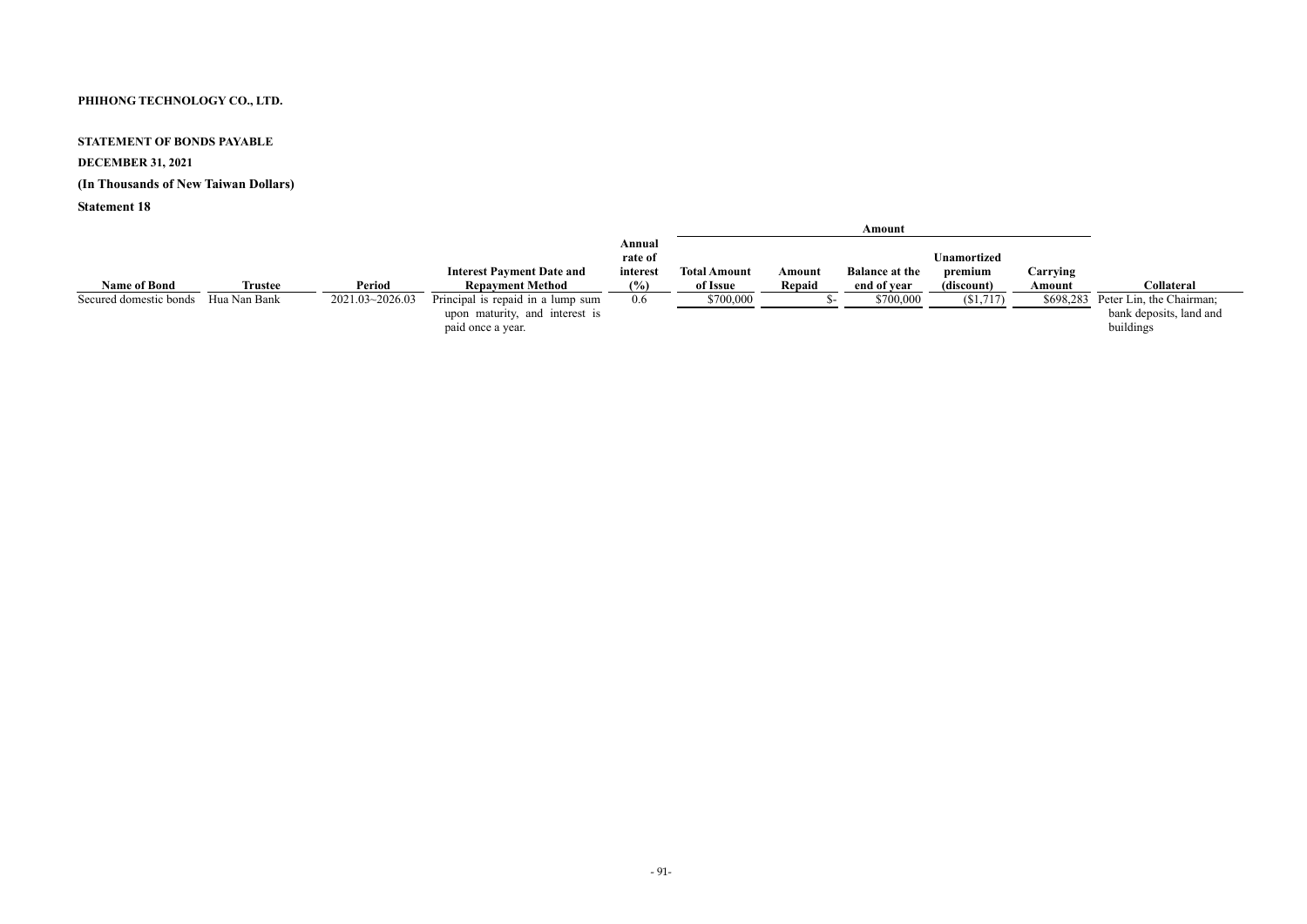## **STATEMENT OF OPERATING REVENUE**

## **FOR THE YEAR ENDED DECEMBER 31, 2021**

## **(In Thousands of New Taiwan Dollars)**

| Item         | <b>Number</b>      | Amount      |
|--------------|--------------------|-------------|
| Power Supply | $100,545$ thousand | \$9,444,410 |
| Others       |                    | 6,389       |
|              |                    | \$9,450,799 |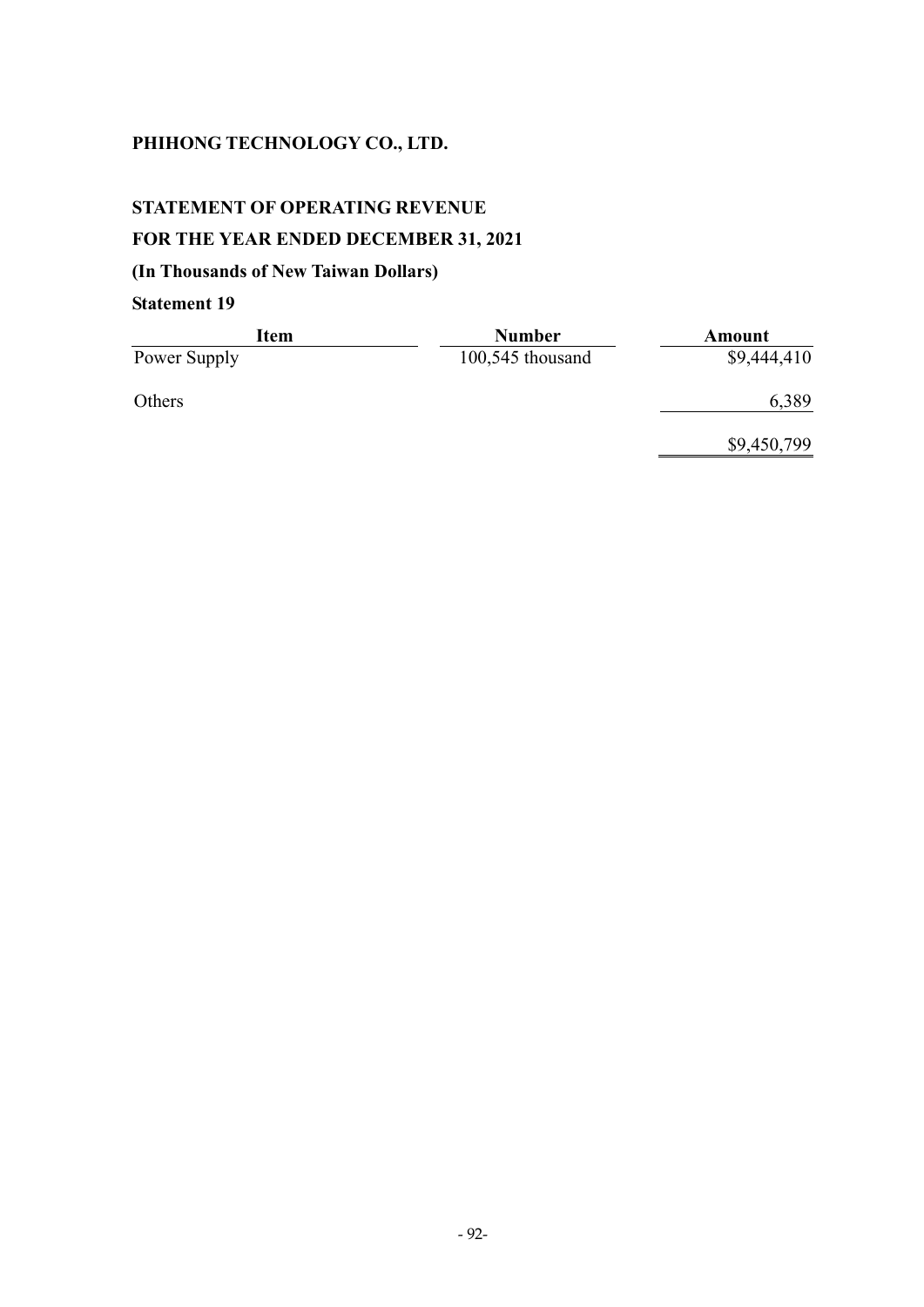## **STATEMENT OF OPERATING COSTS**

## **FOR THE YEAR ENDED DECEMBER 31, 2021**

## **(In Thousands of New Taiwan Dollars)**

| <b>Item</b>                             | <b>Amount</b> |
|-----------------------------------------|---------------|
| Raw materials                           |               |
| Balance, beginning of year              | \$10,104      |
| Add: Raw materials purchased            | 54,028        |
| Less: Raw materials, end of year        | (21, 852)     |
| Sales of raw materials                  | (14, 817)     |
| Raw materials consumed in year          | 27,463        |
| Manufacturing expenses                  | 55,761        |
| Manufacturing costs                     | 83,224        |
| Add: Work in process, beginning of year | 271           |
| Purchases of work in process            | 3,709         |
| Less: Work in process, end of year      | (1,250)       |
| Sales of work in process                | (316)         |
| Costs of finished goods                 | 85,638        |
| Add: Finished goods, beginning of year  | 61,099        |
| Purchases of finished goods             | 8,478,474     |
| Less: Finished goods, end of year       | (109, 264)    |
| Cost of sales of finished goods         | 8,515,947     |
| Add: Cost of sales of raw materials     | 15,133        |
| Add: Cost of sales - others             | 84            |
| Less: Transferred to operating expenses | (21, 662)     |
| Less: Transferred to operating costs    | (29, 560)     |
| Allowance for inventory valuation       |               |
| and obsolescence loss                   | 11,039        |
|                                         | \$8,490,981   |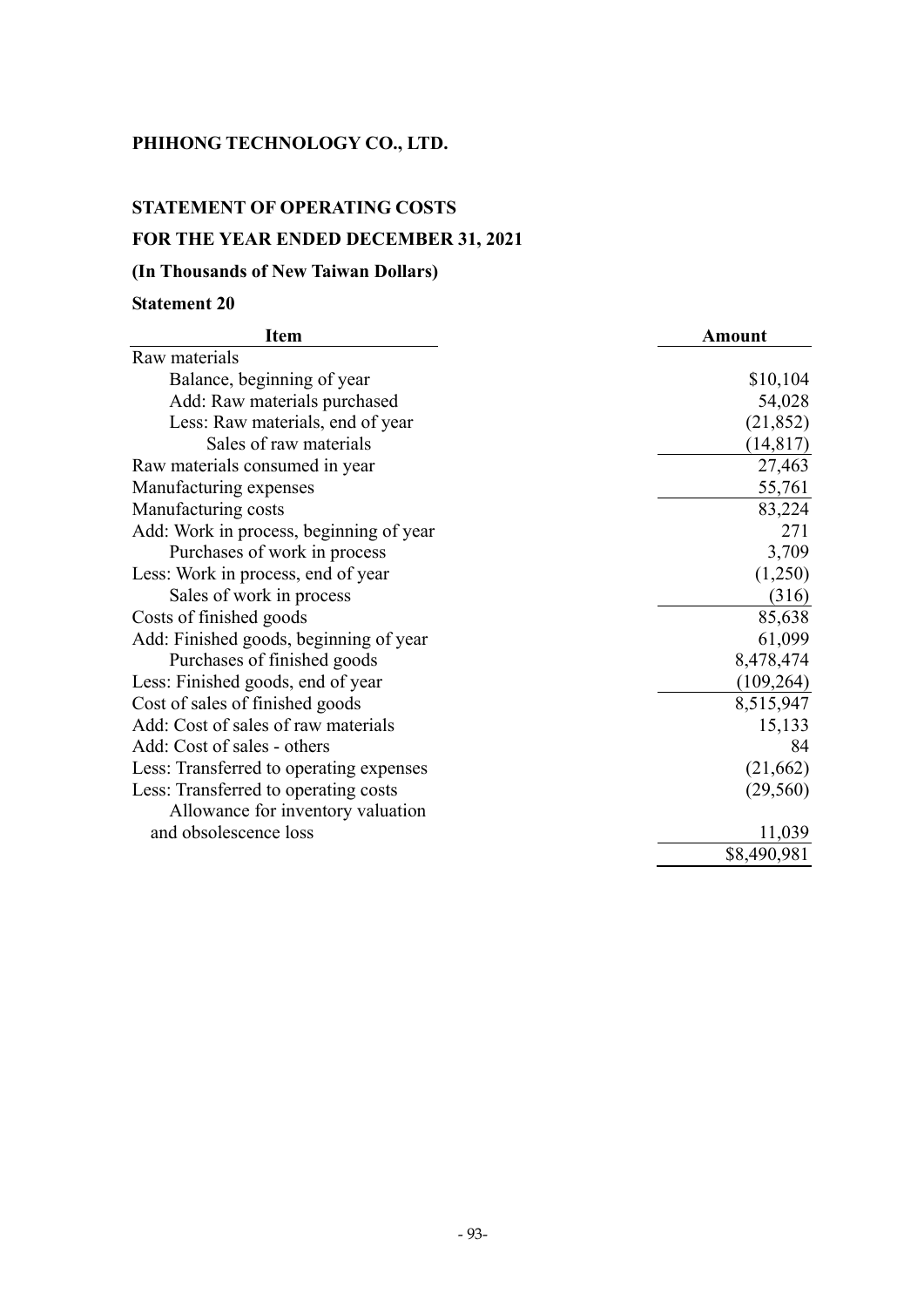#### **STATEMENT OF SALES AND MARKETING EXPENSES**

## **FOR THE YEAR ENDED DECEMBER 31, 2021**

## **(In Thousands of New Taiwan Dollars)**

## **Statement 21**

| <b>Item</b>           | <b>Summary</b>                              | Amount    |
|-----------------------|---------------------------------------------|-----------|
| Salary and wages      |                                             | \$113,133 |
| Shipping fee          |                                             | 101,681   |
| Commissions expense   |                                             | 29,618    |
| Miscellaneous fees    | Management fees for the<br>office in Europe | 17,155    |
| Other expenses (Note) | Sample fees and supplies fees               | 79,661    |
|                       |                                             | \$341,248 |

Note: The ending balance of each item did not exceed 5% of the account.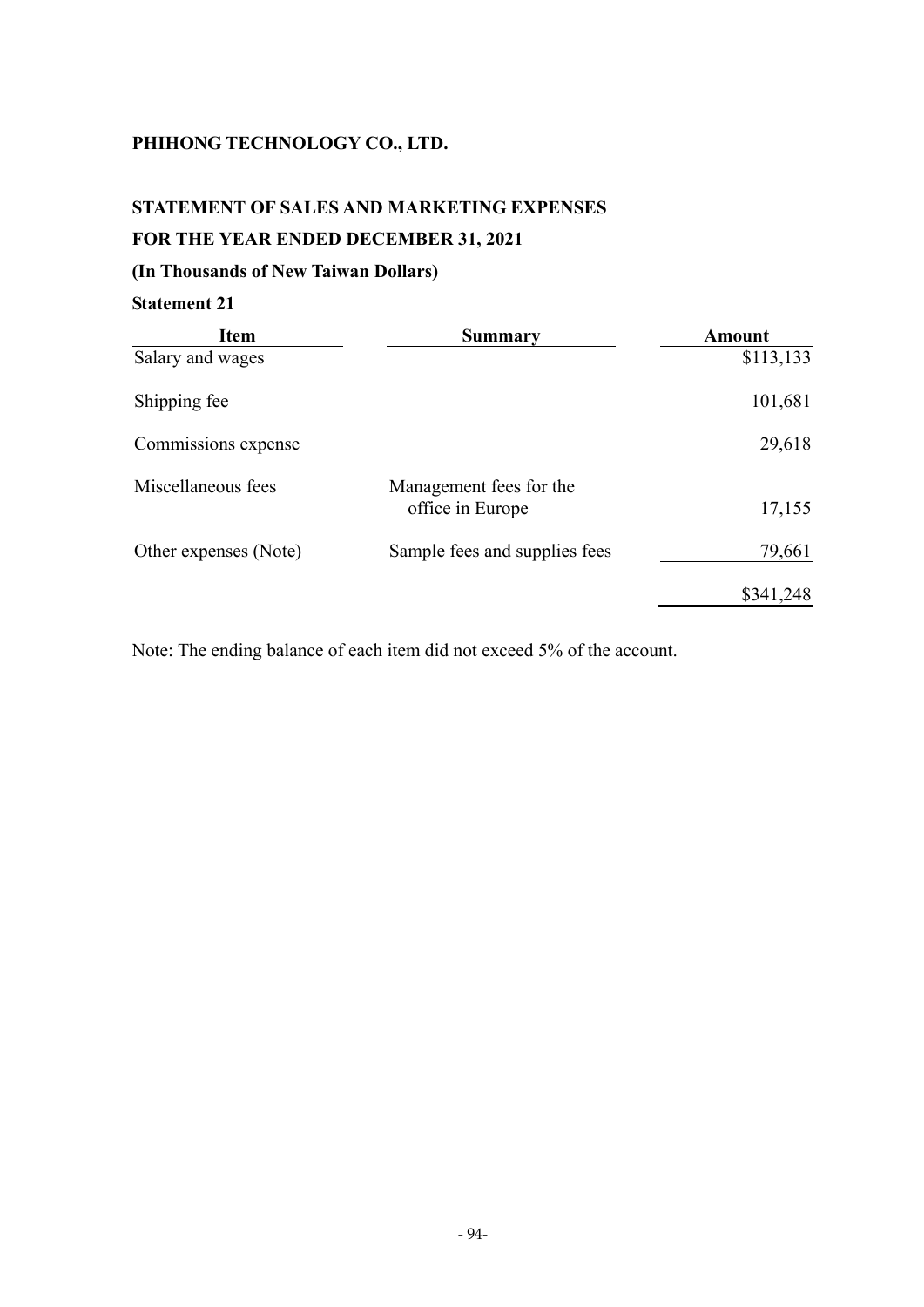## **STATEMENT OF GENERAL AND ADMINISTRATION EXPENSES FOR THE YEAR ENDED DECEMBER 31, 2021**

## **(In Thousands of New Taiwan Dollars)**

## **Statement 22**

| <b>Item</b>           | <b>Summary</b>                              | Amount    |
|-----------------------|---------------------------------------------|-----------|
| Salary and wages      |                                             | \$87,169  |
| Depreciation          |                                             | 24,574    |
| Miscellaneous fees    |                                             | 13,419    |
| Labor service expense |                                             | 10,109    |
| Other expenses (Note) | Insurance premium and<br>retirement pension | 32,918    |
|                       |                                             | \$168,189 |

Note: The ending balance of each item did not exceed 5% of the account.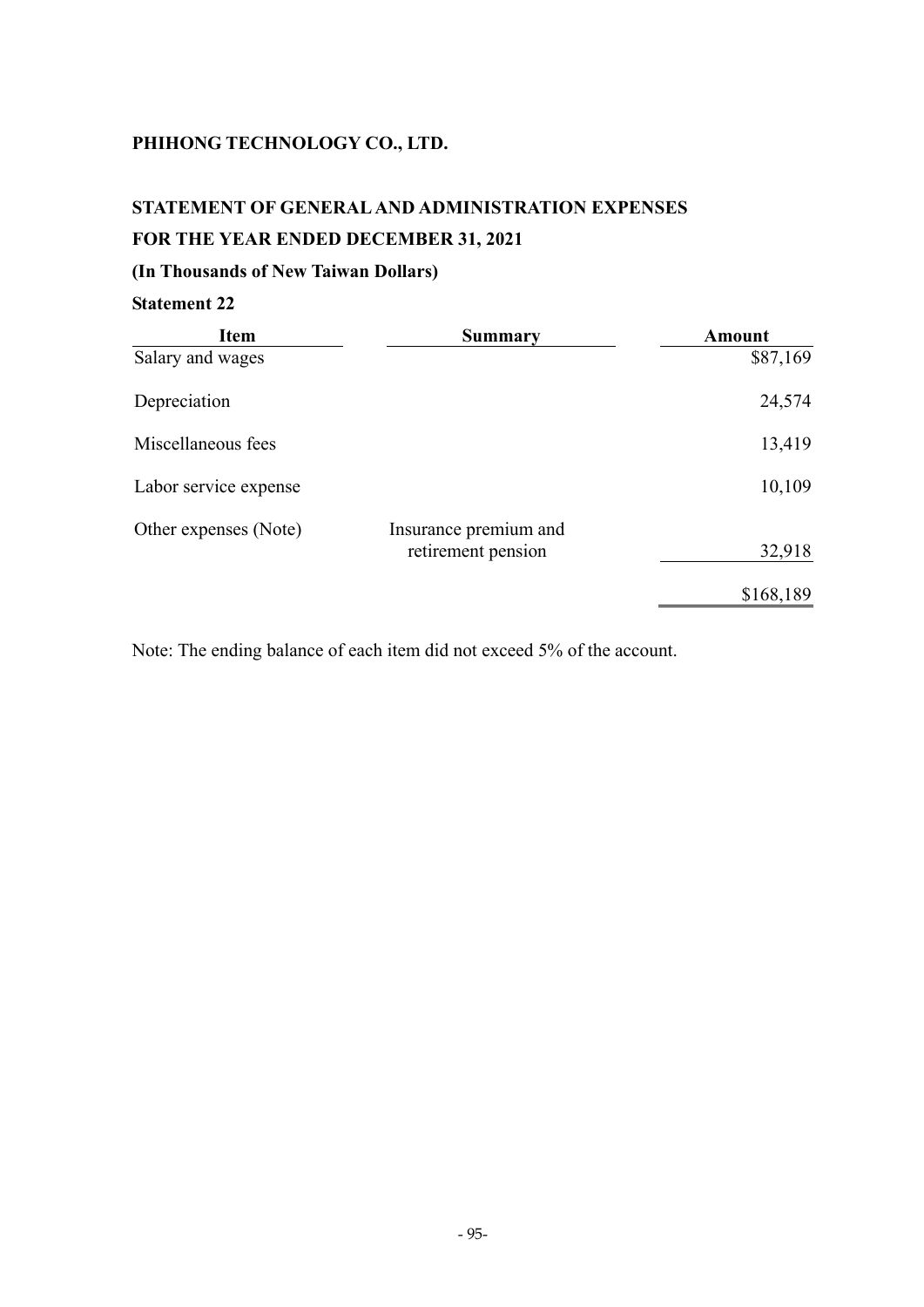# **STATEMENT OF RESEARCH AND DEVELOPMENT EXPENSES**

## **FOR THE YEAR ENDED DECEMBER 31, 2021**

## **(In Thousands of New Taiwan Dollars)**

## **Statement 23**

| <b>Item</b>                          | <b>Summary</b>                       | <b>Amount</b> |
|--------------------------------------|--------------------------------------|---------------|
| Salary and wages                     |                                      | \$231,056     |
| Sample expense                       |                                      | 117,252       |
| Safety regulation-related<br>expense |                                      | 40,918        |
| Depreciation                         |                                      | 40,263        |
| Other expenses (Note)                | Insurance premium and repair<br>fees | 119,427       |
|                                      |                                      | \$548,916     |

Note: The ending balance of each item did not exceed 5% of the account.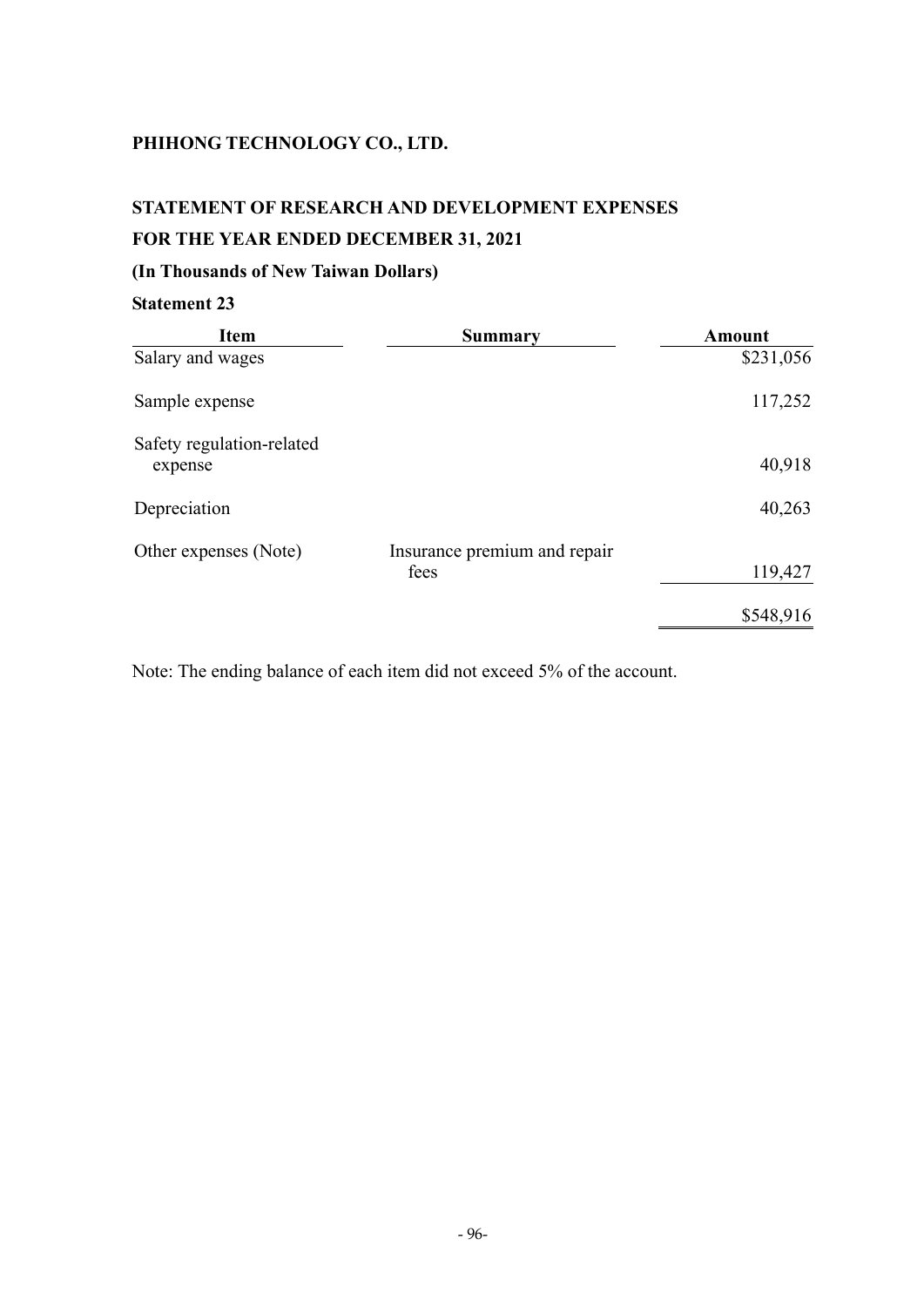# **TABLE OF EMPLOYEE BENEFITS, DEPRECIATION, DEPLETION, AND AMORTIZATION EXPENSES BY FUNCTION**

## **FOR THE YEARS ENDED DECEMBER 31, 2021 AND 2020**

## **(In Thousands of New Taiwan Dollars)**

#### **Statement 24**

|                                 | 2021                   |                              |                           |              | 2020                   |                              |                           |              |
|---------------------------------|------------------------|------------------------------|---------------------------|--------------|------------------------|------------------------------|---------------------------|--------------|
|                                 | <b>Operating costs</b> | <b>Operating</b><br>expenses | Non-operating<br>expenses | <b>Total</b> | <b>Operating costs</b> | <b>Operating</b><br>expenses | Non-operating<br>expenses | <b>Total</b> |
| Employee benefits expense       |                        |                              |                           |              |                        |                              |                           |              |
| Salary                          | \$35,645               | \$431,358                    | $S-$                      | \$467,003    | \$32,469               | \$401,288                    | $S-$                      | \$433,757    |
| Labor and health insurance      |                        |                              |                           |              |                        |                              |                           |              |
| fees                            | \$3,432                | \$38,899                     | \$-                       | \$42,331     | \$3,219                | \$36,709                     |                           | \$39,928     |
| Pension expenses                | \$1,739                | \$21,312                     |                           | \$23,051     | \$1,697                | \$20,982                     |                           | \$22,679     |
| Remuneration paid to            |                        |                              |                           |              |                        |                              |                           |              |
| directors                       |                        | \$2,665                      |                           | \$2,665      | $S-$                   | \$1,283                      |                           | \$1,283      |
| Other employee benefits         | \$2,314                | \$22,406                     |                           | \$24,720     | \$2,013                | \$21,282                     |                           | \$23,295     |
| Depreciation expense            |                        |                              |                           |              |                        |                              |                           |              |
| Depreciation of property, plant |                        |                              |                           |              |                        |                              |                           |              |
| and equipment                   | \$1,635                | \$63,029                     | $S-$                      | \$64,664     | \$2,301                | \$75,991                     | $\mathcal{S}$ -           | \$78,292     |
| Right-of-use assets             | 189                    | 3,450                        |                           | 3,639        | 179                    | 2,576                        |                           | 2,755        |
|                                 | \$1,824                | \$66,479                     |                           | \$68,303     | \$2,480                | \$78,567                     |                           | \$81,047     |
| Amortization expense            | \$-                    | \$7,860                      | $S-$                      | \$7,860      | $\mathsf{S}$ -         | \$7,403                      | $S-$                      | \$7,403      |

## Note:

1. The number of employees for the year and the preceding year was 507 and 491, respectively. The number of directors who are not concurrently employees was 8 and 10, respectively.

2. In 2021, the average employees' benefits expense was NT\$1,116 thousand; in 2020, the average employees' benefits expense was NT\$1,080 thousand. In 2021, the average salary expenses for employees were NT\$936 thousand; in 2020, the average salary expenses for employees were NT\$902 thousand.

- 3. The changes in the average salary expenses for employees were 4%.
- 4. In 2021 and 2020, the Company has no supervisor; therefore, there is no remuneration related to supervisors.
- 5. Remuneration policy of the Company:
	- a. The Company provides remunerations more favorable than the market standard to attract and retain talent:
		- (1) Remuneration system:
			- Payment based on ability: Pay reasonable and competitive overall salaries based on the market value of professional functions and the contributions of employees regarding their duties.
			- Fairness and reasonableness: Employees' salaries and compensations are subject to their educational background, expertise, skills, years of professional experience, and personal performance, in compliance with the internal fairness, taking into account the balances of the external salary payment. The Company does not treat employees differently due to their gender, ethnicity, religion, political party, marital status, or labor union membership.
			- Annual salary adjustment: Subject to the annual profits of the Company, the price index, employees' performances, and the results of the market salary survey, the Company performs its salary adjustment planning and execution.